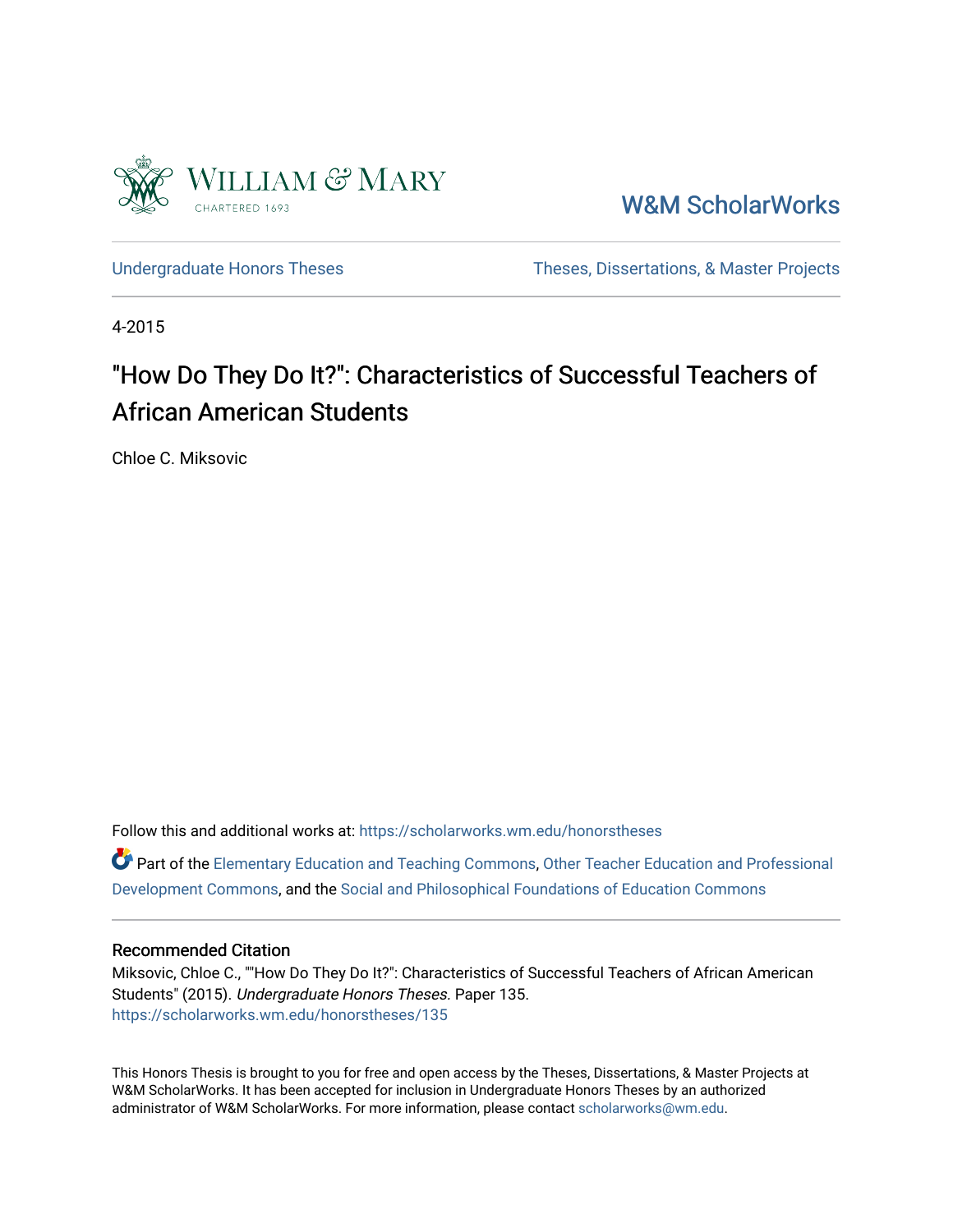# **"How Do They Do It?": Characteristics of Successful Teachers of African American Students**

A thesis submitted in partial fulfillment of the requirement for the degree in Bachelors of Arts in Africana Studies and Elementary Education from The College of William and Mary.

by

Chloe Miksovic

Accepted for \_\_\_\_\_\_\_\_\_\_\_\_\_\_\_\_\_\_\_\_\_\_\_\_\_\_\_\_\_\_\_\_\_\_\_

(Honors, High Honors, Highest Honors)

 $\mathcal{L}_\text{max}$  , where  $\mathcal{L}_\text{max}$  and  $\mathcal{L}_\text{max}$  and  $\mathcal{L}_\text{max}$  and  $\mathcal{L}_\text{max}$ 

 $\mathcal{L}_\text{max}$  , where  $\mathcal{L}_\text{max}$  and  $\mathcal{L}_\text{max}$  and  $\mathcal{L}_\text{max}$  and  $\mathcal{L}_\text{max}$ 

 $\mathcal{L}_\text{max}$  , where  $\mathcal{L}_\text{max}$  and  $\mathcal{L}_\text{max}$  and  $\mathcal{L}_\text{max}$  and  $\mathcal{L}_\text{max}$ 

**Dr. Jeremy Stoddard,** Advisor

**Dr. Jamel Donnor**

**Dr. Leah Glenn**

Williamsburg, VA April 10, 2015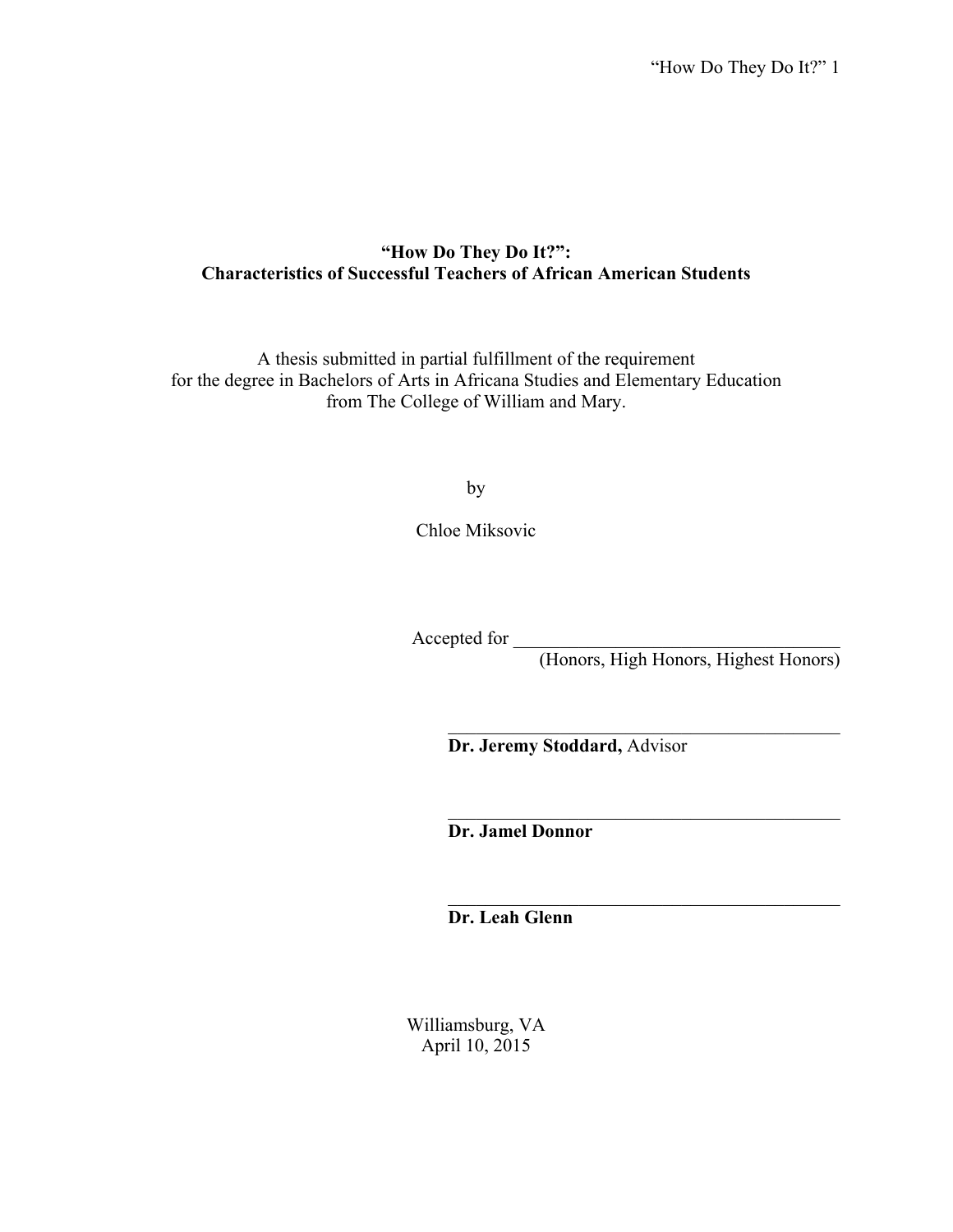# **Table of Contents**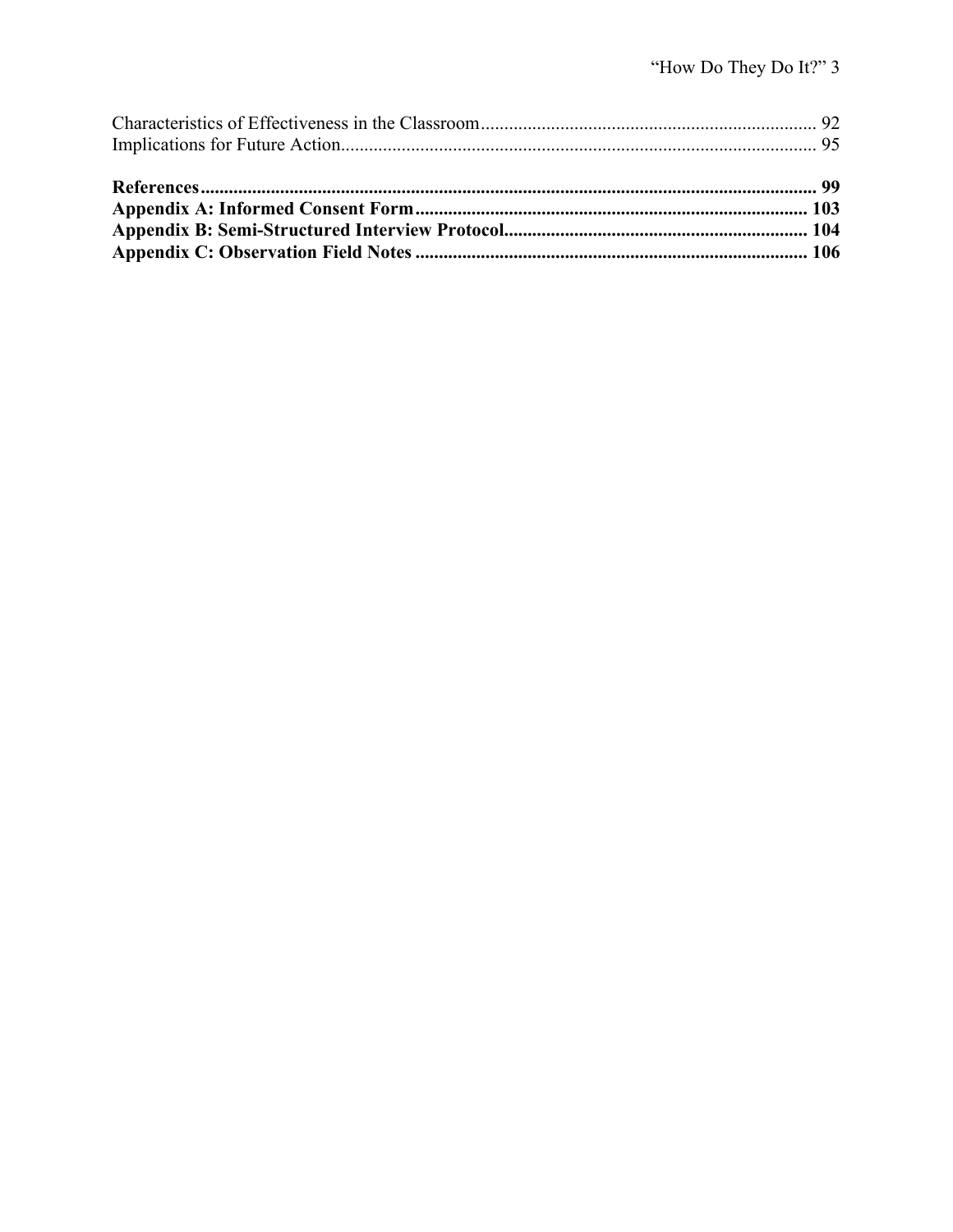#### **Chapter One: Introduction**

When I started Kindergarten and immediately began dressing like my teacher in an attempt to be more like her, I knew I was destined to become an educator. After all, teaching runs in my family: my mother is an elementary school reading specialist, my uncle is a music teacher, and my grandfather was a teacher, a principal, and a superintendent. I have been shaped not only by the educators in my family, but also those in my K-12 experience and in my college career. They have helped cultivate my love for teaching and my interest in pursuing a career in elementary education.

Recently, I have become especially interested in the relationship between education and race. In my junior year of high school, I took an elective class called African American History with a teacher who inspired my research interests more than anyone else. I was a White female in a class of mostly African American males, and I experienced a discomfort and unease that I had never felt before. For the first time, I realized my Whiteness and what it felt like to be in the minority, which was a strange experience for me. Fortunately, though, this class provided a safe space for me to learn about race and Whiteness. I learned about African American history and culture, which was not taught in my other history classes. I also learned about racism – both interpersonal and institutional – which I quickly learned was not a phenomenon of the past as I had previously thought.

When I began my academic career at William and Mary, I was particularly interested in classes in the Africana Studies department that were similar to my high school African American Studies course. As I was highly interested in both education and Africana Studies, I decided to major in both departments, leading to my interest in the opportunity gap. Typically, discussions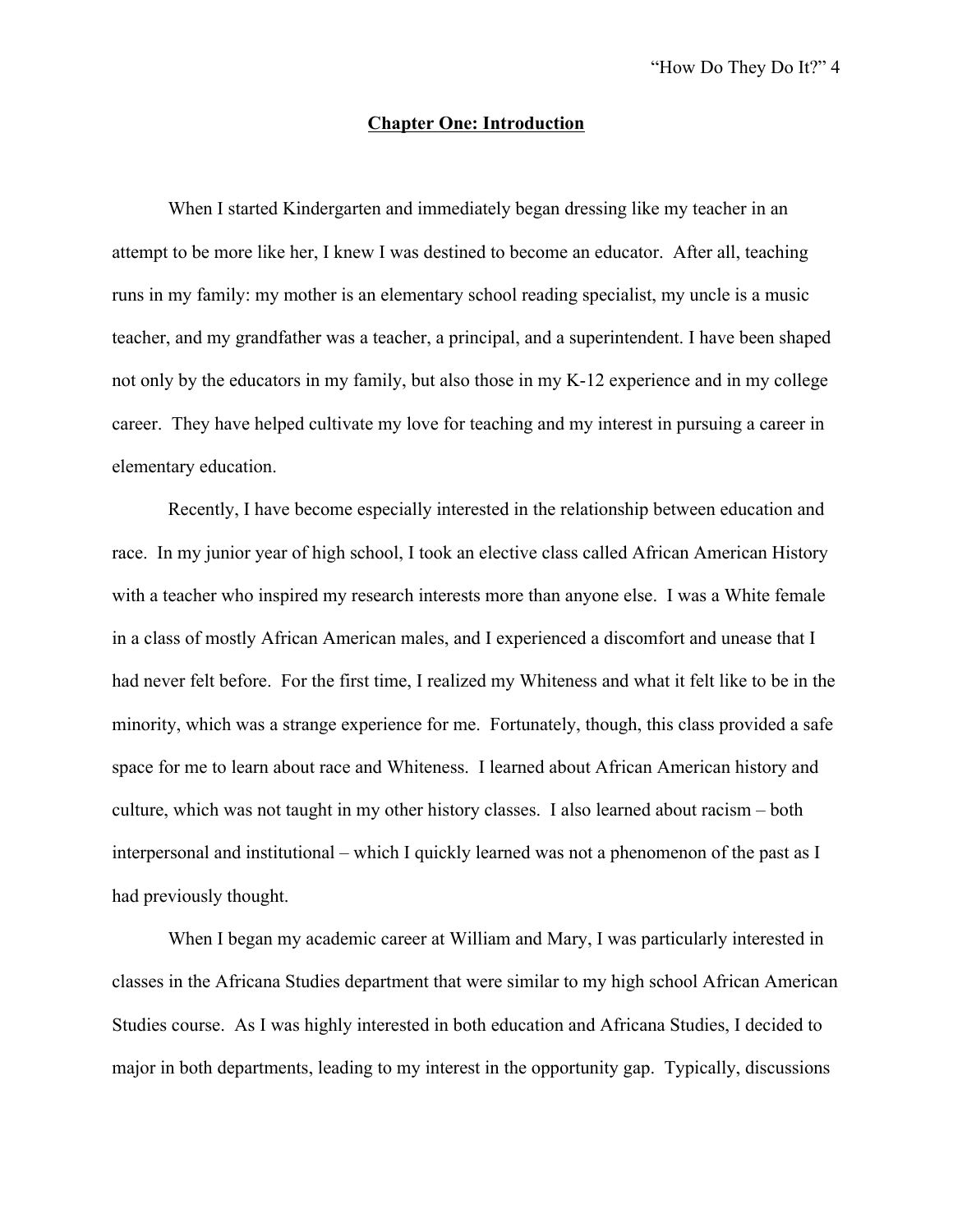about the disparities in education caused by race and socio-economic status are defined by the phrase "achievement gap," which summarizes the different educational outcomes and achievement between groups of students. Statistics about the disparities often focus on graduation/dropout rates, test scores, and the "school-to-prison pipeline." For example, in 2010, graduation rates for White and Asian American students were 93.5 and 83 percent, respectively, while graduation rates for African American and Latino students were only 66.1 and 72.4 percent, respectively (Carter, 2013, p. 2). In addition, one in five African American students fail a grade in their school experience, and the average White 13 year-old reads at a higher level and performs better in math than the average African American 17 year-old. Finally, African American students (especially males) are "twice as likely as their White peers to be suspended from school and three times as likely to be expelled" (Carter, 2013, p. 2). While the "achievement gap" focuses on educational outcomes and alarming statistics like these, it does not focus on the causes of the problem; instead, the phrase "achievement gap" highlights only the results of the larger problem (Carter, 2013, p. 3). The phrase "opportunity gap," on the other hand, "shifts our attention from outcomes to inputs – to the deficiencies in the foundational components of societies, schools, and communities that produce significant differences in educational … outcomes" (Carter, 2013, p. 3). Therefore, the term "opportunity gap" is used in this paper to signify the stark differences in educational opportunity that provide the setting for my research.

Though many of my classes have influenced my research interests, a few stand out in my mind as being particularly influential. Both African American History since Emancipation (HIST 236) and Intro to Africana Studies (AFST 205) further developed my interests in racism and African American culture. African American English (CMST 250) allowed me to engage in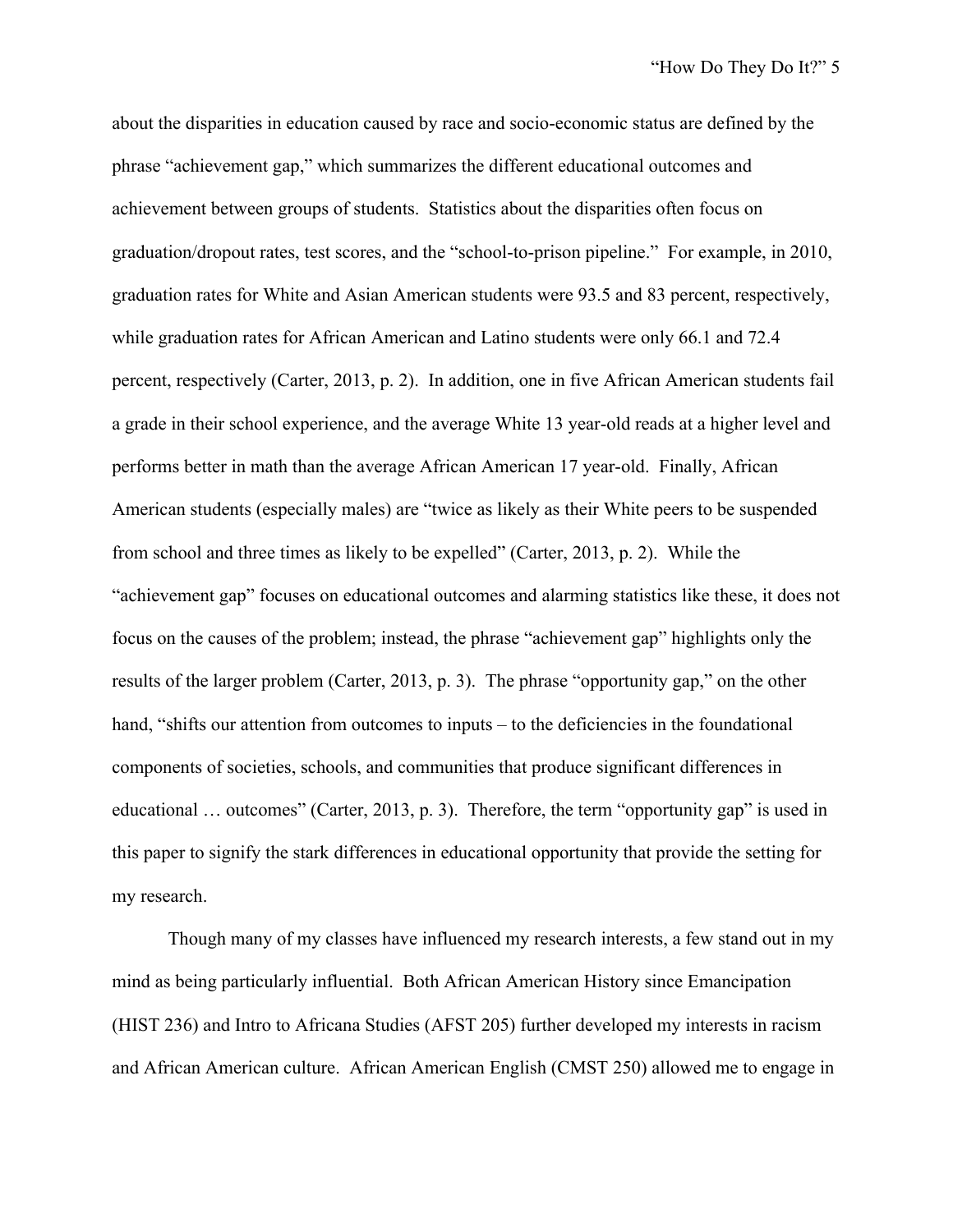service learning in the Williamsburg community and to research my interests in dance and education, which gave me my first experience of conducting community-based research on a topic of my choice. Further, in The Idea of Race (AFST 302) I learned about the history of racism in the United States, and I completed a research paper on race and education. In Methods of Social Research (SOCL 352), I learned about sociological research methods that are used in my thesis. Finally, in Social and Philosophical Foundations of Education (EDUC 310), and most of my other education classes, I learned about institutional problems facing schools, especially those schools with high minority and low-income student populations. My classes at William and Mary, both in the Africana program and in the School of Education, have led me to become very interested in the opportunity gap, which I believe is one of the most urgent problems facing schools today.

Therefore, combining my interest in Africana Studies and my future career as a teacher, I began to think about my personal connection to the opportunity gap, and why I was so interested in the problem. After discussing my ideas with Dr. Jeremy Stoddard and reading both *A White Teacher Talks About Race* by Julie Landsman and *The Dreamkeepers* by Gloria Ladson-Billings, I realized that I wanted to research how teachers could personally work to overcome the opportunity gap in their own classrooms. In *The Dreamkeepers,* Ladson-Billings writes about her three-year research project to identify the qualities of successful teachers of African American students. After interviewing and observing teachers in an urban area, Ladson-Billings created an account of the personalities and practices of these teachers. Additionally, in *A White Teacher Talks About Race,* Landsman writes about her experiences as a teacher in an urban area, working with minority and low-income students who have a different background than her own. Combined, these two books shaped the ideas for my research topic.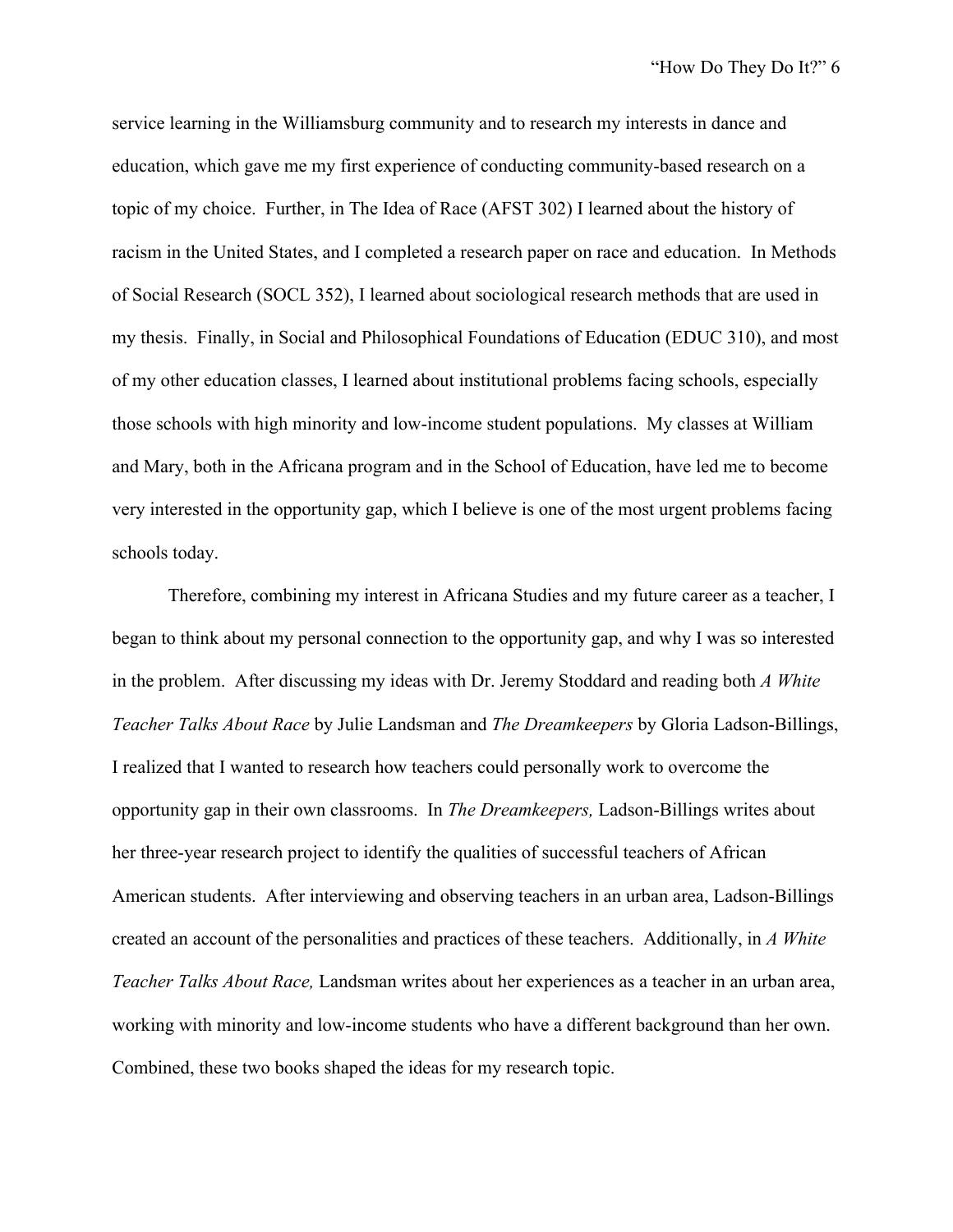Out of these books and my interest in becoming a successful teacher (like those interviewed in Ladson-Billings' book), I developed the following research question: "What are the characteristics of teachers who are successful with African American students?" Specifically, I sought to understand the dispositions, backgrounds, and classroom practices of teachers who foster success for their students in the current context of standardization and highstakes testing. When Ladson-Billings completed her study in the late 1980s and early 1990s, the wave of standardization and high-stakes testing had not yet begun. The passage of No Child Left Behind in 2001 dramatically changed the way that educators were able to teach in the classroom: in my research study, I sought to discover the characteristics of successful teachers within the testing context, and if they differed from the characteristics that Ladson-Billings found. As a White woman hoping to become a successful teacher of diverse students within this context of standardization, research in this field is incredibly important to me.

In order to research this topic, I interviewed and observed five successful teachers in an elementary school in Eastern Virginia in order to collect data on their life histories and practices in the classroom. Each teacher is highlighted in the study. From them, I hope that I, and other preservice teachers, can learn from their successful practices. This field of research is personally important to me because it will help my future career, but I believe it is equally important for others. Research on successful teachers will help improve teacher preparation programs and preservice teachers like myself. It will also help improve schools, as school districts become more aware of what makes an effective teacher of African American students within the era of standardization in education. Ultimately, research in this field will help the success rate of African American students, who have been too long disadvantaged by society and schools.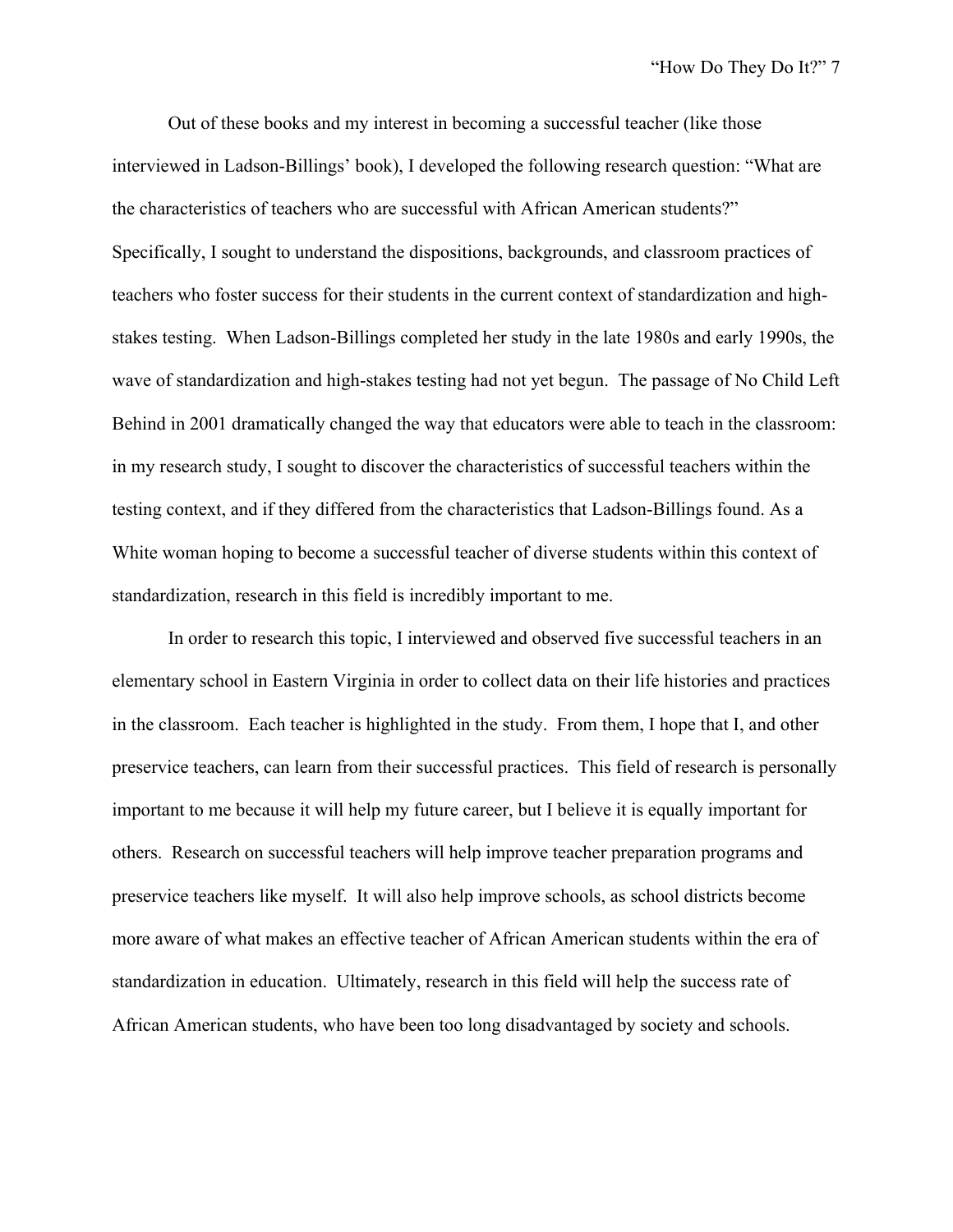In Chapter 2, I discuss and review the previous research that has been published on the challenges that teachers face in diverse classrooms, teacher preparation programs, and successful teachers of African American students. In Chapter 3, I describe my methodology for collecting and analyzing data generated for my study. In Chapter 4, I present the resulting data and findings organized by four major themes, and in Chapter 5, I conclude with a discussion of the findings and implications of my study.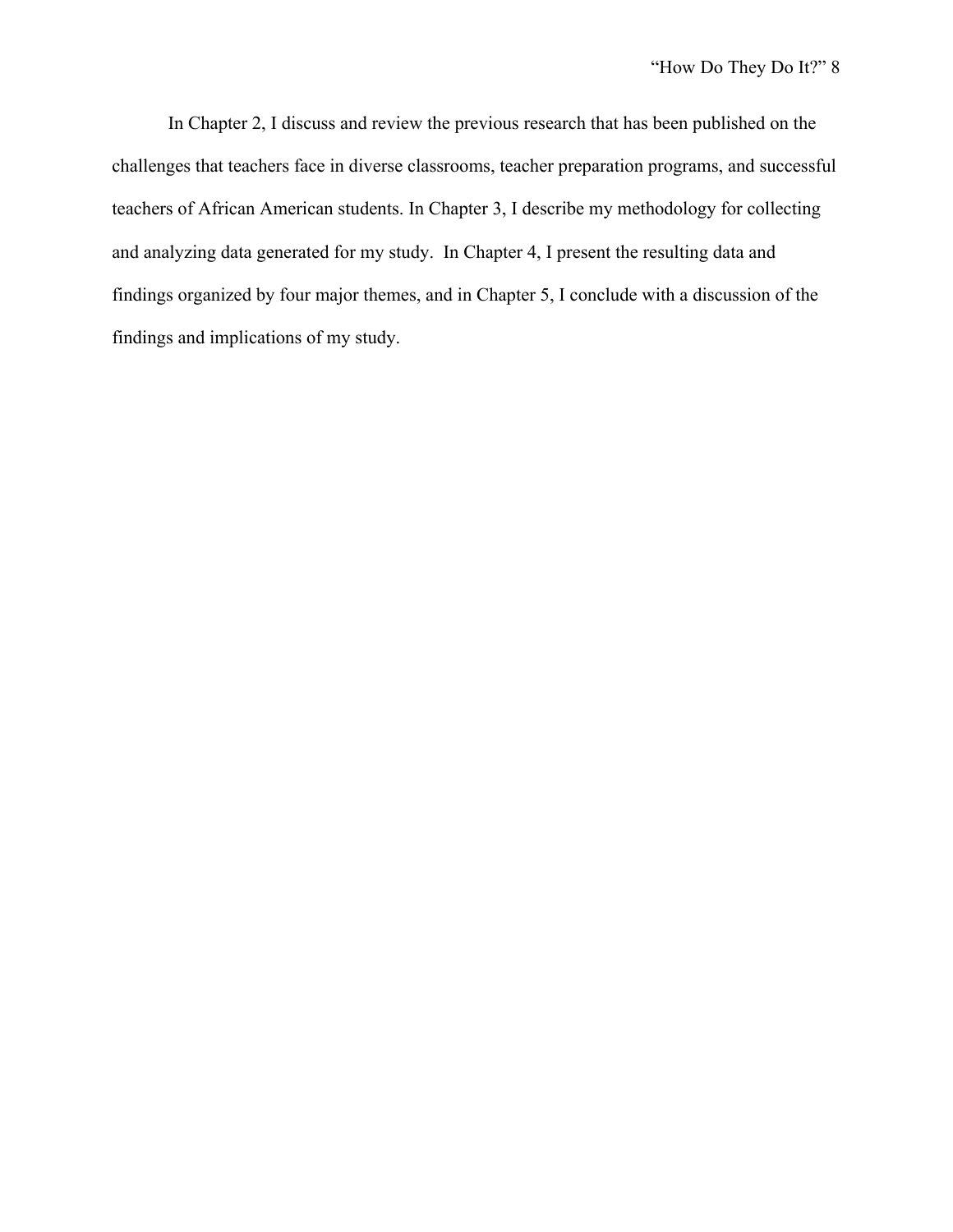#### **Chapter 2: Literature Review**

When the landmark Supreme Court case *Brown v. Board of Education of Topeka* (1954) was passed, it seemed that education for African American children would finally become equal. African American and White students were integrated into the same schools, but the decision had some unintended consequences. Because schools were integrated, there was a drastic reduction of African American teachers in public schools: Black teachers, who had been teaching in schools designated only for African American students, were laid off when schools were integrated. There were no more African American schools, and they were not hired at the public schools controlled by White educators (Hancock, 2011, p. 95). Epps (1999) estimates that "in the eleven years between 1954 and 1965, thirty-eight thousand African American teachers lost their jobs" (as cited in Hancock, p. 95). As a result, teaching became what Hancock terms "white women's work." Continuing through today, White women are the most prominent demographic in the teaching industry: according to the most recent data from 2011, about eightytwo percent of teachers are White and seventy-six percent are female (Schools and Staffing Survey, 2013).

Though the teacher population is largely one demographic, the student population is far from it. In fact, according to the National Center for Education Statistics' data from the 2011- 2012 school year, the student population was 49.3% non-White, and was projected to continue growing (State Nonfiscal Survey of Public Elementary and Secondary Education, 2013). As Sleeter (2008) argues, "the demographic gap between students and teachers is growing as the student population continues to diversify but the teaching population does not" (p. 559). Therefore, if the vast majority of teachers are White women, but many of their students are not,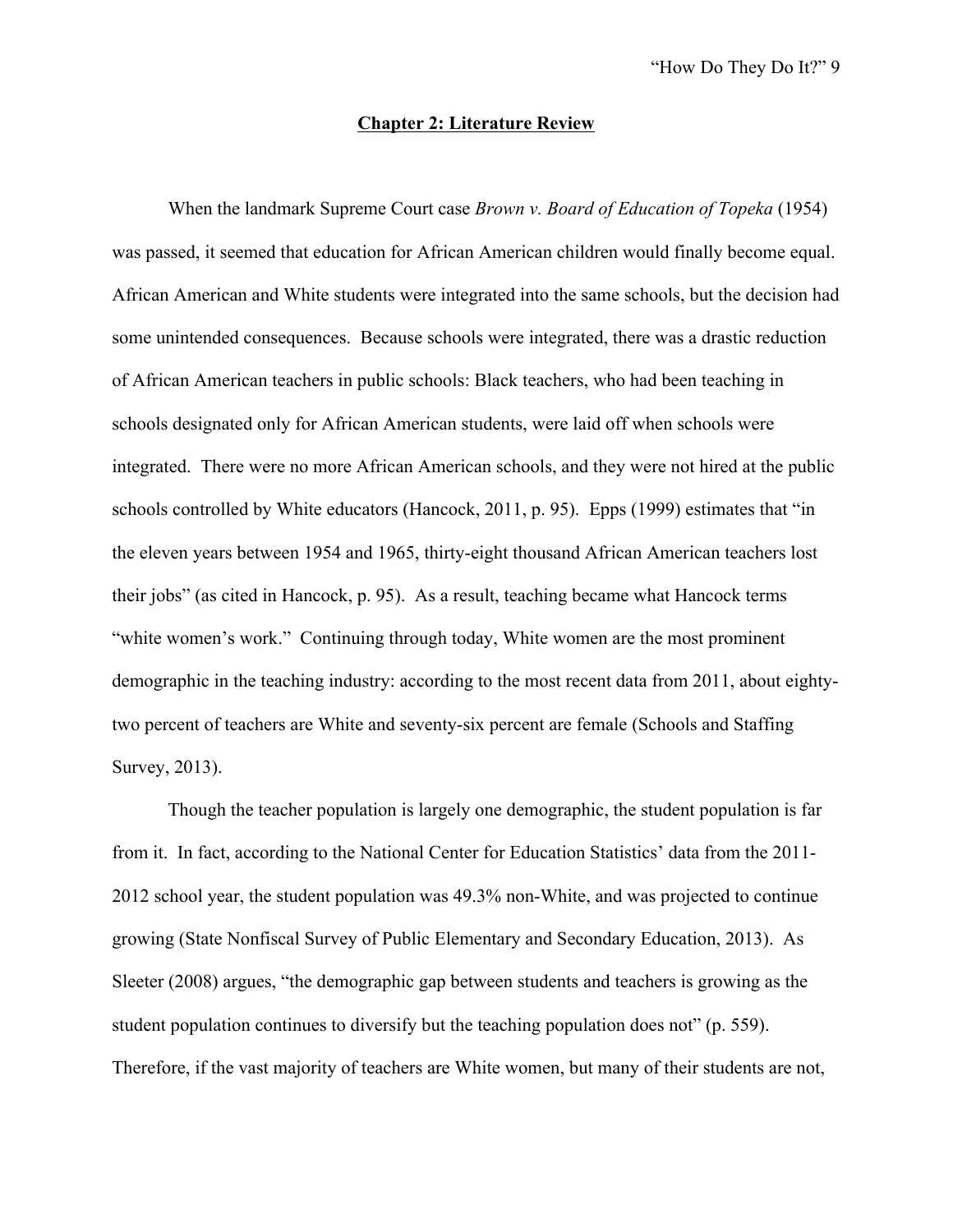does this pattern contribute to the continuing opportunity gap in schools? Sleeter (2008) suggests that the discrepancy plays a major role in the quality of teaching that students of color receive. She argues, "this gap [between students' and teachers' races] matters because it means that students of color – especially Black and Latino students – are much more likely than White students to be taught by teachers who question their academic ability, are uncomfortable around them, or do not know how to teach them well" (Sleeter, 2008, p. 559). In fact, a White female teacher may change her teaching entirely when she makes assumptions about her students. Terrill and Mark (2000) speculate about a young, White, middle-class, monolingual woman in an urban teaching setting:

How does her experiential background affect how she approaches this urban experience and subsequently conducts her classroom? What expectations does she have for urban students and the community, and how do those expectations shape her behavior? … Does her classroom management strategy indicate that she expects most of her students to be well behaved and naturally motivated, or does she assume that they are difficult and not interested? Does she make frequent attempts to keep parents informed and conduct regular home visits, or does she avoid parents and after-school activities because she feels unsafe in the neighborhood? (p. 149)

Terrill and Mark (2000) have identified potential problems that White female teachers face when entering the teaching field. Because of these challenges, many researchers believe that the discrepancy between teachers' and students' races is one of the leading causes of African American students' low success rate in school. To solve this problem, researchers argue that there are two ways to change the success rate of teachers of diverse students: either teacher preparation programs and employers should recruit and hire more racially and culturally diverse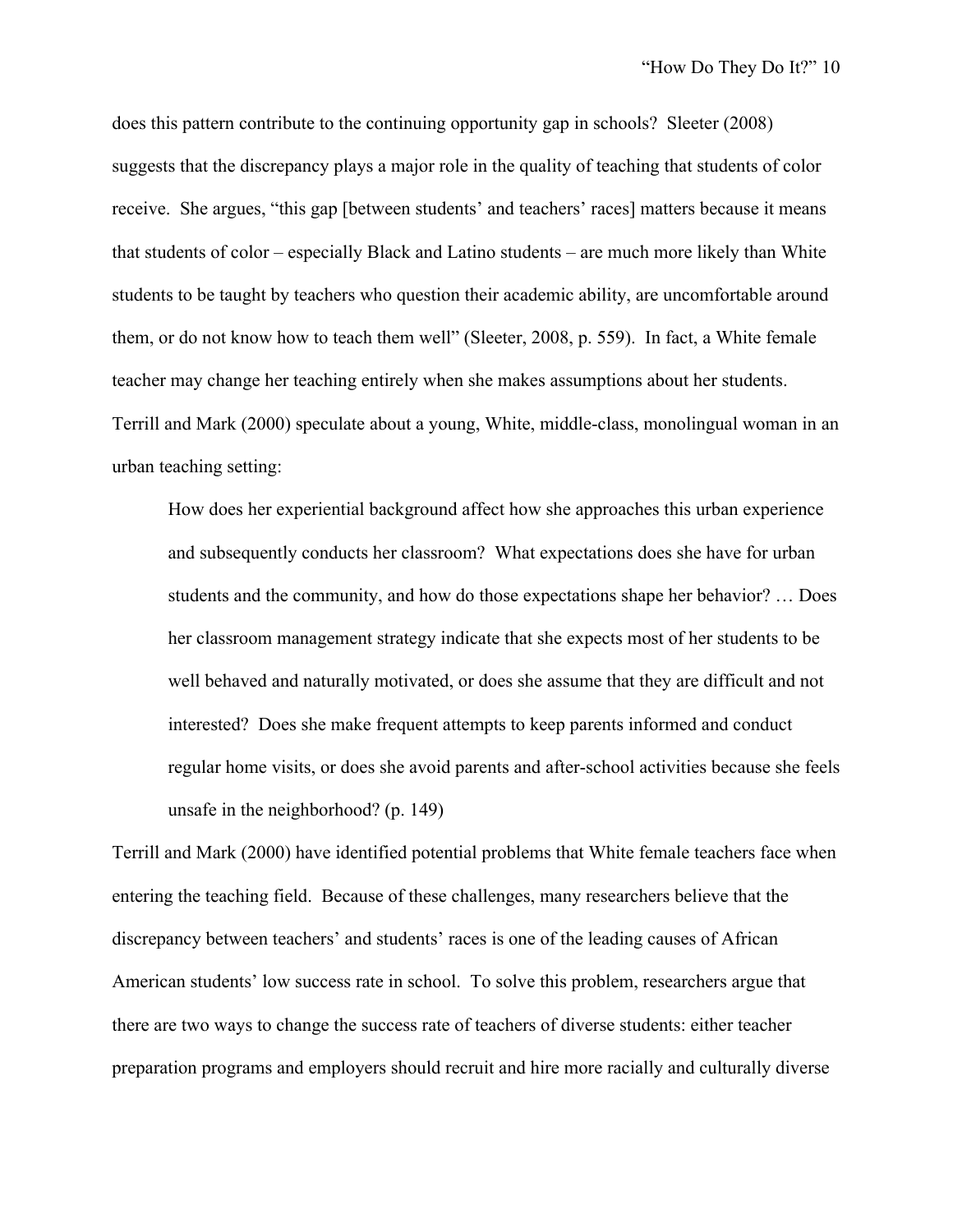teachers – which many researchers believe is the only solution – or teacher preparation programs can change to *more effectively prepare* teachers for diverse classrooms. By analyzing the practices of successful teachers of African American students to answer my primary research question, I hope to answer the following supplementary question as well: How can we prepare preservice teachers to become better educators of African American students?

In the following literature review, I divide my research into three headings. In "Whiteness in the Classroom," I discuss some common beliefs of White teachers (and individuals in general) that are detrimental to African American student success. In "Teacher Preparation," I review different kinds of multicultural education programs that attempt to reverse some of the beliefs discussed in the previous section. Finally, in "Successful Teachers of African American Students," I highlight some of the dispositions and practices of great teachers of diverse students.

#### **Whiteness in the Classroom**

As the student population becomes more and more diverse, the teacher population remains relatively homogenous. White teachers, who generally grow up in homogenous communities, are often not exposed to diversity, which can lead to problems in their diverse classrooms. Their own experience in school, "first as a K-12 student, then as a university student, and subsequently as a new teacher, solidifies taken-for-granted conceptions of how schooling should go and what teaching should look like, making it difficult to envision alternatives" (Sleeter, 2008, p. 562). Since the teaching force in the United States is comprised of mostly White men and women, preservice White teachers are educated by other White teachers. The overwhelming presence of Whiteness – both in and outside the school system – makes it difficult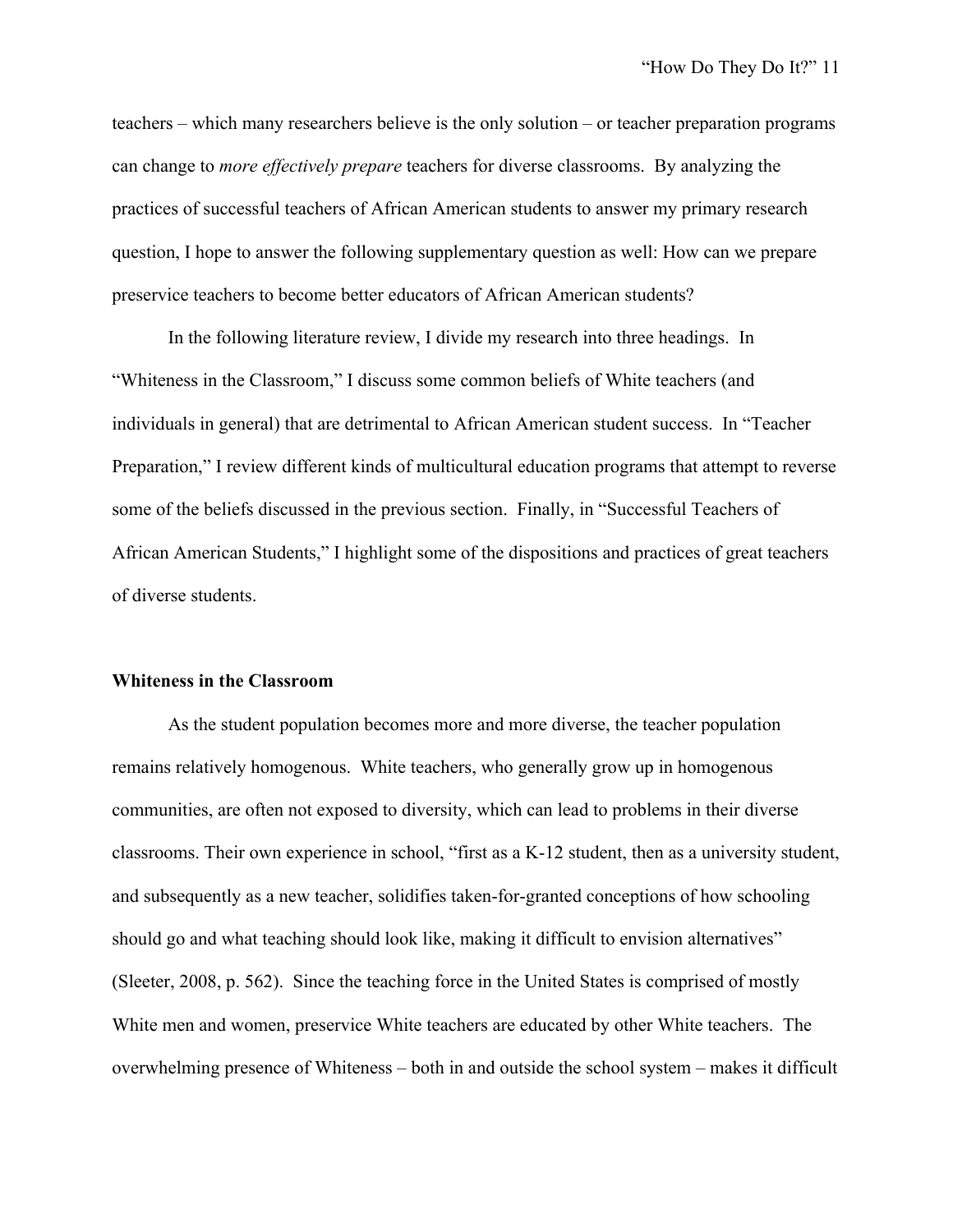for White teachers to question the status quo. Since the vast majority of teachers in the United States public school system are White, a discussion of the prevalence of Whiteness in the classroom is needed in order to understand the relationships between students and teachers.

In the following sections, I discuss some of the beliefs that White teachers possess that hinder their relationships with students of color, and that ultimately lead to low achievement from their students. These four problems are identified in Sleeter's "Preparing White Teachers for Diverse Students."

#### Understanding Discrimination and Racial Privilege

First, many White teachers lack an understanding of the kind of discrimination and racism that prevails in schools. White teachers may understand racism as a "problem of interpersonal interactions, which they believe that an open attitude towards others solves" (Sleeter, 2008, p. 560). Instead, Sleeter (2008) argues that racism is a system of "patterned institutionalized structures and processes that allocate social resources differently based on race and that have long historical roots" (p. 560). Lacking an understanding of racism as a "system of power and advantage," most White teachers believe that there is no racism present in schools, and that discrimination is a phenomenon of the past (Johnson, 2002, p. 154). In addition, believing that they themselves possess open attitudes towards students and diverse cultures, most White teachers believe they are not discriminatory. As researchers point out, however, racism is an institutional system that perpetuates White dominance, not necessarily individual acts of discrimination.

Institutional racism relies on Whiteness, or the dominance of White culture "in terms of values, religions, art, languages, and perspectives" (Hyland, 2005, p. 431). This dominance of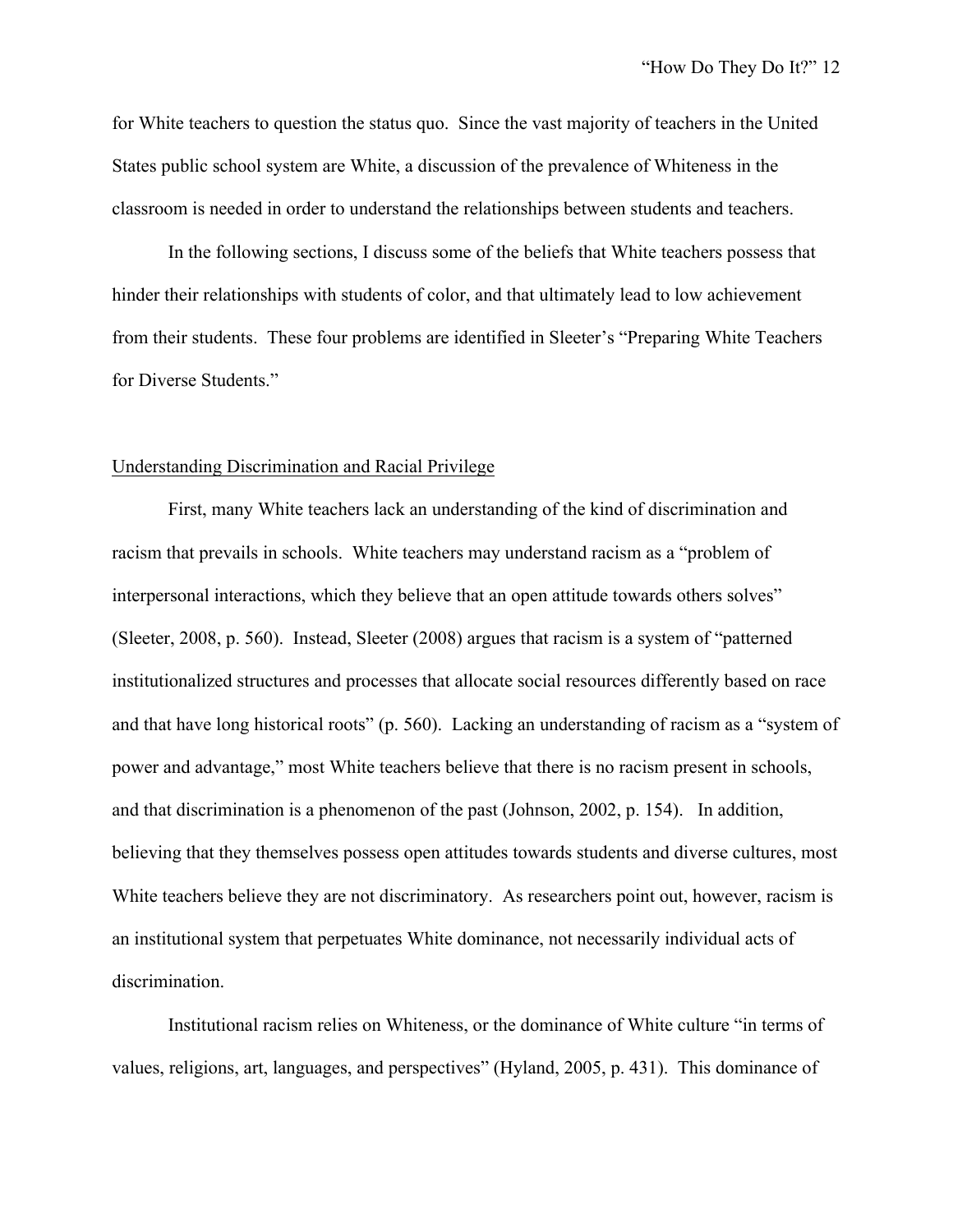White culture denigrates other cultures and values, marking them as exotic or different because they are in opposition to White culture (Johnson, 2002, p. 162). Whiteness goes largely unrecognized by White people, who believe that their culture is normal and unquestionable. Most White teachers resist the idea of Whiteness as a pervasive system because they do not "see" it: the culture they experience is "normal." In addition, many White teachers resist the notion of Whiteness because they do not understand discrimination and they resist the idea that racism exists. As a result, many White teachers feel that calls for multicultural education and culturally relevant teaching are just "whining" and "special treatment" (Sleeter, 2008, p. 560).

In *A White Teacher Talks about Race* by Julie Landsman, Landsman discusses a graduate student in one of her teacher education classes who resisted multicultural education. After a class period when Landsman asked students to come up with lesson plans on the Civil War based on the racial makeup of their hypothetical classes (all White, all Black, half-and-half, or mostly White with two Black students), a student named Matthew approached her and angrily asked what the point of her class was. Landsman (2001) responded that she wanted students to open their minds and "question the way things were done and are being done" (p. 125), to which Matthew argued that everyone will be placed in "traditional" schools anyway, not schools with diverse student populations. Matthew resisted multicultural education preparation in Landsman's class because he did not understand institutional racism and Whiteness, and did not see the importance of questioning the status quo.

#### Assumption of Lower Achievement for Students of Color

In addition to White teachers' lack of understanding about racism and discrimination, they also often assume that students of color will achieve less than their White counterparts,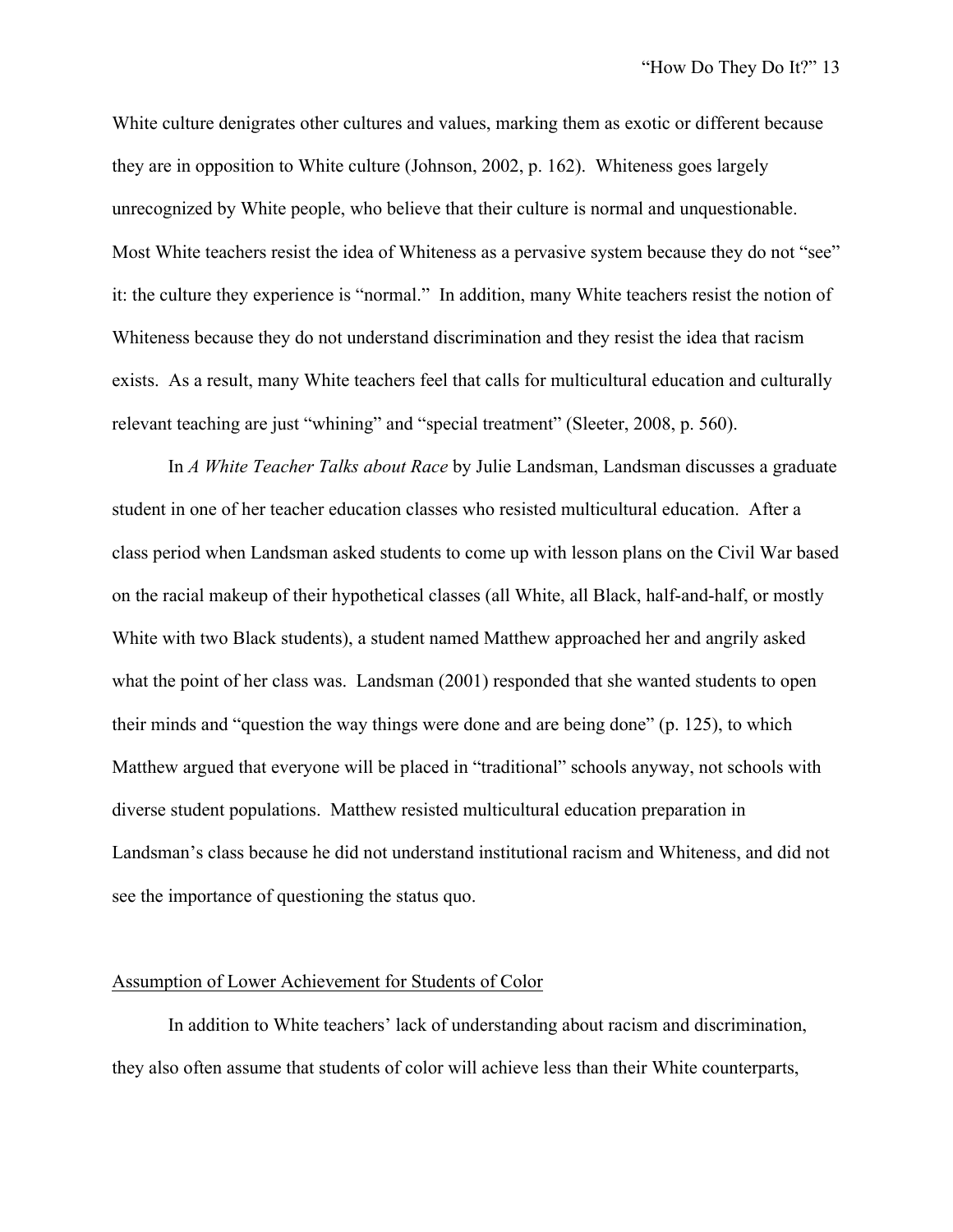without understanding this assumption as a form of racism. There are two different mentalities – deficit mentality and the "White savior" mentality – that go along with this assumption, discussed below.

#### *Deficit Mentality:*

Ladson-Billings (2000) says that when one searches for "black education" in the current literature base, phrases like "culturally deprived" and "culturally disadvantaged" often arise as synonyms, constructing African American students as deprived and deficient (p. 206). As Ladson-Billings (2000) argues, "African American learners are often treated as if they are corruptions of White culture [because] schools and teachers treat the language, prior knowledge, and values of African Americans as aberrant and often presume that the teacher's job is to rid African American students of any vestiges of their own culture" (p. 206). This belief, that African American students are deficient, is one of the biggest problems facing relationships between White teachers and African American students. White teachers often "hold lower expectations for the achievement of students of color than for White students" (Sleeter, 2008, p. 560), stemming from the era when African Americans were assumed to be uneducable. Beginning in slavery and continuing to the 1990s with research such as *The Bell Curve,* African Americans were assumed to be "genetically inferior and not fully human," and therefore unteachable and not worth educating (Ladson-Billings, 2000, p. 208). This mentality affects White teachers' perceptions of their African American students and becomes a self-fulfilling prophecy. As White teachers presume low achievement of their students, students' engagement in the class and grades decline, which confirms the teachers' initial beliefs.

In addition to believing that students of color achieve less than White students, many White teachers attribute other classroom problems to African American students as well. For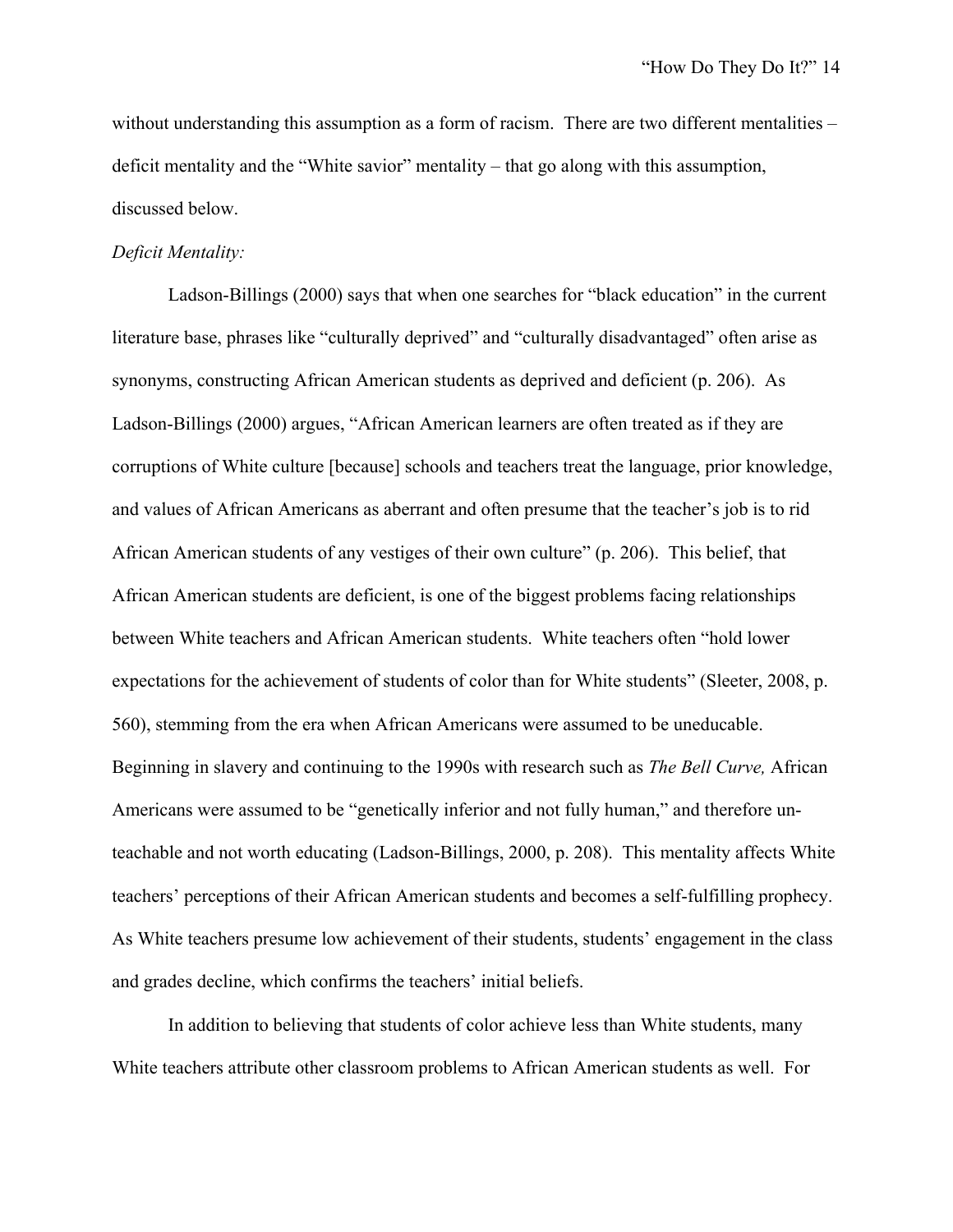example, when Terrill and Mark (2000) asked White teachers to rate their expectations of students, results showed that the participants held very different expectations for their racially and linguistically diverse students. Specifically, they expected lower achievement, higher discipline problems, lower parental involvement, lower student motivation, and higher levels of child abuse at home (Walker-Dalhouse, 2006, p. 69). Not only did these teachers expect lower achievement of students of color in their classrooms, they attributed it to "their families not valuing education, *rather than to factors under control of classroom teachers*" (Sleeter, 2008, p. 560, emphasis added). Expecting that African American students' home lives are destructive and their parents are uninterested in education, teachers can assume that their students' low achievement is completely outside of their own control. Sleeter (2008) states,

Consider the teacher who knows algebra well and knows how to teach it to children much like herself, but believes that her low-income Black, Latino, and Indian students are not only too far behind to learn algebra, but also too uninterested and too lacking in home support. She does not lack teaching methods or content knowledge, but rather in the academic capabilities and *willingness to gear her teaching toward those students* (p. 573, emphasis added).

Rather than changing their teaching to include more diverse students, many White teachers expect them to be uneducable, and as a result they fail to teach them effectively. These teachers engage in a deficit mentality that blocks students from achieving their fullest potential. Therefore, the deficit mentality – assuming that African American students are deficient in their academic capabilities, their home lives, and their cultures – is a problem that plagues many White teachers' classrooms.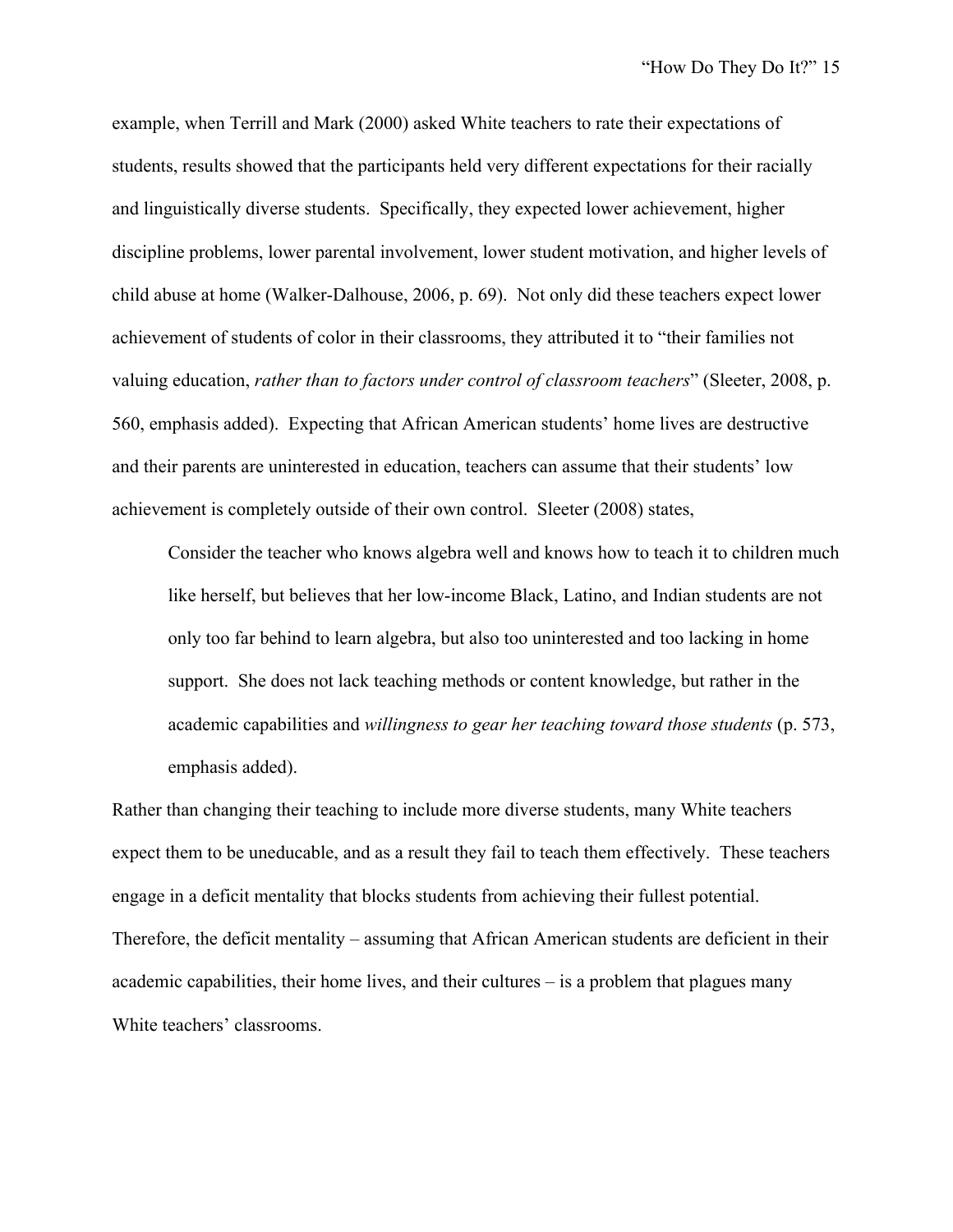#### *"White Savior" Mentality*

In addition to the deficit mentality, White teachers can also engage in another mindset termed the "White savior" mentality or the "missionary" mentality. Like the assumption that African American students are deficient, White teachers who engage in the "White savior" mentality expect that their African American students need to be "saved" by their White culture and intellect. In many situations, White teachers enter urban school districts expecting a broken system, broken classrooms, and broken students. These White teachers, who believe they are doing good deeds by bringing their culture to these "broken" systems, are actually engaging in racist behavior.

Researcher Nora E. Hyland (2005) interviewed teachers who believed they were successful with African American students. One teacher, Pam, engaged in a "White savior" mentality: identifying as a "helper" and a "benefactor" in her teaching, Pam often assumed a certain superiority over her students and their families (p. 440). In her own words, "I am just here to help kids, but I find I spend a lot of time helping families too. I guess students just need someone to care for them and give them some of the attention that they deserve" (Hyland, 2005, p. 439). Pam's identification as a "helper" resulted in perpetuating a "racist status quo [because] she saw students and their families as quite needy and in some ways incapable" (Hyland, 2005, p. 440).

In addition, as a special education teacher, Pam oversaw the referral and testing process for special education classes in her school. She believed this process was "race neutral" and did not believe that there were a disproportionate number of African American students in special education, as research suggests (Hyland, 2005, p. 441). She rarely tried to get students out of special education classes once they had entered the program, even if they had met or exceeded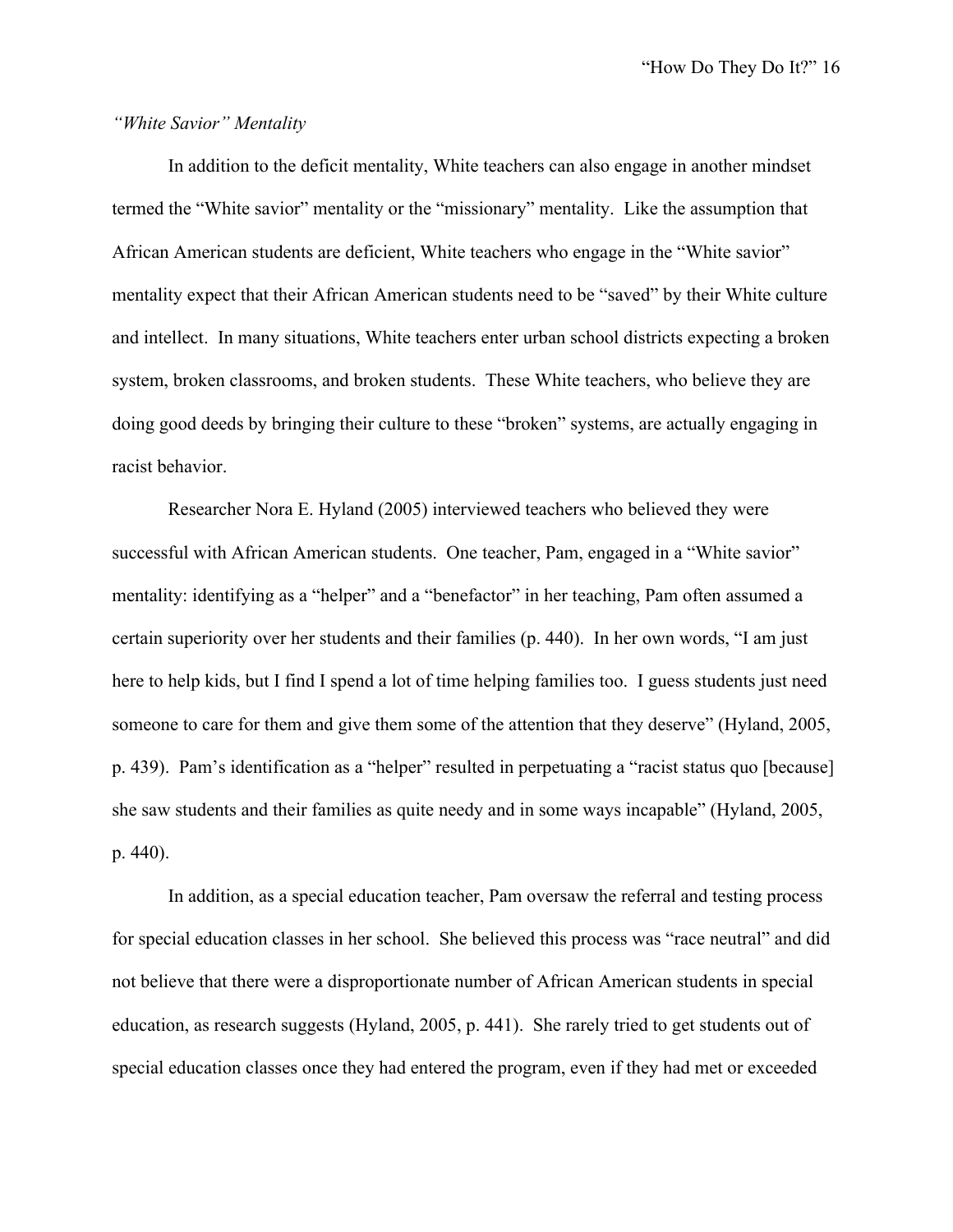their goals. She believed that "once you are LD [learning-disabled], you are always LD … because, let's face it, they need the help" (Hyland, 2005, p. 440).

Her lessons in her special education classroom significantly lowered expectations for students: in one class session, Pam taught students that using an ellipsis (…) meant that they could omit some words of a sentence and it would still be a real sentence. On the whiteboard, she had written an example: "My mother, my brother and I … at the store" (Hyland, 2005, p. 441). Telling her students that using an ellipsis to omit words was a well-intentioned lesson, but "it did little to prepare [her] fourth graders as writers" (Hyland, 2005, p. 441). She held such low expectations for her students that she sacrificed their education in order to "help" them. Extremely paternalistically, Pam said in her interview, "It's like I'm God's greatest gift to Black children because you know I'm caring and I worry about them" (Hyland, 2005, p. 439). She demonstrated a sense of superiority over her students and their families, and in an attempt to help them, ended up perpetuating a racist mentality.

These two mentalities – deficit mentality and the "White savior" mentality – tend to shape White teachers' thoughts about their African American students, and can have devastating results for student achievement. Often believing they are benefiting their students by holding lower expectations for them, White teachers are instead underpreparing their students and engaging in a self-fulfilling prophecy of low achievement.

#### Lack of Knowledge about Other Cultures

In addition to a lack of understanding about racism and the assumption of low achievement of students of color, White teachers also have trouble connecting with their students of color because they lack the knowledge about their cultures and home lives. Sleeter (2008)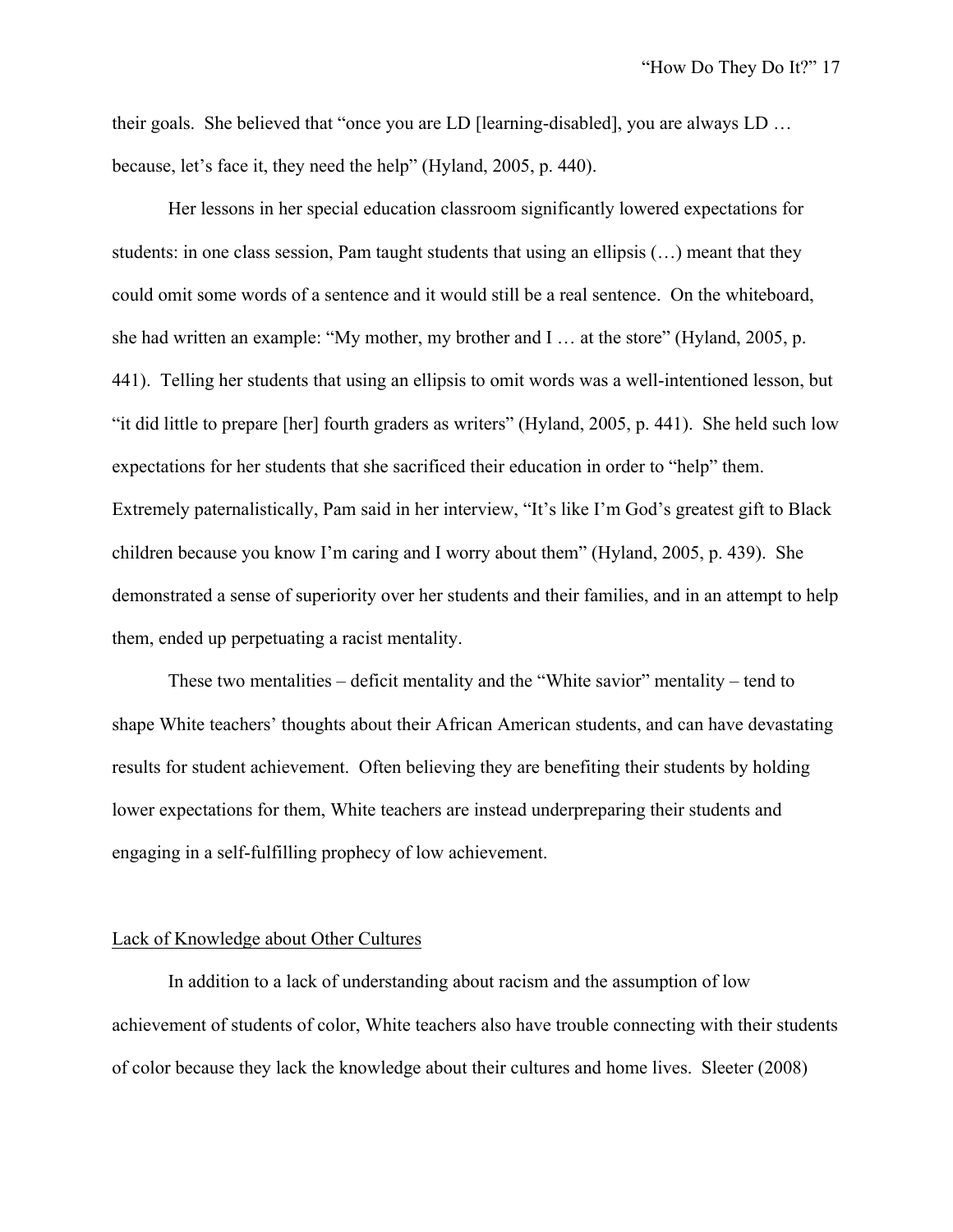argues that White people are the "most segregated and isolated racial category in the U.S." (p. 559), so they often lack understanding of other cultures. As such, White teachers often have trouble forming valuable relationships with their diverse students, which can lead to negative stereotypes in the classroom. As Sleeter (2008) argues,

White teachers often have more difficulty forming constructive relationships with students of color, particularly African American students, than with White students. Commonly assuming that African American and Latino parents do not value education, White teachers are much less likely to build relationships with them than are teachers of color. Lacking familiarity with communities their students of color come from, many White teachers are unable to build bridges between students and curriculum, but then interpret students' lack of engagement as disinterest in learning, or their academic problems as inability to learn (p. 559).

As we can see, a number of problems can occur when White teachers lack the knowledge about their students' culture.

Additionally, White teachers who lack cultural knowledge are often fearful of discussing race and racism. One way that these White teachers sidestep discussions of race is by claiming to be "colorblind," meaning they do not recognize race. In fact, history allows White teachers to believe that colorblindness is essential to student success. When *Brown v. Board of Education*  was passed, the verdict suggested that African American children and White children were the same and "deserved the same educational opportunities" (Ladson-Billings, 2000, p. 208). This verdict set the stage for one of the biggest problems that White teachers face in their classrooms. The integration of schools and the rhetoric of "separate is not equal" assumed that, instead, equality meant sameness. This fundamental message "tended to ignore the distinctive qualities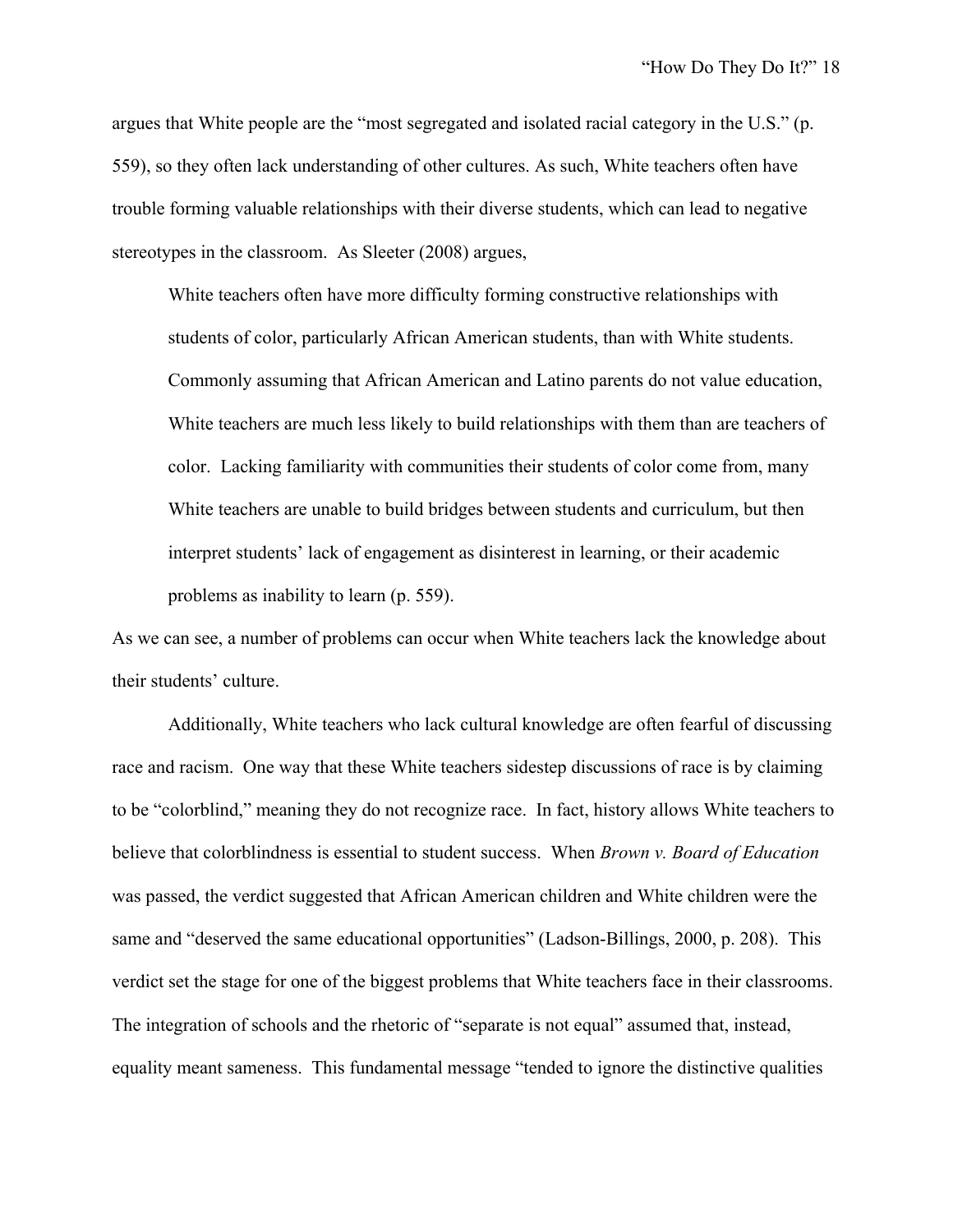of African American culture and suggested that if schools were to make schooling experiences identical for African Americans, we could somehow achieve identical results" (Ladson-Billings, 2000, p. 208). As such, most White teachers think that they must give every child an equal education in order to achieve good results. They assume that "seeing" race in the classroom is bad, and instead they identify as *colorblind* in regards to their students, claiming they do not see anyone's races and instead see alike and equal students. As Milner (2011) summarizes, these teachers operate under three assumptions that shape their positions on the topic of race:

- 1. "If I acknowledge the racial or ethnic background of my students or myself, then I may be considered racist."
- 2. "If I admit that people experience the world differently and that race is an important dimension of people's experiences, I may be seen as 'politically incorrect.' I may offend others in the teacher education classroom."
- 3. "I should treat all my students the same regardless of who they are, what their home situations are, or what their racial experiences happen to be. Race does not matter, and racism has ended and certainly has no place or relevance in the classroom" (Milner, 2011, p. 58).

These assertions cause teachers to become completely silent on topics of race by shutting down conversations and ignoring its effects in the classroom. Teachers who are colorblind "fail to challenge the status quo, when they accept the given as the inevitable" (Ladson-Billings, 1994, p. 32).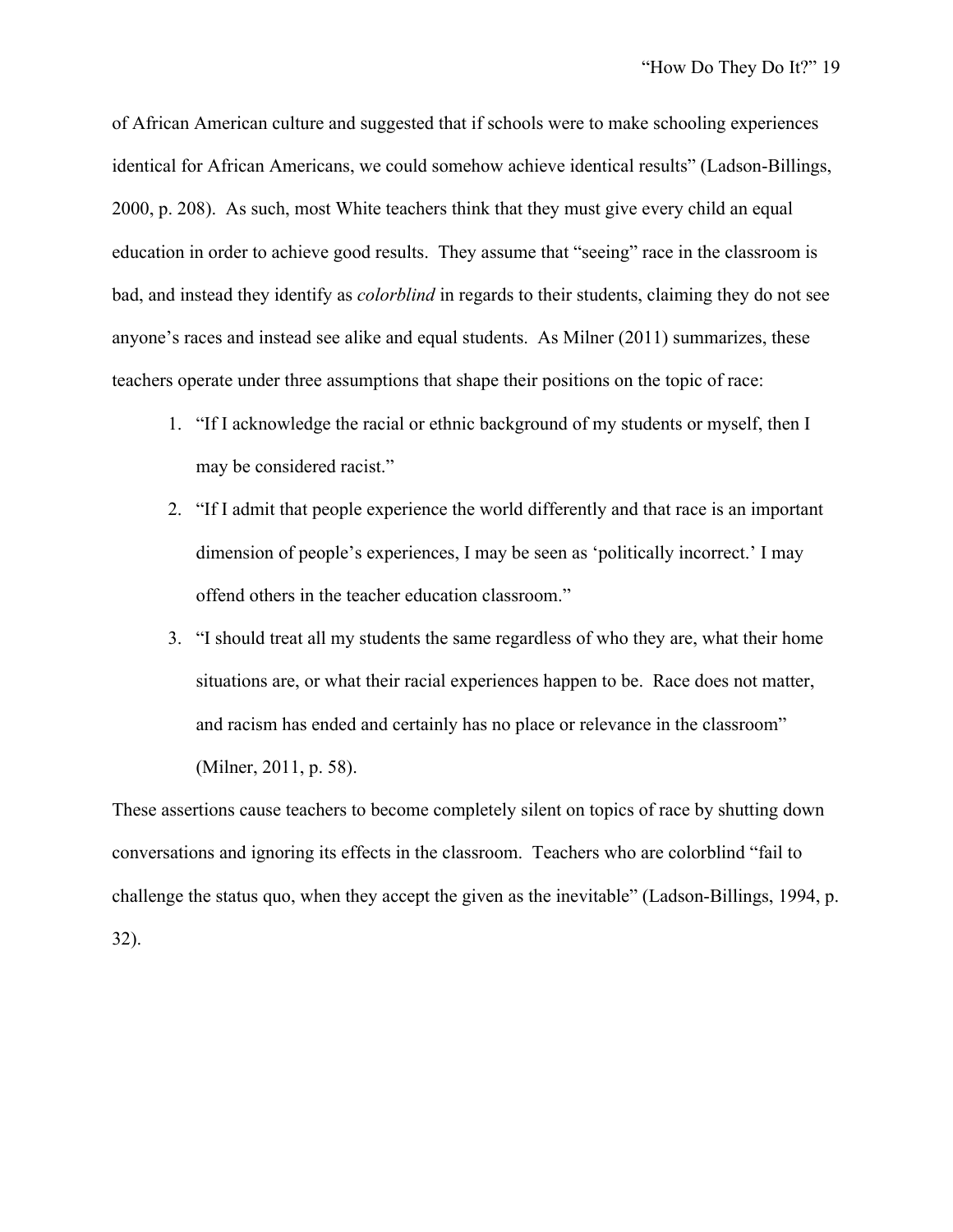#### Lack of Awareness of Themselves as Cultural Beings

Finally, White teachers often lack awareness that they are racialized beings. White people generally view themselves as "normal," and everyone else as "different" and sometimes "deficient" because they don't possess "normal" cultural qualities. Linking to the deficit mentality discussed earlier, this viewpoint can lead to problems between White teachers and diverse students because students are seen as lacking in culture. Valli (1995) argues that White teachers often assume that their beliefs and behaviors are "the norm to which others should aspire," (as cited in Sleeter, 2008, p. 560) while other beliefs are "exotic" and "different." As Sleeter (2008) argues, "As long as [White teachers] see themselves as normal but not cultural, they use their own unexamined frames of reference against which to judge students, students' families, and their communities," which reinforces deficit thinking (p. 561). Instead, White teachers should learn to view themselves as racial beings as well in order to realize that their culture is not necessarily the norm and that their students' culture is just as valid.

In Hyland's (2005) research, a teacher name Sylvia was interviewed about her viewpoints on her own race and how it affected her teaching. A native-born South American, Sylvia was adopted at age six by a White family in the United States. Sylvia believed she was a successful teacher for students of color because she served as a role model for students who "could choose to be White, as she had" (Hyland, 2005, p. 443). Because she had grown up in a White household, she self-identified as White and disregarded her Hispanic heritage: "Basically, I feel White. I mean, I was born Hispanic, but I am White. ... I think that I have been successful in my life because I have never considered myself Hispanic" (Hyland, 2005, p. 443). In her interview with Hyland, Sylvia claimed,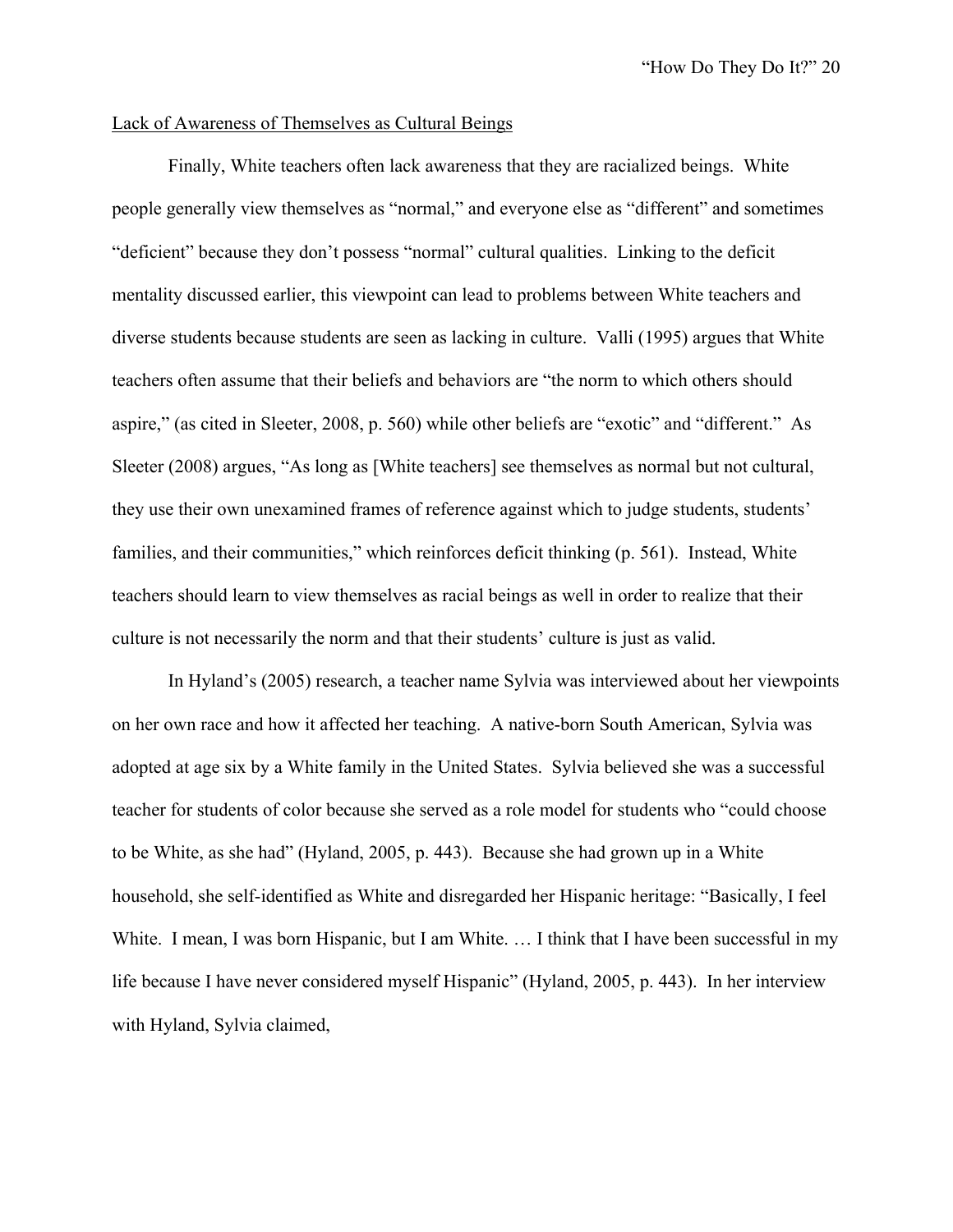I make things a lot simpler for my kids than you'd see in a regular White class, or middle-class school. … I basically spoon feed them everything and go through everything with them because they just don't like to do things independently. It's too hard for them. They get too flustered by it (Hyland, 2005, p. 444).

Sylvia contrasts her teaching and students with what one would see in a "regular White class," portraying her students and school as different than White, middle class schools. In addition, by stating that she lowers the standards for her students, she implies that her students are also deficient compared to the "regular White" students. Because of her White culture with which she identifies, Sylvia views the cultures of her students as deficient, and believes that the only way to become successful is to be White.

#### Summary: Whiteness in Schools

Since over eighty percent of public school teachers are White in the United States, it is particularly important to understand how successful teachers of African American students overcome the challenges described above. In summary, Sleeter (2008) describes four problems that White teachers face in the classroom. First, White teachers often lack an understanding of racism and discrimination, so they generally fail to challenge the status quo of schools and instead view their school system as normal. Second, White teachers often believe that students of color lack the motivation and skills to achieve in school. Sometimes, they lower their standards for their students of color because they believe the students are incapable, which can lead to deficit mentality and "White savior" mentality. Third, White teachers generally lack knowledge about other cultures, which can cause them to fear talking about race and racism, leading to colorblindness. As researchers have found, teachers who identify as *colorblind*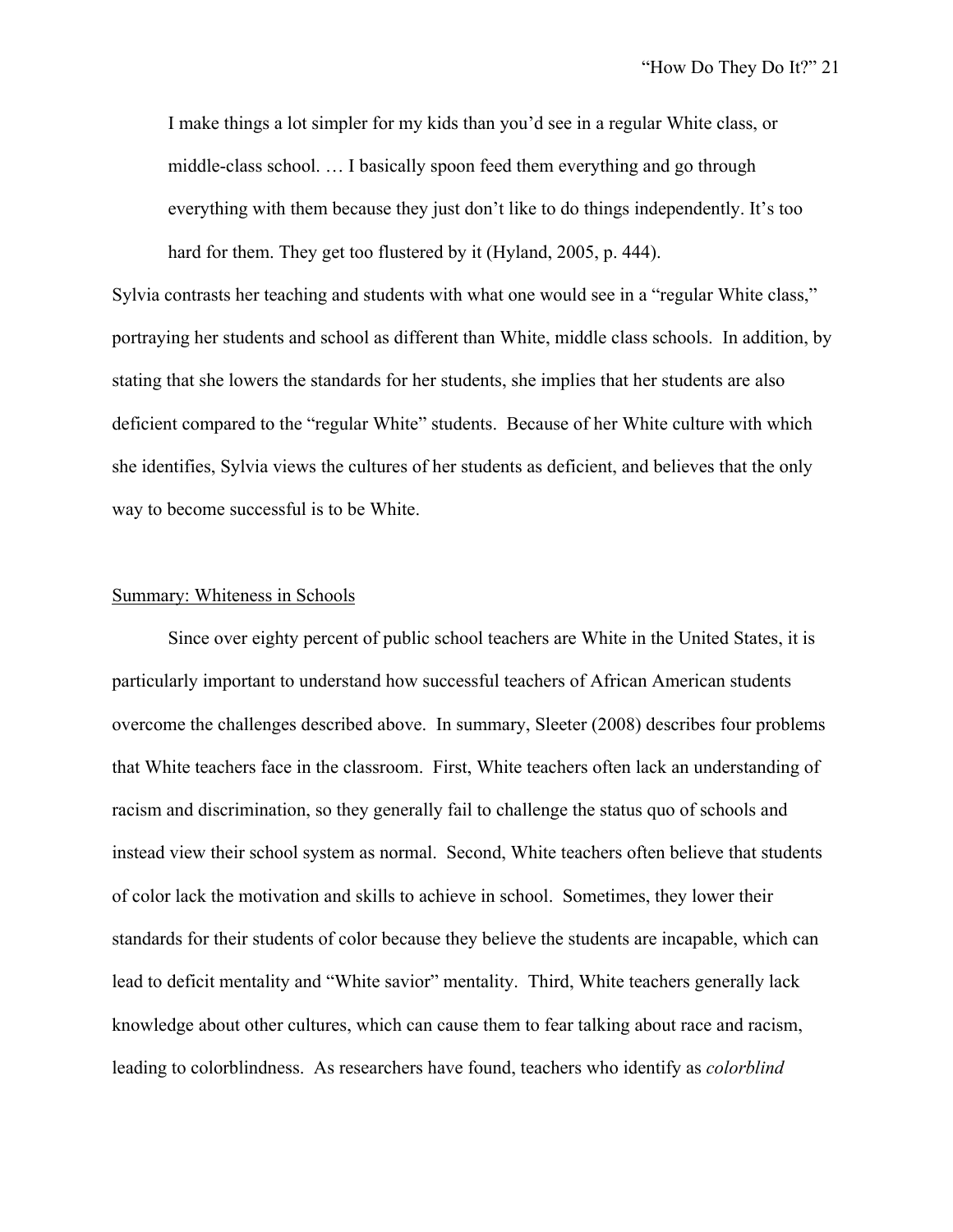effectively ignore students' culture, which can lead to problems in the classroom. Finally, White teachers are not aware of themselves as cultural beings because they view their culture and race as "normal" and everything else as "different." This mentality can also lead to deficit thinking, which is problematic in the classroom.

These four major problems that White teachers face in their classrooms all hinder relationships between teachers and students. Since these problems come from years of lived experience, it can be hard for White teachers to change their beliefs. In the following section, I discuss how some teacher preparation programs in the United States attempt to combat years of lived experience of Whiteness in order to teach preservice teachers the importance of multicultural education.

#### **Teacher Preparation Programs**

As discussed in the previous section, there are several different problems that White teachers can face in diverse classrooms because of their years of lived experience. How can teacher preparation programs attempt to combat these problems? Several researchers have studied the effectiveness – and ineffectiveness – of different kinds of multicultural education classes for preservice teachers. In this section, I will review the literature on teacher preparation programs for multicultural education in an attempt to understand the best type of preparation for successful teachers of African American students.

#### What Is Multicultural Education?

Multicultural education is a widely used term that can apply to many different types of pedagogical techniques and curricular models. James A. Banks (2012) defines multicultural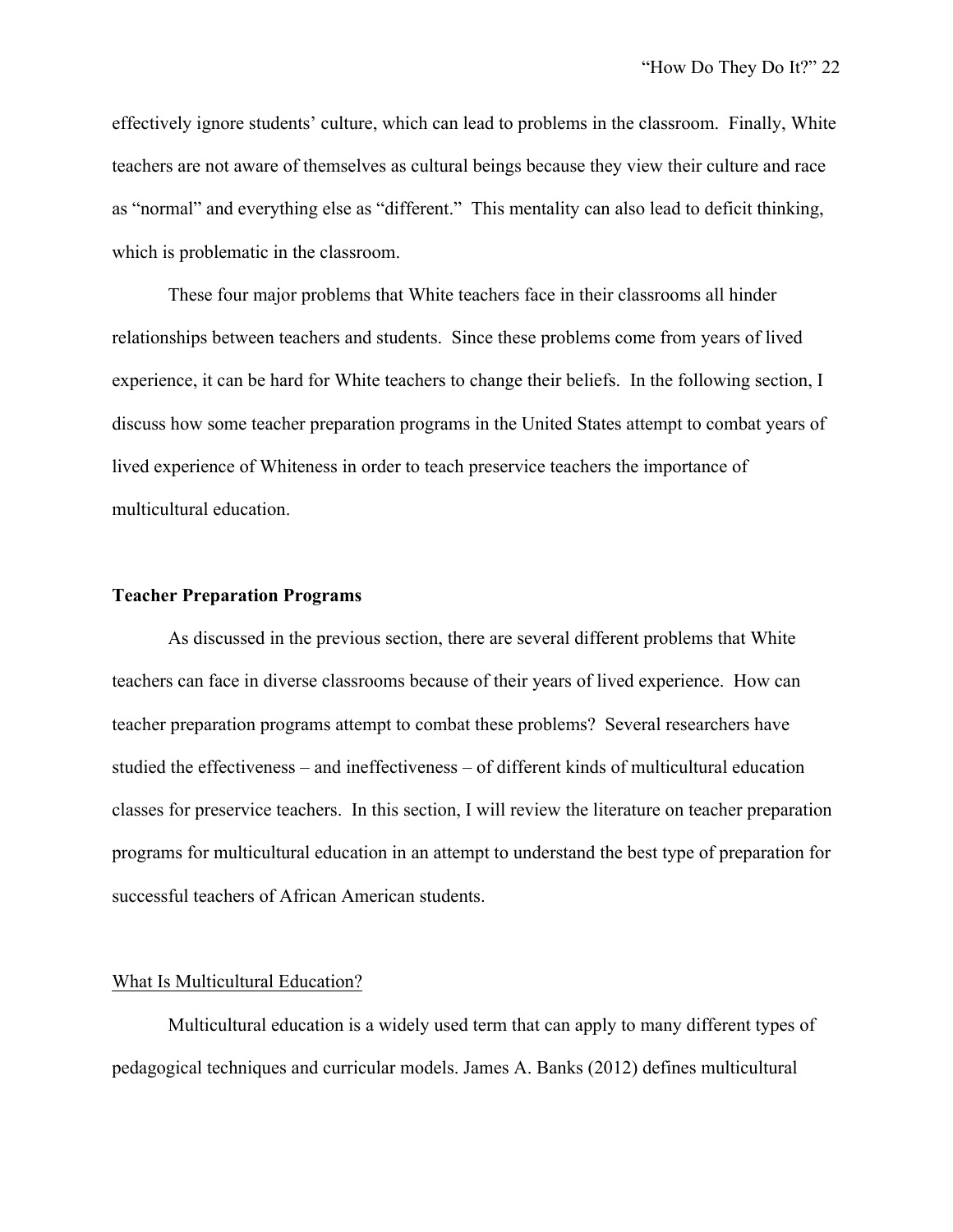education as "an idea, an educational reform movement, and a process whose major goal is to change the structure of educational institutions so that male and female students, exceptional students, and students who are members of diverse racial, ethnic, language, and cultural groups will have an equal chance to achieve academically in school" (1). Banks (2012) describes five dimensions of multicultural education that are useful to its understanding: 1) content integration, where teachers use examples and artifacts from different cultures in their instruction, 2) knowledge construction, where teachers facilitate conversation about how cultural assumptions and biases influence the way knowledge is constructed, 3) equity pedagogy, where teachers modify their teaching in order for all students to achieve, 4) prejudice reduction, where teachers facilitate change regarding students' racial attitudes using teaching materials, and 5) empowering school culture, where teachers create a school and classroom culture that empowers each student (p. 23). In order for multicultural education to be successfully implemented in schools, traditional power relationships and the curriculum must be examined for biases. Multicultural education can take many different forms, but understanding it as a reform movement that changes "the total school or educational environment," rather than "limited to curricular changes" is essential (p. 4). Effective multicultural education, therefore, is not simply an effort to include examples from more cultures in the instruction (even though that is the first dimension listed), but rather an integration of all five dimensions across the school environment. This definition of multicultural education will be used throughout the paper.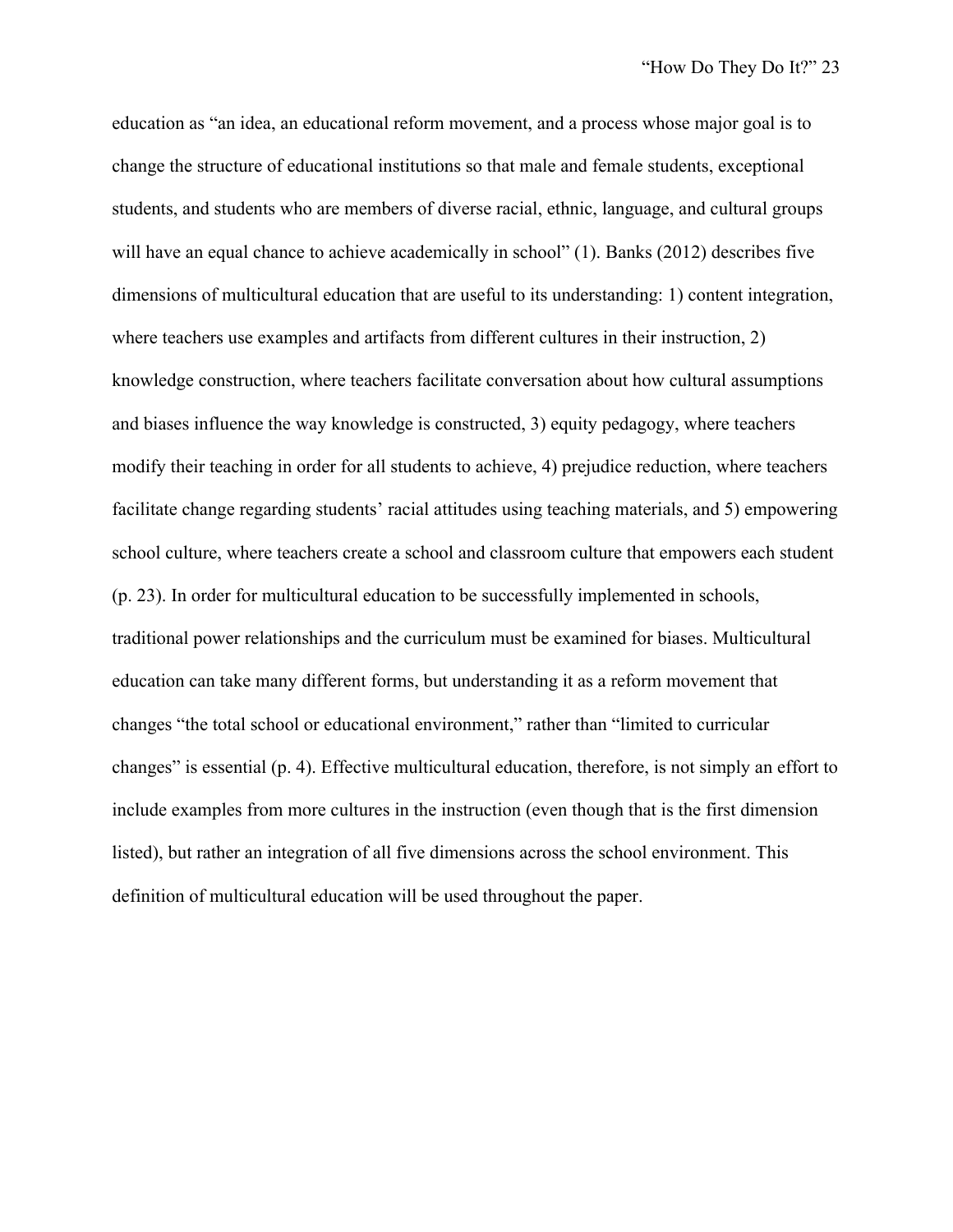#### Elements of Effective Programs

# *Cross-Cultural Experiences*

In cross-cultural community experiences, preservice teachers learn about their students' community by spending time there, which is one of the "most powerful venue[s] for helping White preservice teachers begin to critically examine racism, move beyond fear, and see teaching with 'a cultural eye'" (Sleeter, 2008, p. 564). Cross-cultural experiences can vary in length: some can be short visitations, like tutoring in another community, while the most intensive are immersion experiences where preservice teachers live in the community for a long period of time. As expected, longer cross-cultural experiences are more effective because preservice teachers are able to "see functioning communities and everyday cultural patterns firsthand, form relationships with people, confront stereotypes, and hear stories of lives that reflect abstractions they may have read about in textbooks" (Sleeter, 2008, p. 564). These kinds of immersion experiences actively confront deficit thinking.

One researcher followed preservice teachers into their immersion programs to find out how they incorporated multicultural education into their classrooms. Milnick and Zeichner (1996) found that after being immersed in an American Indian reservation, student teachers made "efforts to connect their classrooms to community people, practices, and values, even when cooperating teachers did not support these practices" (as cited in Sleeter, 2001, p. 97). These preservice students experienced the importance of learning from someone else's community, which Sleeter (2008) argues is essential for preservice teachers "in order to build pedagogy that is culturally and contextually relevant to students from backgrounds different from their own" (p. 563). Preservice teachers who are immersed in communities readily learn how to build bridges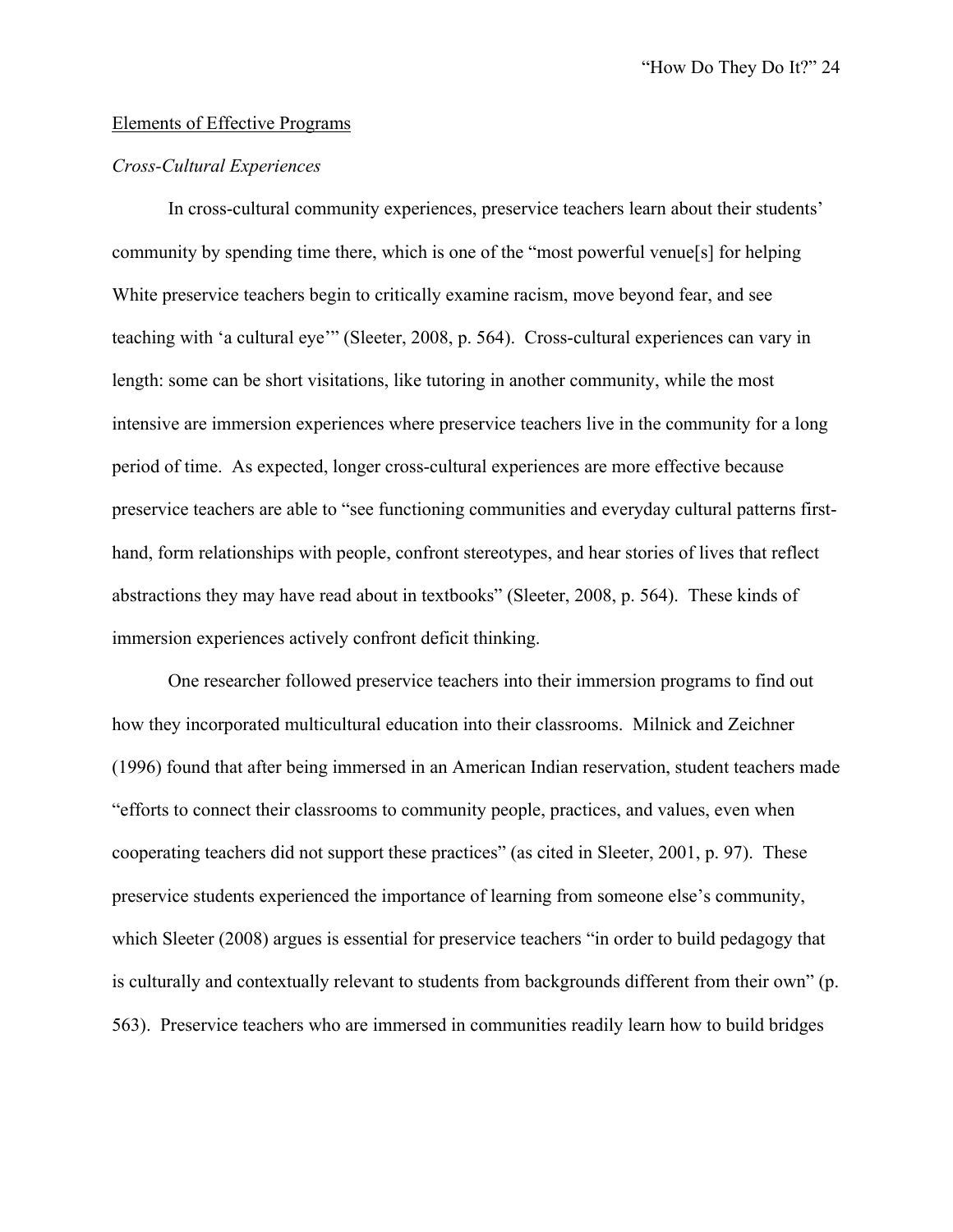between students' lives and curriculum, making learning more relevant and interesting for students.

# *Coursework on Race and Education*

In addition to cross-cultural experiences, teacher preparation programs should also include adequate professional coursework on race and education. Sleeter (2001) argues that based on a study that she conducted where she surveyed 456 practicing teachers, teachers who have taken more than four credit hours in multicultural education coursework are more likely to use these strategies in their student teaching than students who have taken less than four credits (p. 100). These courses can range in topics, including multicultural education, urban education, and English language learner education. Multicultural education classes typically begin with the "big picture" by examining institutional racism in schools so that preservice teachers gain a deeper understanding of discrimination. Then, these courses move to "an anthropological examination of culture," and finally a "personal examination of teacher candidates' own identities" (Sleeter, 2008, p. 566). By following this pattern, preservice teachers are able to understand what needs to be changed in schools, and how they can become change agents. Villegas and Lucas (2002) argue that successful courses in multicultural education help students develop a social consciousness to become such change agents (as cited in Sleeter, 2008, p. 568). Multicultural education courses should also teach the importance of culturally responsive teaching practices. Professional coursework should be intrinsically connected to the other components of the teacher preparation program, including the cross-cultural community based practicum experience, so that preservice teachers are given the tools to connect their classroom knowledge into their practicum experience.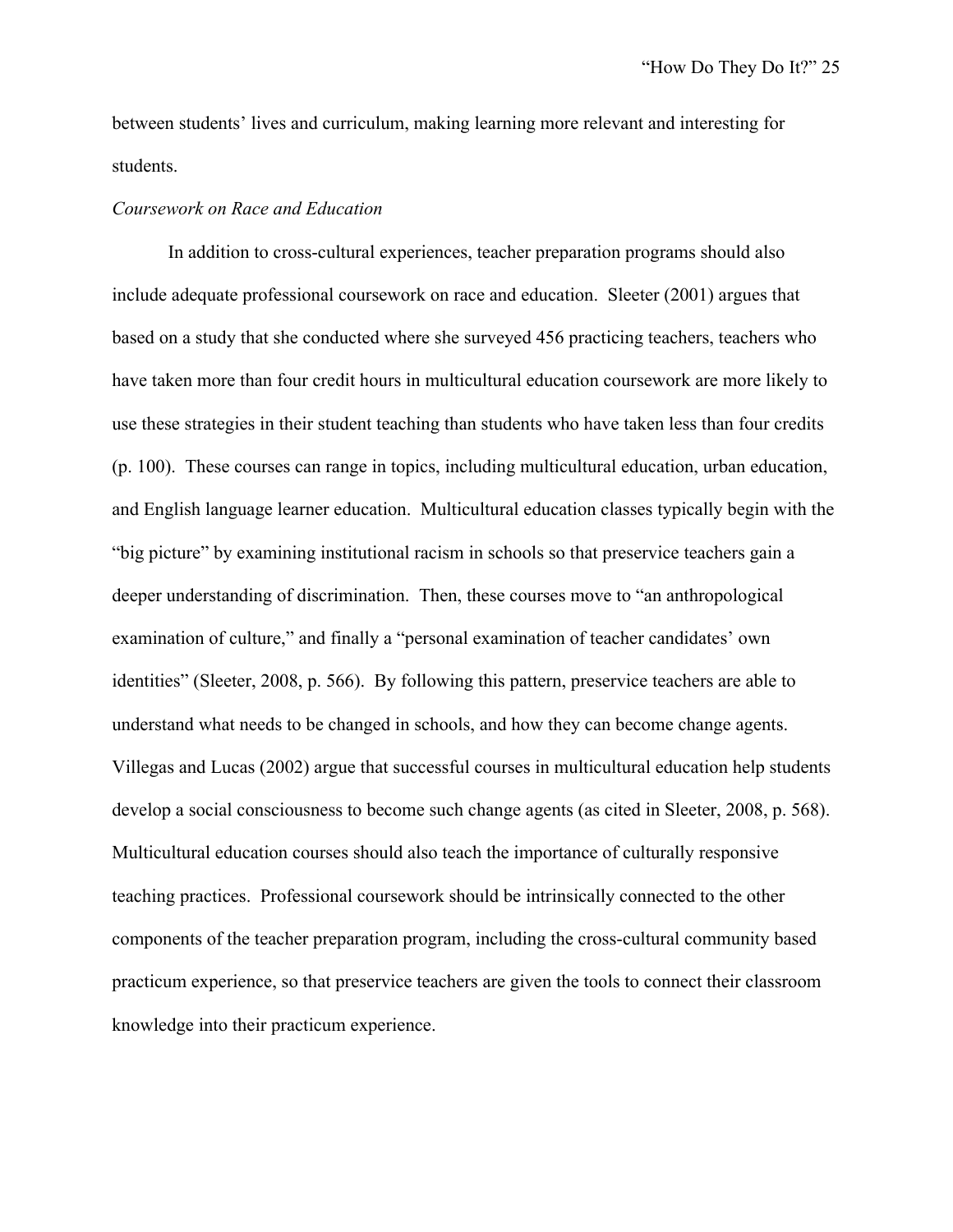# *Guided Reflection*

In addition to their cross-cultural experiences and multicultural education coursework, preservice teachers should engage in guided reflection of their practicum experiences. In one study, LeCompte and McCray (2002) observed preservice teachers in a multicultural education course during which they wrote reflective essays. The topics were, 1) think about the multicultural self to explore your own "cultural intersections," 2) think about privilege and power, and make a list of privileges you enjoy, as well as a list of privileges you enjoy but did not earn, and 3) think about your "growth as a developing teacher" and your future career (p. 28). In another study, participants were interviewed about their understandings of their racial awareness, how they characterized their racial identity, and their awareness of race in the classroom. Johnson (2002) found that "constructing an autobiographical narrative [in these interviews] helped guide teachers' personal reflections and heighten their racial awareness" (p. 164). Guided reflection practices should be monitored to make sure that preservice teachers are not entering their practicum experiences with flawed understandings of race and their role as a teacher. By including all three of these components – cross-cultural experiences, effective multicultural education coursework, and guided reflection – teacher preparation programs can become more successful at teaching the importance of multicultural education.

#### Elements of Ineffective Programs

# *Disjointed Information*

One of the biggest problems for teacher education programs is that, often times, multicultural education is not comprehensive over the entire program. Many programs in "predominantly White institutions … provide disjointed preparation for diversity and equity,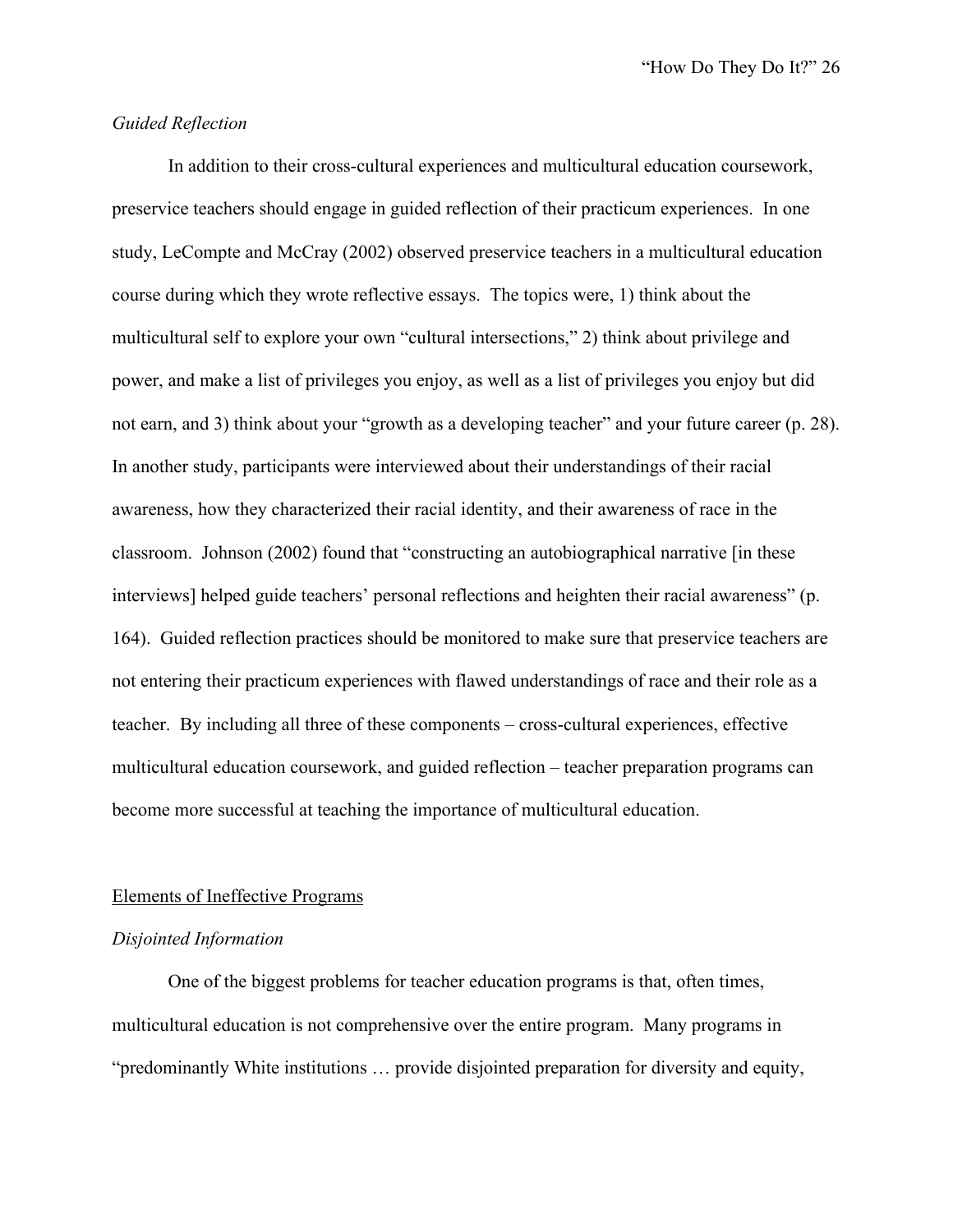dependent on the interests of individual professors rather than on a comprehensive conception of preparation for excellent training in racially diverse contexts" (Sleeter, 2008, p. 562). As a personal example, I was lucky enough to register for a Foundations of Education course in my own teacher preparation program that focused on race and inequity in education, rather than another Foundations class that did not focus as heavily on these topics. It was only because of my professor's interests that I received any formal education on these topics; other students who registered for the alternate Foundations class did not receive as much training. In a program like this one, where multicultural education training is disjointed and sporadic, student teachers "may develop a superficial understanding of multicultural teaching, but in the classroom follow the lead of their cooperating teachers," who are often not trained in multicultural education either (Sleeter, 2008, p. 562).

Sometimes teacher preparation programs offer only one or two classes on diversity training for preservice teachers. Stand-alone multicultural education courses are not sufficient for teaching the importance of multiculturalism because prospective teachers can develop stereotypes about students. For example, when one researcher reviewed a program that required fifteen class sessions about "background information and pedagogical techniques for working with culturally diverse students," it was found that the "didactic presentations about various groups actually taught stereotypes and generalizations and did little to change the thinking among the preservice students" (Sleeter, 2001, p. 98). In addition, preservice teachers who are exposed to this kind of multicultural education often become frustrated because they do not understand how to translate their knowledge into practice: as Ladson-Billings (2011) argues, these students proclaim that "Everybody keeps telling us about multicultural education, but nobody is telling us how to do it" (p. 43). These prospective teachers become frustrated because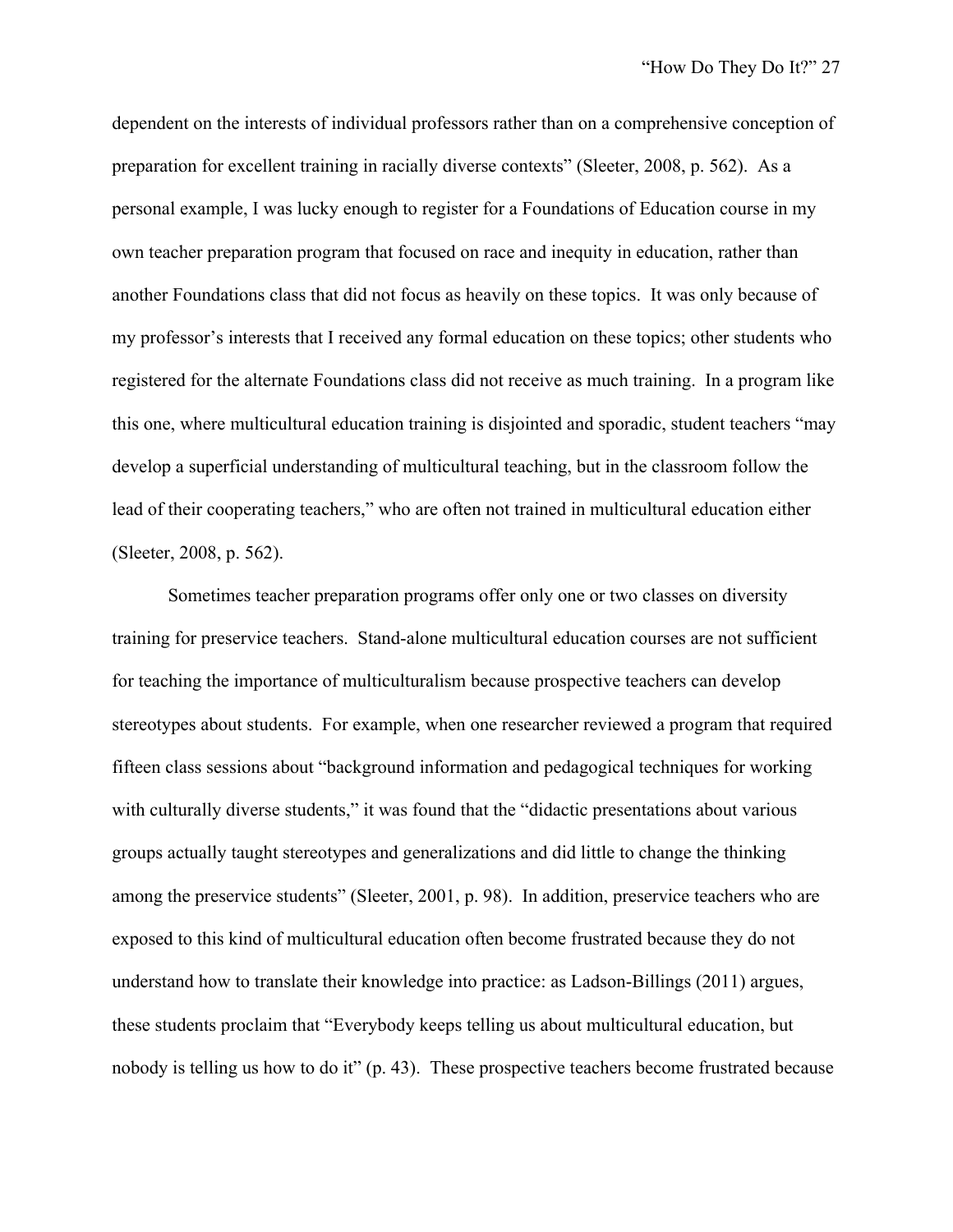the multicultural education in these classes is disjointed and cursory, and does little to teach them how to translate the information into practice.

# *Getting the "Diversity Requirement"*

According to Sleeter (2001), 56% of the teacher preparation programs she reviewed required some sort of multicultural education course (p. 95). The types of multicultural education tend to vary: some programs require students to take one class in multicultural education, while some programs require students to spend part of their practicum experience in an urban setting. However, when these classes and practicum experiences are required, some students approach multicultural education as just having to "get the diversity requirement." Many preservice teachers view these practicum experiences as "hurdles in the way of their 'real' student teaching (i.e., in middle income, suburban schools)" (Ladson-Billings, 2000, p. 209). For a successful teacher preparation program, multicultural education should be comprehensive over the entire program, not just one "diversity requirement" class. Programs that view multicultural education as separate requirements, instead of integral to the entire program, will not prepare preservice teachers to be successful with African American students.

# *Maintaining the Status Quo*

Teacher preparation programs often play a large role in maintaining the status quo and homogeneity of the teaching profession, mostly because teacher educators are generally middleaged White women as well (Ladson-Billings, "Yes," p. 42). In addition, since the teaching profession is already so homogenous, the likelihood of a preservice teacher to be placed with a White cooperating teacher is very high. Often, when they get to their practicum and student teaching experiences, preservice teachers focus only on "surviving in the classroom" and following the "demands of their cooperating teacher," instead of incorporating multicultural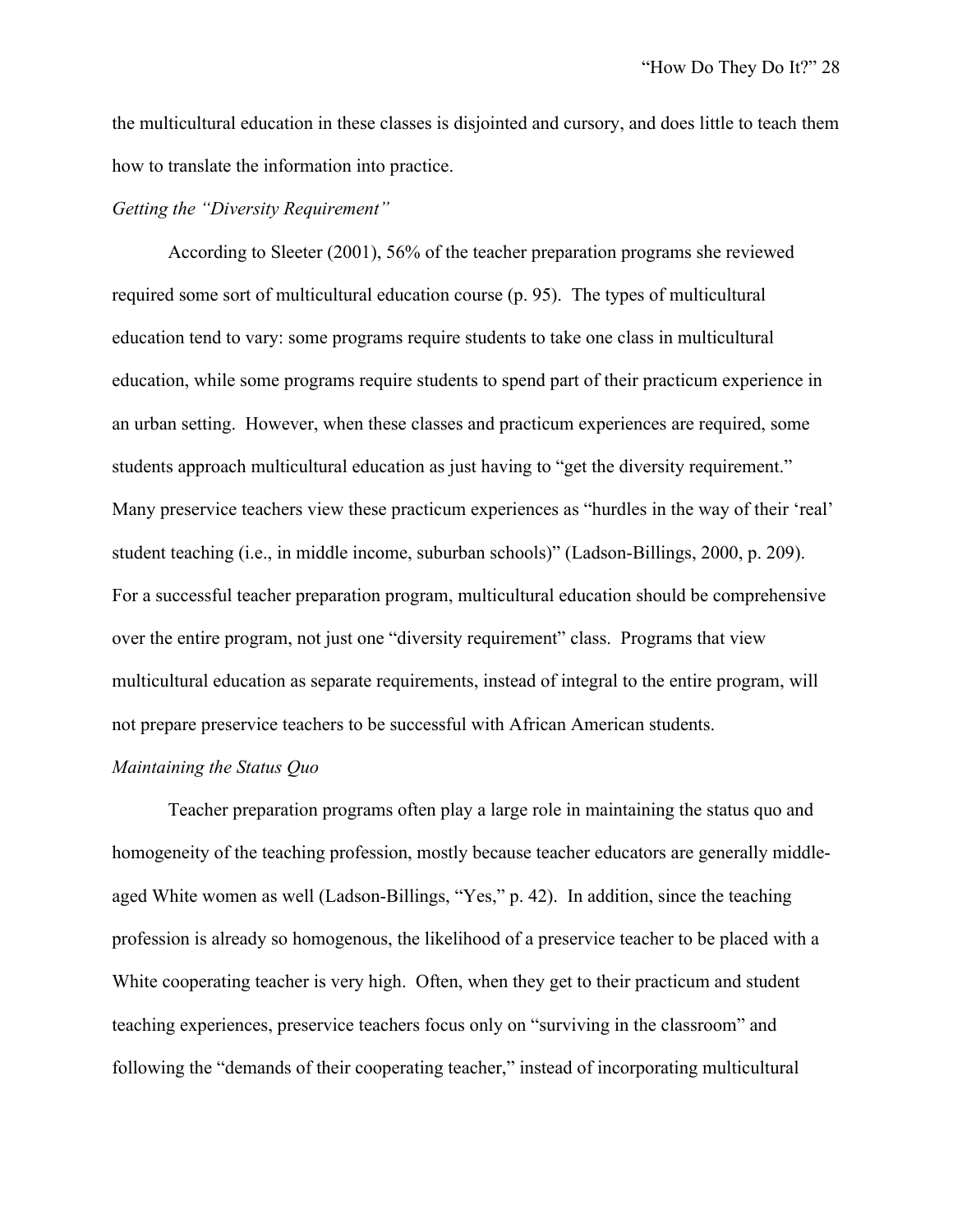education practices into their classrooms (Sleeter, 2001, p. 95). As Tiezzi and Cross (1997) argue,

When we immerse inexperienced, misinformed, and sometimes resistant prospective teachers in urban classrooms by themselves for their first field experience, the result is predictable. The prospective teachers are overwhelmed by the urban context and focus primarily on problems rather than possibilities in teaching and learning (as cited in Sleeter, 2008, p. 569).

Prospective teachers who are placed in urban contexts with little instruction will often become overwhelmed with the challenges. In addition, these student teachers will often follow the lead of their cooperating teachers, which reinforces the status quo. Partner schools for teacher preparation programs are often not good schools for teaching the importance of multicultural education, and yet they serve as the model for these preservice teachers. Consequently, cooperating and preservice teachers only maintain the status quo in schools, failing to incorporate new multicultural education information.

#### Conclusion

In her article, Sleeter (2008) imagines the perfect teacher preparation program that includes,

(1) community-based learning connected with professional coursework emphasizing reflection; followed by (2) early field experiences in culturally diverse classrooms connected with professional coursework that examines culture, language and learning; continuing with (3) foundations and methods coursework that is explicitly designed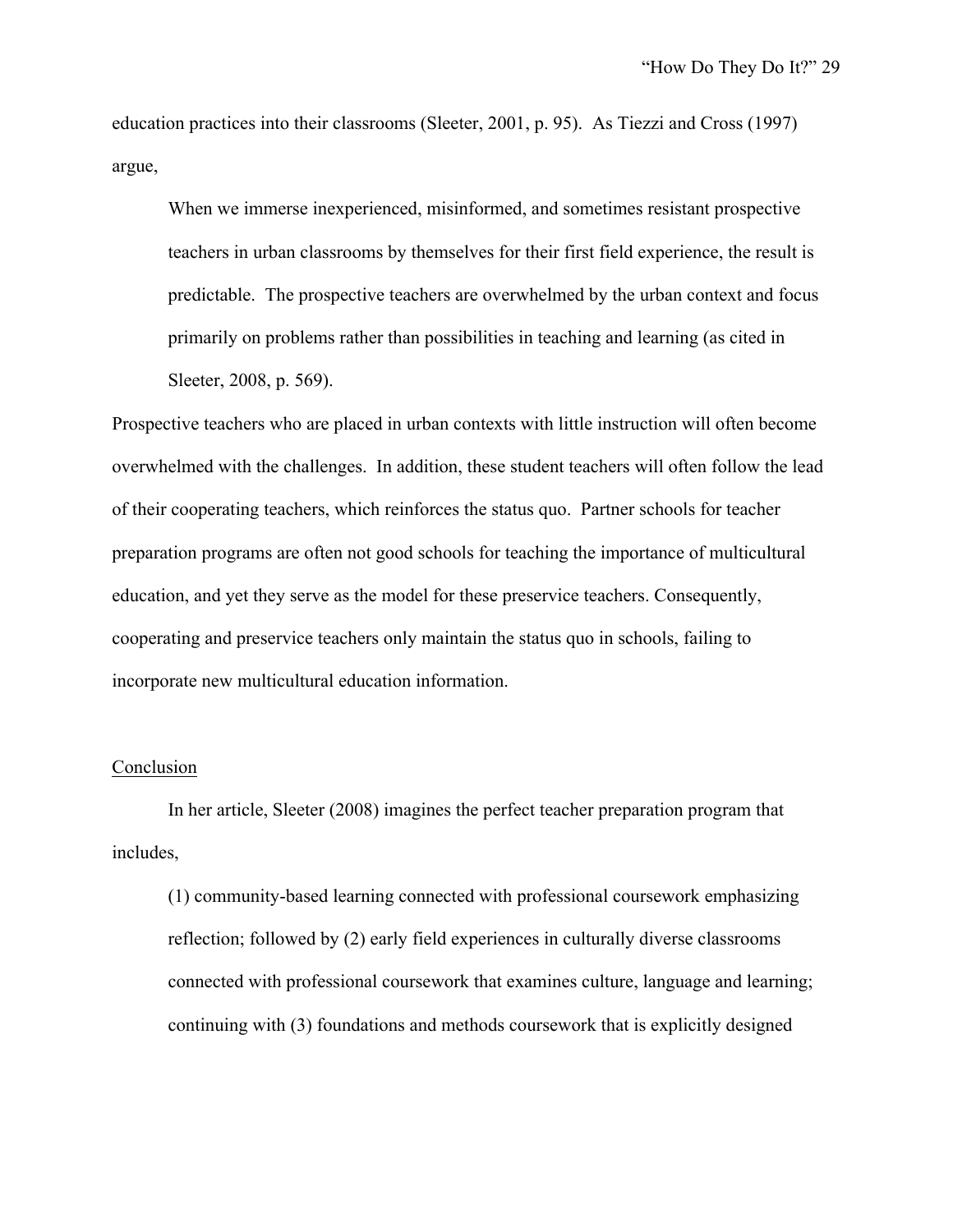around teaching diverse students; and culminating in (4) student teaching in a school that serves a historically oppressed community… (p. 572-573).

Sleeter (2008) imagines that the entire program, from the practicum experiences, to the coursework, to the student teaching, revolves around multicultural education. The goal is to develop a coherent program: "Ideally, everyone who works with preservice students – including arts and sciences faculty, university administrators who support teacher preparation programs, and teachers and administrators in partner schools – would share the same vision and orient their work toward it" (Sleeter, 2008, p. 562). If teacher preparation programs were to change to become more comprehensive for multicultural education, preservice teachers would enter classrooms more prepared to handle issues of diversity and race. As Hancock (2011) argues, "If urban schools are to close the achievement gaps, maximally educate urban students, and create healthy rapport among students, teachers, and community, [then teacher education] must be a top priority (p. 96).

#### **Successful Teachers of African American Students**

In the previous sections, I have discussed the problems that many preservice teachers have when dealing with diverse classrooms, and the elements of effective teacher preparation programs that attempt to combat these problems. In the last section of my literature review, I focus on previous research of successful teachers of African American students in an attempt to understand their characteristics and practices in the classroom.

According to Garmon (2005), "despite over twenty years of [multicultural teacher education] efforts, research on the various types of MCTE has yielded only mixed results" (p. 275). Some researchers find that multicultural education classes are effective for preservice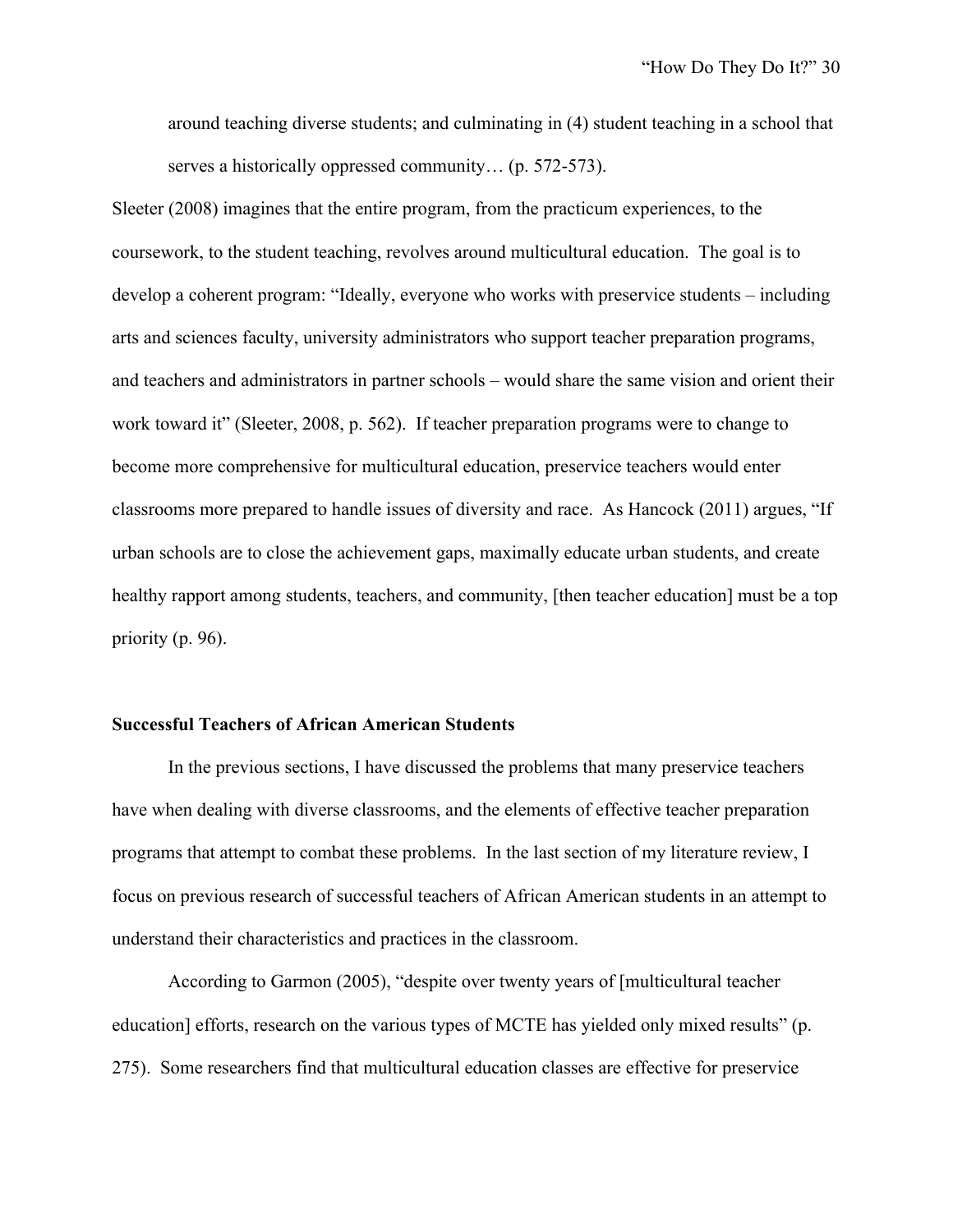teachers, while other researchers find negative or negligible results. In his research, Garmon (2005) identifies six characteristics that preservice teachers must possess in order for multicultural education programs to work. Preservice teachers who possess these dispositions are more likely to respond favorably to multicultural education than those who do not. Garmon (2005) argues that preservice teachers need to be, first, open to receiving new information and opinions (p. 277). Students who are not open will either reject new information or "interpret it in ways that [are] consistent with their current views" (Garmon, 2005, p. 277). Secondly, preservice teachers must be self-aware and self-reflective in order to critically examine their role as an educator (Garmon, 2005, p. 277). For example, successful teacher and author Julie Landsman (2001) remembers the first time she thought about race: she used the N-word in a child's song and her housekeeper asked her not to use that word because it hurt her feelings. Landsman (2001) remembers how this moment in her childhood changed the way she thought about herself (p. 4). Thirdly, preservice teachers must be committed to social justice issues both in and outside the classroom (Garmon, 2005, p. 278). Those who have life experiences that deal with racial and ethnic diversity tend to show a deeper commitment to social justice issues. For example, researcher Johnson (2002) found several successful teachers who attributed their success to their social and political activism. Diane, who was very politically active in high school and college, carried her activism to the classroom and characterizes becoming a teacher as "the most political thing I've ever done in my life" (Johnson, 2002, p. 159).

In addition to the aforementioned dispositions, Garmon (2005) also identifies three types of experiences that these preservice teachers must possess. First, preservice teachers must have intercultural experience. One teacher identified in Ladson-Billings' work, Anne Lewis, attributes part of her success to her experience in the Black community. When she was young,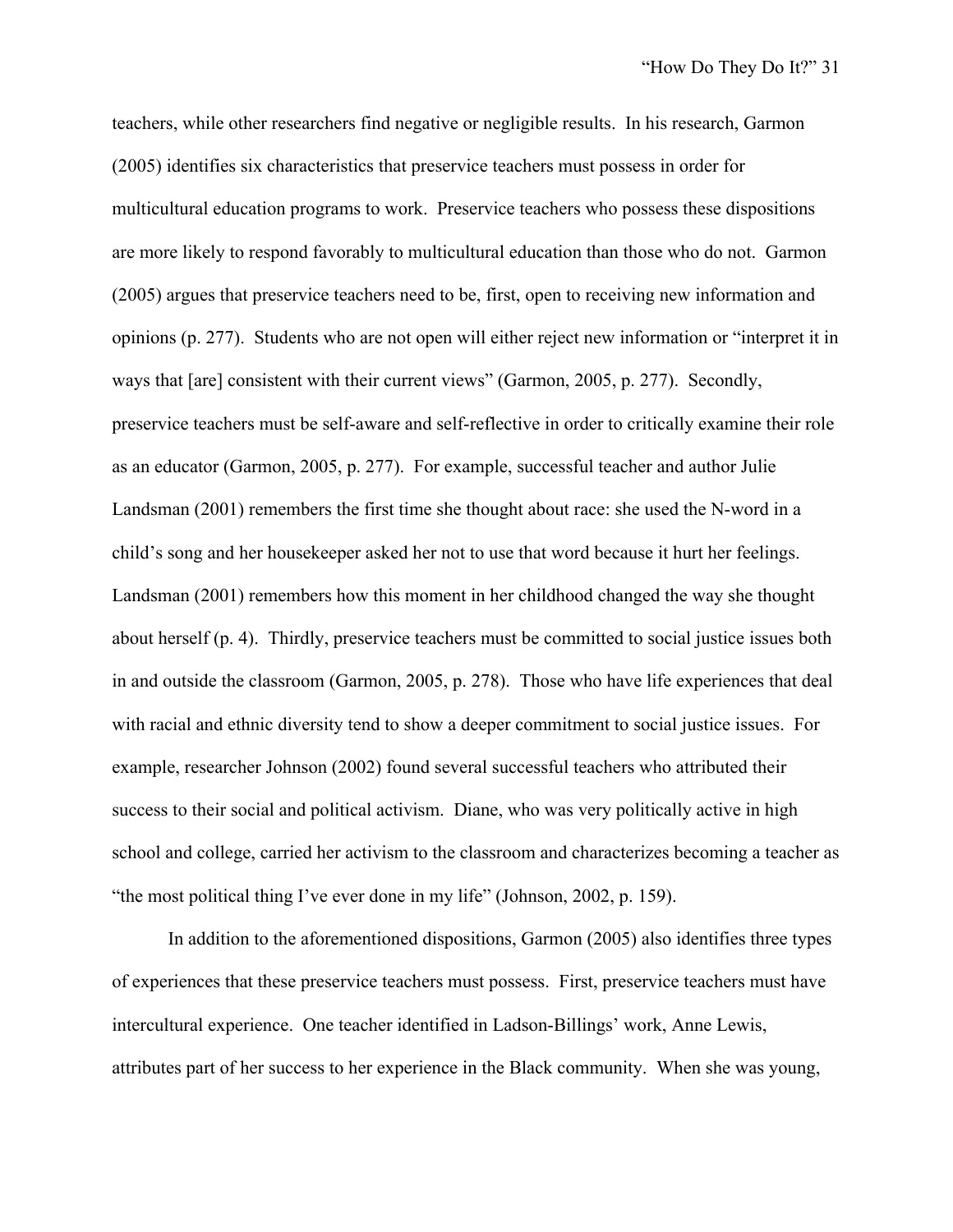her mother did not participate in the "white flight" of the 1950s, so she lived in an African American community and has speech patterns similar to African American people (Ladson-Billings, 1994, p. 40). In addition, a teacher named Carol says that she began to "see" race when she married a Black man and expanded her friend group to be more racially diverse, which broadened her intercultural experience (Johnson, 2002, p. 159). A teacher named Mary says,

A lot of White, middle-class teachers may be very open in terms of multiculturalism and very liberal, but at a gut level they're not really comfortable, especially if they were in a situation where they were in the minority. Experience goes beyond that… It's more than those surface beliefs. It's gut (Johnson, 2002, p. 159).

These teachers believe that intercultural experience is extremely important to success with diverse students.

Secondly, Garmon (2005) believes that preservice teachers must have adequate multicultural education training in their educational experiences. In these educational experiences, teachers should be challenged to re-examine their beliefs about race and education (Garmon, 2005, p. 281). Finally, Garmon (2005) emphasizes the importance of support-group experiences that provide "feelings of safety and acceptance for a person while also encouraging that person's growth" (p. 282). These support group exercises can happen in teacher education classes, where preservice teachers are given the opportunity to talk freely and safely about diversity. In Johnson's (2002) research, successful teacher Diane attributed her understanding of diversity and multicultural teaching to her teacher preparation program because her program focused on diversity. Diane "cited classes where she experienced multiracial dialogue about institutional racism and her participation in an ongoing antiracist teacher support group as important factors in her racial awareness" (Johnson, 2002, p. 163). Therefore, educational and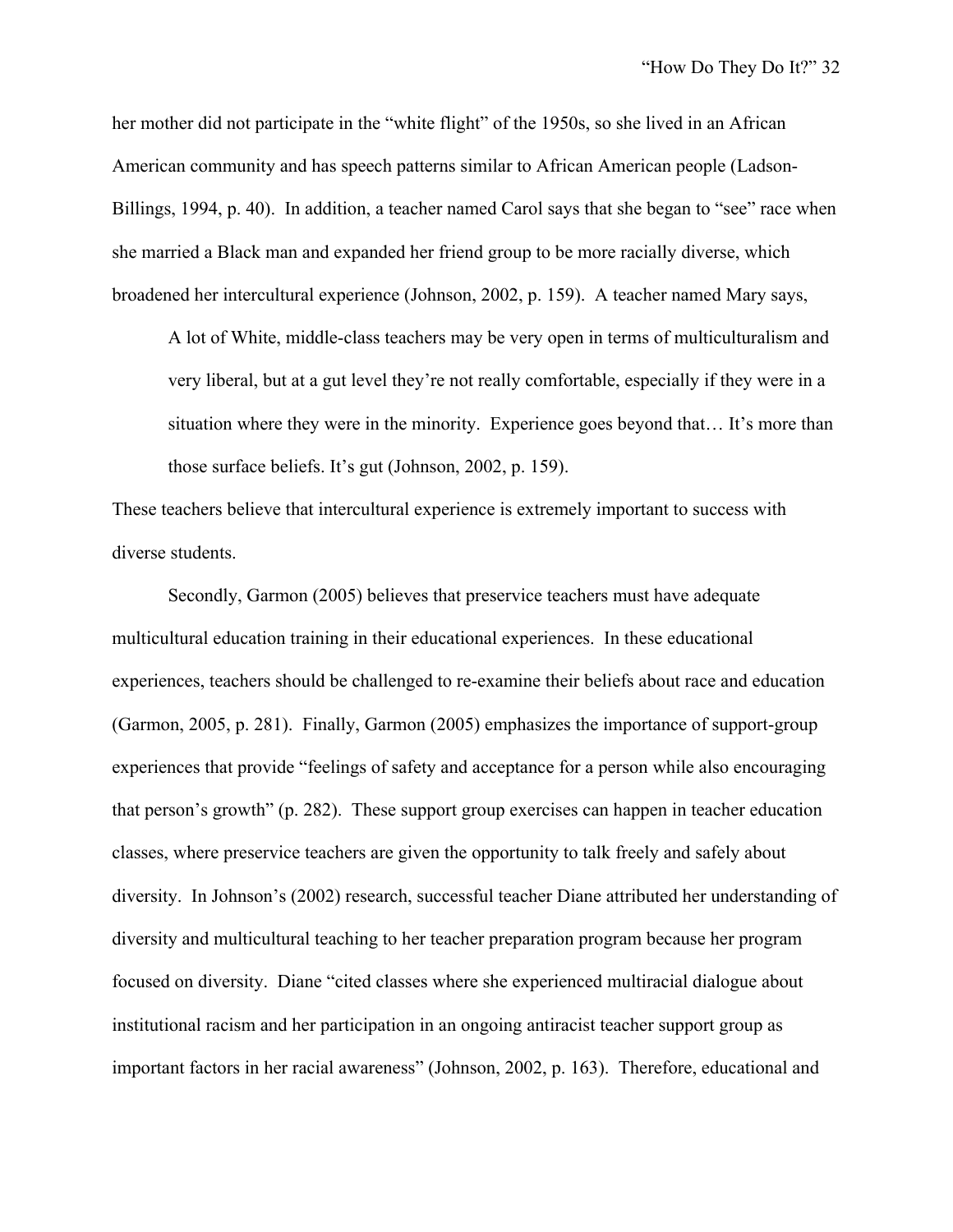support group experiences are needed for preservice teachers to be receptive to multicultural education.

#### Culturally Relevant Teaching

Teachers who are successful with diverse student populations and possess the above qualities are often called culturally relevant. Geneva Gay (2010), a prominent researcher on culturally relevant teaching, describes this model of teaching as "using the cultural knowledge, prior experiences, frames of reference, and performance styles of ethnically diverse students to make learning encounters more relevant to and effective for them" (p. 31). Culturally relevant teaching is empowering for students and teachers because it creates a community of learners and an "ethos of achievement" (Gay, 2010, p. 35). According to Ladson-Billings (1995)

[Culturally relevant teaching] rests on three criteria or propositions: (a) students must experience academic success; (b) students must develop and/or maintain cultural competence; and (c) students must develop a critical consciousness through which they can challenge the status quo of the current social order (p. 160).

For her book, Ladson-Billings (1994) interviewed and observed several successful teachers of African American students. Before beginning her study, she talked to parents about what they wanted for their children's education. Across the board, parents wanted their children to receive an education that emphasized traditional academic tasks like writing and math skills, but also an education that wouldn't alienate them from their community and culture (Ladson-Billings, 1994, p. 27). Parents wanted their children to have an education that was intrinsically connected to their culture, not the White dominant culture. During her study, Ladson-Billings (1994) found culturally relevant teachers who emphasized academic success and cultural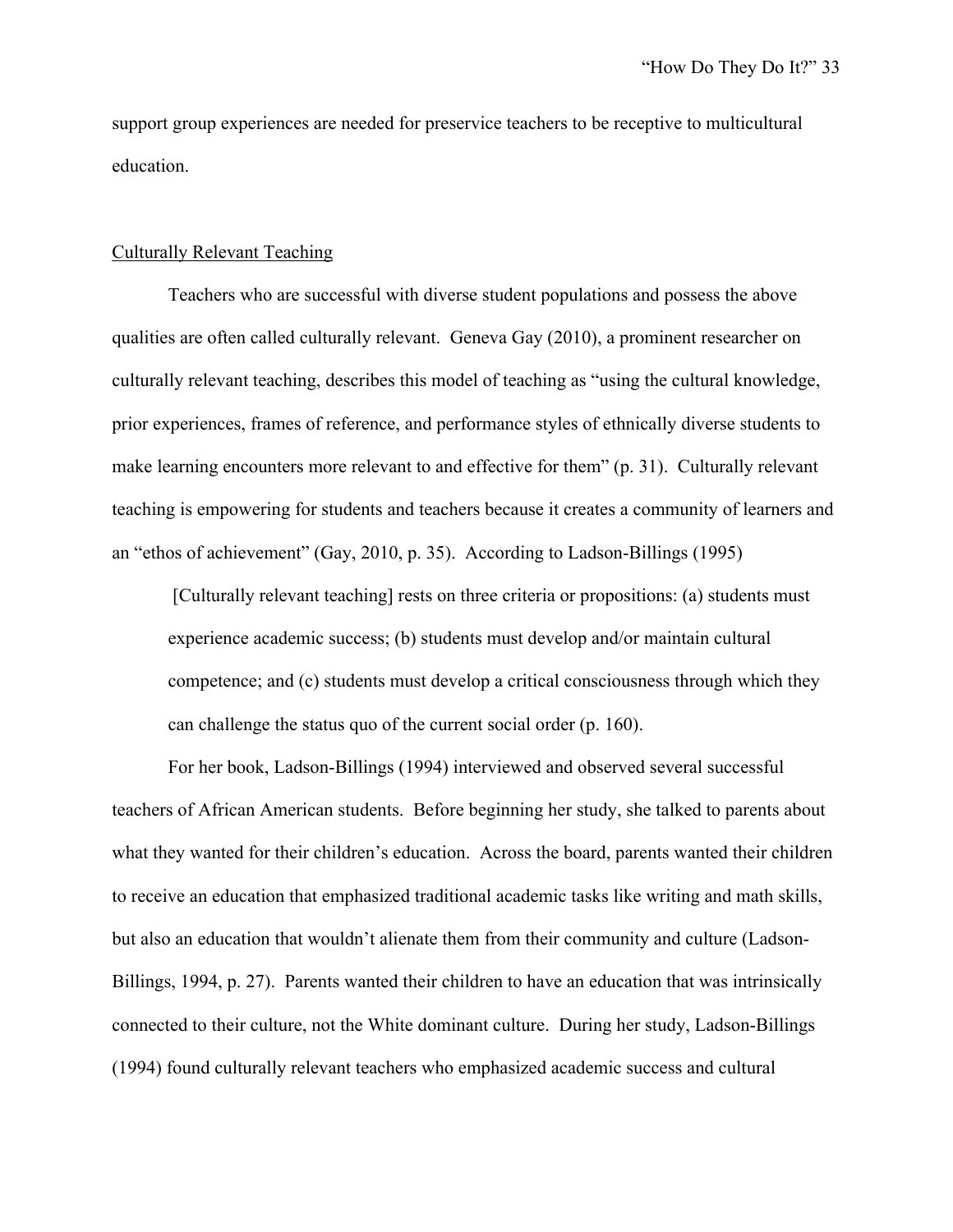competence in their classrooms. All of these teachers "identified strongly with teaching … [and] saw themselves as a part of the community and teaching as a way to give back to the community" (Ladson-Billings, 1994, p. 163). All of the teachers believed "their work was artistry," and all were highly involved in their students' lives (Ladson-Billings, 1994, p. 163). These teachers, highly successful with African American students, serve as the model for my study.

In the following sections, I highlight some of the practices that are integral to culturally relevant teaching. As Ladson-Billings (1995) argues in her article "But That's Just Good Teaching!", the practices often seem obvious and commonplace in classrooms. Culturally relevant teachers use these practices everyday with their students to create a positive and successful classroom climate.

## *High Expectations for All Students*

Culturally relevant teachers hold high expectations for all students and create classroom climates that foster and encourage student success, which stands in opposition to some of the critiques about White teachers who hold a deficit mentality regarding their students. In the classrooms that Ladson-Billings (2000) observed, "teaching and learning were exciting, symbiotic events" (p. 210). Teachers created classrooms where "students were expected to work hard, and they welcomed this responsibility" (Ladson-Billings, 2000, p. 210). These teachers never engaged in deficit thinking, assuming that students could not be taught. Instead, all of the teachers "demanded, reinforced, and produced academic excellence in their students" (Ladson-Billings, 1995, p. 160). As Ladson-Billings (1995) argues, "the trick of culturally relevant teaching is to get students to 'choose' academic excellence" (p. 160) instead of forcing it upon them. Students in culturally relevant classrooms are excited to learn, normally because the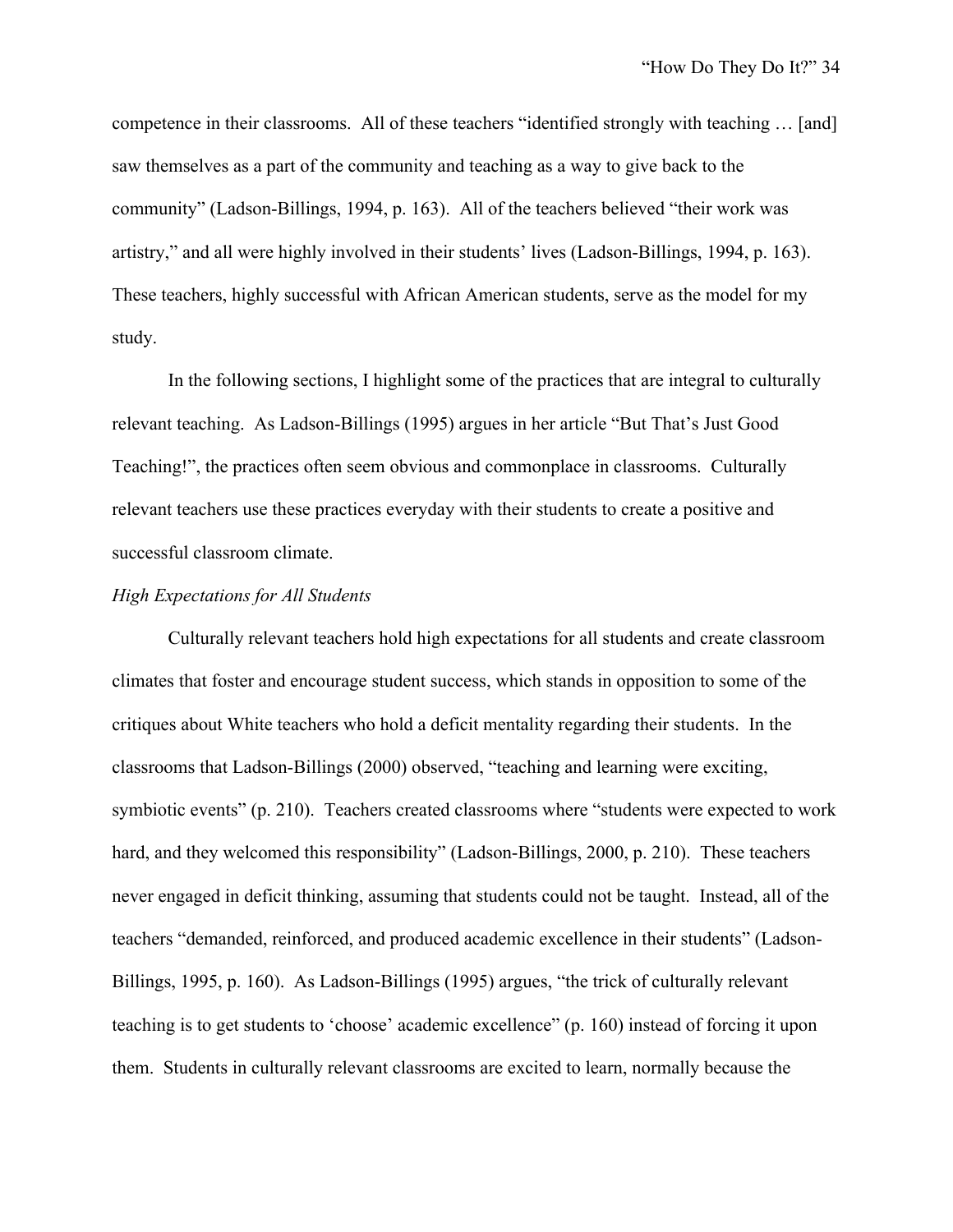curriculum connects with their own lives. As Gertrude Winston – a successful White teacher in Ladson-Billings' study – states, "You know, they're all successful at something. The problem is that school often doesn't deal with the kinds of things that they can and will be successful at" (Ladson-Billings, 1994, p. 46). Instead of assuming that students are lacking in culture and academic preparation, Winston believes that all students are successful even before they come to her classroom, and it is her job to build on that success. Teachers like Winston are culturally relevant because they hold all of their students to high expectations that yield high academic success.

#### *Community-Building in the Classroom*

In addition to holding high expectations for all students, culturally relevant teachers build community in their classrooms to allow all students to feel safe. One of the biggest social problems facing high-achieving African American students is the notion of 'acting white': often, peers ostracize high-achieving African American students for "demonstrating interest in and succeeding in academic and other school related tasks" (Ladson-Billings, 1995, p. 161). The notion of 'acting white' makes school a place where African American students cannot be themselves. Culturally relevant teachers actively oppose this notion in their classrooms, building community between and among students.

Anne Lewis, from Ladson-Billings' study, builds community in her classroom by taking students on an annual camping trip to teach them about the environment and to "build a sense of togetherness and team spirit among her students" (Ladson-Billings, 1994, p. 41). While many teachers view their time with students as an 8:00-3:00 commitment, Lewis goes above and beyond to facilitate a sense of community among her students.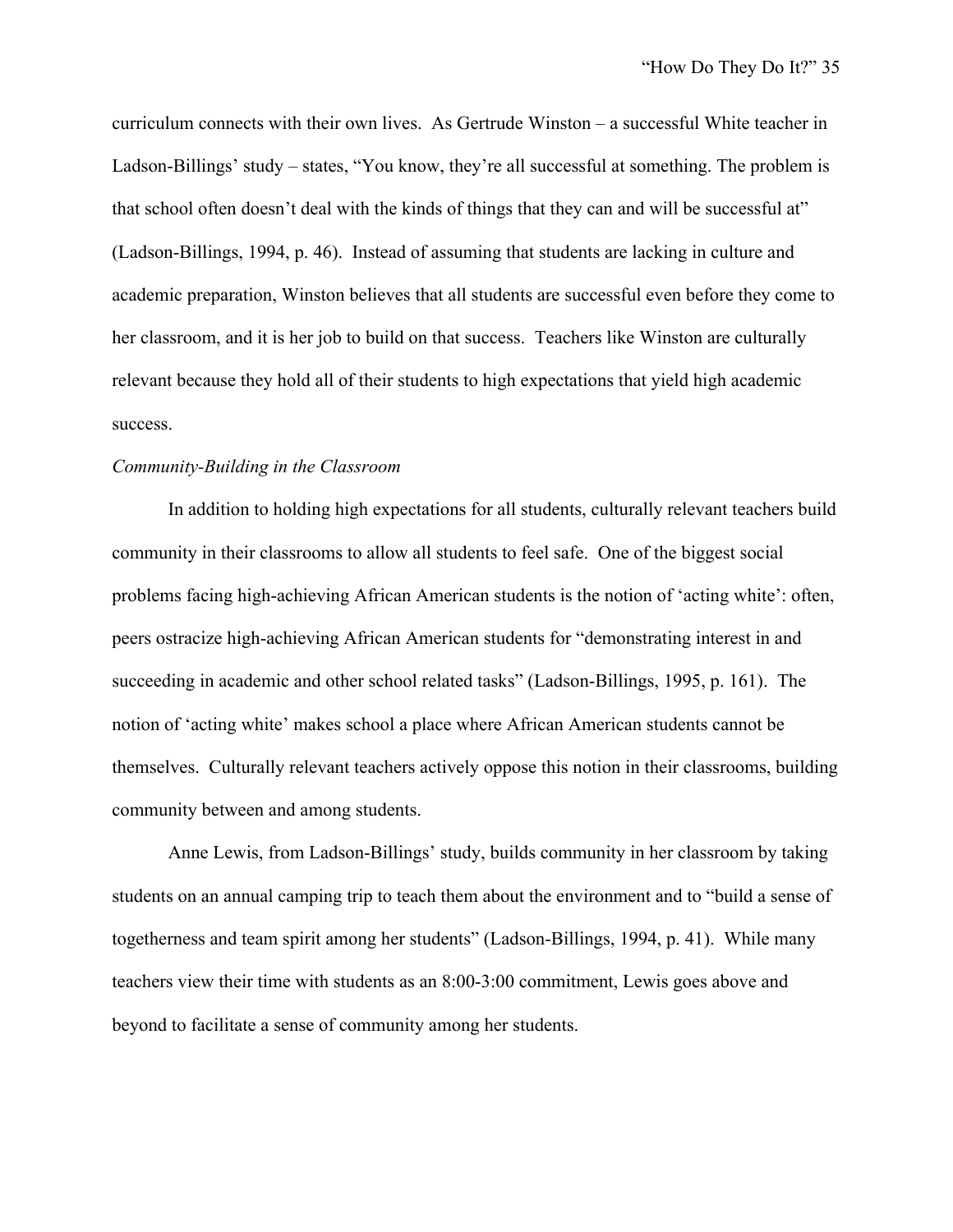In addition, Gertrude Winston, from Ladson-Billings' study, involved parents and community members into the classroom to facilitate community building. Winston created a program where she brought in students' parents or relatives to the classroom to speak about varying topics, including pie making, carpentry, and nursing. These parents would come to class for one to two hours and demonstrate skills that Winston would later use in class. For example, one of the parents in the community was well known for her sweet potato pies, so she taught the students how to make pies over several days. Then, students "did reports on George Washington Carver and his sweet potato research, conducted taste tests, devised a marketing plan for selling pies, and researched the culinary arts to find out what kind of preparation they needed to become cooks and chefs" (Ladson-Billings, 1995, p. 161). The students carried the skills they learned in the seminars into every other facet of their school day. Importantly,

… all of Winston's guests were parents or relatives of her students. She did not 'import' role models with whom the students did not have firsthand experience. She was deliberate in reinforcing that the parents were a knowledgeable and capable resource. [Her students] learned that what they had and where they came from was of value (Ladson-Billings, 1995, p. 161).

Winston and Lewis both worked to foster community building in their classrooms by encouraging students to be proud of their culture and of each other, which is important to culturally relevant pedagogy.

## *Connecting with Students on a Personal Level*

Culturally relevant teachers also connect with each of their students and families on a personal level so that each child's interests can be used in the classroom. One teacher, Margaret Rossi, made a practice of finding out as much as she could about students in the first days of the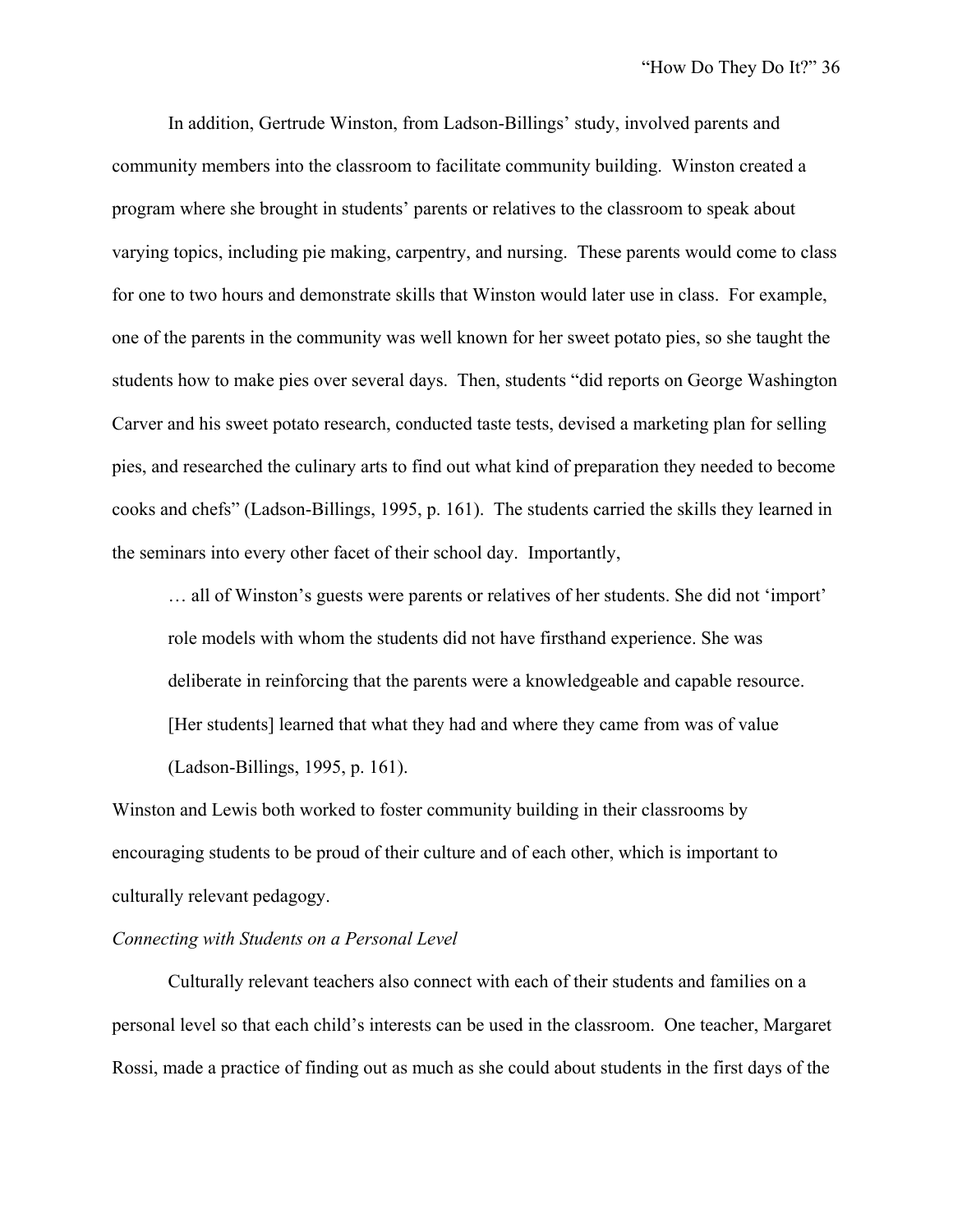school year so that she could "plan an instructional program that motivates them and meets their needs" (Ladson-Billings, 1994, p. 67). Often she had students fill out a questionnaire at the beginning of the year to gauge their interests, their birthdays, and other relevant information. As Rossi states,

You'd be surprised how many kids tell me that nobody has ever bothered to even ask them what they like. The entry questionnaire is also a great way to learn a little about their reading and writing levels. I think that it's hard enough for sixth graders in a community like this one to trust, White people especially. They've been lied to too many times. I don't blame them for not wanting to open up to me right away. But soon enough they begin to see that I take the information they give me to heart (Ladson-Billings, 1994, p. 67).

Culturally relevant teachers like Rossi use connections with students in the curriculum throughout the year in order to make learning more interesting for students.

# *Making Connections between Curriculum and Students' Lives*

In addition, culturally relevant teachers also make sure that each student feels personally invested in the curriculum so that they are interested and connected to what they learn. Too often, students – especially those of color – fail in school because they are not interested in the material. The curriculum used in most schools is highly Eurocentric and distant, which can cause problems for students who are not interested in the material. Culturally relevant teachers aim to fix this problem in their classrooms by building bridges between students' lives and the curriculum. Though a critique of White teachers is that they often lack knowledge of other cultures, culturally relevant teachers often possess this knowledge and use it in the classroom in order to make meaningful connections for students (Gay, 2010, p. 157)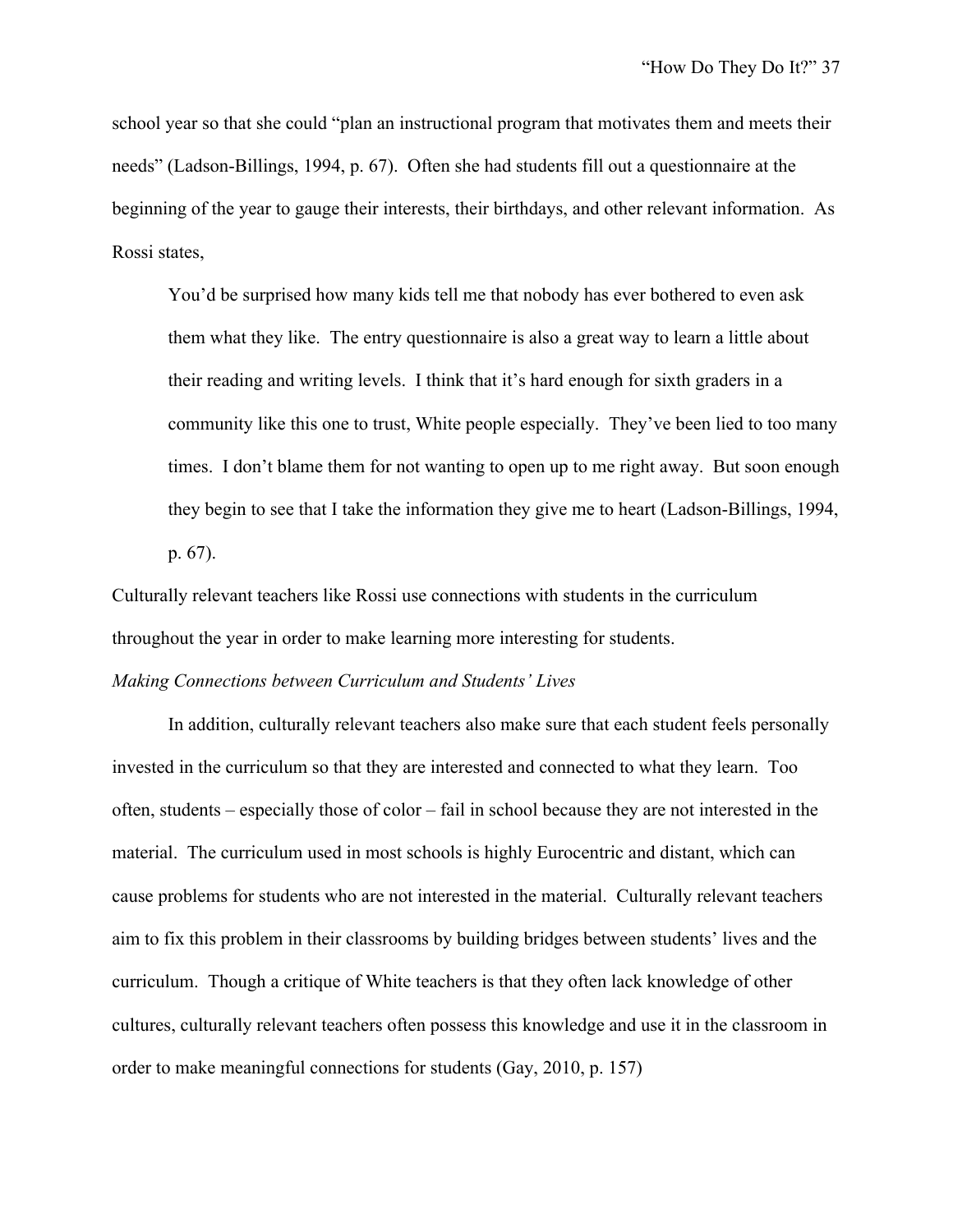For example, Margaret Rossi, from Ladson-Billings' study, made sure that everything she talked about had a concrete connection to students' lives. In a current events lesson, she and her students discussed the Gulf War in the Middle East, and Rossi asked the students what the war had to do with them. After a long discussion, the students came to the conclusion that Blacks and Latinos like themselves were often overrepresented when it came to fighting in wars, and they discussed that they did not want even more Black men to leave their community (Ladson-Billings, 1994, p. 50). Since so many of them had personal connections to those lost to incarceration and other institutionalization, the current event lesson had a personal connection with each of them.

Anne Lewis, from Ladson-Billings' study, encouraged students to use their home language "with which they were more knowledgeable and comfortable" when expressing themselves in the classroom (Ladson-Billings, 1995, p. 161). Then, Lewis asked students to translate their writing and speaking into the Standard form of English. By the end of the school year, Lewis found that her students were better able to switch between forms of English quickly, and were also more fluent in both languages. Lewis, coming from an African American community herself, did not discount her students' dialect of English, and instead used it as a learning opportunity in the classroom. She built a bridge between students' home culture and academics by allowing them to speak in their own dialect and translate.

Finally, Anne Lewis discussed Nelson Mandela in a current events lesson and asked her students why they should care about Mandela. The students came to the consensus that Mandela stood for all Black people like them, and they became highly interested in reading books about Mandela's life. By reading about topics that interested them, students were improving their reading skills (Ladson-Billings, 1994, p. 51).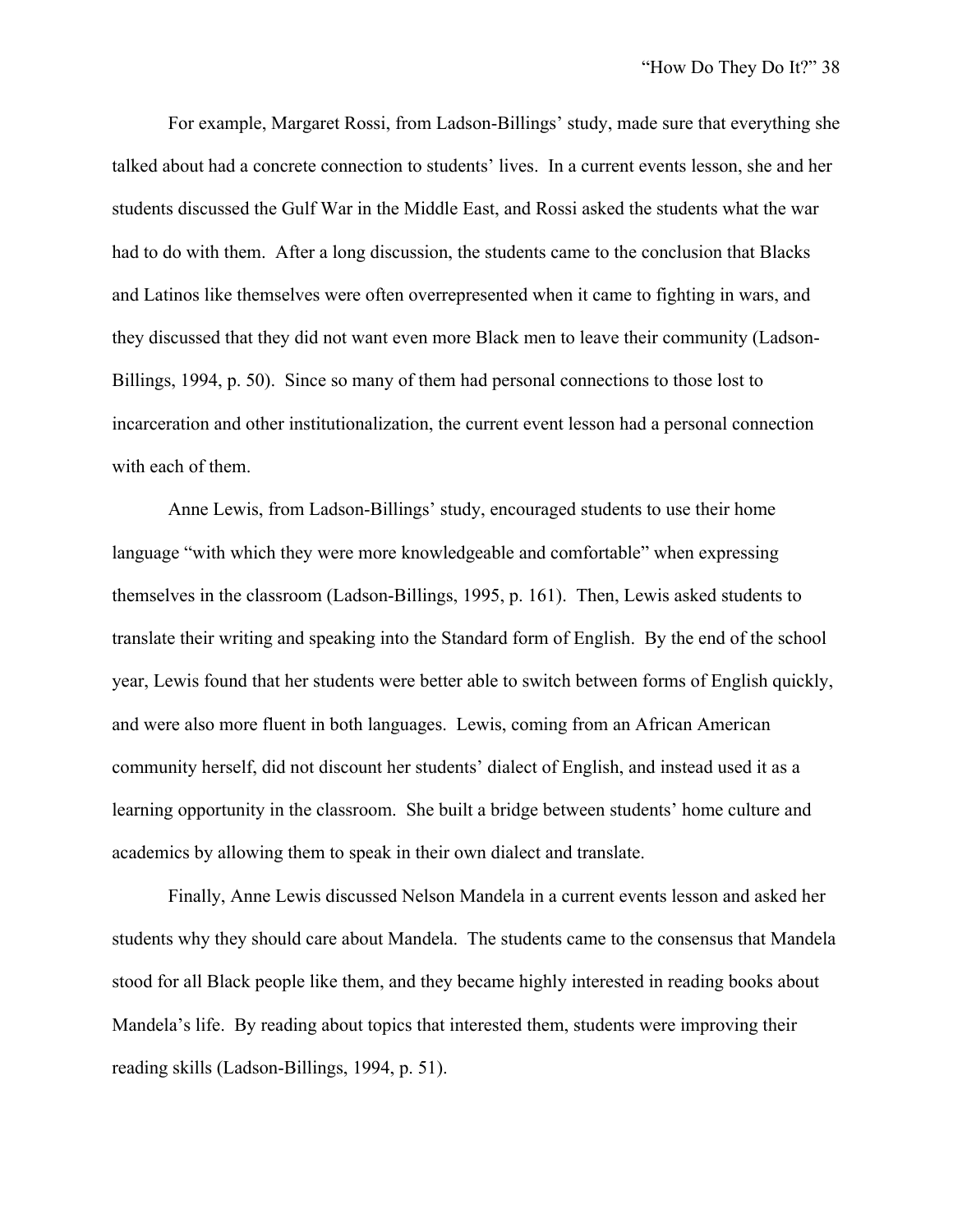## *Becoming Critical of Institutional Racism in the School System and the Curriculum*

Finally, culturally relevant teachers are highly critical of institutional racism in schools and teach their children to be so as well. Culturally relevant teachers do not believe that students begin on level playing fields, as so many others do (Ladson-Billings, 2011, p. 34). Instead, they believe that students should be observed in relation to their social contexts. Ladson-Billings (2000) argues, "students must be challenged to ask questions about the ways that whole groups of people are systematically excluded from social benefits" (p. 210). To draw from an example already used, Rossi's students had been taught to think critically about injustice because they understood the connection between incarceration and race. Culturally relevant teachers in Ladson-Billings' study, "in conjunction with their students, critiqued the knowledge written in the textbooks, and the system of inequitable funding that allowed middle-class students to have newer texts. They wrote letters to the editor of the local newspaper to inform the community of the situation" (Ladson-Billings, 1995, p. 162). These culturally relevant teachers were critical of racism in their schools, and taught their students to be critical as well.

## **Conclusion**

The topics covered in this literature review serve as the basis for the analysis of my research study. Culturally relevant teachers are not as prevalent as they should be: years of lived experience bar preservice teachers from becoming successful with diverse classrooms, and often their teacher preparation programs do not emphasize multicultural education as much as they should. Culturally relevant teachers, like the ones discussed in the last section of the literature review, serve as models for my research and for my career. Their practices in the classroom lead to high achievement for all of their students; therefore, culturally relevant teachers effectively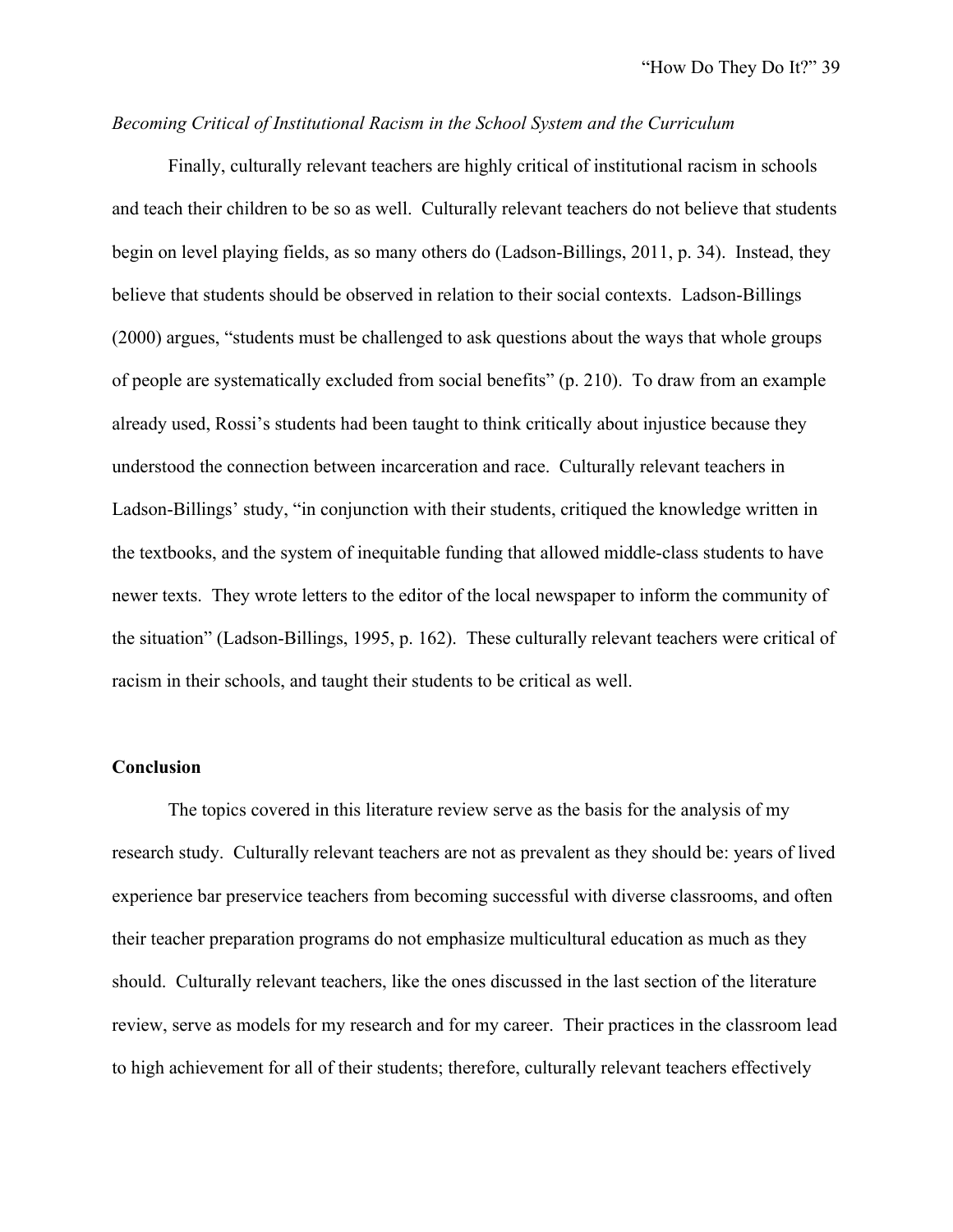close the opportunity gap in their classrooms everyday. In addition to seeking the characteristics of successful teachers of African American students, however, I also want to find out how the context of standardized testing affects the practices of culturally relevant and successful teachers. The previous literature review will guide the analysis of my own research. In the following chapter, I discuss the methodology of my study.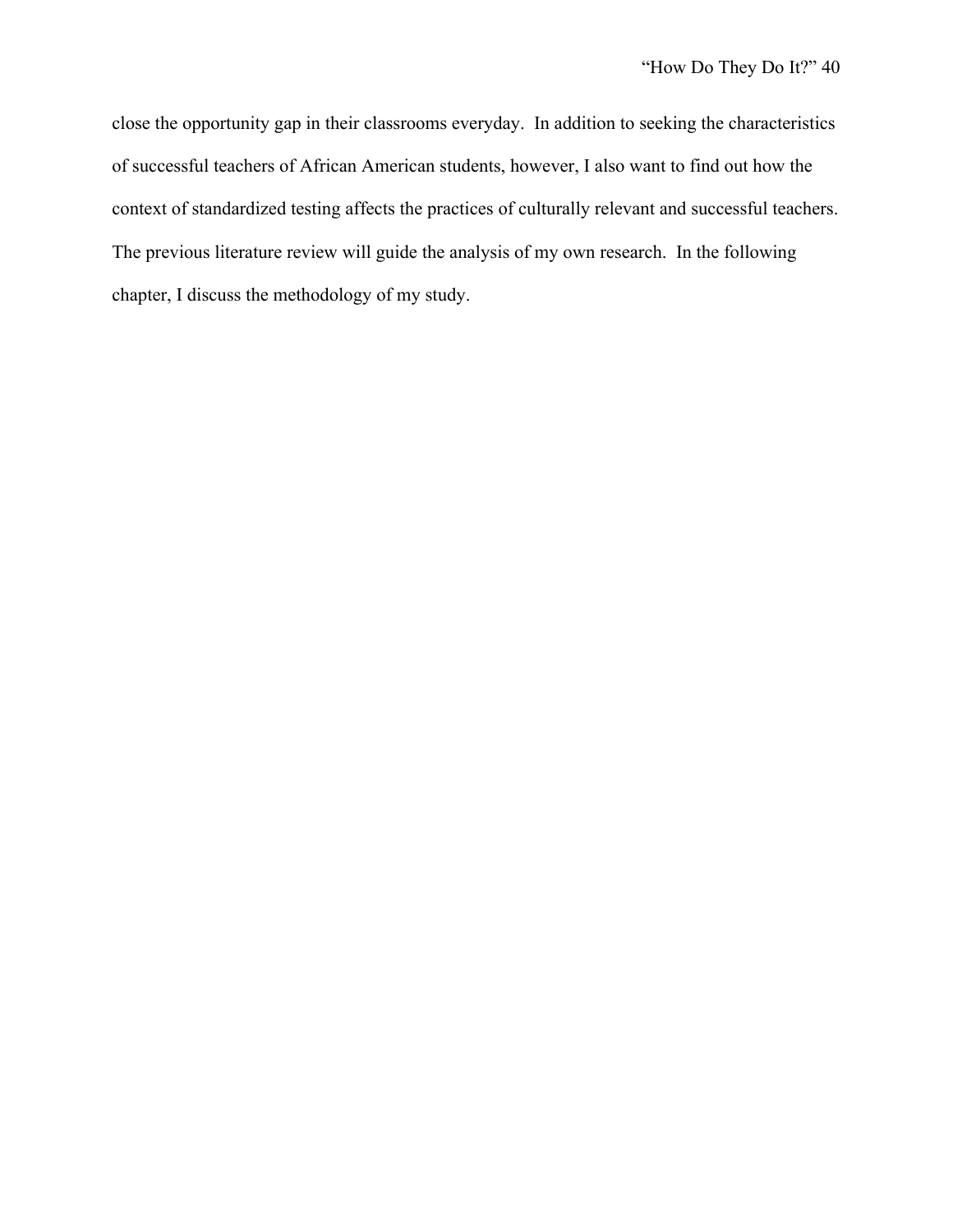#### **Chapter Three: Methodology**

The previous chapter compiled the existing research on the topic of successful teachers of African American students. By providing existing knowledge on the prevalence of Whiteness in schools, the different kinds of teacher preparation programs, and the practices of successful teachers, I hope to understand how teachers in an elementary school in Eastern Virginia demonstrate successful practices in their classrooms.

For my study, qualitative research methods were employed in order to find out from teachers themselves what practices are used in the classroom that are successful within the context of standardization. Qualitative research "places more emphasis on the study of phenomena from the perspective of insiders" (Lapan, 2012, p. 3) which was useful in my study since I wanted to discover the phenomena of successful pedagogy within the context of standardized testing from the perspective of effective teachers themselves. According to Corbin and Strauss (1998), qualitative research "can refer to research about persons' lives, lived experiences, behaviors, emotions, and feelings as well as about organizational functioning, social movements, cultural phenomena, and interactions between nations" (as cited in Lapan, 2012, p. 9). Qualitative research methods can be useful in discovering information about the lives of individual people as well as broader social organizations and cultural phenomena. Since I wanted to accomplish both – the practices of individual teachers, as well as the context they come from in their teacher preparation program and school climate – qualitative research methods were most useful. Qualitative research uses empirical information, "derived through direct observation, experience, or experiment" (Lapan, 2012, p. 4) as the source of data, instead of using quantitative numbers and scientific experimentation with hypotheses and laboratory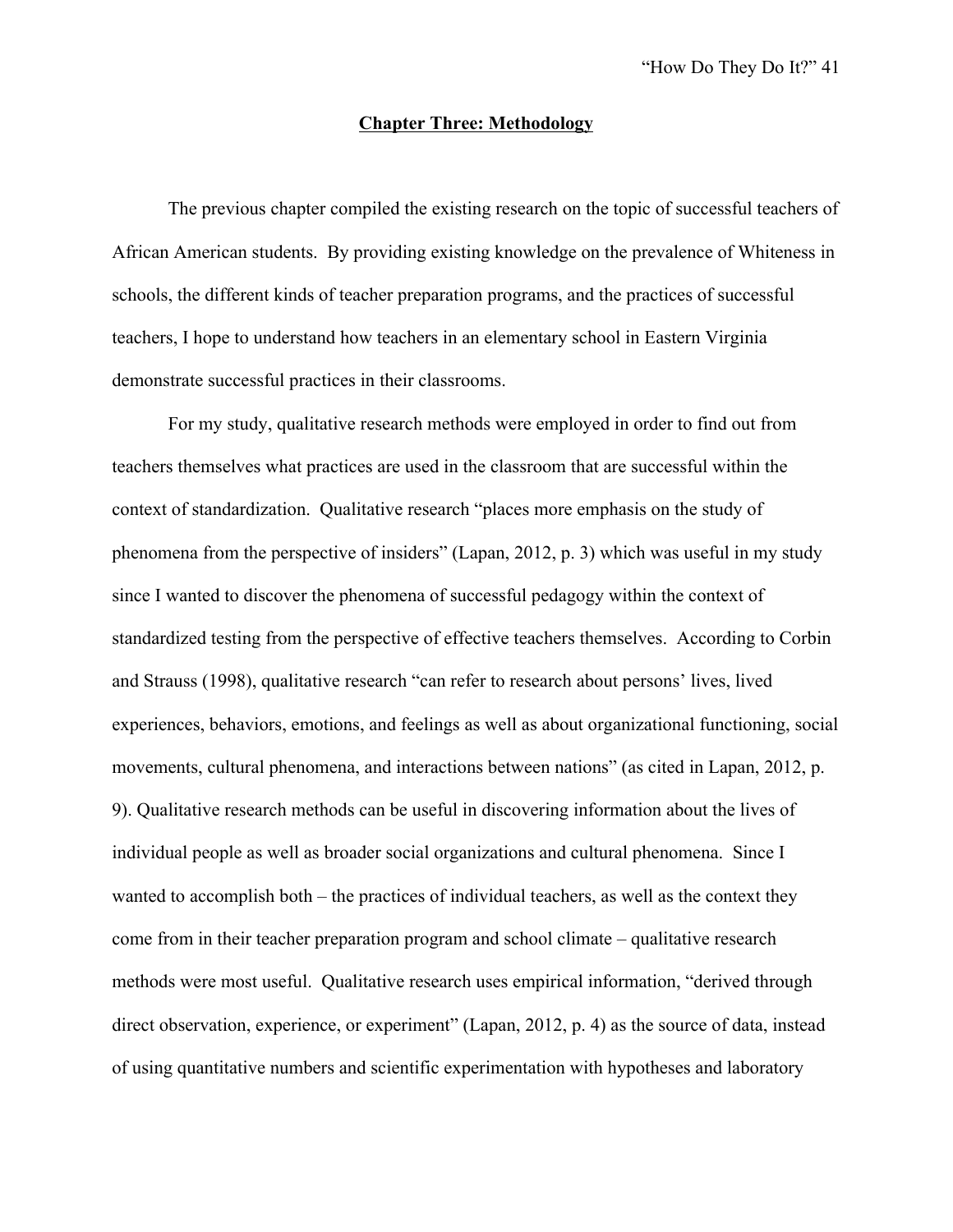work. In addition, my research methods were drawn from ethnography, which focus on "real people and their everyday activities in their natural environment" (Lapan, 2012, p. 163).

According to Lapan (2012), there are two dimensions of qualitative research. The first is interpretive, which assumes that "reality is constructed through the meaning individuals give to a certain phenomenon" (Lapan, 2012, p. 9). Interpretive researchers acquire data for their research from the constructed lives of individuals and the meaning they give to events in their lives. The second dimension is critical, where researchers focus on the ways that power structures are embedded into the context of the research. Critical theorists add to interpretive research: in addition to focusing on the ways that individuals construct their views, critical theorists examine the ways that power and oppression systems inform their worldviews (Lapan, 2012, p. 9). In my research study, I am examining the ways that individual teachers construct their success in the classroom, while also examining the contexts that these teachers work in. The system of power – Whiteness – that surrounds them, as well as the education system and teacher preparation program that prepared them to be successful, are both important factors to my study. Therefore, in my study I employ critical and ethnographic qualitative research methods in order to understand the individual lives and contexts of successful teachers.

During this chapter, I will describe in detail the research methods that I used in my study. I sought to answer the primary research question, "What are the characteristics of successful teachers of African American students?" I also wanted to find out where their success came from, whether through life experiences, their teacher preparation program, or other methods. In the following sections, I will describe the process I took during my research, including selecting the research site, selecting my participants, collecting data, and analyzing the data. I also include short descriptions of my participants within the section on participant selection.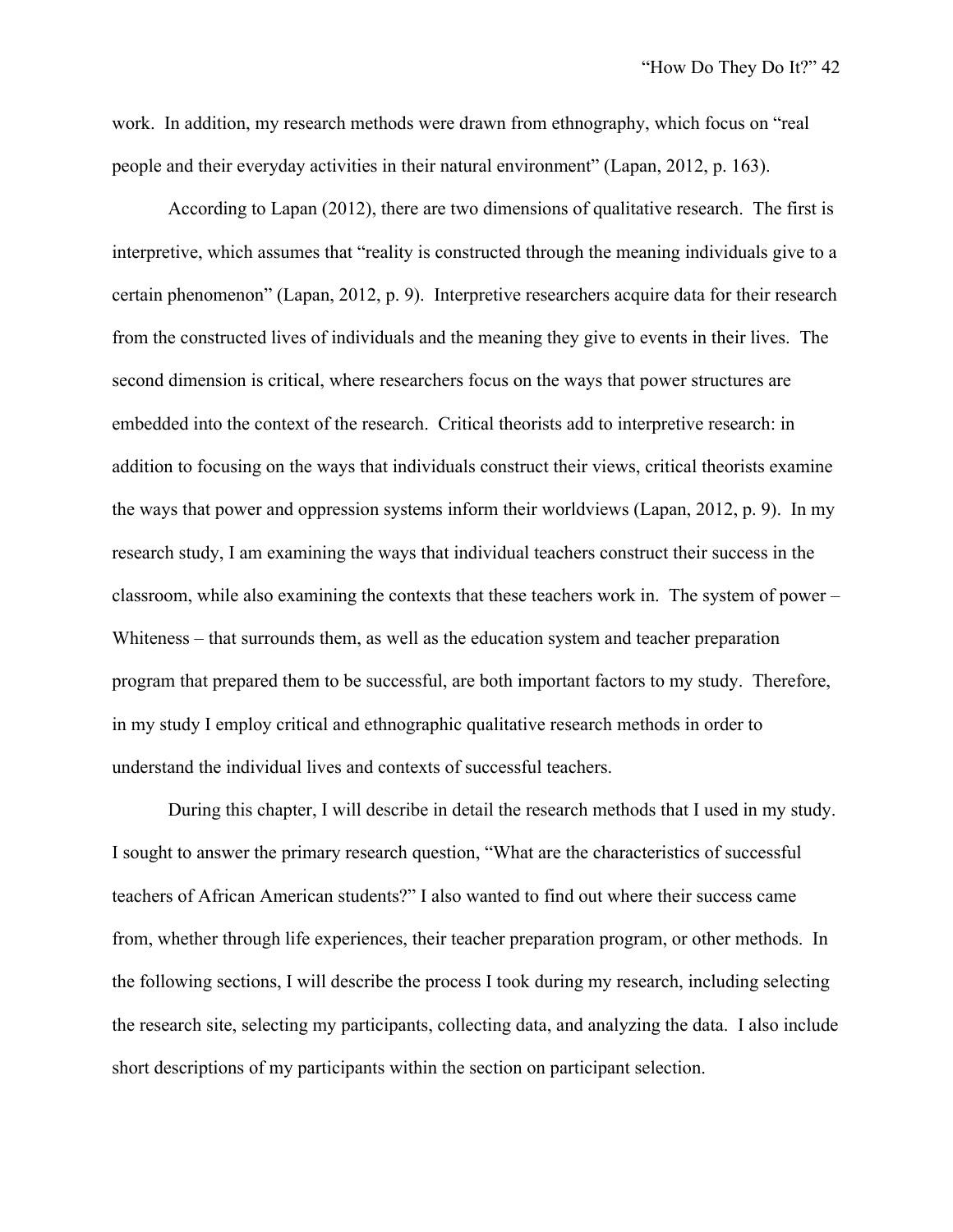#### **Research Site**

For my research study, I chose to work in an elementary school in an urban district of Eastern Virginia. Kirkland Elementary School<sup>1</sup> serves over 380 students and is located in Randolph County, which serves over 20,000 students. In the 2012-2013 school year (most recent data), 47% of students were African American, 37% were White, 7% were Hispanic, 2% were Asian/Pacific Islander, and 7% identified as two or more races. I felt that this elementary school was fit for my research study because of its high percentage of African American students. In addition, 52% of the students qualified for free or reduced-price lunches.

The teacher population, on the other hand, was overwhelmingly White. Though the school's principal was African American, 78% of the classroom teachers were White. The disconnect between the percentage of non-White students versus the percentage of White teachers made this location a good fit for my study because I was able to observe these teachers in diverse classrooms. It also reflects the national trend of largely White and female teacher populations in diverse urban schools.

I took several steps to confirm Kirkland Elementary School as my research site. Having a prior relationship with Kirkland Elementary School, I was able to easily contact the Principal and Assistant Principal with my ideas, who were both very willing to help. Before contacting the school administration, I submitted a proposal to the Charles Center Undergraduate Student IRB committee, via the Protocol and Compliance Management System. On April 15, 2014, my project was approved. Then, in early May of 2014, I met with both the Principal and Assistant Principal of Kirkland Elementary to discuss my research plans. Over the next few months, I continued developing my plans, and on July 27, 2014, I submitted an application to conduct

 $<sup>1</sup>$  All names of schools, counties, and teachers are pseudonyms in order to protect the confidentiality of my</sup> participants.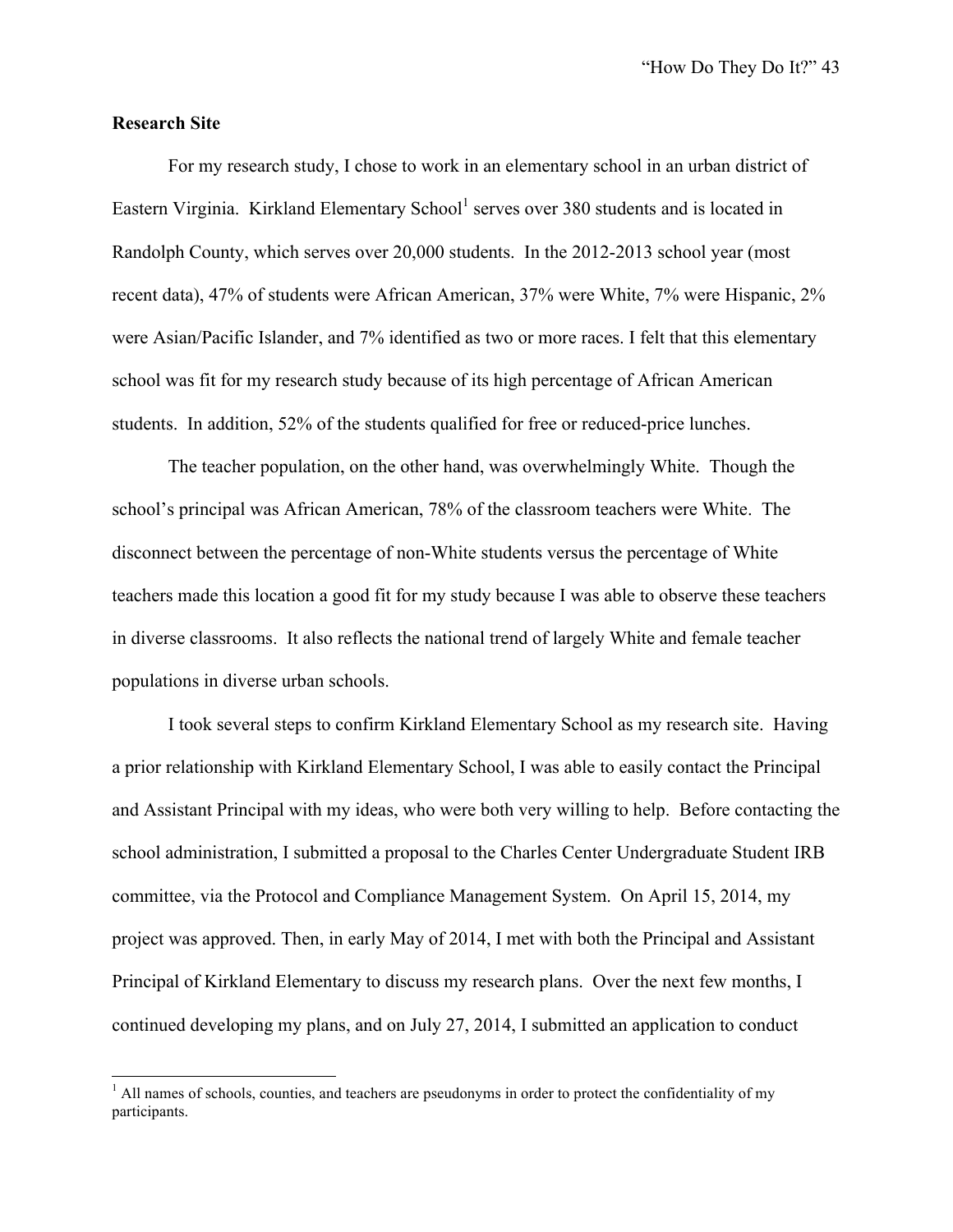research in the Randolph County School System. After acquiring permission from both the William and Mary Student IRB committee and the district school system, I began my study.

#### **Participant Selection**

In order to find successful teachers of African American students at Kirkland Elementary School, I took several steps to identify research participants. First, I developed the criteria for selection of participants. I wanted my definition of a successful teacher to be broadly defined, both in terms of high test scores and the development of good relationships between teachers and families. Teachers were nominated based on four criteria: 1) good relationships with African American students, 2) high academic achievement in the classroom, through grades and test scores, 3) low rates of behavior issues in the classroom, and 4) good reputations among parents and community members. These criteria came from the research on culturally relevant pedagogy (Ladson-Billings, 1994, p. 147-8), as well as my own definition of a successful teacher.

I then asked the school administration and other school community members for nominations of teachers to participate in the study, who were given the criteria for nomination to keep in mind as they developed their lists. Participant nominations came from the Principal, Assistant Principal, reading specialist, and a member of the Parent-Teacher Association (PTA). The principal is an African American woman who has been at Kirkland for four years, and the assistant principal is a White woman who taught at Kirkland Elementary School for several years before becoming the assistant principal last year. The reading specialist is an African American woman whom I felt would be a valuable resource because of her contacts with all of the teachers in the building. Finally, I asked for nominations from a board member of the PTA, whom I felt could be representative of parent voices in the Kirkland community. The PTA board member's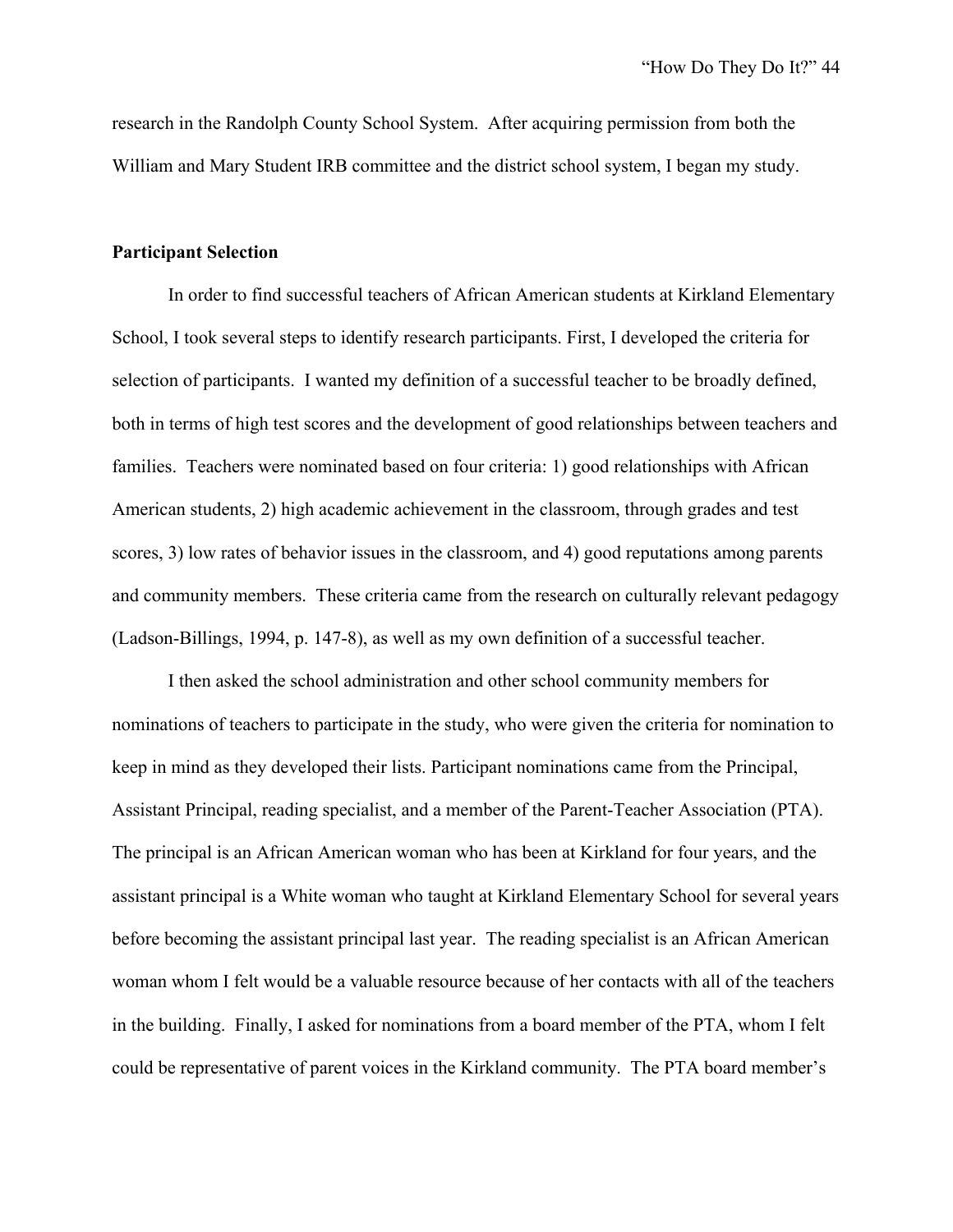race is unknown since all of my correspondence with her was by email. By asking for nominations from a range of school personnel, I was able to ensure that my participants were nominated based on a range of factors, not just high test scores.

In order to identify my participants, I took the following steps. The school community members above were given the criteria above and asked to nominate any number of classroom teachers who they felt would be fit for my study. After each person gave me anywhere from two to eight nominations, I compiled the lists. There were six teachers' names that showed up on more than one list, so those teachers were contacted for my study. I explained my study via email and in-person meetings with each teacher, and all six agreed to participate. After interviewing and observing the six teachers, I decided that one teacher did not fit the correct profile for my participants and she was eliminated from my study. In the following sections, I will give descriptions of each of my five final participants.

#### Participant Descriptions

## *Ms. Payne*

Ms. Payne is an African American teacher in her 30s who currently teaches 2<sup>nd</sup> grade at Kirkland Elementary School. She has been teaching for eight years in Randolph County, and has been teaching at Kirkland for three consecutive years. Until she was thirteen years old, she grew up in Brooklyn, New York, which she describes as a predominantly African American district. Then, she moved to Syracuse, New York, which was predominantly White. She says that in her education, she went from being the majority of the class to the minority of the class, which was an adjustment for her. For her undergraduate degree, she attended a Historically Black College or University (HBCU) in the mid-Atlantic region. She was, again, the majority of the population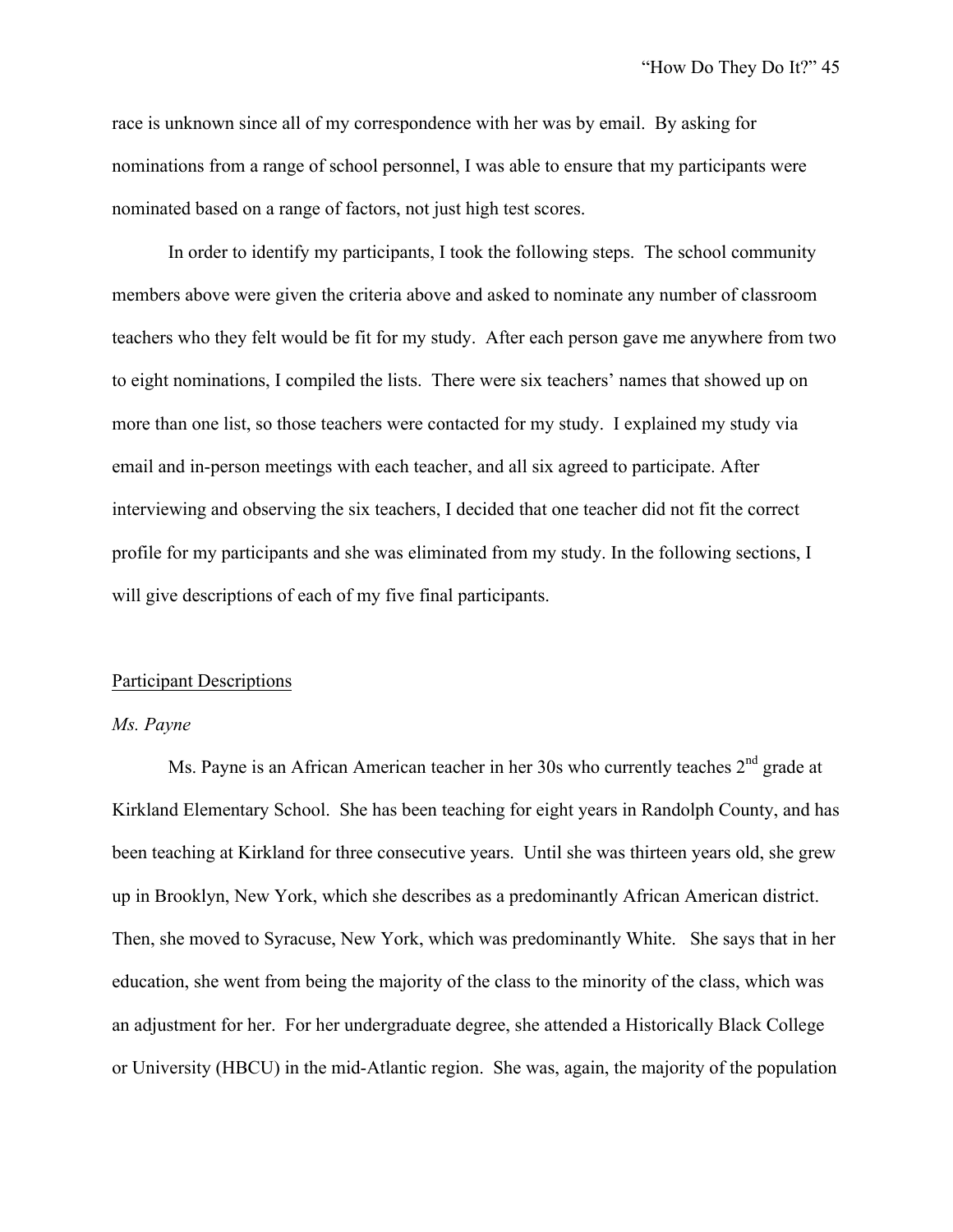at her school, but she says that it was a population of "very diverse African Americans" because they "all came from different backgrounds." Ms. Payne is certified to teach Kindergarten through  $6<sup>th</sup>$  grade in Virginia.

## *Ms. Myers*

Ms. Myers is a White teacher in her 30s who is currently teaching  $3<sup>rd</sup>$  grade. She has been teaching for eight years and has spent all eight at Kirkland Elementary School. Growing up, Ms. Myers attended elementary school in a rural southern district where students were predominantly White. Then, in middle school, she moved to Randolph County, and attended middle school and high school in an area where she perceived the racial demographics to be about 50% White and 50% African American. She attended a university in Virginia for her undergraduate and graduate studies, majoring in English for her Bachelor's Degree and receiving a Master's Degree in Elementary Education.

#### *Ms. Harrison*

Ms. Harrison is a White teacher in her 40s who is currently teaching  $1<sup>st</sup>$  grade at Kirkland Elementary. She has been teaching for twenty years – all in Randolph County – and has been at Kirkland for ten. As a child, Ms. Harrison grew up in Randolph County and actually attended Kirkland Elementary, where she describes her experiences as "fairly diverse." For her undergraduate degree, Ms. Harrison attended a college that she describes as having "maybe a dozen African American students" because of its reputation in the desegregation efforts of the 1970s. Following her first few years of teaching in Randolph County, she began taking classes at a university in Virginia for her Master's Degree.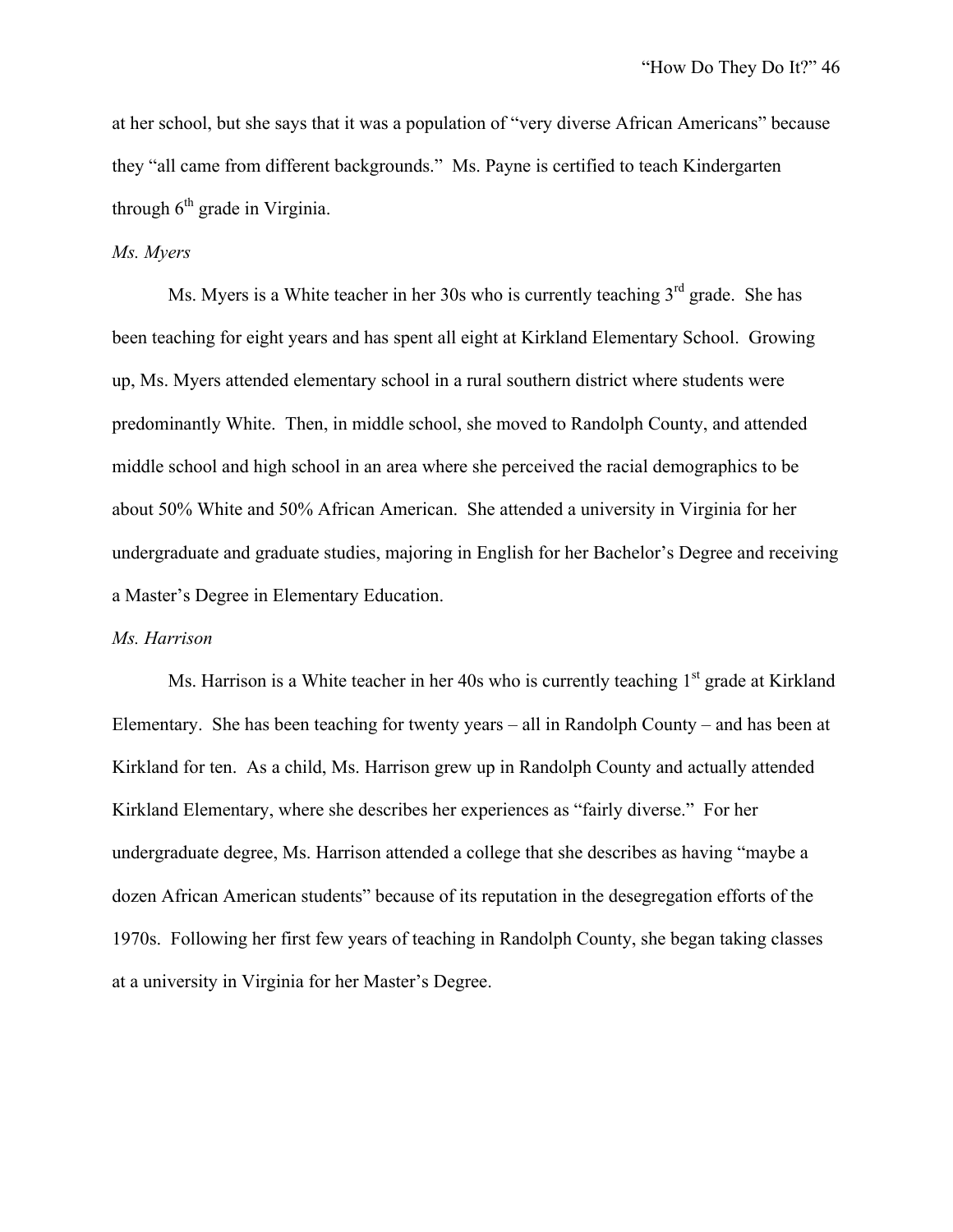## *Ms. Tucker*

Ms. Tucker is an African American teacher in her  $60s$  who is currently teaching  $3<sup>rd</sup>$  grade at Kirkland Elementary. She has been teaching for thirty-four years and has been at Kirkland since 1987, but not continuously. As a child, Ms. Tucker attended segregated schools in a rural area of Virginia. Her mother was a maid in a White woman's house, which she remembers to be her only exposure to White people until her schools integrated in  $6<sup>th</sup>$  or  $7<sup>th</sup>$  grade. She says that she did not have many personal experiences with discrimination, but it bothered her to see other African Americans being treated unfairly. Ms. Tucker attended an HBCU in the mid-Atlantic region and says that there "wasn't a whole lot of diversity" because it was mostly African American students and professors. She received her Master's Degree in the following years. *Ms. Fisher*

Ms. Fisher is a White teacher in her 30s who currently teaches  $4<sup>th</sup>$  grade at Kirkland Elementary. She has been teaching for twelve years: one year at a high school with her provisional license, and eleven at Kirkland. She also completed her student teaching experience at Kirkland. Ms. Fisher grew up in Florida and Arizona, and says that her school experiences were fairly diverse. In elementary and middle school, her schools were split with about 50% White students and 50% African American students. Then, when she moved to Arizona for high school, she says that there were more Hispanic and Native American students, and almost no African American students. Ms. Fisher received her undergraduate degree in History at a college in Georgia, and then her Master's Degree in Elementary Education at a college in Virginia. *Early Comparisons*

There are several comparisons that can be made about the participants, simply based on their backgrounds. All of the participants are women, but they range significantly in age. All of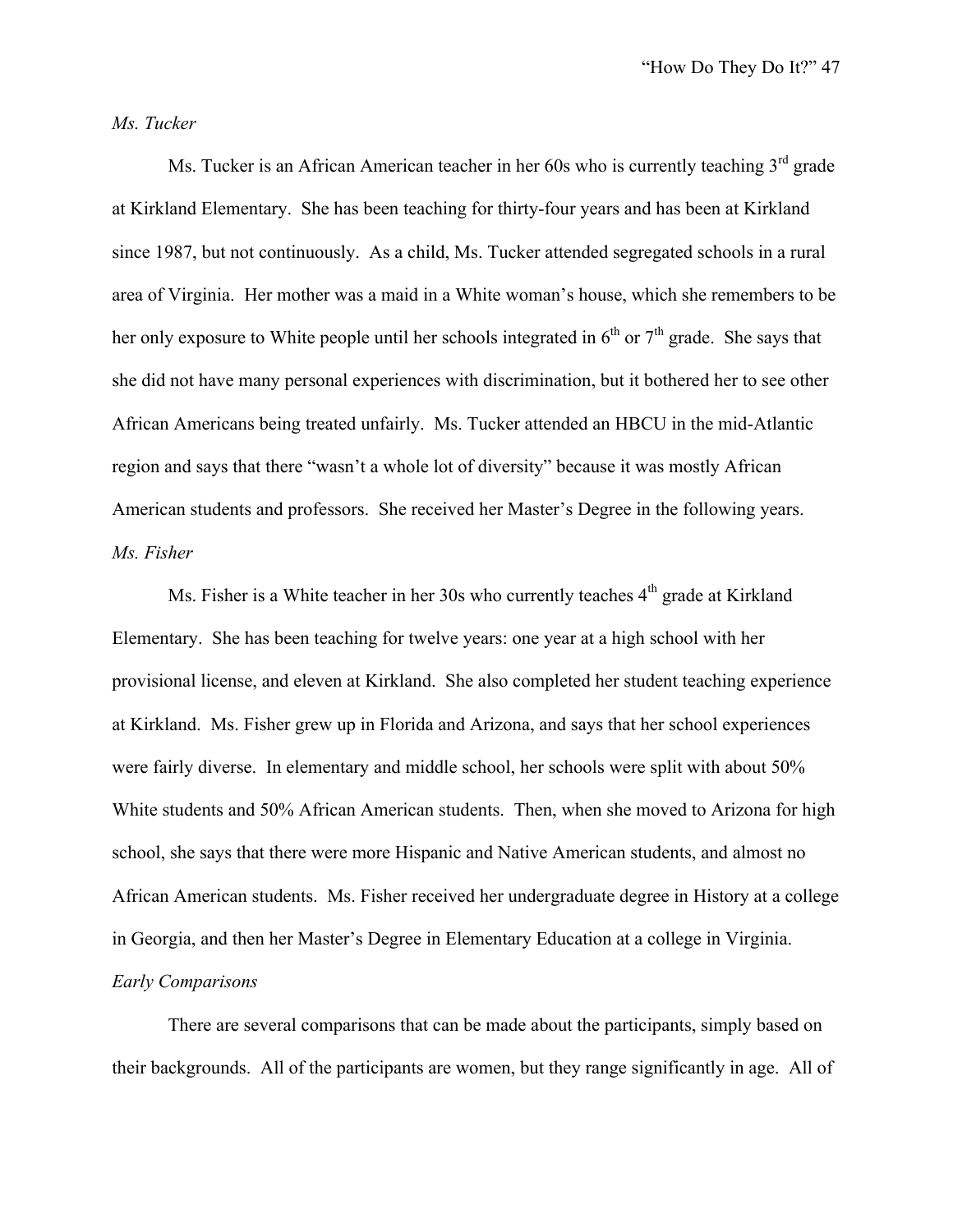them completed traditional teacher preparation programs at colleges or universities, not alternative education programs. Most teachers have spent a significant amount of time at Kirkland Elementary, and all but one have spent their entire teaching career in Randolph County. Ms. Tucker was the only teacher who had experience in another district, since she taught in Louisiana for a couple of years. Two teachers had spent their entire elementary teaching career at Kirkland. All of them spoke very highly of Kirkland, expressing that they had found their home at that school and always felt extremely supported working there.

## **Data Collection**

Two forms of data collection – interviews and observations – were used in my study. First, teachers were asked to participate in a one-hour interview about their backgrounds and teaching practices. The major goal of these interviews was to find out how each teacher framed their own success. Since the teachers in my study had been nominated for being particularly successful with African American students, I sought to find out how they came to be so successful and what kinds of effective practices they used in the classroom. According to Bogdan and Biklen (1998), the most important goal of interviewing is to understand how the participant thinks and constructs his or her own life (p. 97). By conducting in-depth interviews with each of my participants, I was able to better understand the topic of successful teachers from an insider's perspective, rather than from an outsider's point of view, which would not have been as useful (Lapan, 2012, p. 184-185). To find out how these teachers framed their own successes, interviews were the most useful source of data collection because they allowed me to understand each teachers' background and perspective on teaching.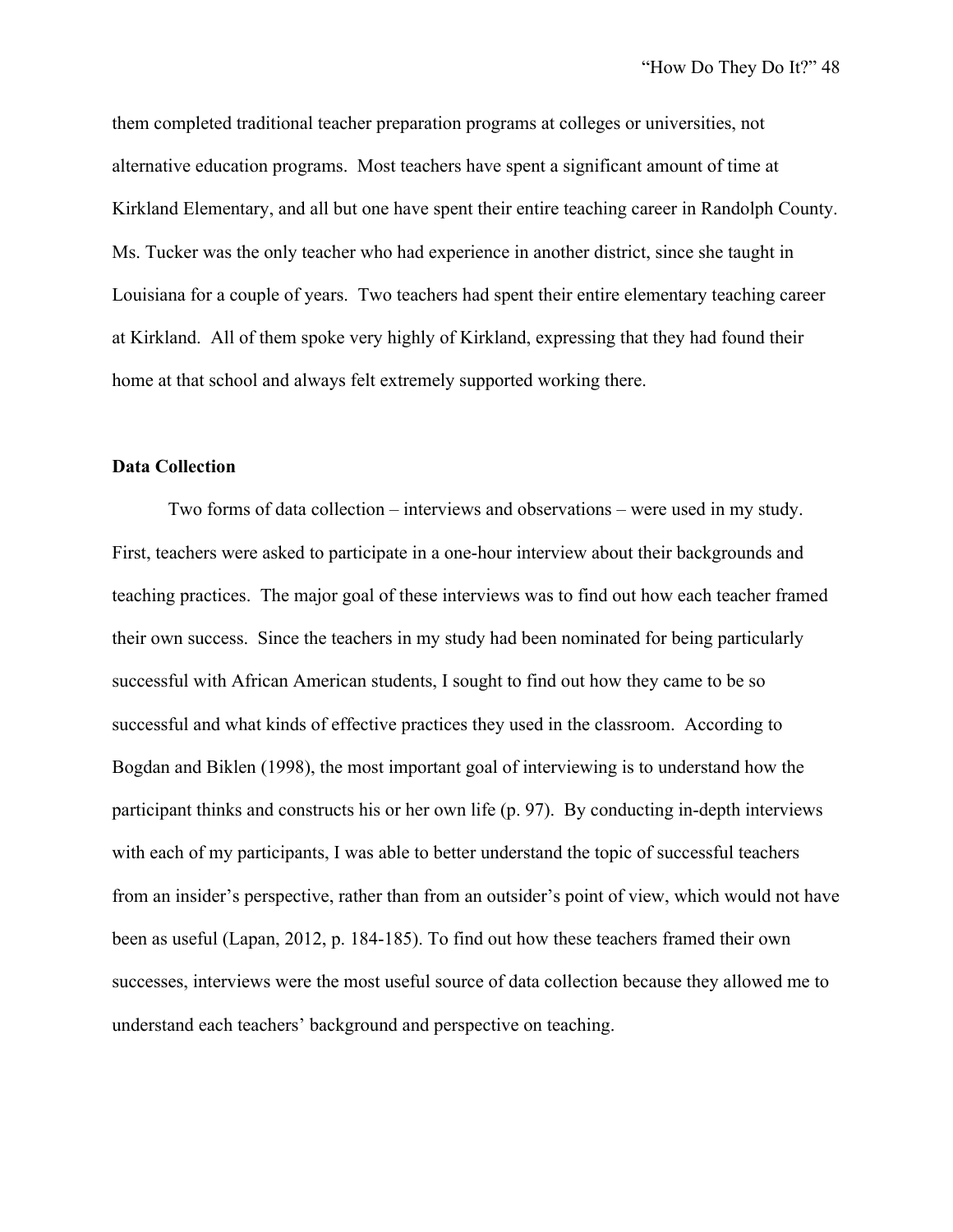Before interviewing, each participant was given a copy of the Informed Consent Form, which detailed her commitment to the research. All information about each participant would remain confidential and they could decline any question or further involvement at any time. An example of the Informed Consent form is located in Appendix A. Once each participant had signed the informed consent form, I began my interviews. The interviews were semi-structured, which allowed me to ask everyone the same specific questions, but also granted me the freedom to deviate from the interview protocol to ask follow-up questions (Glesne, 2011, p. 102). The semi-structured interview protocol is included in Appendix B.

Each interview followed a general format. In each interview, I began by introducing myself and my research topic. I re-stated that anything they said during the interview would remain confidential, and that pseudonyms would be used in the study to represent their names, the school, and the school district. Once my goals were made clear, I began by asking participants about themselves: where they grew up, why they decided to become a teacher, and what kind of teacher preparation program they attended. I also asked about their experience as a teacher, the area where they taught, and the students and families with which they worked. Then, I asked more specific questions about their teaching philosophy and their views on the education system as a whole. Finally, I asked them, specifically, what they believed made a good teacher of African American students and what practices they used in the classroom that yielded high success. These interviews allowed me to understand how each participant framed his or her background in relation to their current teaching practices, which was useful in my data analysis.

In addition to interviewing, I also engaged in participant observation in each classroom. In these observation sessions, I sought to understand how the successful practices that were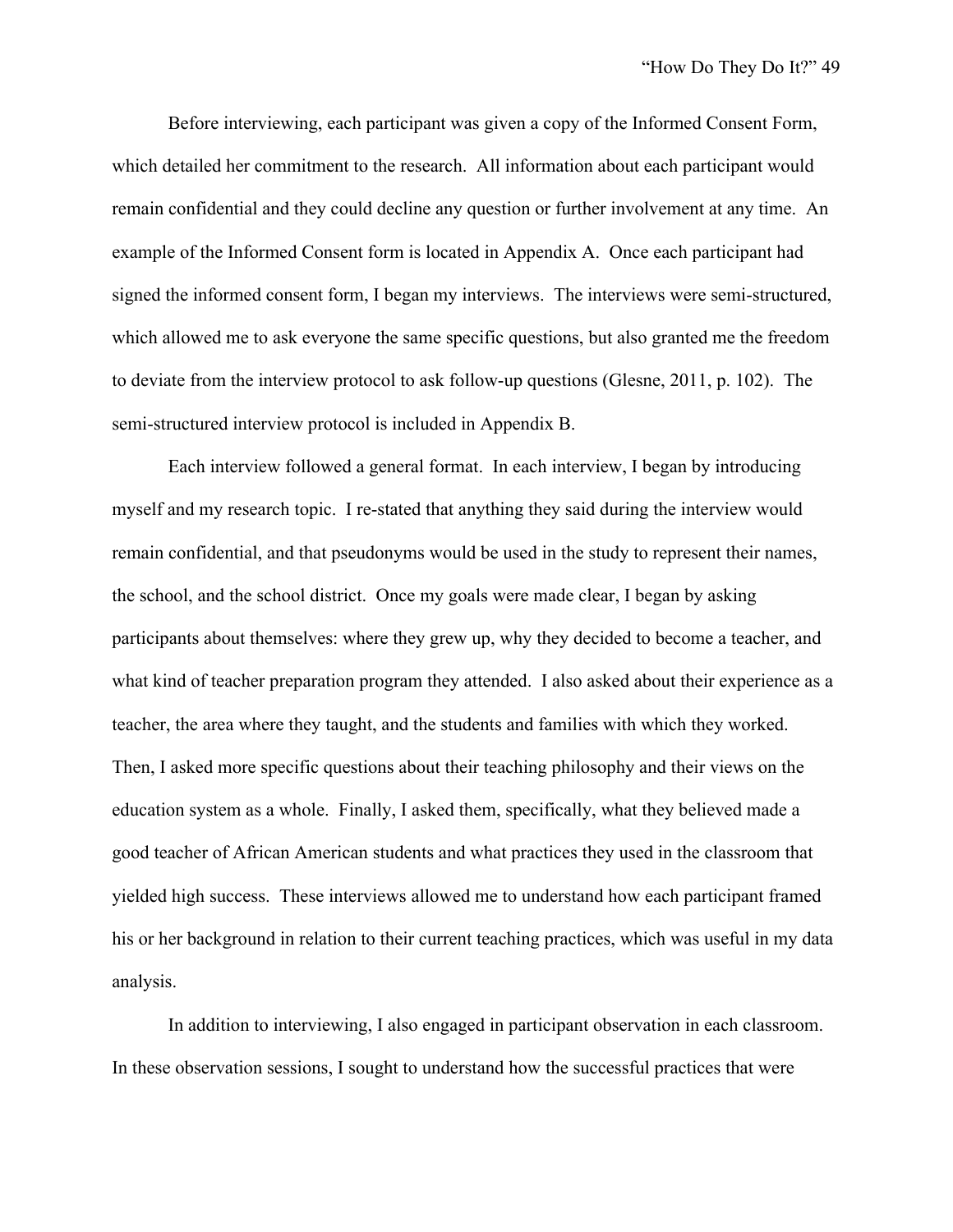identified in the prior interviews, as well as successful practices identified in the existing research on culturally relevant teaching, played out in the classroom. Glesne (2011) states that "the main outcome of participant observation is to better understand the research setting, its participants, and their behavior" (p. 66). I used participant observation in conjunction with my interviews so that I knew what types of practices to look for in the classroom. I conducted two half-hour observations for each participant. For each observation, I took general field notes on the classroom, the students, the lessons, and the dialogue between the teachers and students. These field notes were descriptive, and presented all aspects of the classroom setting "in detail, rather than summarized or evaluated" (Bogdan & Biklen, 1998, p. 121). I then transferred these notes into a chart that highlighted several aspects of culturally relevant pedagogy, as well as other practices they mentioned in their interview. An example of this chart is included in Appendix C. Therefore, in these observation sessions I was able to see how culturally relevant teaching and the successful practices identified in interviews actually played out in the classroom, which was a useful addition to the interview data collection.

## **Data Analysis**

Each interview was recorded in order to have a near perfect account of what was said by my participants and myself. Following each interview, I transcribed the audio files word-forword and included pauses, silences, and "details of struggling for the right word," which is important to narrative ethnography and conversational analysis (Glesne, 2011, p. 117). After listening to each audio file several times and transcribing, I sent the transcripts to my participants to be checked. I used this process as a type of member-checking to make sure that I had accurate and complete detail in my data. Then, I began coding the interviews from the transcripts I had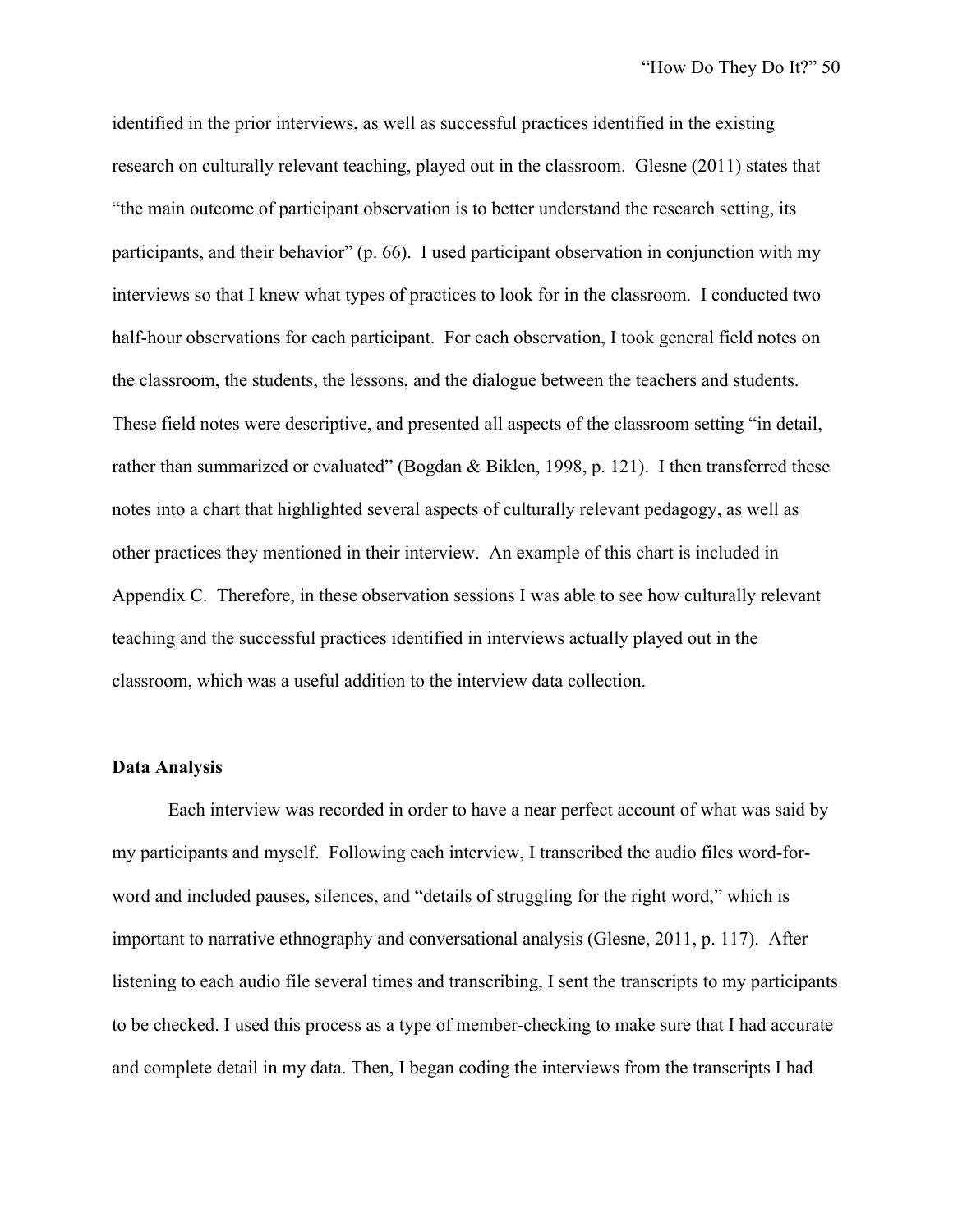created. Each line of the transcripts was analyzed for meaning and given a code. I developed my codes using the framework from my review of the literature above, and in particular the characteristics of culturally relevant pedagogy. Using my literature review, I created codes based on the successful practices of teachers that were apparent in Ladson-Billings' study and in Geneva Gay's definition of culturally relevant teaching. I also developed new codes to represent the secondary questions of my study, including where teachers' successes came from. These codes emerged from the analysis of interview data while searching for similarities and differences between participants. My codes were: racial awareness (RA), diverse experiences (DE), knowledge of Randolph community (KR), community (C), student homes (SH), socioeconomic status (SES), mindset toward education in the homes (ED), teacher preparation (TP), multicultural education (MC), expectations of students (EX), community-building strategies (CB), student modifications (SM), connections with students on a personal level (PL), relationships with students (RS), behavior (BE), parent relationships/role (PR), best practice (BP), connections between curriculum and students (CC), critiques of the school system (CR), standardized testing (ST), teacher accountability (TA), and using test data to guide instruction (GI). To provide an example, the interview transcript for one participant stated the following: "I tell them always to try their best. Always, always, always. I don't want them to belittle themselves and say, 'I can't do this. I don't know what's going on.'" This section of the transcript was coded with an EX for academic expectations. For another participant, my observation notes say: "For the vocabulary words, [she is] stating the definition and making connections about what they may already know about the term. She says, 'The next word is

\_\_\_\_. What is the word?'" This note was coded with a CC for curricular connections because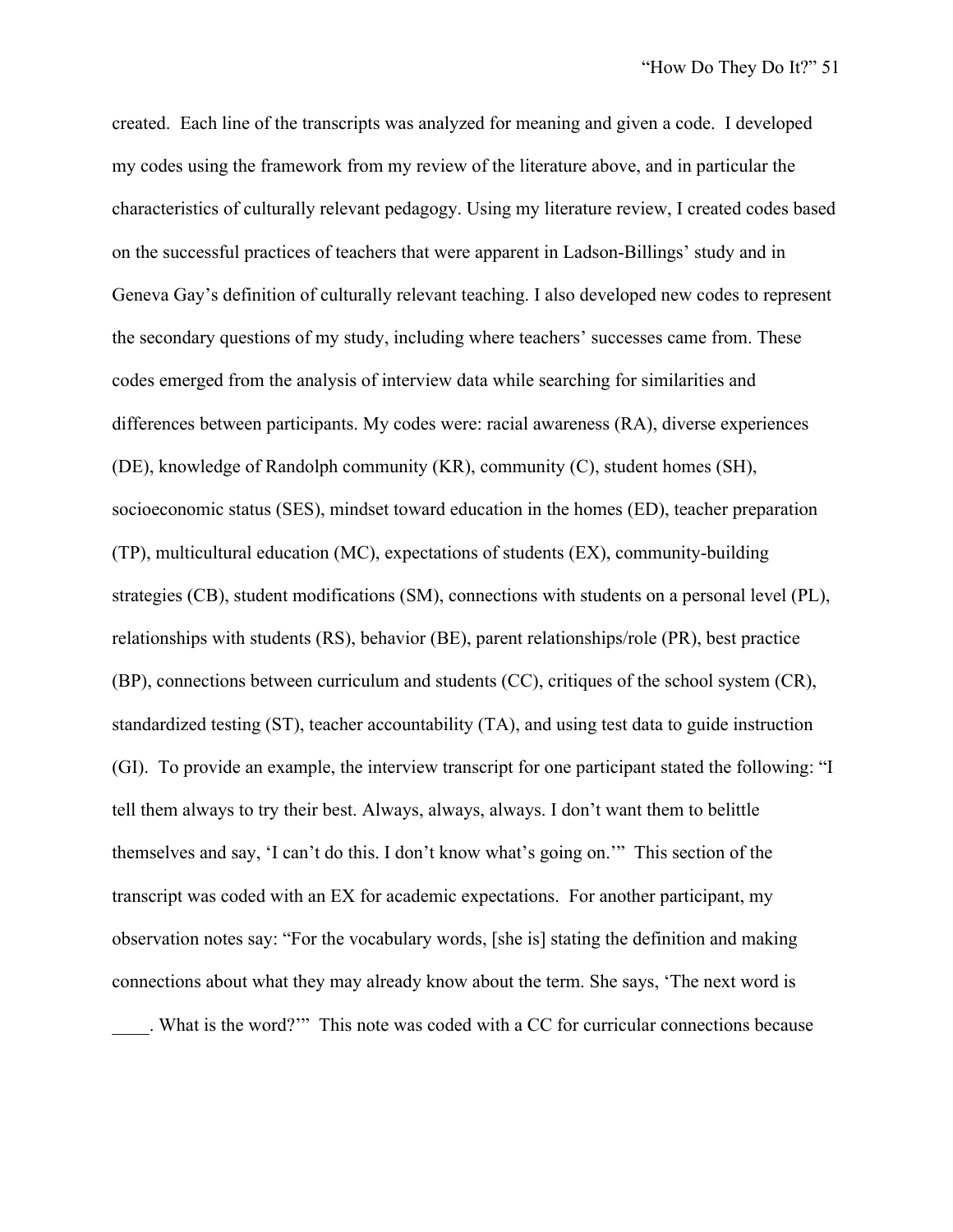the teacher was creating a connection for each of the vocabulary words of the unit before moving on to the next word.

After this coding process, conceptual memos were created for each participant in order to write thoughts, make connections, and think about further questions. According to Charmaz (2000), "through memo writing, we elaborate processes, assumptions, and actions that are subsumed under our codes. Memo writing leads us to explore our codes" (as cited in Lapan, 2012, p. 55). In my conceptual memos, I was able to analyze each participant and make comparisons across interviews by compiling quotes from the transcripts and my observation data. The conceptual memos included information about their backgrounds, their teacher preparation programs, their thoughts and opinions about how they teach and why they were identified for the study, and an overall summary from me about why I believed they were identified for the study based on the interview and observation data. My conceptual memos were useful in identifying themes and comparisons across participants. After writing each memo, I did a cross-comparison of each participant and looked for emerging themes within and between cases. I took data from each memo and applied it to the major themes that I found, which served as a preliminary outline of my findings.

### **Limitations**

There are several limitations in my study that prevent my research from being generalized to the experiences of all teachers. Because of the time constraints of an honors thesis, I was only able to interview and observe five teachers at one elementary school. These teachers' practices, though very successful in the context of their own school, cannot be generalized to critique other teachers in other schools and school districts. In addition, since most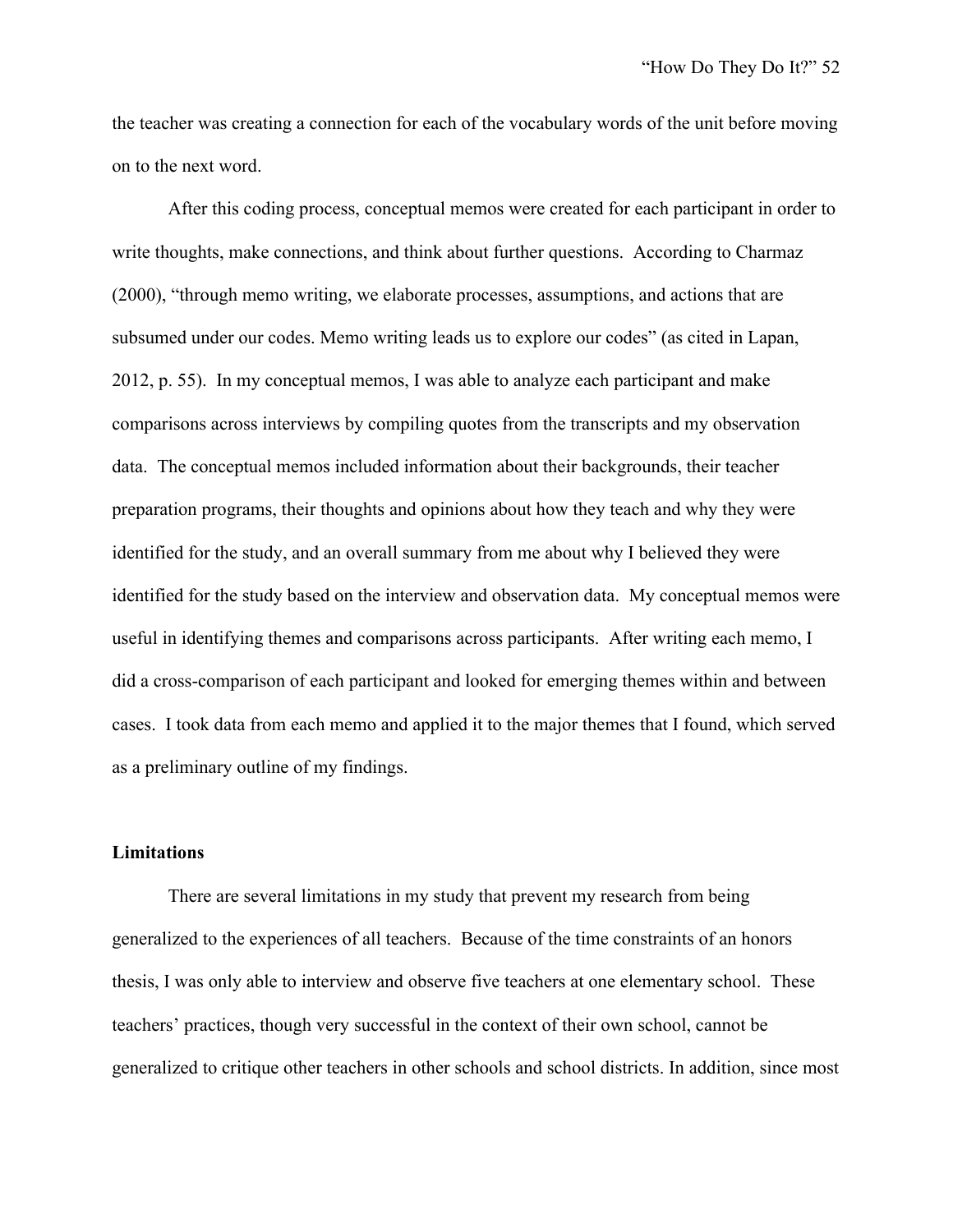of these teachers had only taught in Randolph County, and some only at Kirkland Elementary, they were often unable to comment on how their teaching might be different if placed in a different community. I recognize that successful teaching will look different in every classroom, and may look vastly different in other schools, counties, or states. Therefore, I attempt to avoid any generalizations that may compromise the validity of my study.

# **Conclusion**

This chapter chronicled the process I took during my research. After identifying my participants through nominations, I interviewed and observed them in order to answer my primary research question. My next chapter explains my findings and answers the questions, "What are the characteristics of successful teachers of African American students" and "Where did their successes come from?"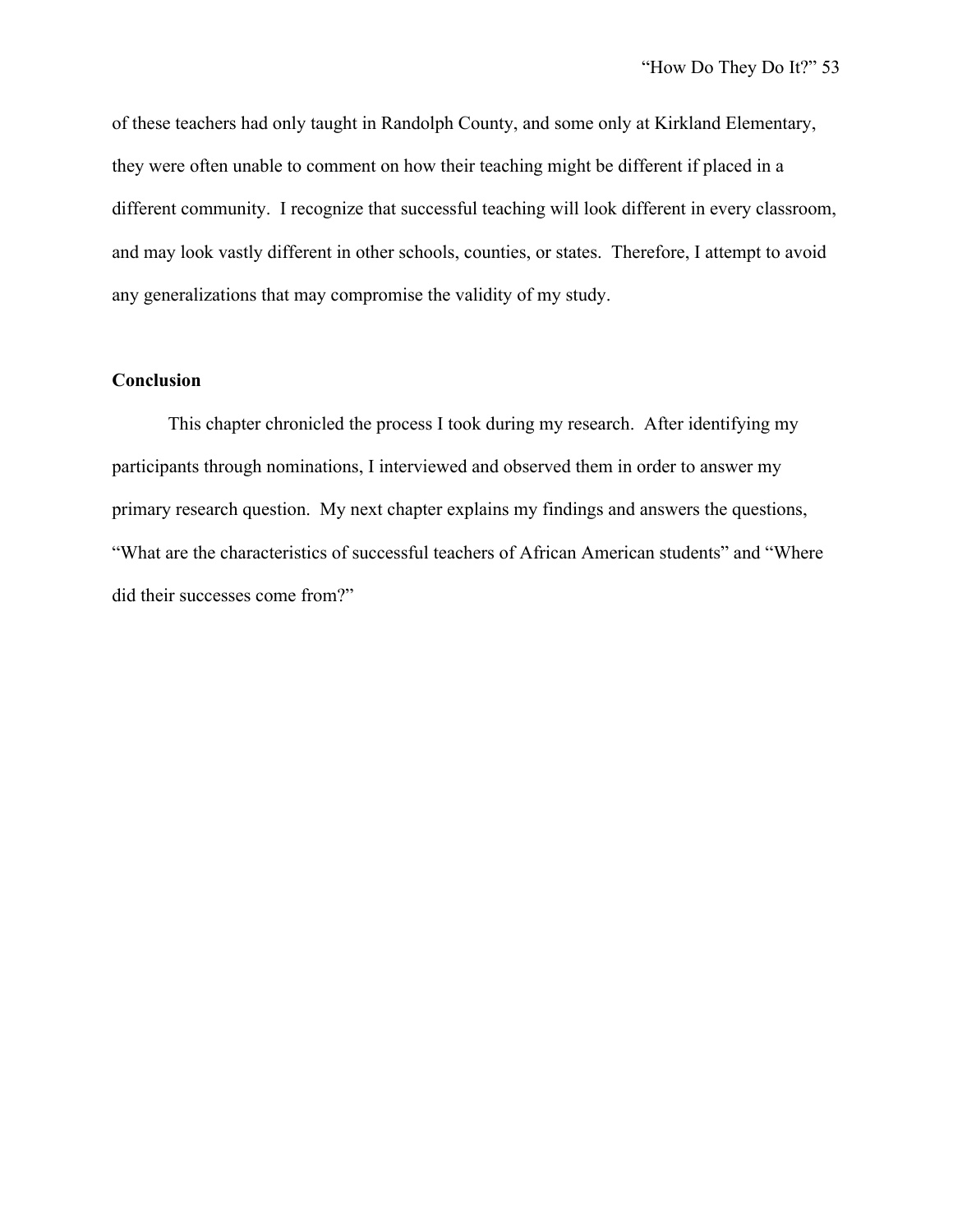## **Chapter Four: Results**

The following chapter presents my findings. In order to identify the characteristics of successful teachers of African American students, I interviewed and observed five effective teachers who were nominated by school personnel for their success. There were three primary characteristics of successful teachers that emerged throughout my data collection, which answered my primary research question of "What are the characteristics of successful teachers of African American students?". In the first section, I discuss how establishing a positive relationship with students is important to success in the classroom because it often leads to high achievement and positive behavior among students. Then, I discuss expectations: many teachers said that being consistent and firm with students is the best way to be successful. In the next section, I discuss how teachers explicitly connect the curriculum to students' lives. Finally, in the last section I consider the life experiences and context that either promoted or impeded my participants' success, which answered my secondary research question of what characteristics or dispositions helped these teachers become successful in the classroom.

### **Relationships with Students**

Each of the teachers in my study emphasized the importance of building relationships between students and teachers that are built upon mutual respect, care, and trust. These relationships lay the foundation for success in the classroom. In her interview, Ms. Harrison described her philosophy of teaching as very relational: "I build relationships with the students so that they might come to trust me, and that I can come to know and understand the level of need that they're operating out of, so that I can best meet their individual needs." Ms. Myers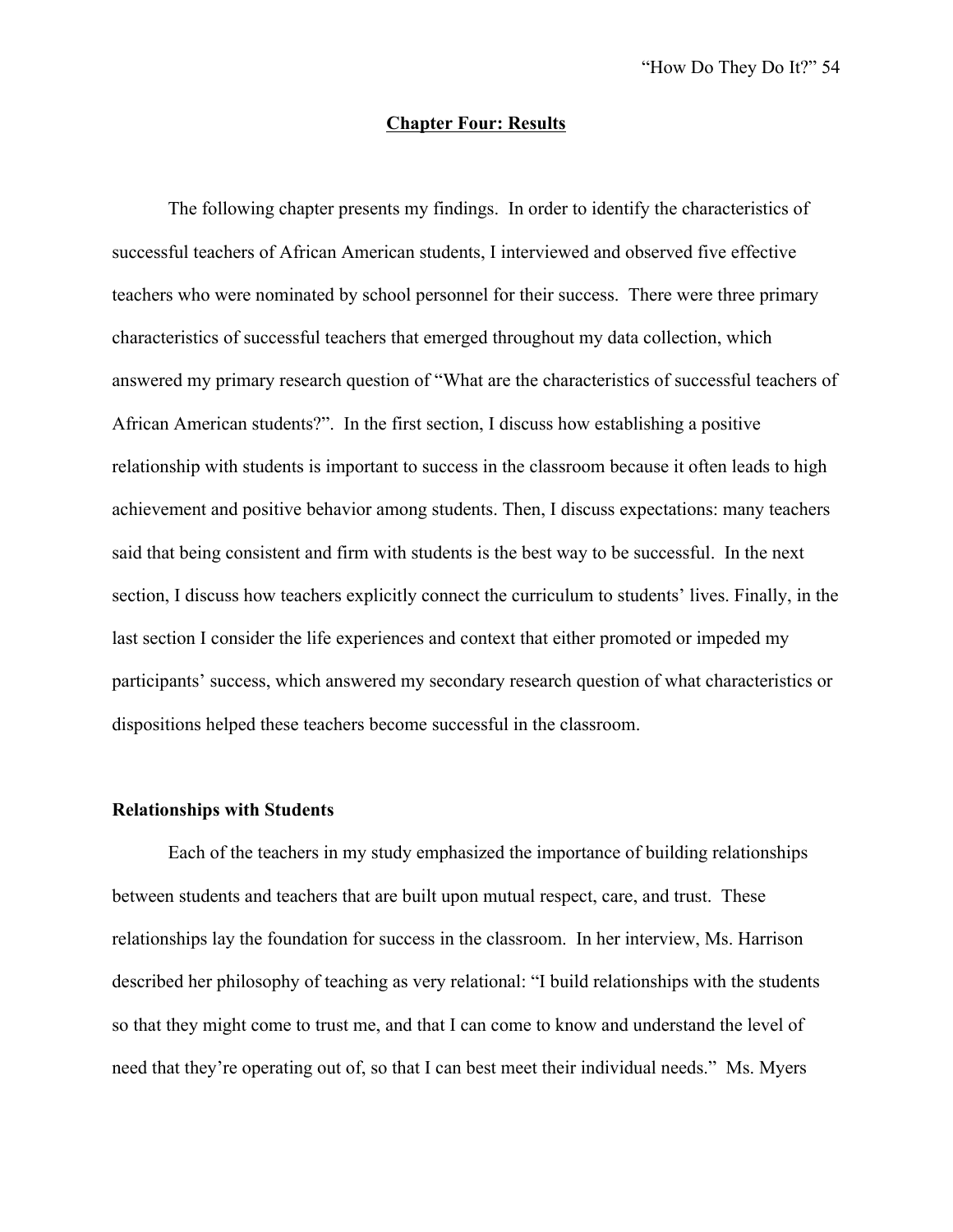said that she sees herself as a mother figure and a nurturer for her students, and Ms. Payne described her feeling that a classroom should be a student's home away from home. Ms. Tucker said that she treats her students as if they were her own children, and Ms. Fisher argued that a positive relationship with children shows students that you care, which makes them want to do well for you.

In the following sections, I describe four findings related to positive relationships with students, including the importance of care and respect, connecting with students on a personal level, community building in the classroom, and effective communication with parents. These four subcategories indicate the immense importance of establishing multifaceted and positive relationships with students in the classroom in order to yield success.

#### The Importance of Care and Respect

According to all of the participants, showing students respect and care is one of the best ways to establish positive relationships with African American students. These positive relationships often lead to effective behavior management. In her interview, Ms. Fisher said,

I want them to know me; I want them to know that I care. I want them to know that, you know, this is a team. … I think the bottom line is, when you're forming that relationship with them, they need to know that you care about them, and that you're here for them, and I think that's very important to get at the beginning of the year.

Ms. Fisher said that showing care is one of the most effective ways to be successful with students. When asked about the highlight of her teaching career, Ms. Fisher described a student a few years ago who had been a behavior problem in every classroom he had entered. During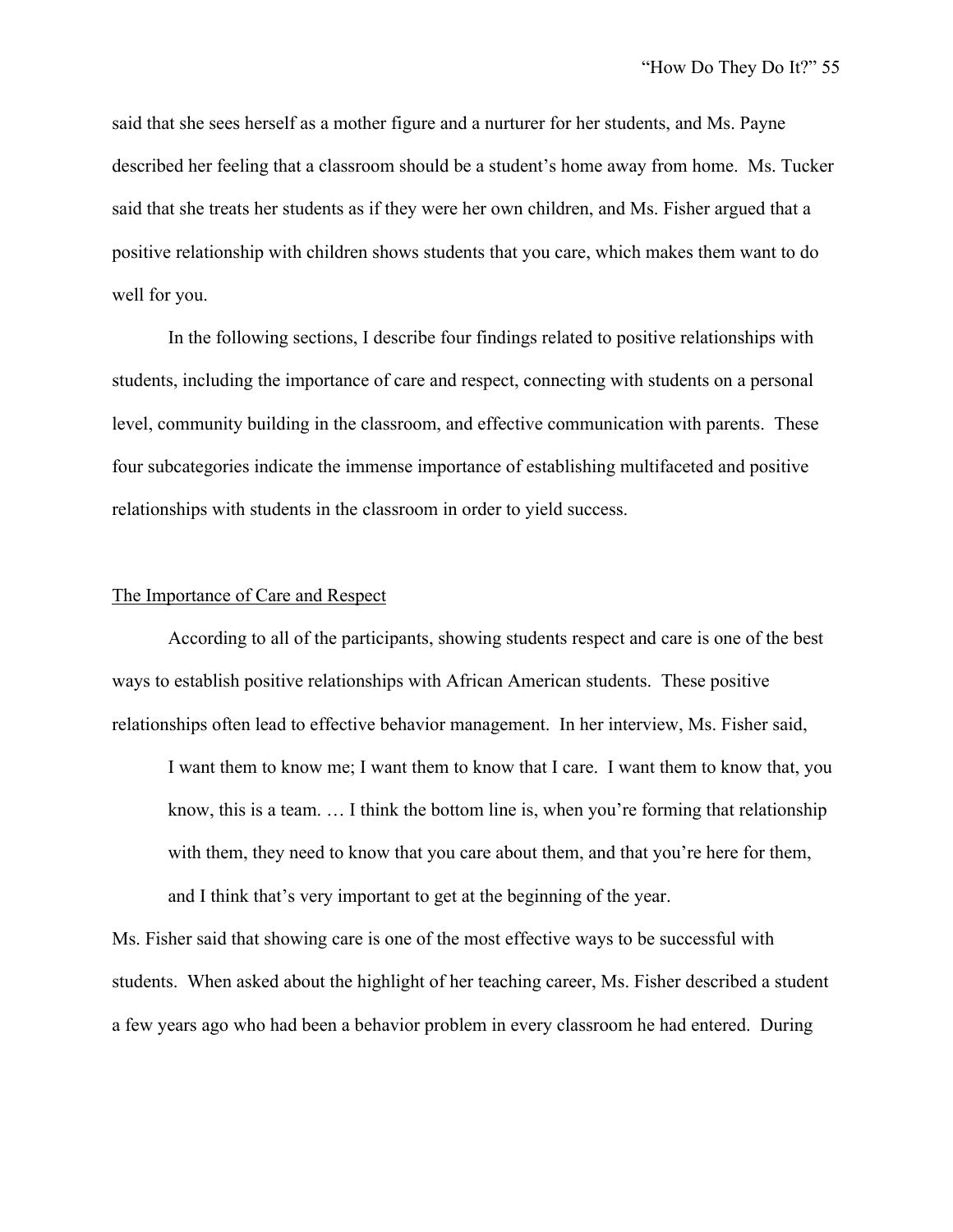the second week of school, he got in trouble for something minor and ended up punching Ms. Fisher. A few days later, she responded by leaving positive notes on his desk:

Just little things – I would fold them up and be like, 'You did so good on this test yesterday, I'm so proud of you, you're so smart, you're so brilliant.' Other things like, 'I saw how you helped so-and-so get the ball at recess today. You did such a great job – you're such a good friend.' Um, and he started warming up to the point that, by the end of the year, he was my best student. He was my favorite student; he came and gave me hugs every morning. I was the only one that could calm him down if he was having a problem, and his mom even called and told me that he saved every single little note that I ever put on his desk.

Ms. Fisher's response to his behavior – showing care through notes of encouragement – changed her student's behavior and mindset so that he could be more successful in school.

Ms. Fisher's positive relationship with students is evident in her classroom, which is a very high-energy environment. She talks very quickly and somewhat loudly, and the students are able to talk as they work. When I walked in for my first observation, Ms. Fisher was loudly yelling at one of her students, "Shane! Don't you talk about my *q*!" She was joking with him: apparently he always made fun of the way she writes q's, and she responded later in the lesson by walking around and making fun of everyone else's handwriting, too. She had established a good rapport with the students, able to joke with them and yell things like, "Pick up your pencil, man!" to get their attention. Overall, her relationship with students made her classroom an exciting and entertaining environment, and her rapport with students showed that she cared about them. This care that she had for her students – shown by her stories about past students like the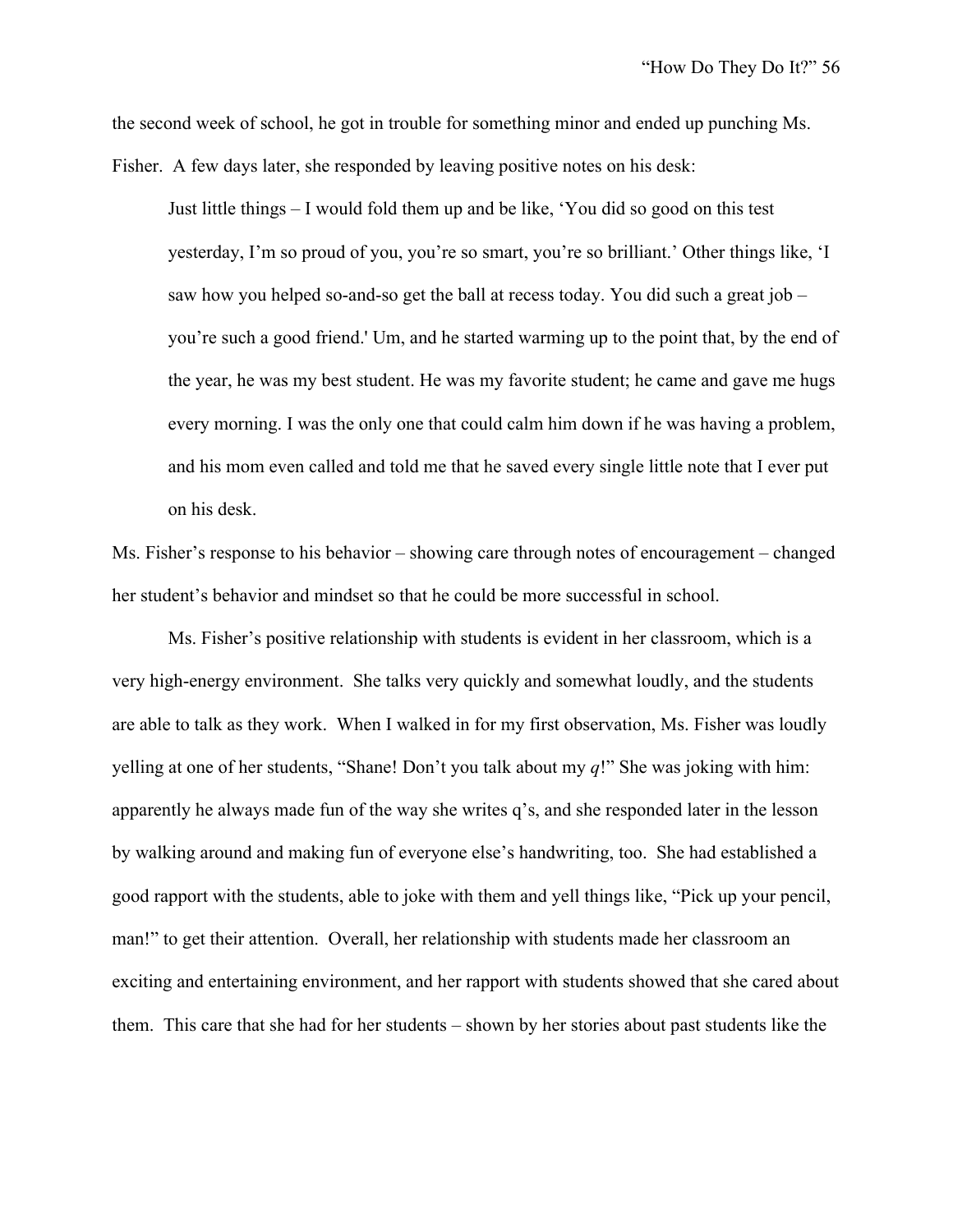one who punched her, and by the rapport with her current students – was an essential characteristic of her success in the classroom.

Similarly, Ms. Tucker shared a story in her interview from several years ago that demonstrated her relationship with students. At the time, she taught at another school in Randolph County that was an open-classroom school where the county sent students who had been expelled from their other schools. On her first day teaching 3<sup>rd</sup> grade, two of her boys packed their bags and decided they would walk out of the classroom without permission. She tells the story:

The first day of school, when it was near the end of the day, I had two boys that decided 'Imma pack my book bag up and Imma walk out the classroom.' I stood in front of that door and I said, 'You will not go through this door. I'm gonna take you to your bus.' [They said,] 'No, you're not taking me to my bus! I'm taking myself to my bus!' with the attitude and all that … And something's like – something rose up in me and said, 'If you don't nip this in the bud … you gonna have problems with these two boys for the rest of the year.' … I took them by the hands, and I said, 'Rest of the class, I want you to line up.' And I looked down and both of these boys were crying. I said, 'What are you crying for? First you were like macho…' [They said,] 'Mrs. Tucker, we've never had anyone to tell us that they would take care of us, that they will help us to do something.'

Shocked, Ms. Tucker listened to them describe that no one watched after them when they got home from school. In response, Ms. Tucker looked them "eyeball to eyeball" and said, "Now look, I'm your teacher and I am going to watch over you like you are my own child." For the rest of the year, these two boys "got everybody straight" in the classroom so that she experienced few behavior problems. Her response to these two students showed them that she cared about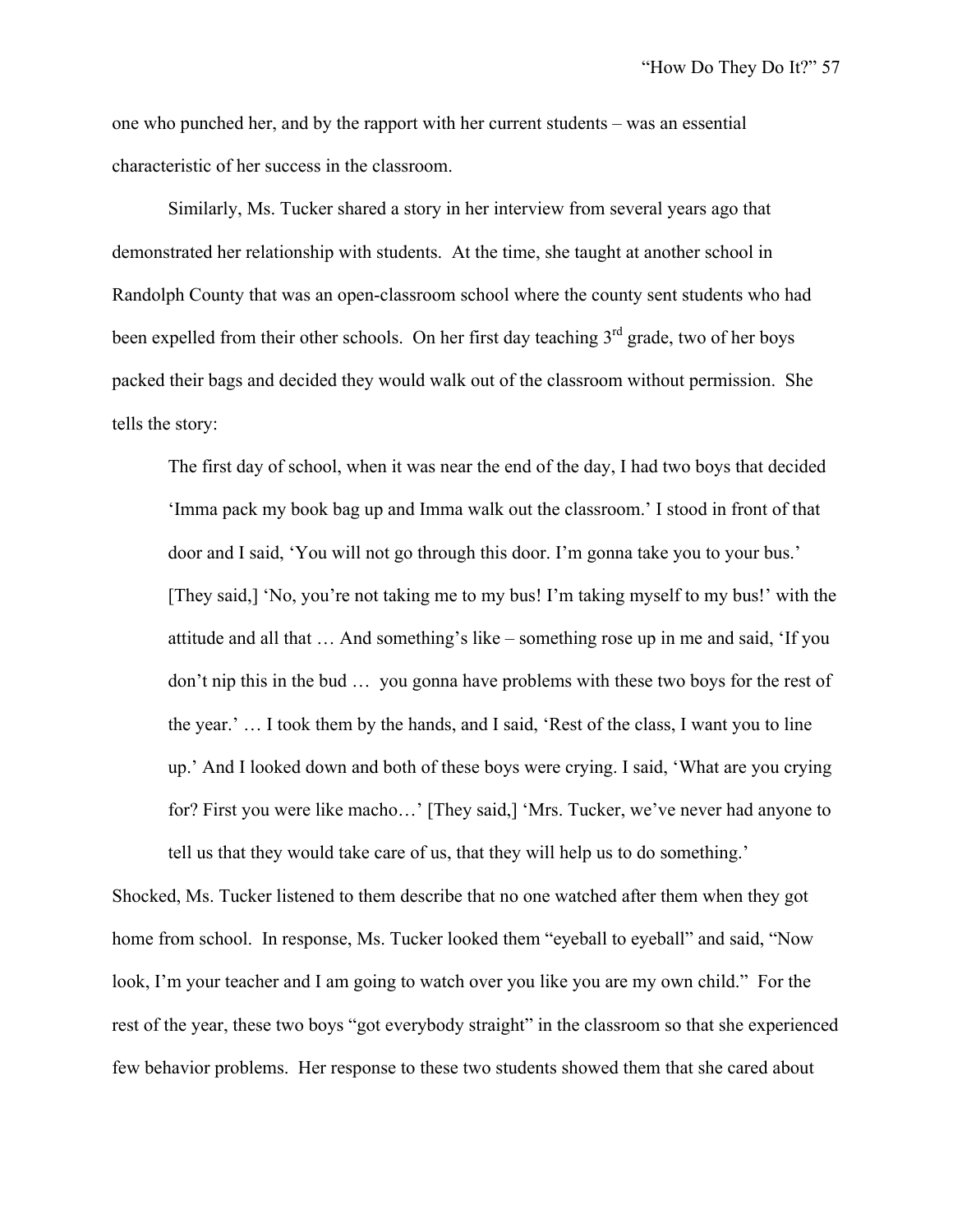them, which then positively affected her students' behavior. In her interview, she argued that children "just want someone to believe in them," so she often tells them, "No matter what, I like you and I see potential in you and I see greatness in you." Ms. Tucker's memories of past students indicate that she does not hold a deficit mentality towards any of her students, and instead she connects with students through her genuine care for their wellbeing. Her care for students positively impacts their behavior in the classroom, which also contributes to her overall success.

Many of Ms. Tucker's students remembered her years later because of the relationships she formed with them in the classroom: one student contacted her in high school saying that he finally made the honor roll, another stopped her on the street to apologize for being a "knucklehead" in her class, and another found her email address and still corresponds with her today. During my observations, she was constantly complimenting students for their answers, saying things like, "Thank you for saying that; I appreciate you saying that," or "I believe, because you have been listening and participating, that you are going to do well. I hope you believe it too." Her interactions with students in her class showed that she cared about them and the way they thought about themselves, which contributed to her success in the classroom.

For Ms. Harrison, the moment that epitomized her caring relationship with students was in 2008 when her father passed away. She had already "laid the groundwork" in her classroom and shown her students that she cared about them, and said,

I could not believe the compassion and the care that those students had for me when I returned after being out for a few days. And that came out of them knowing how much I love them. You know, if I hadn't, if I hadn't laid that groundwork and I hadn't shown them how much they mattered to me…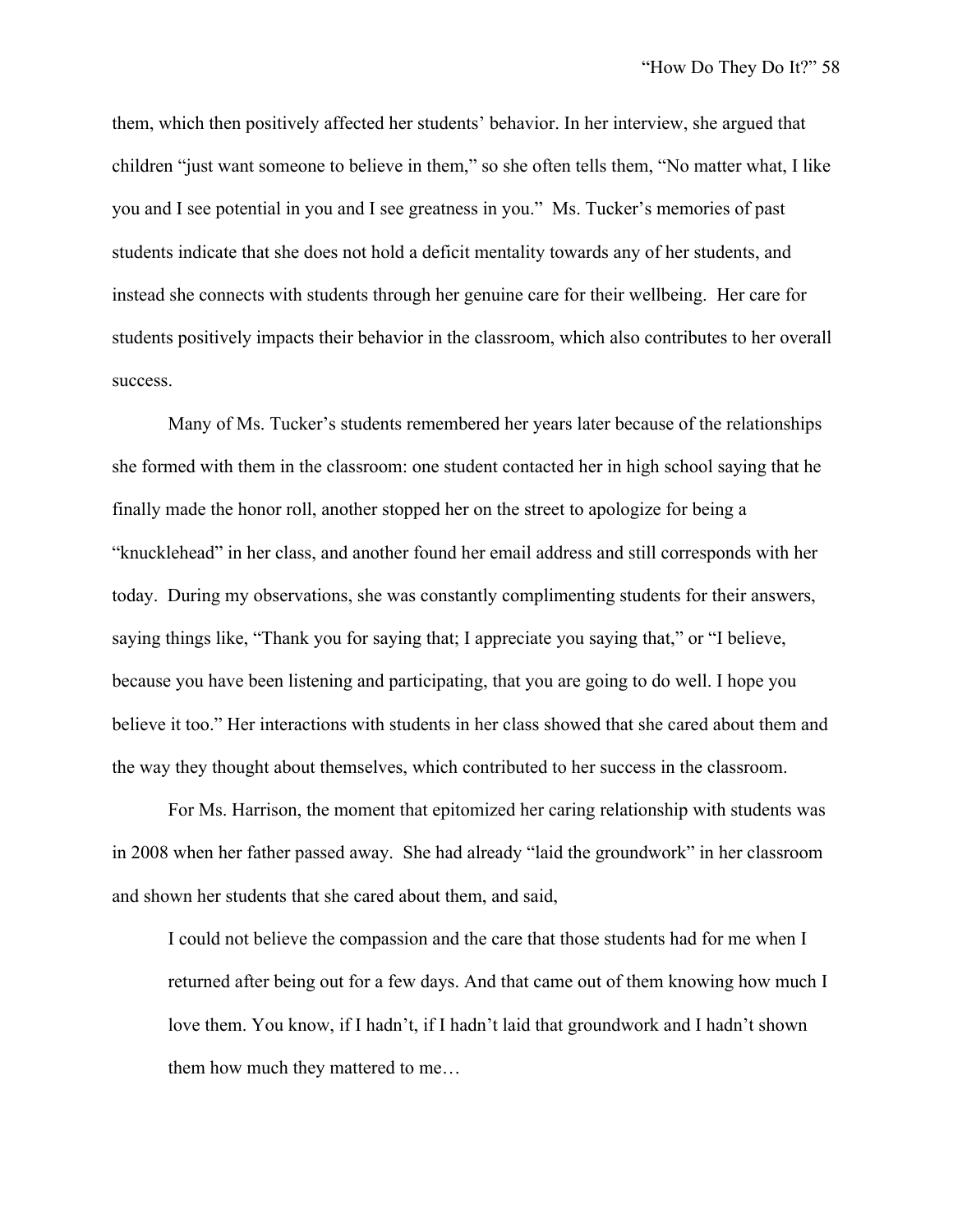Her thoughts trailed off, but the message is clear: Ms. Harrison's caring relationship that she had established with her students early in the year demonstrates her success in the classroom. When observing her class, I noticed the caring and compassionate tone that she took with her students. She said everything in a very quiet and sweet voice: "John, I'm so sorry that other people are being rude and not listening to you!" and "Oh, you're so smart. Everybody kiss your head!" These caring relationships that Ms. Harrison establishes with her students positively affect their behavior and her own success in the classroom.

In addition to the positive behavior effects for Ms. Fisher, Ms. Tucker, and Ms. Harrison, establishing caring relationships with students also positively affects students' academic achievement. As Ms. Myers pointed out, students "want to make you happy and they want to do what's best for you." Ms. Harrison also recognizes the importance of establishing relationships for academic achievement: she says, "It's really powerful to be able to look at a kid and say 'Just do it for me… Look at all the things I've done for you.'" For these teachers, establishing respectful and caring relationships with students early in the year was one of the ways that they demonstrated success in the classroom. Even though they developed these relationships with their students in different ways, their end goal remained similar. By forging such relationships, these teachers saw that students were more likely to demonstrate good behavior and achieve academically. Since having low rates of behavior problems and high academic achievement were two of the criteria for success in my participant selection, it is clear that these teachers' care for their students positively contributed to their success and nomination for my study.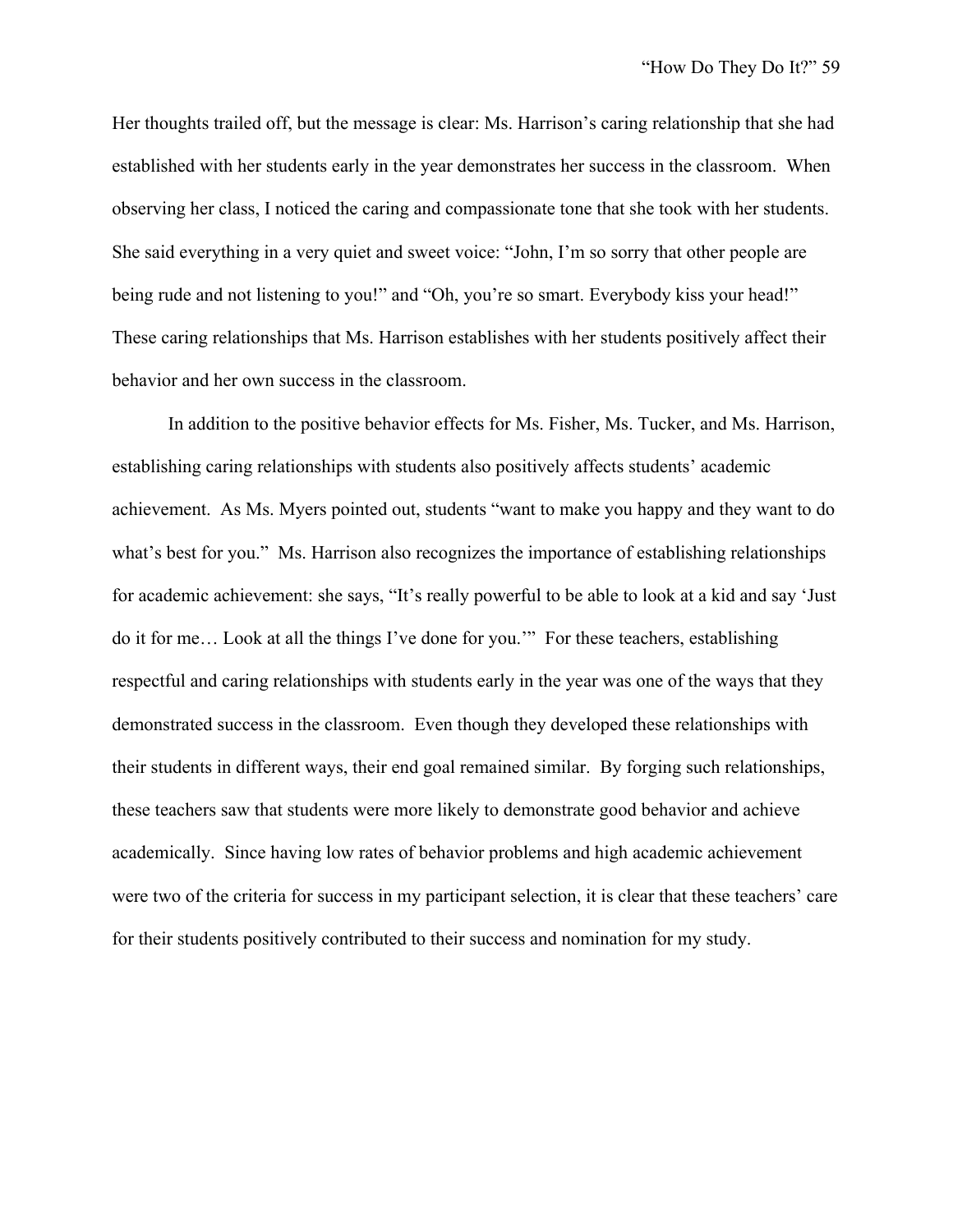#### Connections on a Personal Level

In addition to demonstrating caring and respectful relationships with students, my participants also make an effort to connect with students on a personal level. To do this, some teachers share stories about their own lives in order to seem more approachable to students, and other teachers attempt to learn more about their students' lives. Ms. Harrison described the most important aspect of her approach to teaching as her ability to know her students. She often spends class time talking to them and watching them work, as well as sharing details about her own life with her students to encourage them to talk about themselves. On Monday mornings, she shares events from her own weekend and listens to stories about her students' weekends. In addition, she brings in pictures of her own family, which puts her students in a position to reciprocate.

Ms. Fisher does activities with her students in the beginning of the year to figure out what their interests are. She says that the first few weeks of school are all about getting to know her students personally so that she can "decide how to approach different things with them, and what's going to work best for them." On the first day of school, she does an activity where students tear off a strip of toilet paper (without knowing the content of the activity) and must say one thing about themselves for every piece they pull off. Ms. Fisher also sends home parent surveys, as well as student surveys that have questions like, "Who is at home when you get home from school?" and "How much TV do you watch when you get home?" in order to gauge their lives away from school. She does many activities like this in order to figure out who they are, what they like, and what they care about.

Ms. Payne tailors herself and her personality based on what she knows about her students. In the beginning of the year, she tries to get to know students by observing their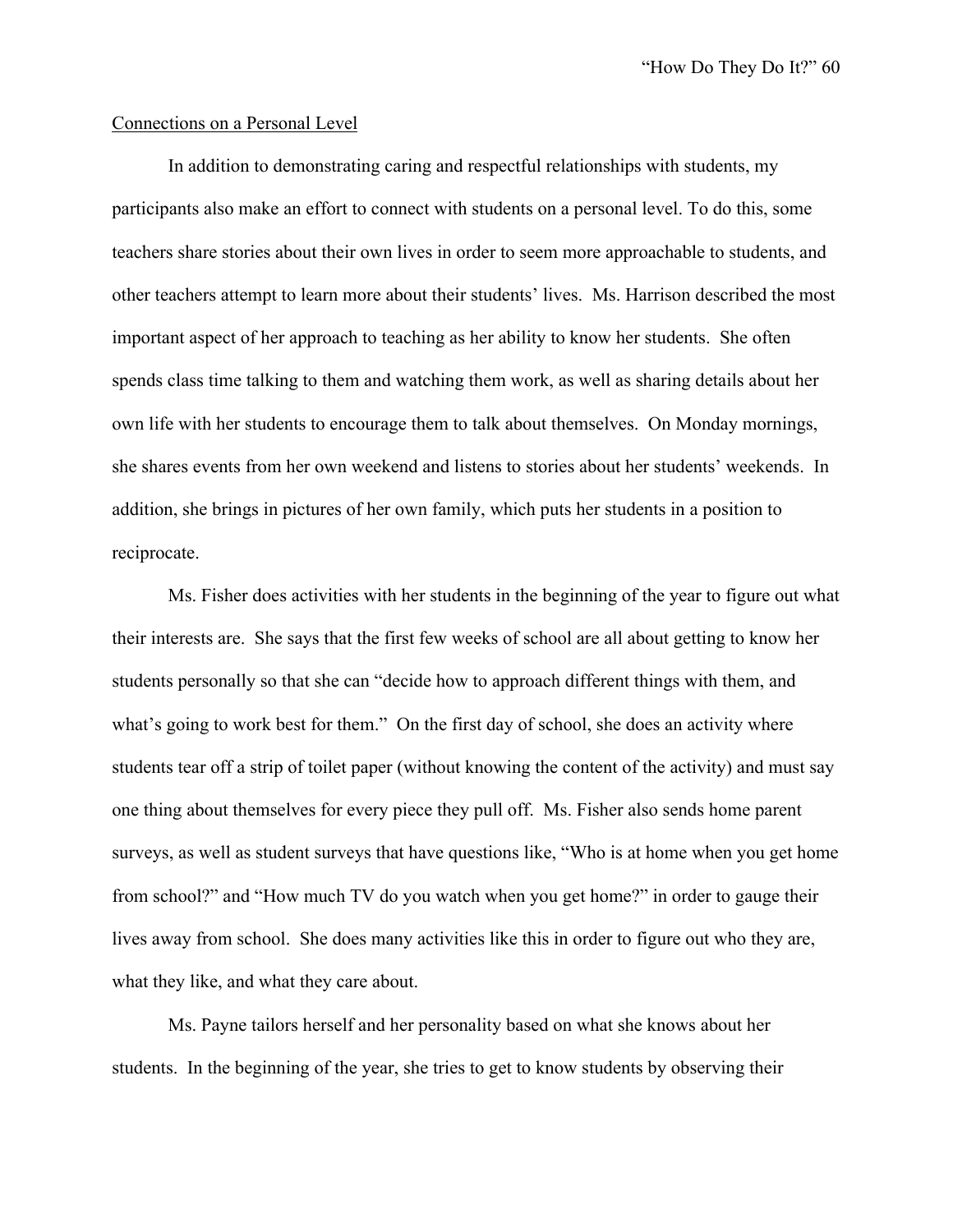behavior and listening to their conversation. She also talks to students to understand their home lives and backgrounds. She says, "Every child needs a certain different type of 'me,'" and she tailors herself to meet her students. In addition, Ms. Payne tries to make connections with students based on what they like: she said that in past years, she began to watch Nickelodeon and Frozen in order to relate to students. She says,

When they heard me singing Frozen and they were like 'She knows Frozen?!' I do! I like cartoons! So, just being able to relate to them is like, big for them because they're like, 'Oh, she's just like us!' So, I think that's important.

Even though Ms. Payne used pop culture references to relate to students, Ms. Harrison pointed out in her interview that she did not make efforts to connect with students this way.

*Ms. Harrison:* I think you have to be authentic. I think if I were to alter who I am dependent upon who was in my classroom, they would see through that in a second. I think it's really important for you to be your authentic self, 'cause like I said, otherwise you're just a phony and a fake and they'll see through that in a minute. … I don't try to identify with them, on like a musical level. Like, you know, what's the – I'm not even going to be able to think of it. Like the boy band?

*Interviewer*: One Direction?

*Ms. Harrison*: Yeah! 1D? Isn't that what they call them sometimes? I don't even know what they sing. … But there are a lot of other ways that I can identify with them. You know, I don't listen to One Direction, and if I were to try to fake that, that would come off weird. I'd end up looking stupid instead of effective.

Teachers in my study, therefore, vary in their methods of connecting with students. Both Ms. Myers and Ms. Fisher used student and family surveys to get to know students, while Ms. Payne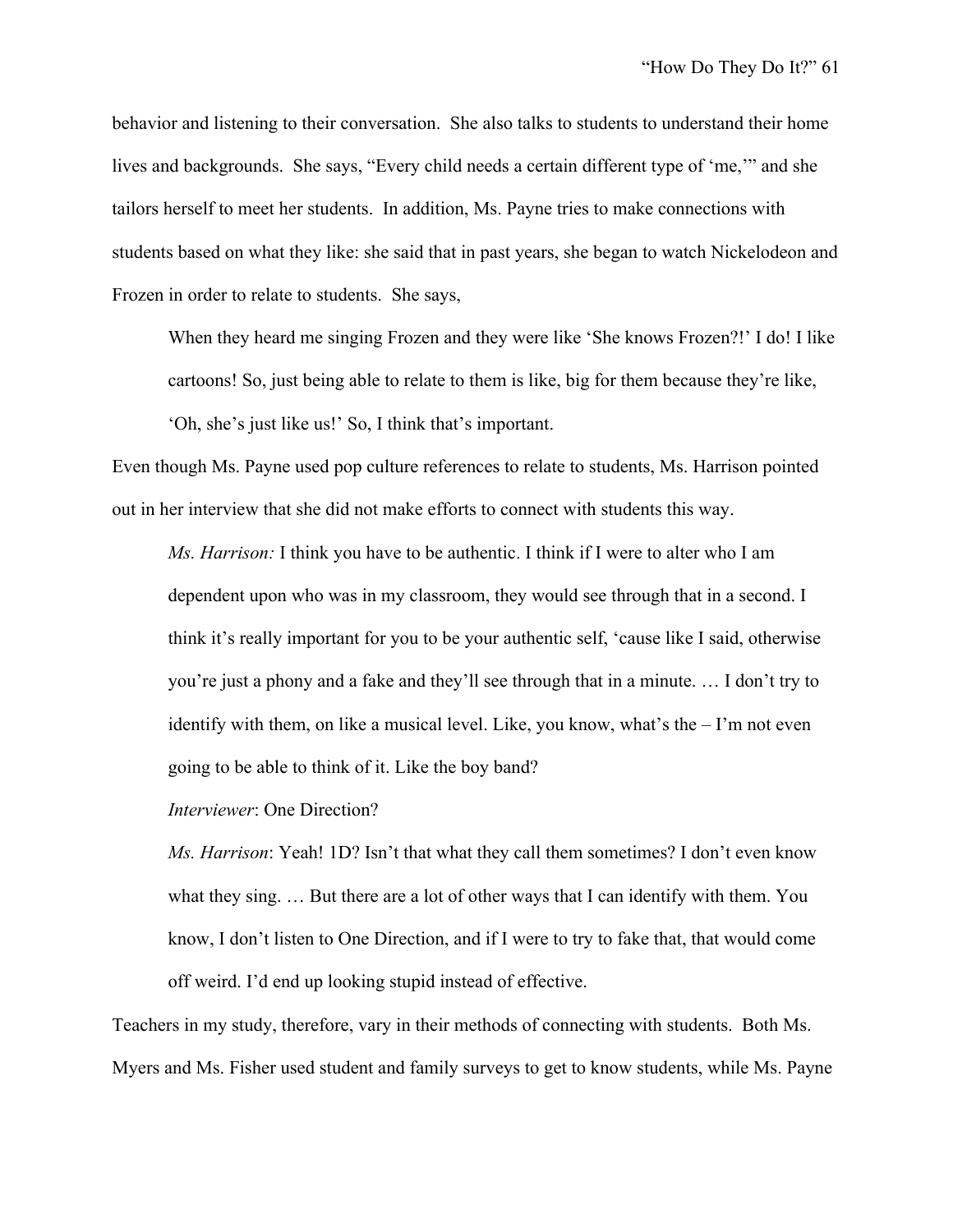and Ms. Harrison relied primarily on listening to student conversations in the classroom. No matter the method, though, all of the teachers agreed that getting to know students early in the year was very important to being successful in the classroom.

#### Community-Building

Another way that my participants build relationships with students in the classroom is by using community-building strategies that allow students to work together to create a cohesive classroom community where students can thrive. First, several teachers stressed the importance of group work and cooperative learning groups. Ms. Myers, Ms. Payne, and Ms. Fisher all preferred to pair or group students who wouldn't otherwise talk to each other in order to "force interaction" between students. Ms. Myers emphasized the importance of her students knowing how to interact with each other in order to build relationships between students who may not come from the same backgrounds. In addition, Ms. Harrison discussed the importance of teaching children how to experience empathy and disagree with each other in a rational way. She talks with her students about using kind words with each other, which she says builds community in her classroom.

In addition to using cooperative learning groups, Ms. Payne uses a positive rewards system in order to build community in her classroom. In her classroom, she has two behavior systems – an individual behavior system where students can earn points for their good behavior, and a class behavior system where the entire class earns checks for their behavior. By establishing a class behavior system, Ms. Payne builds community in her room because her students correct each other: "Because sometimes they have to say 'You're going to get a warning check; we want a class check!' And they'll tell each other … to be quiet so they can get [a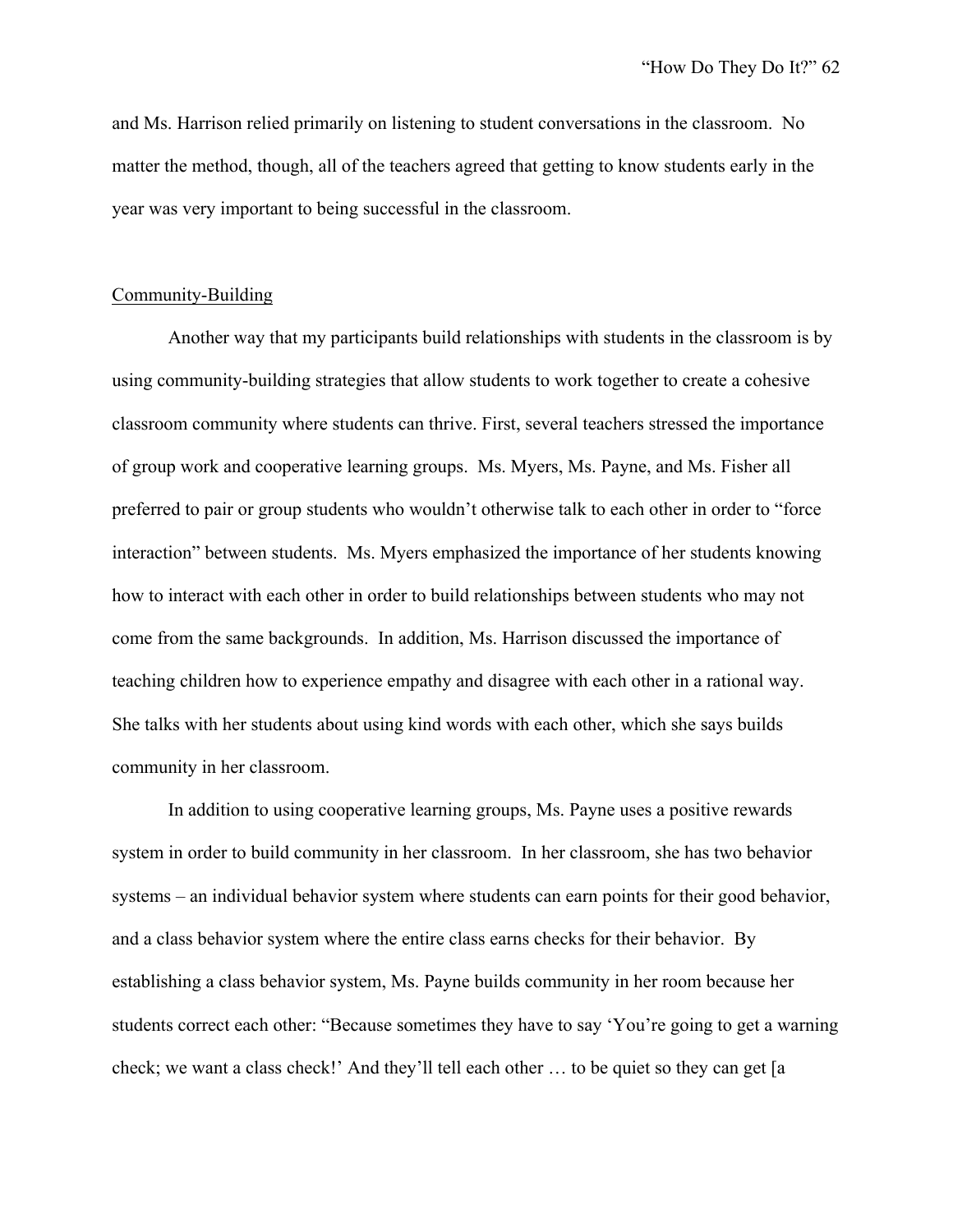reward]" that is voted on by the class. The day I interviewed Ms. Payne, her students were having a party at the end of the day as their reward, and one parent had even brought donuts to the party. This reward system seemed to build community in the room because it required that the students work together to receive good behavior checks.

Ms. Myers and Ms. Fisher build community in their rooms by explicitly emphasizing the community to students. Ms. Myers said she often refers to her class as a family, and she says things like "Now, we're being very rude, and I know we're not a rude class" when she wants their attention. These comments to her students explicitly emphasize the classroom community. In addition, Ms. Fisher builds community in her room by telling her students a "secret:"

I always tell them that we're the best class. 'We're the best class at this school.' I tell them it's a secret that we can't tell anybody else, but we're the best class because, you know, we're like a big family in here. And they really kind of, you know, they're like 'Oh really? We're the best class in this school?' I think it's all about – a lot of it's about just boosting egos.

By telling her students this secret, Ms. Fisher builds confidence and community in her classroom. The teachers in my study build community in different ways, but the classroom climate and community plays a large role in the student and teacher success in the classroom.

#### Communication with Parents

In addition to the importance of building relationships with students, the teachers in my study recognize that they must also effectively communicate with parents. All of these teachers said that parents should be extremely active in their child's education, giving constant parental support and providing extra help at home. They all spoke of an "ideal world" where teachers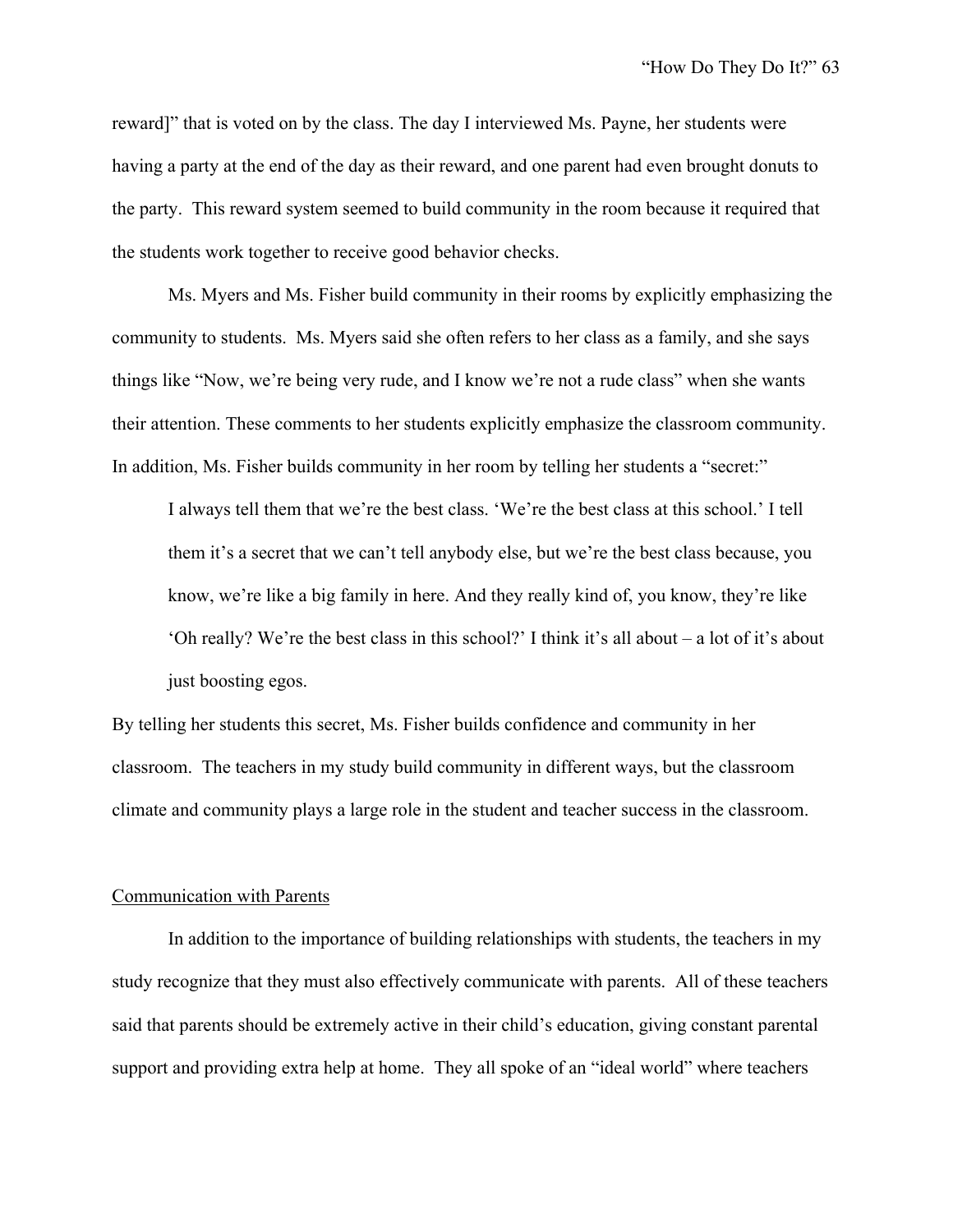would provide instruction and parents would extend the instruction at home. In her interview, Ms. Tucker argued that there is a decline in parent involvement due to the economy. She said, "It's not the way it used to be," when some parents came in every day to volunteer their time. The other four teachers, though, argued that Kirkland has high parental involvement because most of the parents are involved in checking their child's agenda and helping out with homework.

One participant noted that her communication with parents had increased over the years. Ms. Myers explained that in her first few years of teaching, it was often hard for her to maintain relationships with parents because of time and energy constraints. This year, though, she finally "tapped into the parent role" by involving them with technology. She uses a website and app called Class Dojo, which is a positive behavior management system. Each day, students in her classroom earn points for their good behaviors, which are divided into categories such as participation and following directions. Ms. Myers also uses Class Dojo to involve parents in their child's education. Since Class Dojo has a messaging feature, she can easily send all-call messages to parents to remind them of upcoming events in class or she can send personalized messages about one student. Parents are also able to message her about their child's progress, since they receive reports of their child's points. As Ms. Myers says, parents are able to message her, "Hey, I see John earned four points for participation today. I'm really excited to see that.' Or, 'Hey, I noticed that you said he wasn't following directions. What specifically can I talk to him about at home so that that can be fixed at school?" Ms. Myers has an open-door policy so that parents are able to come into class whenever they like. She attributes her success this year to making more an effort to involve and educate the parents of her students. When asked about the most important characteristics in being successful with African American students, she said: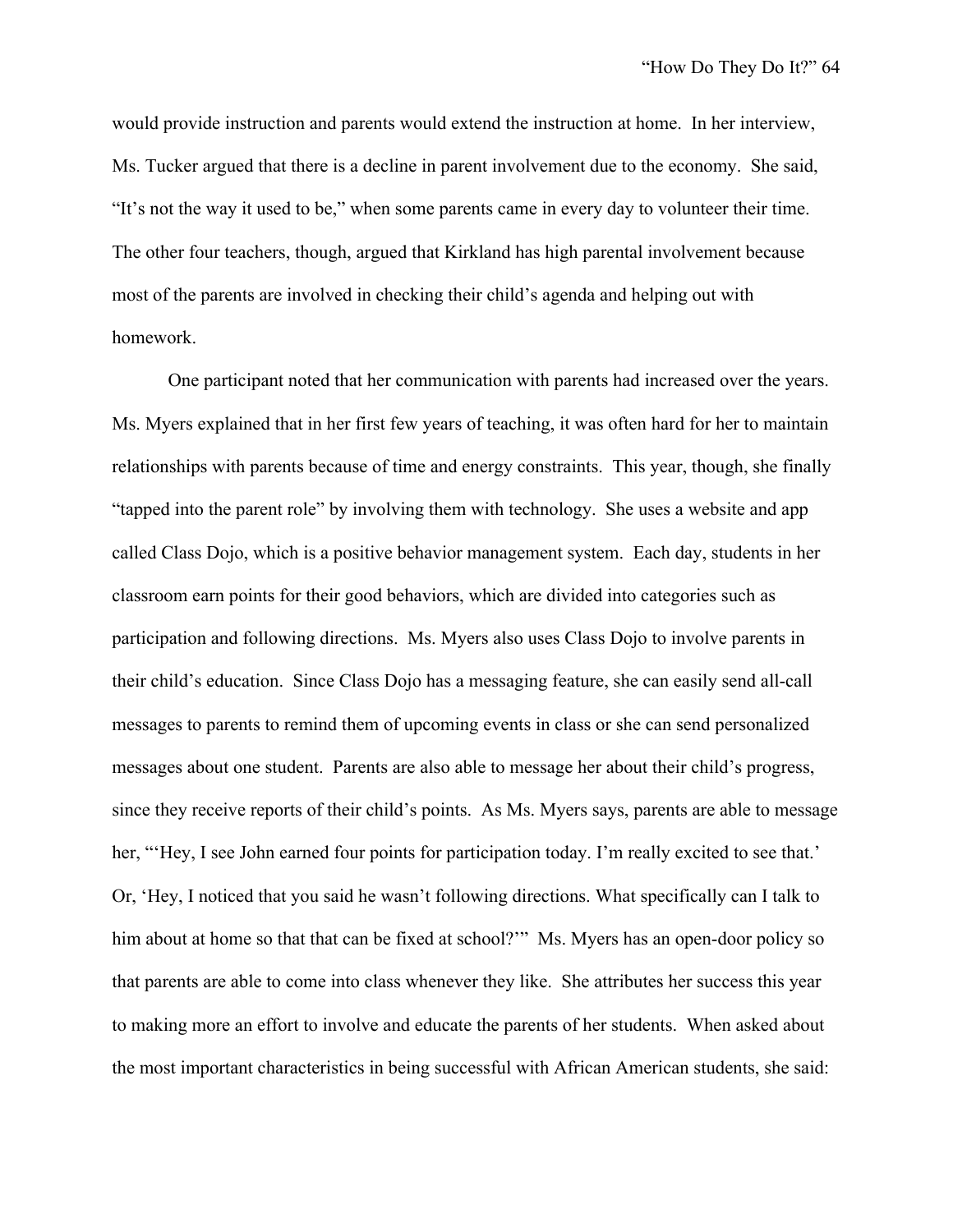I think that involving and educating the parents holds just as much value as involving and educating the students. … I've found myself to see more success in the classroom when

I'm able to involve parents and get them to understand what we're doing here. Since Ms. Myers has made the effort to reach out to parents more this school year, she has seen more success in the classroom. Since having positive relationships with parents and community members was one criterion for my study, Ms. Myers' increased use of parental involvement contributed to her nomination for my study as a culturally relevant teacher.

Ms. Harrison described negative relationships with parents as one of the primary reasons that she left a teaching job at another school in Randolph County and came to Kirkland. At her other school, she found that parent-teacher relationships were very strained: "It was never like a 'we' way of thinking, it was always a 'us' the school, and 'them' the families." Ms. Harrison recognized the importance of bridging the gap between parents and teachers, especially because of the trickle-down effect of opinions. She says,

Every parent that's had a bad school experience themselves brings it in that door with them. And I am the face of the teacher that picked on them. I am the face of the teacher that didn't keep her word, or let them down in some way… And so I have to remember that I am an ambassador, and that part of my job is healing [those feelings].

After transferring schools, Ms. Harrison found that parents at Kirkland have been very supportive because of the high response to requests for volunteering and the help with homework at home. She sends a questionnaire home to families at the beginning of the year, and says that the surveys tell her "a lot about the effect that the parent is probably going to have on how the child and I relate to each other." She also sends monthly newsletters home to discuss what is going on in the classroom. Ms. Harrison's efforts to involve parents in the classroom – through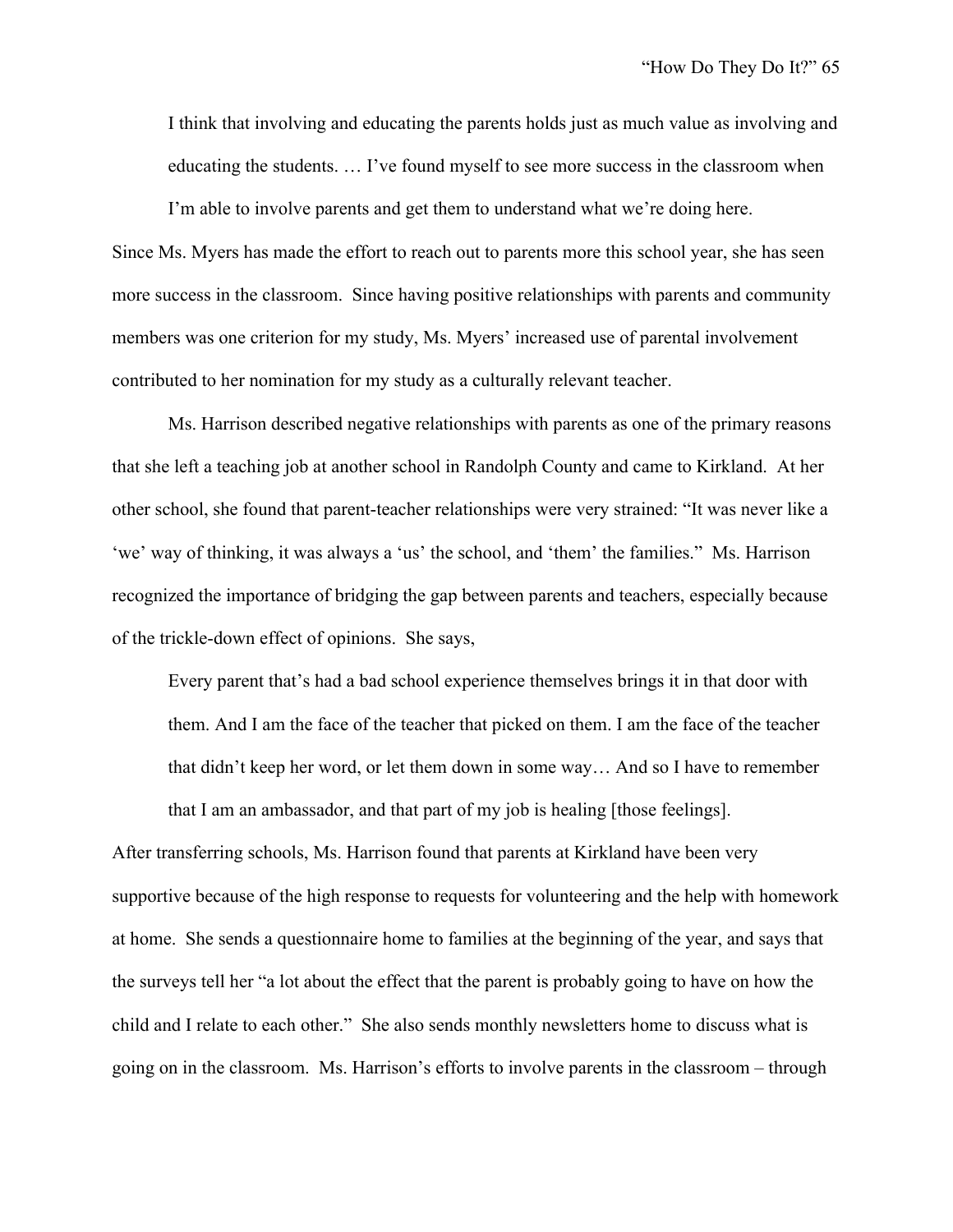volunteer requests, questionnaires, and monthly newsletters – are one of the ways that she builds successful relationships with students and parents at Kirkland.

In conclusion, the teachers in my study often experienced success when the caring community that they established in their classrooms was also reflected in their relationships with parents. The teachers in my study seemed to respect and value the parents' involvement in the classroom. Overall, all of my participants built meaningful relationships with students through care and respect, personal connections, community building, and communication with parents. In the following section, I will discuss how these caring relationships are combined with high expectations in the classroom to foster behavioral and academic success.

## **Expectations**

In addition to the relationships that culturally relevant teachers foster with their students, Ladson-Billings (1995) argued that the participants in her study maintained high academic expectations for their students, which countered the deficit mentality that is a problem for many White teachers of diverse students (p. 160). Likewise, all the teachers in my study described their high expectations for their students as a factor contributing to their success. In the following section, I will describe my participants' differing models of behavior management and academic expectations that lead to their students' success in the classroom. While Ladson-Billings (1994) only focused on her participants' academic expectations, I add to the research base by discussing my participants' behavioral expectations for their students as well.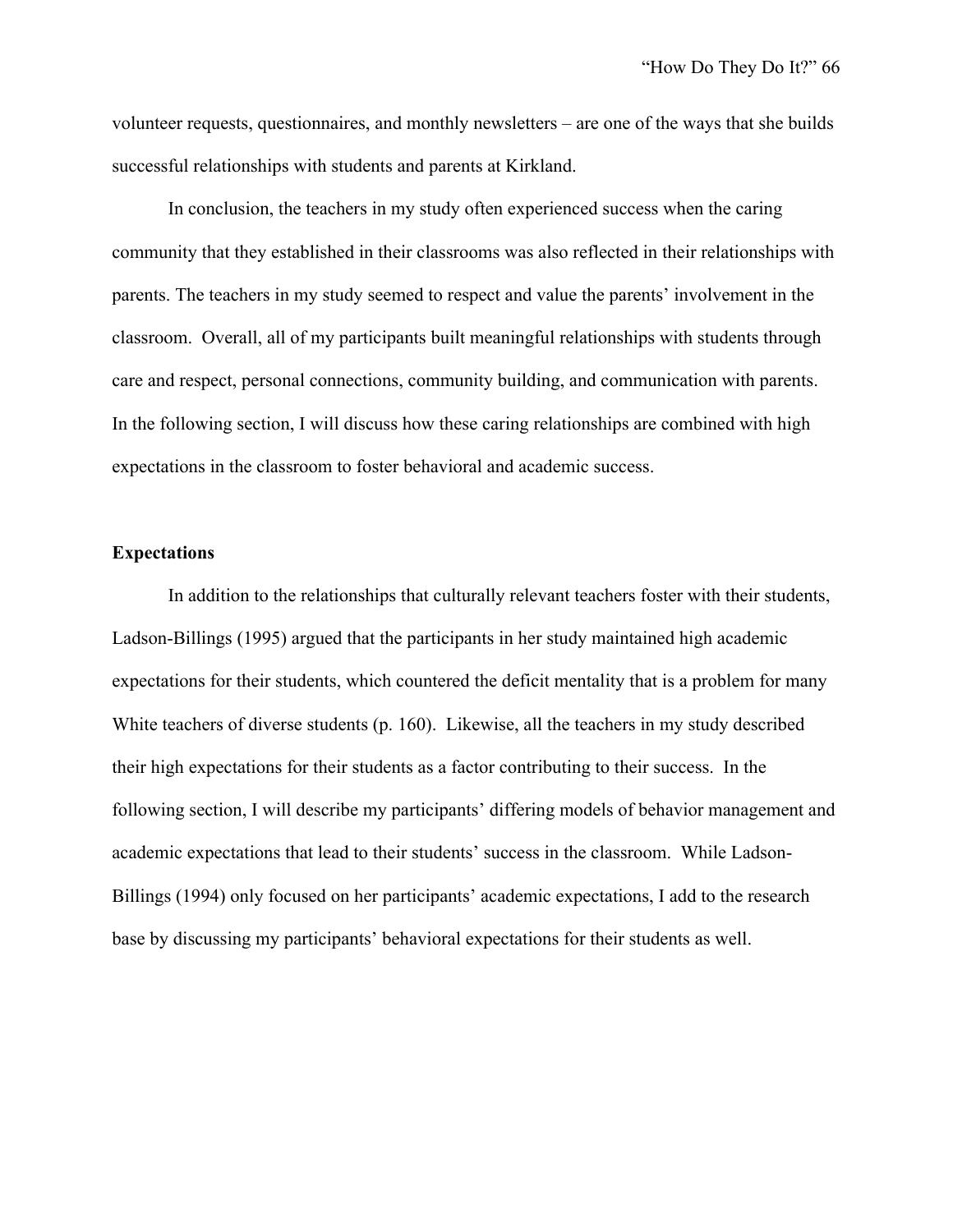#### Behavioral Expectations

Teachers in my study had strict behavioral expectations for their students. Ms. Payne argued that being consistent with expectations was the best behavior strategy for African American students. She says,

Consistency, consistency, consistency is most definitely the key. If you can't be consistent, they're gonna think that they can possibly run over you … And you don't ever want them to feel like you have no control. Because you always have control, no matter how crazy the situation may get.

In addition to being consistent with expectations, Ms. Tucker said that being firm was also extremely important. According to Ms. Tucker, teachers have to be firm with African American students by setting standards and not letting them misbehave. Her story about the two boys who tried to leave her classroom (described earlier) showed her firm expectations: in this situation, Ms. Tucker did not let her students disobey her standards, and because of her firmness, those students became the most well behaved in the class. She perceives that being firm helped her gain respect, and says that children want structure, so living by your standards is very important. During one of my observations, one of her students who has special needs began to shake his head and body very quickly, and Ms. Tucker asked the instructional assistant to take him for a walk around the school because she couldn't have the disruption in her classroom. Then, when the classes switched and new students came into her room, Ms. Tucker questioned why they all had coats on, and harshly said, "Your teacher lets you wear coats in your room? Is it cold in there?" My observations showed that Ms. Tucker had very clear behavioral expectations of her students, and most students seemed to respect her rules.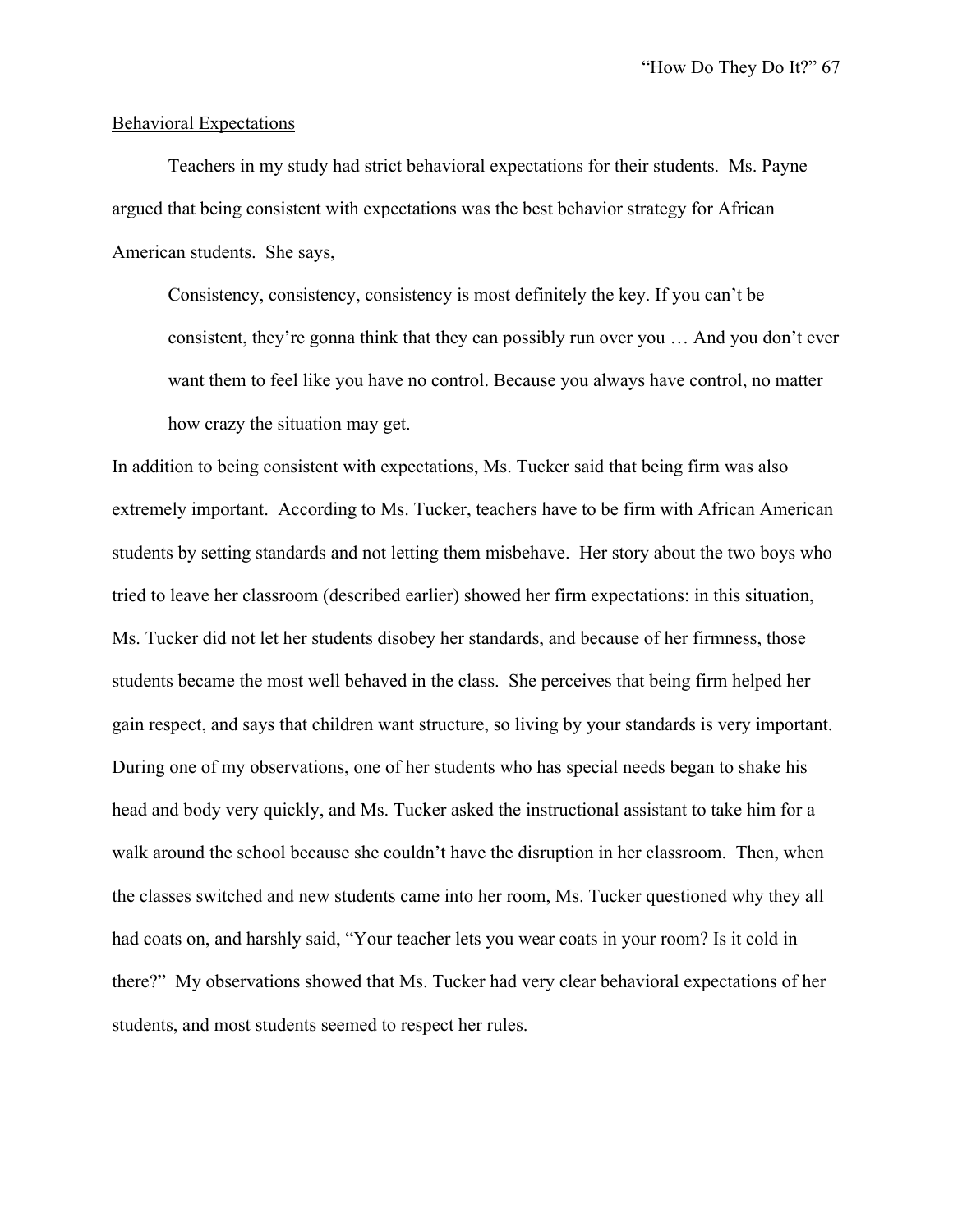Ms. Myers clear expectations for behavior are based around her Class Dojo app. When asked why she though she was identified for my study, she said it was possibly because of her low rates of behavior issues in her classroom. She contributed these low rates to the positive mentality that she established, saying, "At my best, everything I do is leaned towards the positive, as opposed to the negative." Instead of yelling at a student for not paying attention while she's teaching, she'll say, "Oh front row, you guys are earning some points on Class Dojo" because I see your hands on top of your desk and I see your eyes up front; I know you're paying attention." She hardly ever takes away points from students, and her behavior system is concentrated on earning points to be able to "buy" rewards with their points every Friday. Though her discussion of behavior management was much different from Ms. Tucker's and Ms. Payne's – who described her consistent and firm expectations and standards – Ms. Myers' behavior system also clearly established expectations for students.

#### Academic Expectations

Teachers in my study also held students to high academic expectations: they expected that all students would do their best in class. Ms. Payne's mantra that she constantly repeated to students during my observation was "Be prepared, be focused, and do your best." During her interview, she said that her expectation for students was for them "to be their very, very best at all times and never, ever give up." These phrases were her announcements whenever she started something new, but she also repeated them when students were misbehaving. She never let any student give up on anything, which was evident in one interaction with a student during a group lesson that I observed. Ms. Payne was teaching a lesson on contractions, and she asked students for examples and the words that make up contractions (for example, "didn't" is a combination of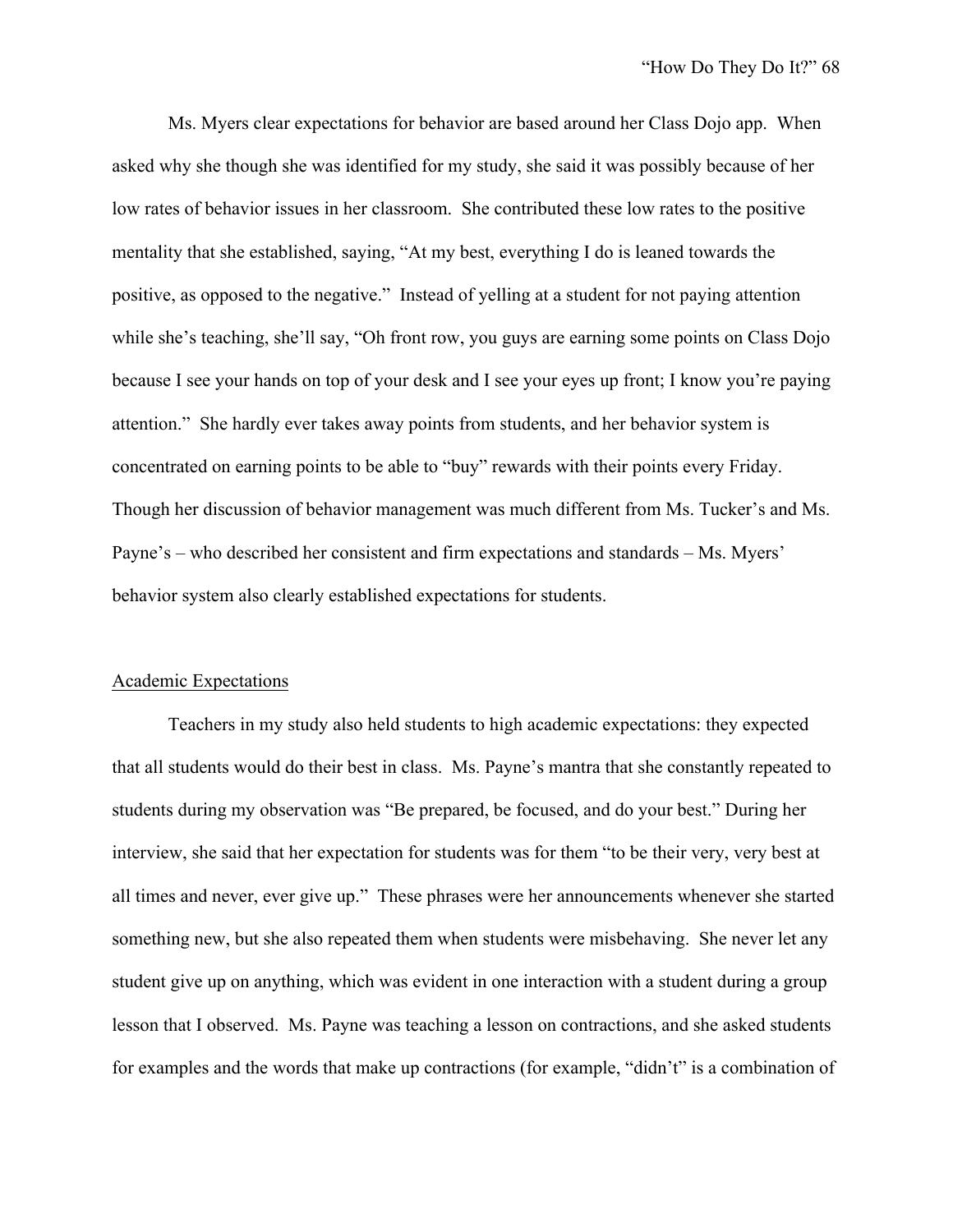"did" and "not"). She realized early on that one of her students had not grasped the concept yet, so she called on him ten or fifteen times during the lesson and waited until he got the right answer each time. This interaction showed that she never let students give up on anything, and she made sure they understood the concept before moving on.

Ms. Myers focused on improvement in her discussion of academic expectations. She said she expects her students to make strong efforts and work hard, but focuses on improvement as the main goal. She says,

My mantra with them is that I just need to see you improve. Would I love for everybody to pass and get honor rolls and A's, absolutely. But can I see a marked improvement from when you began to when you ended is how I note achievement and excellence in my class. Is there growth? And that's what I try to focus on, not 'Did you get a perfect score?' … Because a student may fail at a 20%. They're also going to fail at a 60%. But holy cow, that was a 40-point jump that they made – there's something that they different, there is something that they learned in there that that one word… to name their score is not showing.

Similarly, Ms. Harrison, Ms. Tucker, and Ms. Fisher all emphasized that they expect students to "do their best" in their classrooms. Ms. Harrison said that she expects students to do their best all of the time, but recognizes that she will get it about 85% of the time. Ms. Tucker describes that students should do their best, even if their best is only her minimum. Finally, Ms. Fisher instructs students to think positively about themselves:

I tell them always to try their best. Always, always, always. I don't want them to belittle themselves and say, 'I can't do this. I don't know what's going on.' I try to turn it into a – we did an activity at the beginning of the year, again, where it was, instead of saying 'I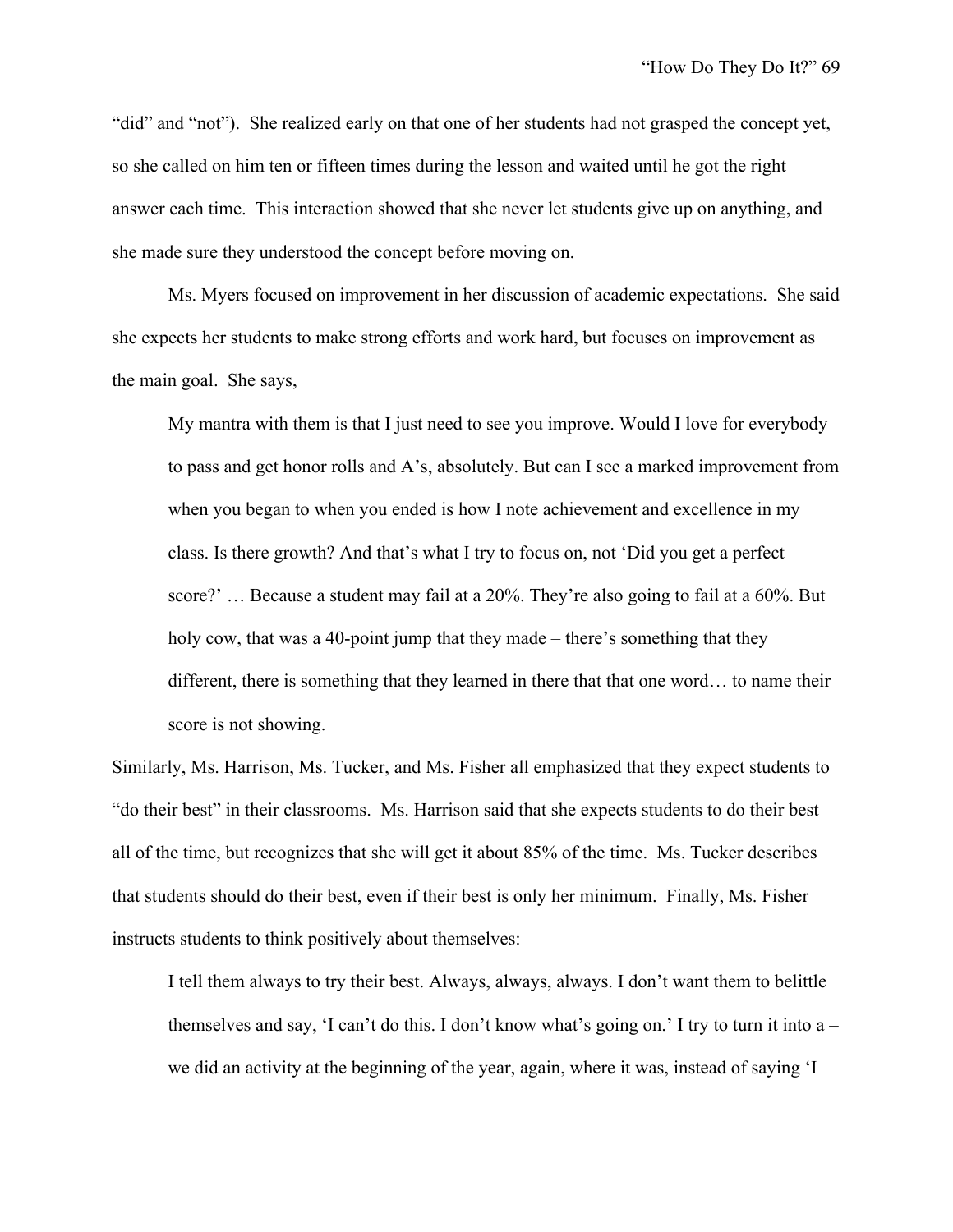can't do this; I don't know how' what could you say? And we would reword those statements and be like, 'Ms. Fisher, I think I need a little more practice with this,' or 'I don't quite have it yet, but I'm gonna get it!' That kind of thing.

Ms. Tucker also talked about her academic expectations of students, which were that they should do their best at all times. She told a story about a teaching job she had in Louisiana, where she was asked to teach  $7<sup>th</sup>$  grade science because the elementary schools went through  $8<sup>th</sup>$  grade. When she arrived, the students told her that she was the sixth or seventh teacher they had had that year. She had bad behavior problems in that class: the students ripped her bulletin boards off the walls, brought liquor to school in orange juice bottles, and didn't listen to her at all. After a few days, Ms. Tucker went to the principal's office to talk to him about her class. In response, he said to her, "I don't care what you do in that class. I don't care if you give them kindergarten work. You better make them pass." Ms. Tucker went to the superintendent's office that afternoon to speak with him about the principal's comments. She said, "Where I come from, that's not what we do. I cannot lower my standards to do something that's not appropriate. … This is seventh grade science." With the help of her colleagues, she was able to make small changes at the school, but she left after that year. Ms. Tucker's unwillingness to lower her academic standards for students showed the high expectations that she had. Her academic expectations were also clear in my observations. When calling on students, she said things like, "Don't say you don't know. Yes you do" and "You're not going to get the same grade [on this retest]; you're going to get a higher grade." She made these comments in a very forceful tone so that the students had to believe her and believe in themselves.

The teachers in my study all set clear behavioral and academic expectations for students, and held students to those standards every day. These high expectations are one of the main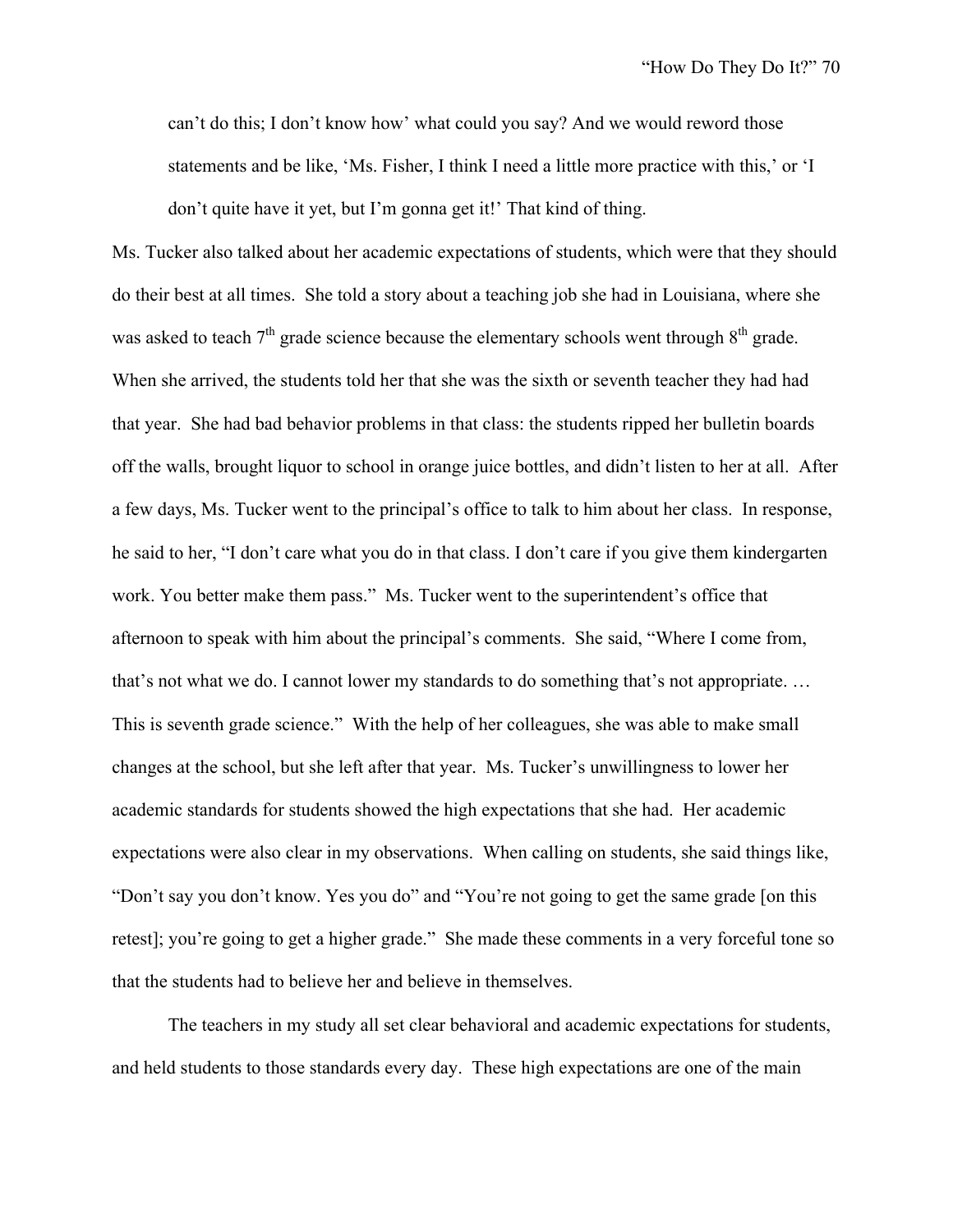reasons that teachers experience success in their classrooms, both because of good behavior and academic achievement. As one of the main facets of culturally relevant teaching, having high expectations for students is one of the most important ways in which these teachers demonstrated their success in the classroom. In the following section, I describe the instructional strategies that teachers use to make sure that curriculum and lessons are interesting for students.

## **Connections between Curriculum and Students' Lives**

In the literature, researchers discuss the importance of making sure that students are interested in what they are learning. Often, they recommend that teachers make explicit connections between the curriculum and students' lives. One of the most important ways to make students feel engaged is to tailor the curriculum and lessons to their interests. For example, Ms. Tucker uses things that they are interested in, like football players, toys, and cartoons, in order to make lessons interesting for student. She uses these elements to help them relate to the concepts being taught, saying, "I try to make it as real to them [as possible]." In addition, Ms. Harrison's lessons often connected to things that students knew or cared about. For example, she talked about how easy it is to insert something students like into math word problems to gain their interest.

I take a situation of, you know… math word problems. And if you know something that they're interested in, put that element into a word problem, and you already have their attention, and maybe their interest, if you do something that basic – that simple.

Ms. Harrison also said that when she taught  $4<sup>th</sup>$  grade map skills, she went to Busch Gardens and took a class set of maps, drew a grid over them, and taught map skills using those maps instead of maps that the students had no connection to.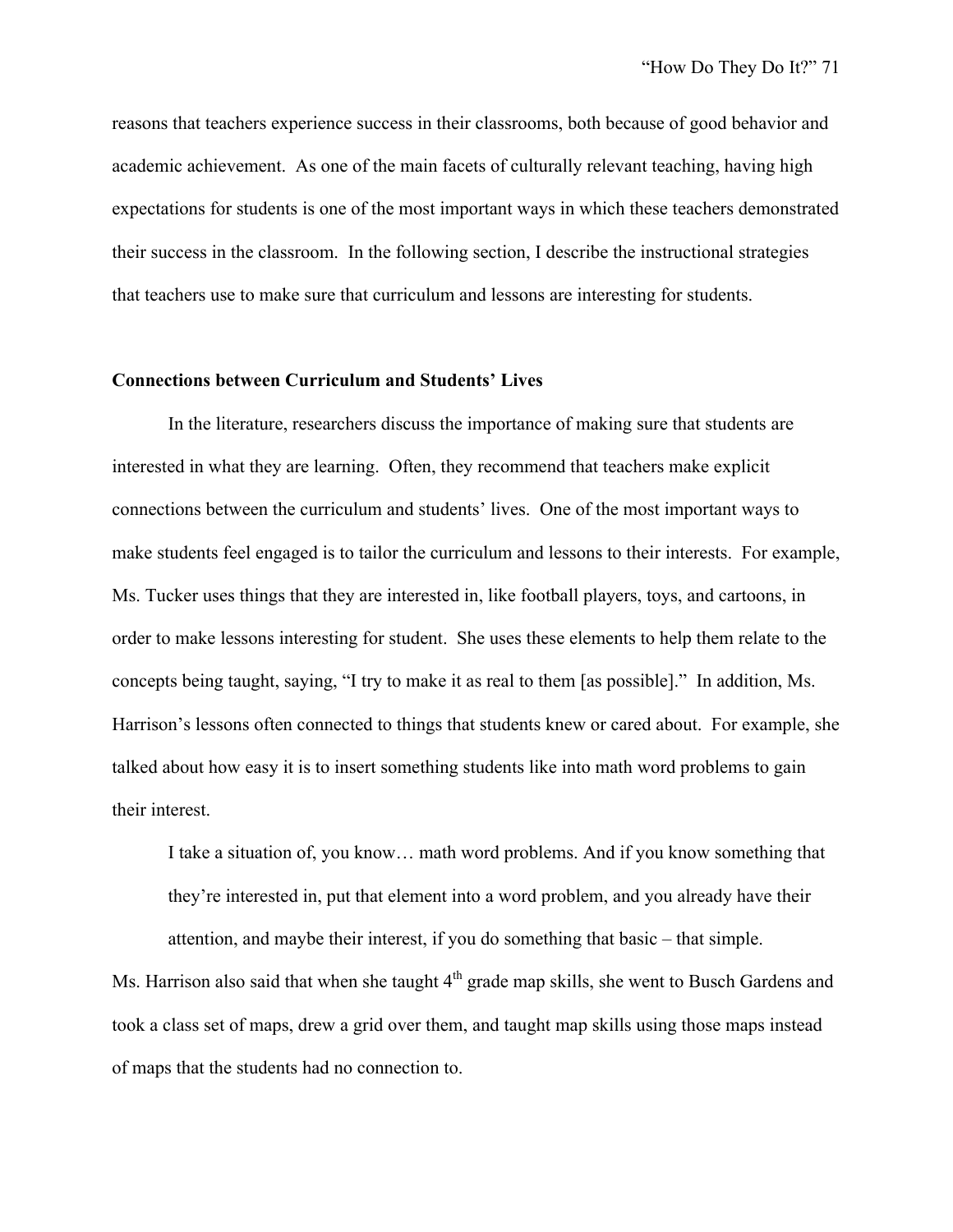When asked how she made connections between the curriculum and her students' lives, Ms. Myers initially struggled with the question, saying that it takes immense time and effort on the teacher's part to do this well. She said it was possible to make these connections, but very difficult and time consuming. However, when probed for specifics, Ms. Myers came up with several examples in her classroom. In math, she said she always tried to relate concepts to their real-world applications, and highlighted the example of money. She says, "I guess my attempts to try to relate what we learn to real-world things and things they would encounter in real life are my attempts to make it relatable and relevant to them." I then asked about social studies, because I knew that the  $3<sup>rd</sup>$  grade social studies curriculum heavily emphasized ancient cultures and 1600s explorers, which are very distant topics for most people, especially  $3<sup>rd</sup>$  graders. She says, "I don't attempt as strongly to make it important as I do to make it exciting. Because exciting can make you want to learn sometimes as much as important does." During one of my observations, Ms. Myers was introducing Ancient Rome by playing an educational rap song called "Party at the Parthenon," which students loved listening to. In addition, Ms. Myers said that she often created connections between ancient civilizations by emphasizing their contributions to today. She told a story of one student who told her that if Ancient China had never invented the kite, then Ben Franklin would have never been able to discover electricity. Even though Ms. Myers initially struggled with my question, she demonstrated these connections between curriculum and students' lives in both her interview and observations.

When asked what the most important aspect of her teaching was, Ms. Fisher said that she strived to "get them hooked" early on by creating a connection with the material. She gave me several examples: in math, she connects the material to real-life skills that students will use when they are adults, like estimation. For science, Ms. Fisher talked about how, earlier that day, she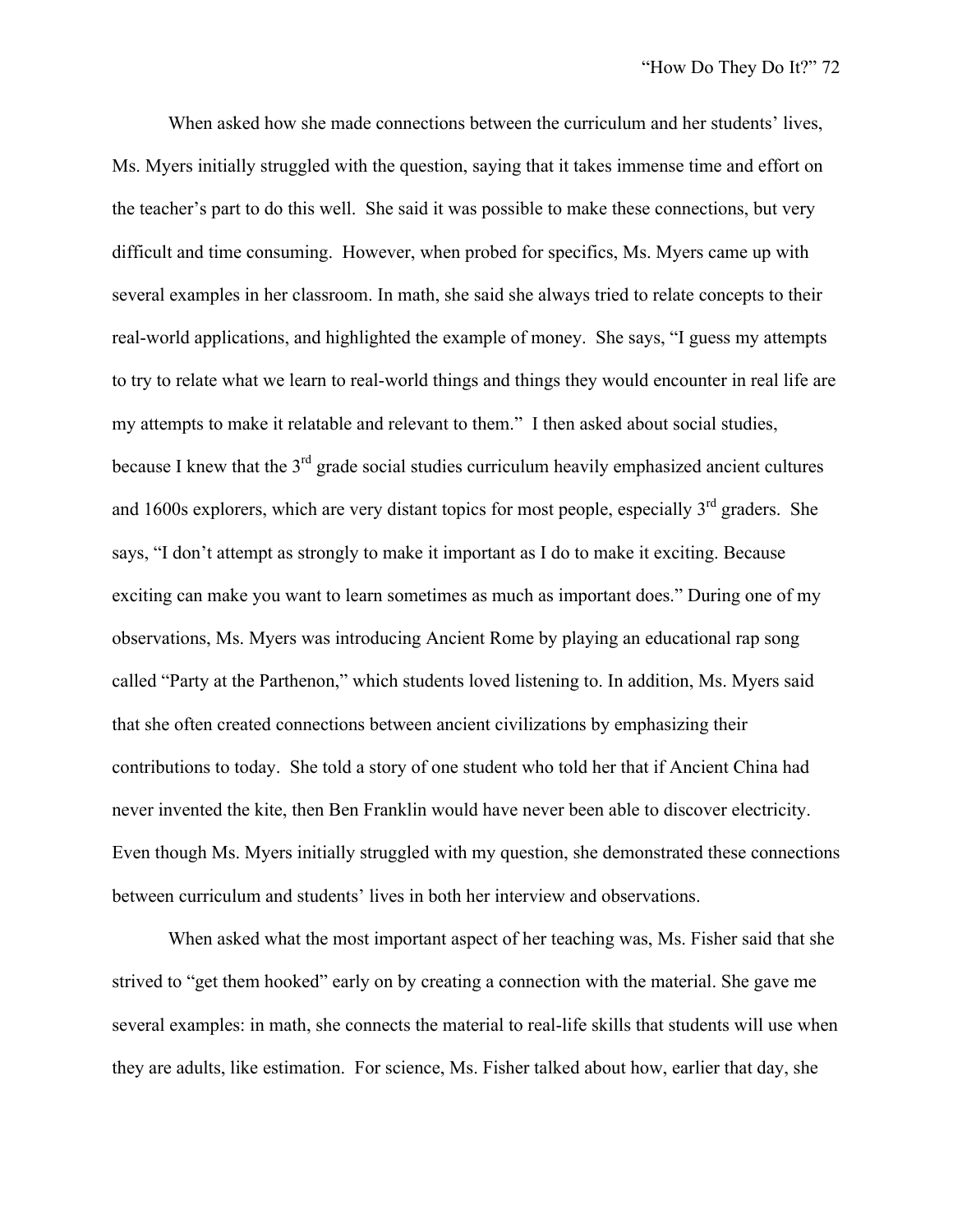had students close their eyes and envision the sun rising and setting around them to figure out why early astronomers thought that the earth was the center of the universe. Before, she said, the students had no connection to the words *heliocentric* and *geocentric*, but she was able to create the connection by having them visualize the sun's apparent movement. Finally, in social studies, she talked about how she always strives for students to understand how people from history thought and felt. For example, when discussing the Revolutionary War, she creates a Stamp Tax: she gives students twenty laminated stamps and tells them that by the end of the day, the number of stamps they have will be how many behavior points they get that day (points that they use to "buy" things from her class store). She describes,

I make them pay a Stamp Tax in class, so anytime they need a pencil, or a paper, or when they want to go to recess or lunch or whatever, they have to pay the Stamp Tax. And they're like – and I do all of this before we even talk about what the Stamp Tax is. And they're like 'Oh this isn't fair! I've already given away all my stuff!' And they're getting mad… Oh they're getting mad by the end of the day! And so, at the end of the day when I explain to them why we were doing that, and what that felt like, they kind of have that mad feeling, like – some of them get seriously mad. And um, they'll have that mindset of, 'Oh this is what the colonists felt like when they had to –' But I like to sneak it up on them. … I think that helps them to form connections with the material that way. Because social studies, you know, it's all about how people felt, how they dealt with it, and I want them to not just say 'Oh, Jamestown… And the colonies… They fought against the king… blah, blah, blah.' That's not how I want to do it.

I also saw an activity like this when I observed Ms. Fisher's class: the students had to put themselves in the colonists' shoes and create a speech bubble from the perspective of someone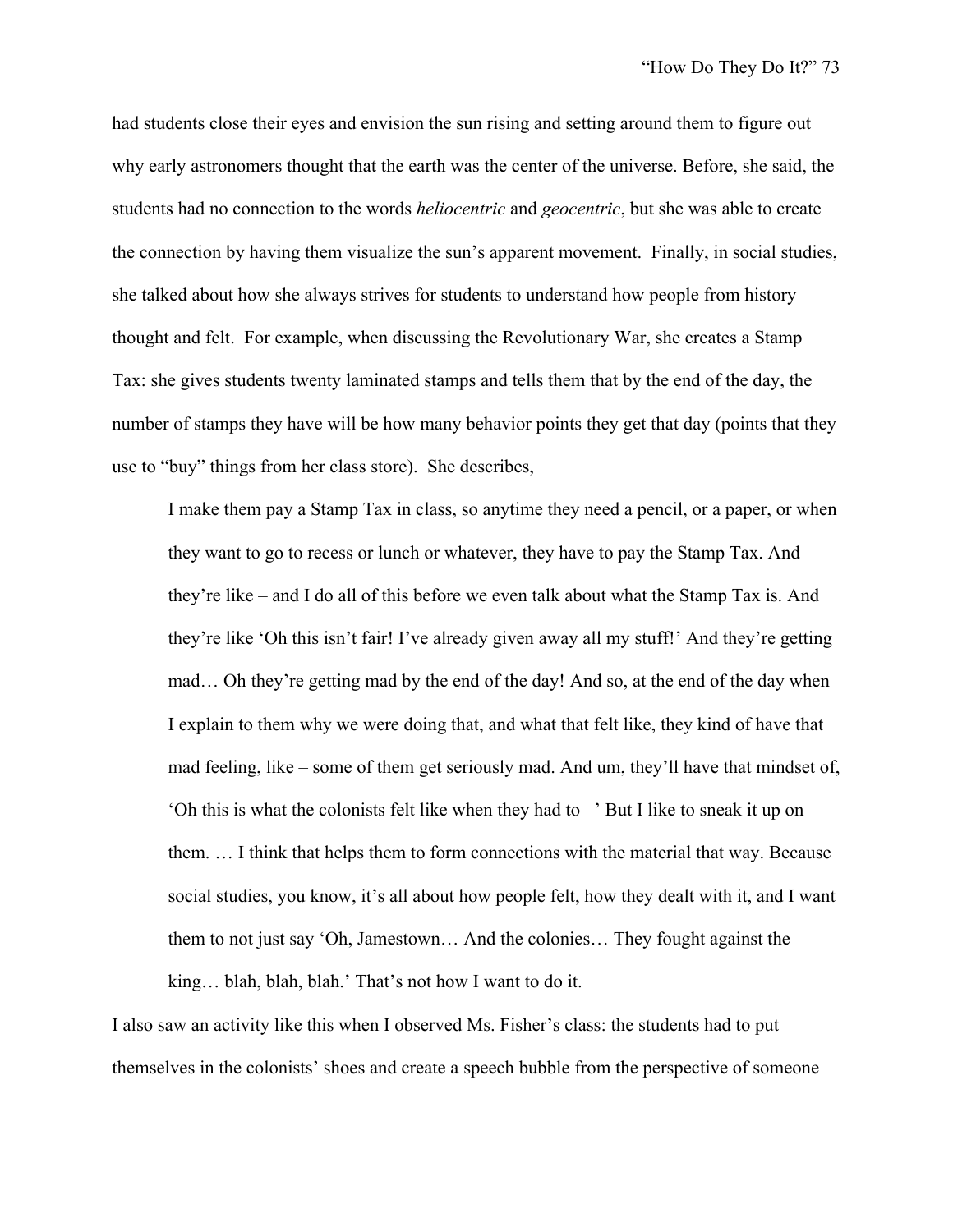living in Jamestown in order to discuss the hardships of the colony. The students came up with very funny and creative answers about Jamestown hardships, and Ms. Fisher was very complimentary of them when they acted out their speech bubble for the class. Ms. Fisher's lesson plans utilize connections between the curriculum and her students that foster a relationship with what they are learning.

Relatedly, Ms. Payne structures her lesson plans to make the instructional activities more interesting for students, not necessarily the content itself. Ms. Payne has a basketball theme in her classroom, which is reflected in her bulletin boards, behavior chart, and lunch menu chart. Her "good work" bulletin board that displays student work is labeled as the "Most Valuable Player" board. On Fridays, Ms. Payne asks students information about things they've learned that week, and when they get the answer correct, they get to shoot a basket, which she has displayed in the room for this activity. This activity also builds community in her classroom, she says, because students are very encouraging of each other when they shoot the baskets.

These instructional techniques – both making connections between the material and students' interests, and doing instructional activities that are interesting for students – are ways that the teachers in my study demonstrate success with African American students. These techniques contribute to their success in the classroom. In the last section, I discuss several life experiences and contextual factors that promote and impede success for my participants.

#### **Factors that Promote and Impede Success**

In addition to my primary research question about the characteristics of effective teachers of African American students, I also sought to answer the question, "From where did their success come?" Teachers' personal backgrounds are highly influential to their teaching, so I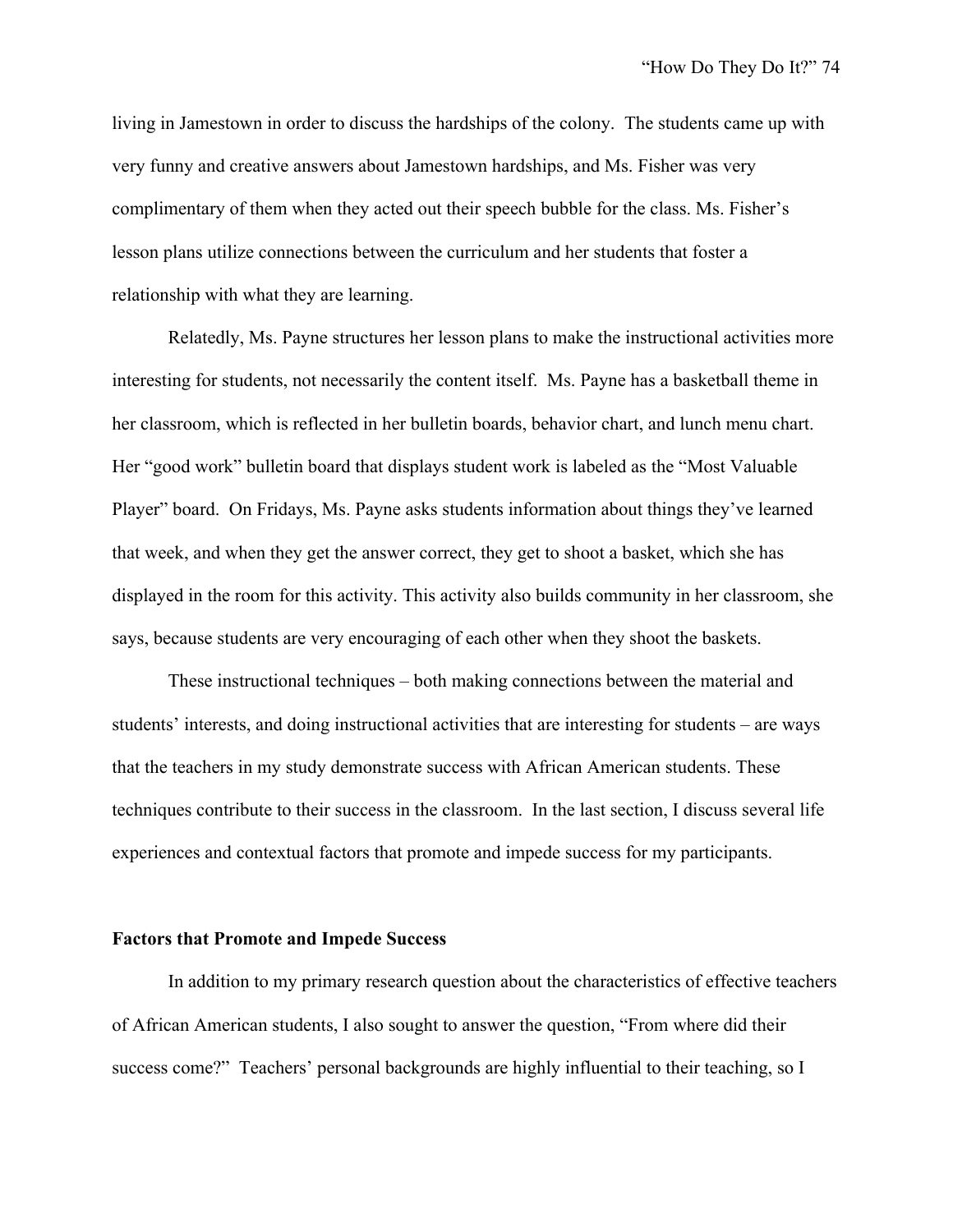wanted to examine whether their life experiences led to their success in the classroom. In particular, I examine their K-12 experiences and their teacher preparation programs. In addition, I sought to find out whether the school context affected their success in the classroom, both in terms of the school community and the standardized testing context. In the following two sections, I discuss the effects of my participants' personal backgrounds and school context on their success in the classroom.

#### Personal Backgrounds

#### *Positive Effects: Life Experiences*

The life experiences of my participants tended to prepare them for success in the classroom. Of the five teachers, four had lived or taught in Randolph County for a significant amount of time. Ms. Myers, for example, had moved to Randolph when she was in middle school, and has taught at Kirkland for all eight years that she has been teaching. Ms. Harrison grew up in Randolph County and went to Kirkland when she was in elementary school. Ms. Tucker had been teaching at Kirkland since 1987, though not continuously. Finally, Ms. Fisher has taught for eleven of her twelve years at Kirkland, and even completed her student teaching there. These four teachers have spent a significant amount of their lives and teaching years in Randolph County, which prepared them for success in the classroom.

Ms. Fisher described how she uses knowledge of the Randolph community in her classroom in order to form relationships with students. She says that she changes her approach to students based on what she knows about where they live: when she knows that a certain area or community of Randolph does not emphasize education as important, she will approach the students who live in that area different from others. With those students, she will use a "power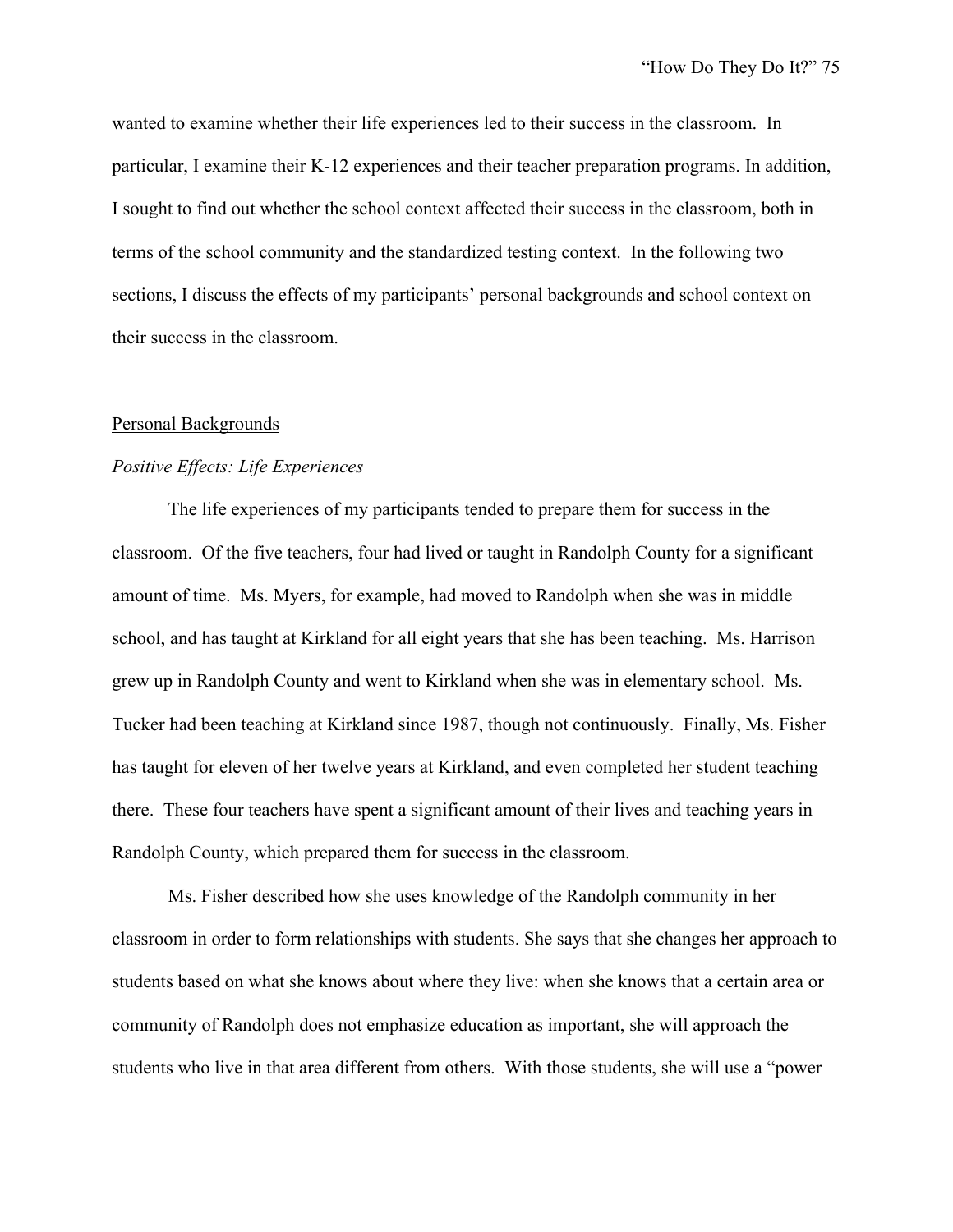dynamic," where she emphasizes that knowledge is power. She says, "I want them to get that 'brain power' and really really make something of themselves. … I really try to get that through to my boys, because honestly I worry about a lot of them, just knowing where they live and the kinds of things that happen over there." Ms. Fisher tries to instill a value in education for these students. Her knowledge of the Randolph community around Kirkland allows her to change her approach and relationships with students, which makes her more successful in the classroom. Therefore, spending a significant amount of time in the Randolph area helped Ms. Fisher and the other teachers to be able to relate to her students, which caused them to be successful.

Ms. Payne was the only teacher in my study who had not spent a significant amount of time in Randolph County, but her life experiences played a role in her success. Until she was thirteen years old, Ms. Payne lived in Brooklyn, New York, which was a predominantly African American district. She then moved to Syracuse, New York, which was predominantly White. She says that in her educational career, she went from being the majority of the class to the minority of the class. For her undergraduate degree, Ms. Payne attended an HBCU. She was, again, the majority of the population because the university population was mostly African American, but she says that it was a population of "very diverse African Americans" because they "all came from different backgrounds." As part of her teacher preparation program, she had to complete one student teaching experience in a suburban environment (predominantly White) and another one in an urban environment (predominantly African American) because it was assumed "that the county schools are different than the city schools," which she confirms that it was. When asked what the most important characteristic of being successful with African American students was, Ms. Payne replied that she felt she could relate to her students. Because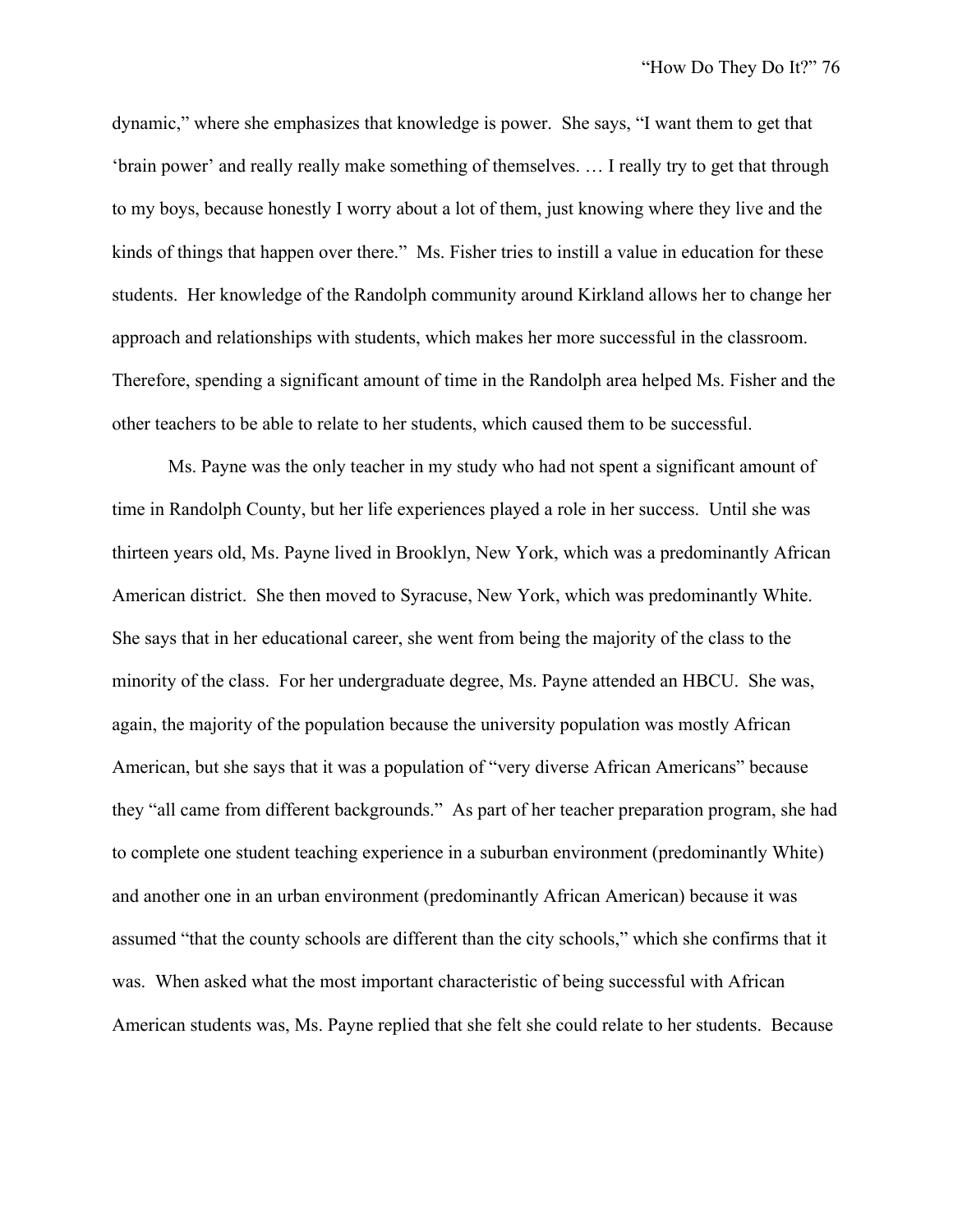of her background in both African American and White communities, Ms. Payne could relate to students in her classroom which made her more successful.

*Negligible Effects: Multicultural Education in the Teacher Preparation Program*

Teachers' life experiences seemed to positively influence their success in the classroom, but they often perceived that their multicultural education training had a negligible effect on their success with African American students. During my interviews, I asked each teacher about their teacher preparation program to find out where they went and what they remembered from it. When asked what the most helpful class to their practice was, the teachers gave varied responses: Ms. Myers talked of a classroom management class, Ms. Harrison talked of a reading class, and Ms. Payne talked of a lesson planning class. As a follow-up question, I asked if they took any courses on multicultural education and culturally relevant pedagogy. Here are some responses from their various interviews:

*Interviewer*: Do you remember any classes on multicultural education?

*Ms. Fisher*: I don't, actually.

*Ms. Myers:* You know, not specifically that I can think of. Not saying that I didn't… If I did, I believe it was tied in to some other things.

*Ms. Tucker:* We didn't have any classes on multicultural. That was way back in the '70s [when I completed my teacher preparation program].

*Ms. Payne:* Yes, I did take something like that. I don't remember what it was called, but I did take that. … I know it had to do with like the socioeconomics of students, and like different backgrounds.

*Ms. Harrison*: There was the most pitiful little course during our professional semester.

… There was a professor that taught a class on cultural diversity … and she kind of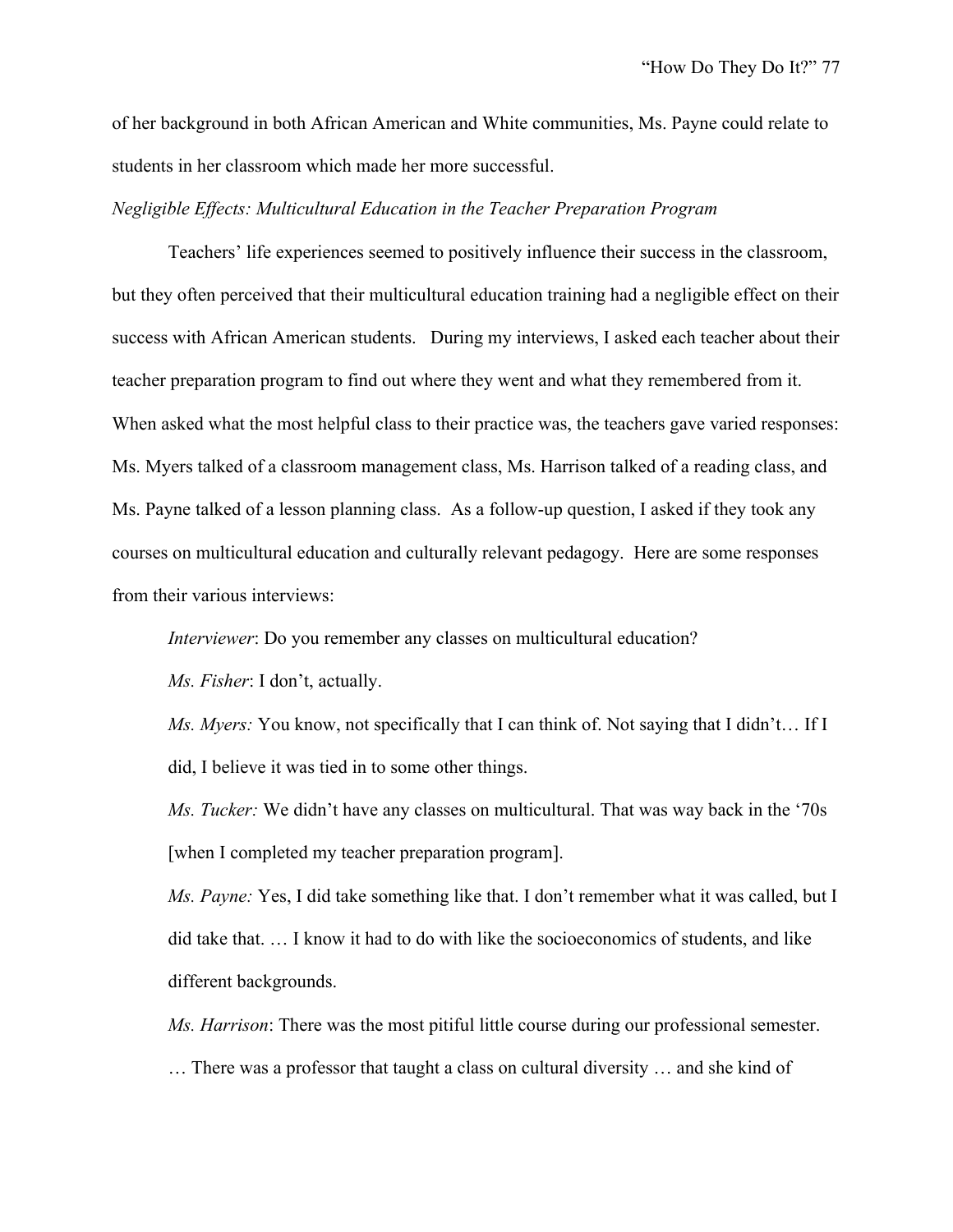highlighted, like, every ridiculous stereotype of, not only her culture, but other cultures. … It was not a good experience. And especially for extremely sheltered Caucasian people to sit and listen to. It was awful.

Ms. Fisher, Ms. Myers, and Ms. Tucker all said that they did not remember any courses on multicultural education, which signified that their multicultural education training had a negligible effect on their success with African American students. Ms. Payne did remember that she took a class on "different backgrounds" of students, but couldn't remember anything else about the course. Her lack of specific memories about the course also signified to me that her multicultural education training had little effect on why she was identified for my study. Ms. Harrison was the only teacher who specifically remembered a class on diversity, but said that it was an awful course that did nothing to affect her teaching because "it was just a joke" of a class.

Though these teachers' personal experiences did seem to prepare them for success with African American students, their multicultural education training seemed to have negligible effects on their practice. Ms. Fisher pointed out that she believed she learned everything on the job instead of during her teacher preparation program: "You can't be prepared for this job and what it's like and everything that you actually are doing day-to-day until you're doing it."

In the next section, I will discuss how the school context at Kirkland Elementary – in terms of school community, standardized testing, and inclusion – has affected these teachers' success in the classroom.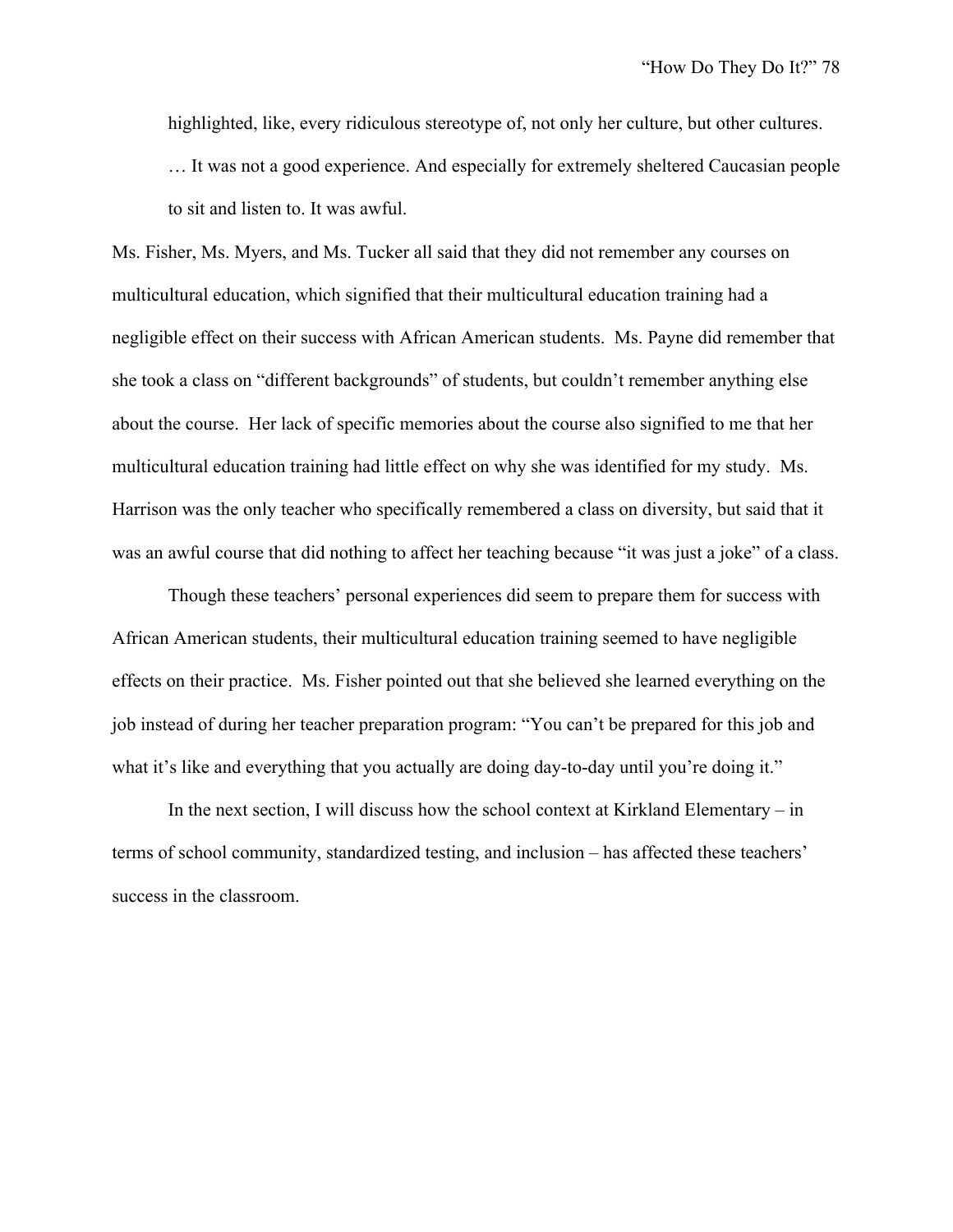#### School Context

### *Positive Effects: School Community*

The school community at Kirkland Elementary often had a positive impact on the success of my participants. Though it was not a question on my interview protocol, three out of the five participants discussed the Kirkland community in their interview. When asked about the highlight of her teaching career, Ms. Harrison described her move to Kirkland:

*Ms. Harrison*: A highlight I would say, was finding my way to Kirkland because I feel like I'm at home here – and not because I went to school here. ... I feel like I am teaching in a community [where] the families possess the same … moral background that I do. … And so I feel like I can partner well with them, and that is very helpful.

Ms. Harrison described the highlight of her teaching career in terms of the school community – not in terms of students – which told me that the Kirkland community played a large role in her success. Since relationships with parents was one of the characteristics of success for my participants, Ms. Harrison's sentiment shows that the school community positively affects her effectiveness in the classroom.

Ms. Myers and Ms. Tucker both expressed their admiration for the school community in terms of the school staff, not the parents.

*Ms. Myers*: I would say my highlight has overarched my eight years of teaching and it's been the people that I work with. Whether I was on the third grade team … or the fourth grade team, I have always felt supported and encouraged and motivated by the people that I work around.

*Ms. Tucker*: This is the warmest school I have ever been into. … The teachers here help each other, no matter what grade you're in. We help each other. … We support each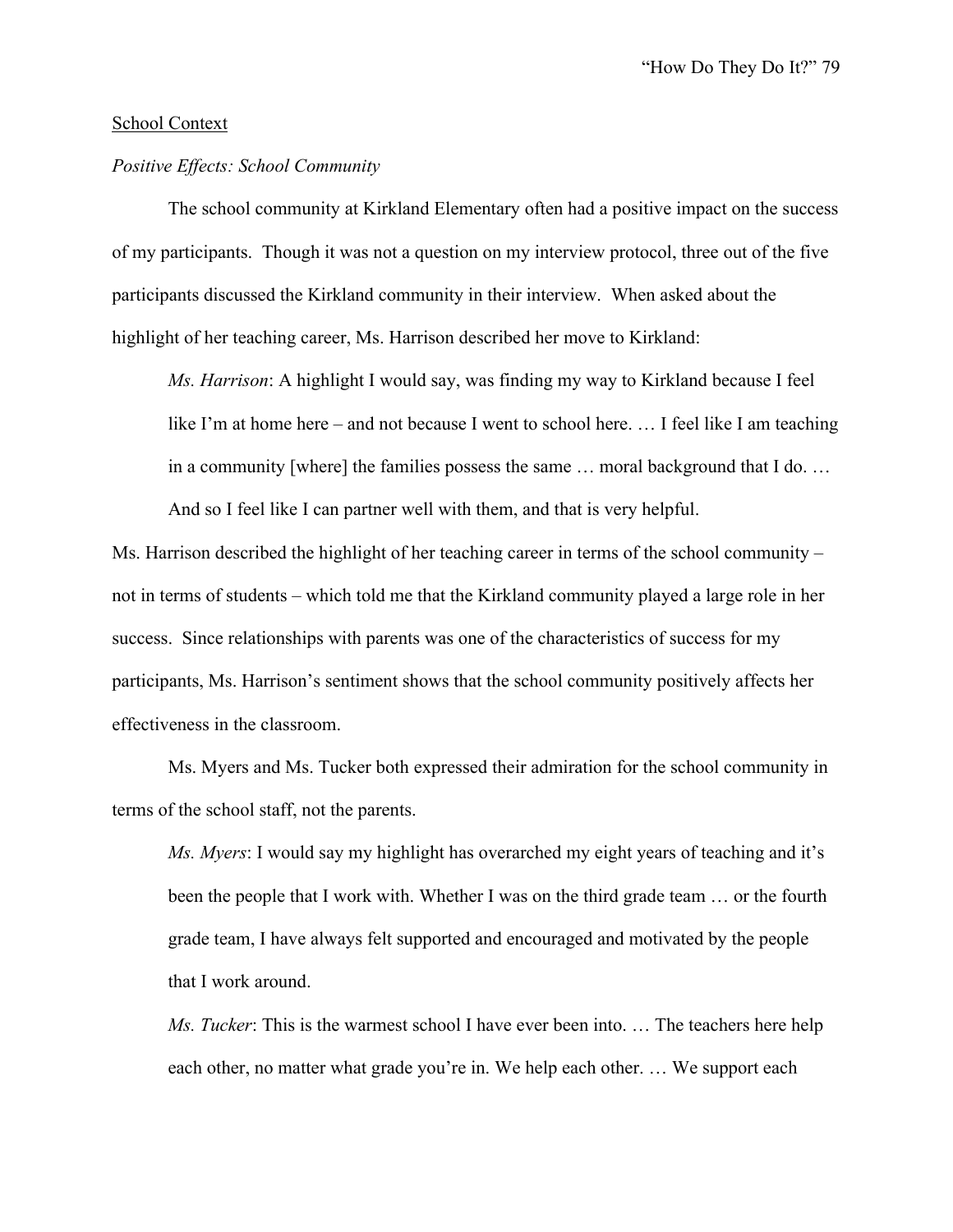other. … And this has always been a home for me. … No school is like Kirkland. And even the other schools that I've been to – they complain about their schools, but here we feel like family. … There's no other place I'd rather be than Kirkland.

Ms. Myers and Ms. Tucker expressed a community-building theme with the school staff that helped them be successful. Referring to the staff as a "family," both teachers expressed that the school community played a large role in their success because of their fellow staff members. Therefore, the school context and sense of community between these teachers, their coworkers, and the parents promoted success for my participants. In the next section, I will discuss factors that impeded their effectiveness in the school context.

#### *Negative Effects: Standardization*

The participants in the study teach in an era of standardization, which has negative effects on their success in the classroom. One of the key differences between my study and previous research on the characteristics of effective teachers is that my participants teach in the context of standardized testing, whereas previous studies like Ladson-Billings' (1994) were conducted before the era of testing began. In one of my observations of Ms. Fisher's classroom, she was preparing her students to take two different county benchmark tests: one was a mid-quarter benchmark test in math, and the other was a district pre-test. She talked to the students about how "the people downtown" would look at their scores to see how much they had progressed, so it was important for them to do their best. In their interviews, each participant spoke about standardized testing in different ways, but common themes emerged from their discussions: Ms. Myers and Ms. Harrison argued against the time and resources needed for testing, Ms. Tucker was critical of the pressure placed on students, and Ms. Fisher and Ms. Harrison criticized the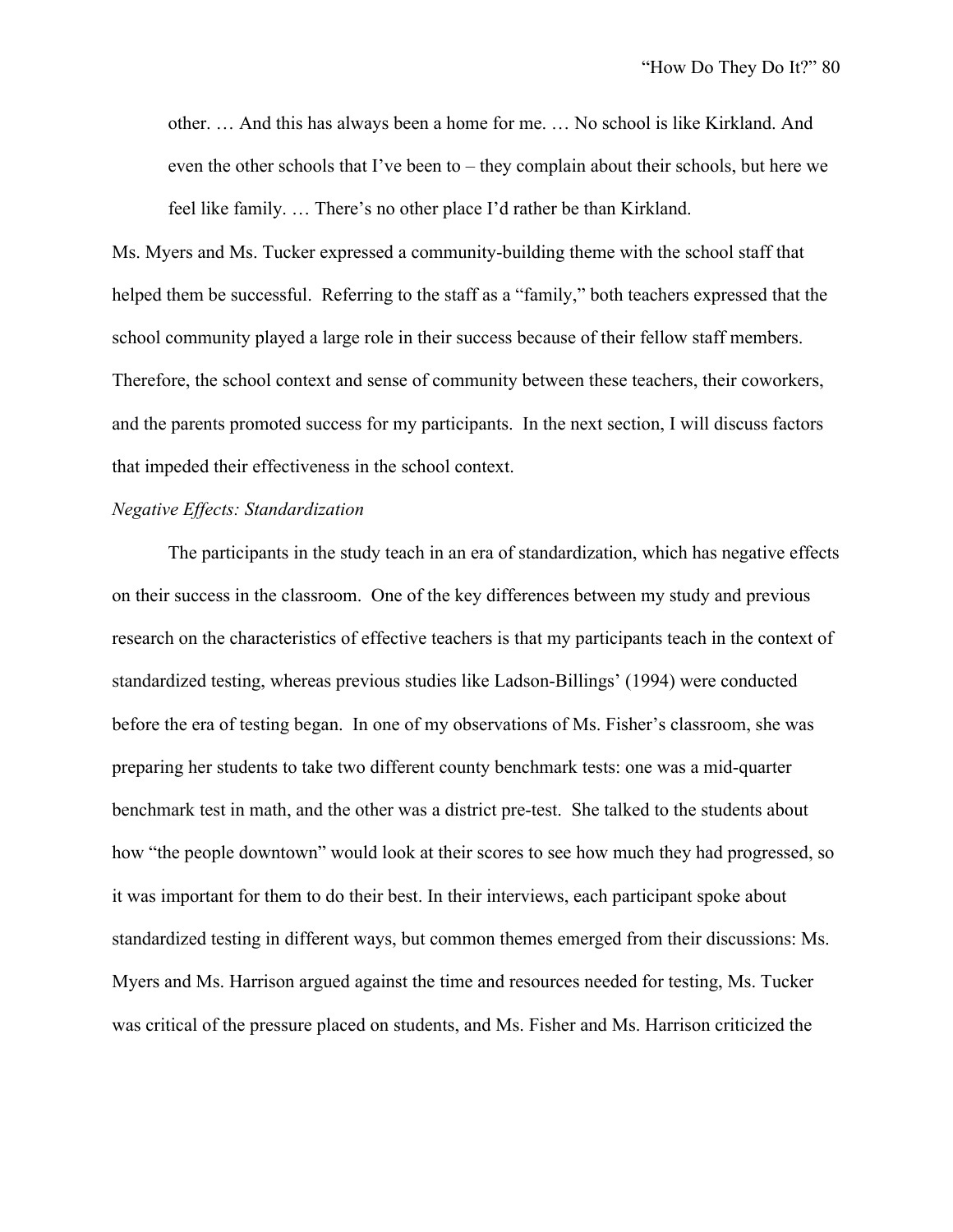process on inclusion and differentiation in Randolph County. Ms. Payne was not as critical of standardized testing, but her discussion is included.

First, two teachers discussed the immense time and resources taken for testing purposes, both in the classroom and in the school system. Ms. Myers argued that the standardized testing context caused her to not be able to devote time to the effective characteristics that I previously identified. During the interview, my question about testing came after all my questions about community building and relationships with students, which caused Ms. Myers to reflect on how standardized testing influenced her answers to the previous questions. She said that she wished there was more time in the day to build community and character traits in students, but "the curriculum doesn't really leave room for that." Ms. Myers says, "It's very strict, it's very stringent… I understand the necessity of it, but the emphasis that is placed – or the value that is given to standardized testing, and its importance, I feel is way, way overblown." In addition, Ms. Harrison says that the school system wastes too much time and money "in pursuit of success on tests that don't accurately measure student ability." She believes that "teacher accountability is crucial for student success," and that standardized testing was born out of this idea, but that the pressure and emphasis on testing has increased too much. Ms. Harrison pointed out that the school takes quarterly benchmark tests, wherein the school "pretty much just shuts down for a week while that goes on every quarter." Both Ms. Myers and Ms. Harrison implied that the standardized testing context wastes too much time and resources, and poses challenges to their success in the classroom because of the limited time devoted to building relationships with students.

Instead of criticizing the time and resources needed for testing, Ms. Tucker was critical of the pressure that standardized testing places on students. She said she wished they wouldn't test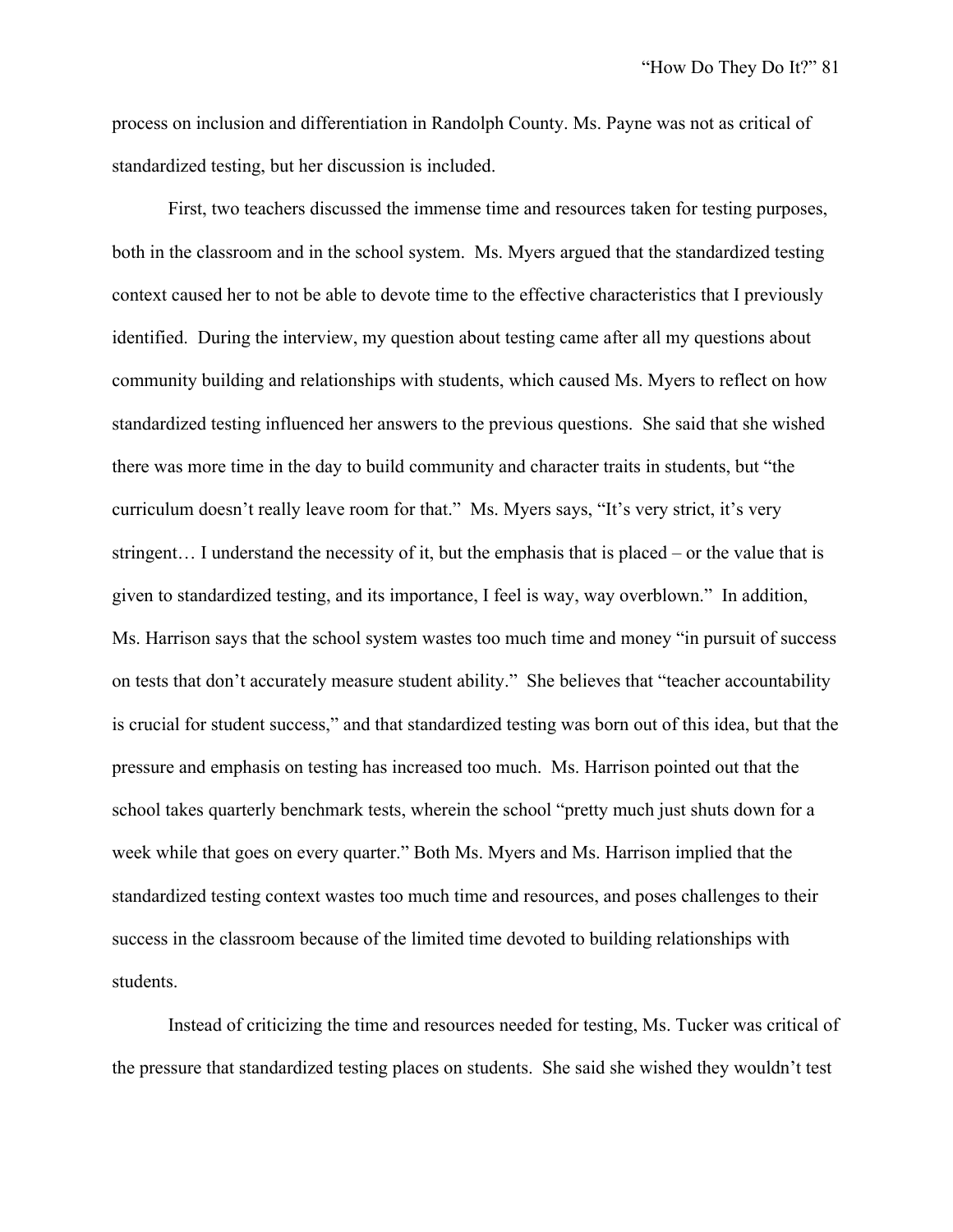the "little ones" because it causes them to hate school early on in life. She connected standardized testing to the dropout rate, arguing that students are hating school and dropping out because of the pressures of testing that increase as they get older: "I look at the dropout rate … and I really believe that part of it – not all of it – but a lot of it might be because we're trying to, you know, stuff information, where some children, they can't handle that." Ms. Tucker agrees that there should be standards in place, but tests should just be used as a way to guide instruction to see how students are doing. Ms. Tucker said that test scores should not determine a child's success, and should not be used as a benchmark for whether or not the child should pass to the next grade. Ms. Tucker's arguments about testing, therefore, focused on the pressures on students: her success in the classroom with her students was affected by the context of standardized testing because of the pressure that causes them to hate school.

Ms. Tucker, Ms. Fisher and Ms. Myers were all very critical of standardized testing because it does not allow teachers to focus on students' individual needs. Differentiation, or the process of modifying lessons to meet students' individual needs, is essential for student and teacher success: many of the teachers in my study were identified for their relationship with students, and their relationship leads to effective differentiation of the curriculum. According to these teachers, though, there is a discrepancy between effective differentiation and standardized testing, because as Ms. Tucker argues, "They want us to teach using differentiated instruction, but … they still want that child to meet the criteria" of the tests." In addition, Ms. Fisher says,

When we do our jobs and we do our jobs well, we differentiate what we do with our kids based on what level they're at, based on what they need. So at one point, we have political people telling us that we need to differentiate instruction and meet the children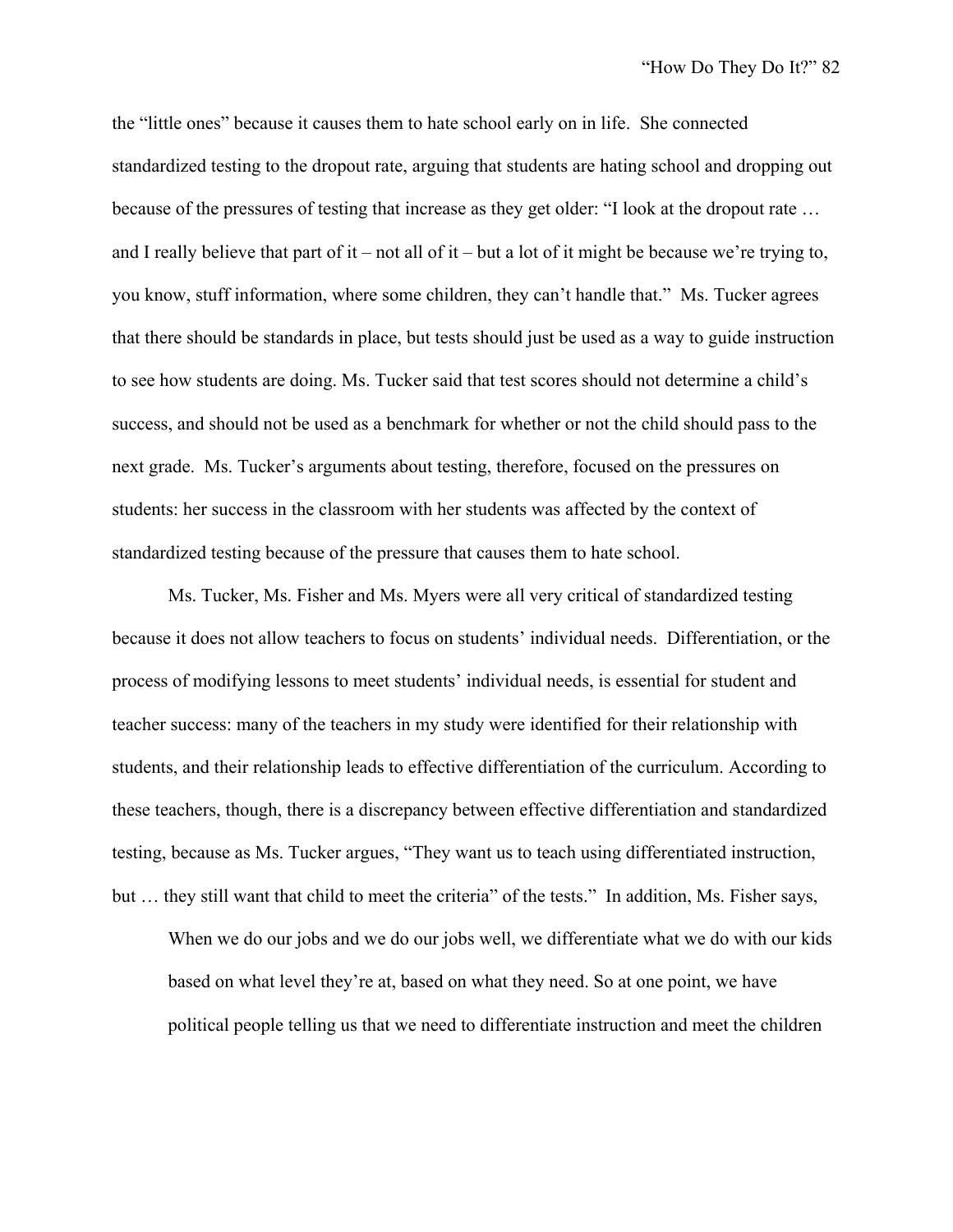where they are, and yes, I totally agree with that 100%. But if we're differentiating instruction, why are we standardizing testing? I can't stand it.

Ms. Fisher's arguments against standardized testing show that it's effects diminish these teachers' success in the classroom: even though they build relationships with their students, the context of standardized testing does not allow them to use these relationships to differentiate instruction. Ms. Fisher argued that she wanted tests to be "more authentic to measure student growth" in her classroom, which would allow her to meet individual students' needs. In addition, Ms. Myers also argues that standardized testing does not allow teachers to adequately differentiate instruction: "It doesn't leave us a lot of room to reach kids where they're at, and it actually ends up leaving a lot of them behind because we're so busy pushing them, pushing them, pushing them forward, that they don't get the opportunity to master the skill at the time that it's taught." Therefore, Ms. Myers argument is twofold: first, she says that standardized testing affects teachers' ability to differentiate, and second, that it affects student achievement. These teachers argue that the standardized testing context affects their success in the classroom because it takes too much time and money, it creates unnecessary pressures on students, and it does not allow them to effectively differentiate instruction for students to meet their individual needs.

Saying she has a "mixed relationship with testing," Ms. Payne presented a different view about standardized testing than the other teachers. Ms. Payne was not as critical of the standardized testing context as the other teachers, and mentioned that it actually helped her become a better teacher because of data collection. Testing, she said, allows her to know where her students are struggling and what they need to focus more time on. She connected this concept to Intervention, which is a half-hour period everyday at Kirkland where students move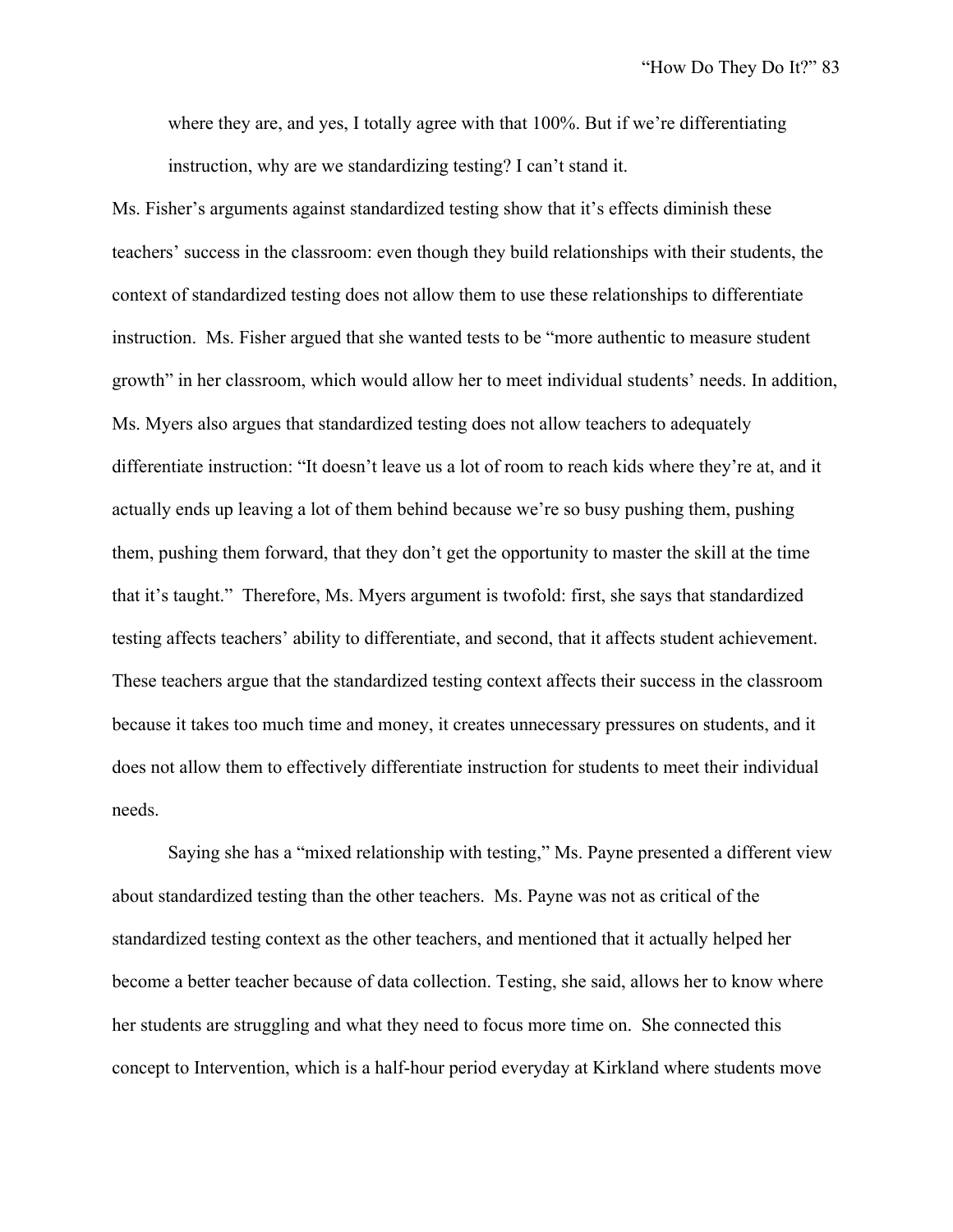classes and receive extra instruction in areas where they are struggling. She agreed with the system of Intervention, saying that the extra instruction does help students succeed. Ms. Payne explained that during Intervention, students are divided by ability and rotated between teachers to receive extra reinforcement or even re-teaching of areas where they struggle. Intervention, she says, relies on test data. Overall, Ms. Payne was less critical of standardized testing in the school or of Intervention, but she did recognize that students and teachers felt immense pressure to do well on the tests, which may not be helpful.

Even though Ms. Payne did discuss some of the positives of standardized testing, most teachers in my study discussed the ways in which the testing environment impeded their ability to be successful with students. Overall, the personal backgrounds and school community seemed to be factors that promoted my participants' success in the classroom, while their multicultural education training in their teacher preparation program and the standardized testing context both seemed to impede their success. In the following section, I conclude this chapter with a summary of my findings.

#### **Conclusion**

After interviewing and observing the five teachers in my study, I found three characteristics of their success with African American students. First, establishing positive and meaningful relationships with students was extremely important to teachers' success in the classroom. Teachers emphasized the importance of care and respect for students, the ability to make personal connections with students, and build community in the classroom. They also discussed the importance of establishing relationships with parents in their school. Second, these teachers had high behavioral and academic expectations of their students that established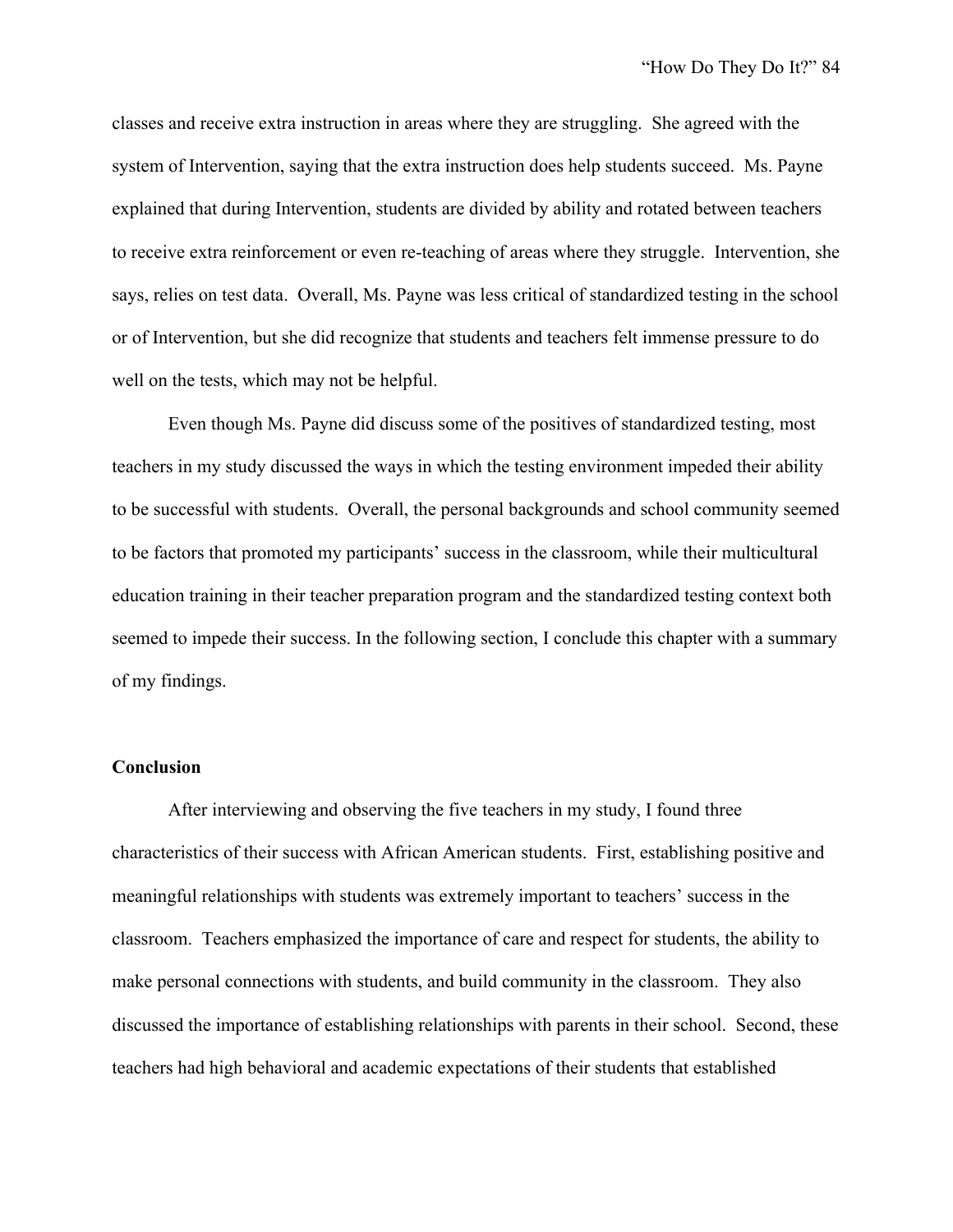structure and high achievement in the classroom. Finally, these teachers made connections between the curriculum and students' lives, which was important for student success in the classroom.

In addition to my report of these three characteristics of success, I also discussed my participants' perceptions of the factors that promoted or impeded their success in the classroom. Divided into the two categories of personal backgrounds and school context, each category had both positive and negative or negligible effects on teacher success in the classroom. Overall, the life experiences of my participants had a positive effect on their success because of their ability to relate to students, but their multicultural education training had little effect on their success with African American students because most teachers did not remember any courses on multicultural education. In addition, the school community at Kirkland promoted their success for several of the teachers, but the standardized testing context impeded their success in the classroom. By uncovering the factors that contributed to their success, I am better able to understand how successful teachers learn to be so effective, which can better inform teacher preparation programs in the future. In the following chapter, I present a discussion of my findings, as well as a conclusion to my study.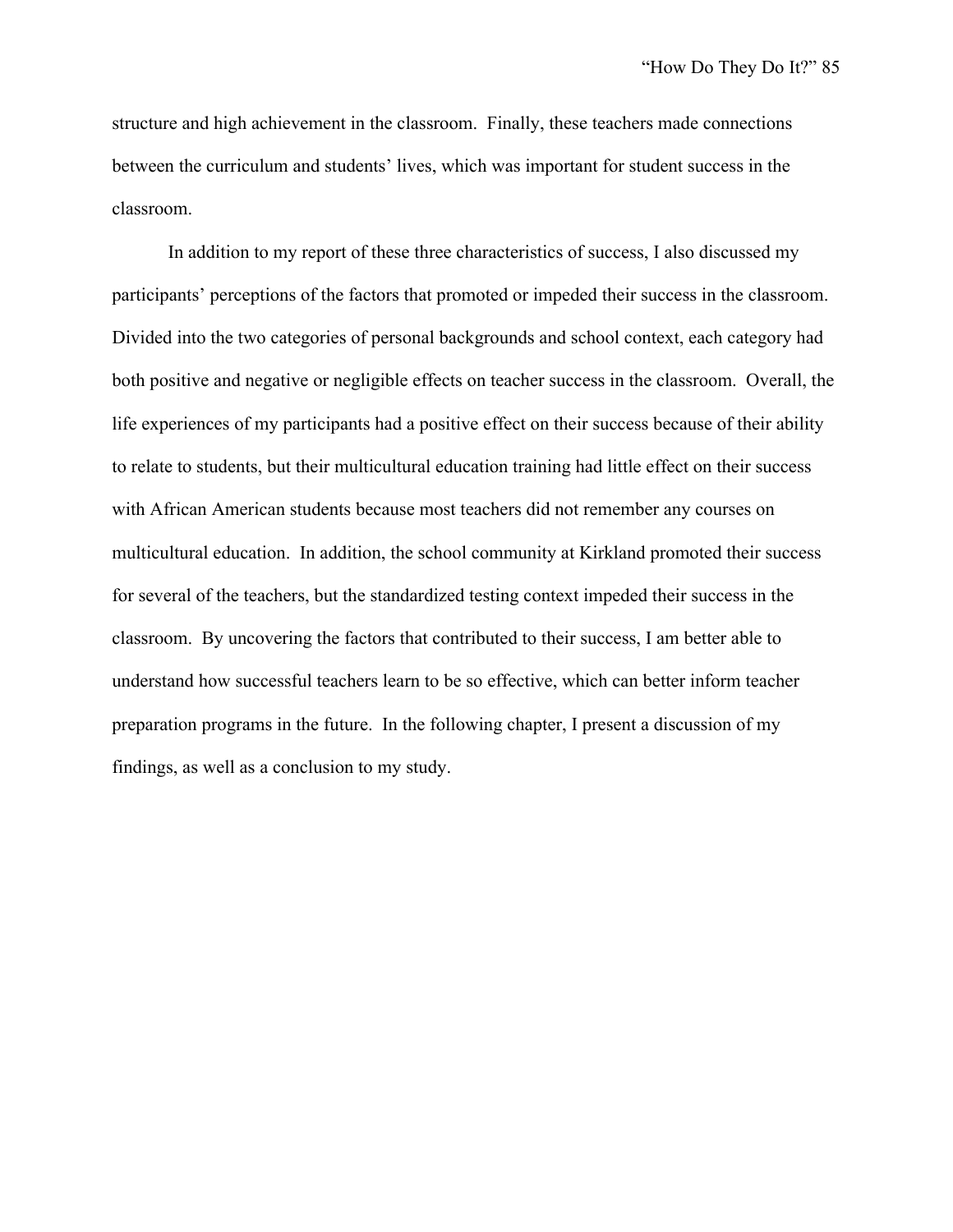#### **Chapter Five: Discussion and Conclusion**

In my interviews and observations of five effective teachers, I observed four major themes. The first three themes answered my primary research question: "What are the characteristics of successful teachers of African American students?" First, my participants found success when they built meaningful and positive relationships with students. They demonstrated their care and respect for students, made personal connections with them throughout the year, emphasized the classroom community in their teaching, and formed positive relationships with parents. Second, these teachers had high academic and behavioral expectations for their classroom that encourage students to achieve. Third, they made explicit connections between the curriculum and students' lives, which built bridges between the students' previous knowledge and the material so that they feel personally invested in school.

The fourth theme answered the research question, "Where did these teachers' success come from?" Overall, their life experiences growing up tended to prepare them for success, but their multicultural education training had negligible effects on their success with African American students. In addition, the school community provides support for these teachers that allows them to be effective, but the standardized testing context often impedes their success in the classroom. These four themes will become the basis of my discussion in this fifth chapter.

Overall, my findings do support the research in this area of study in three distinct ways: where teachers' success comes from, the effects of their teacher preparation program, and the characteristics of effectiveness in the classroom. In the following sections, I will discuss each of these areas. In the last section, I will discuss the implications for future action in the areas of professional development, teacher preparation programs, and standardized testing.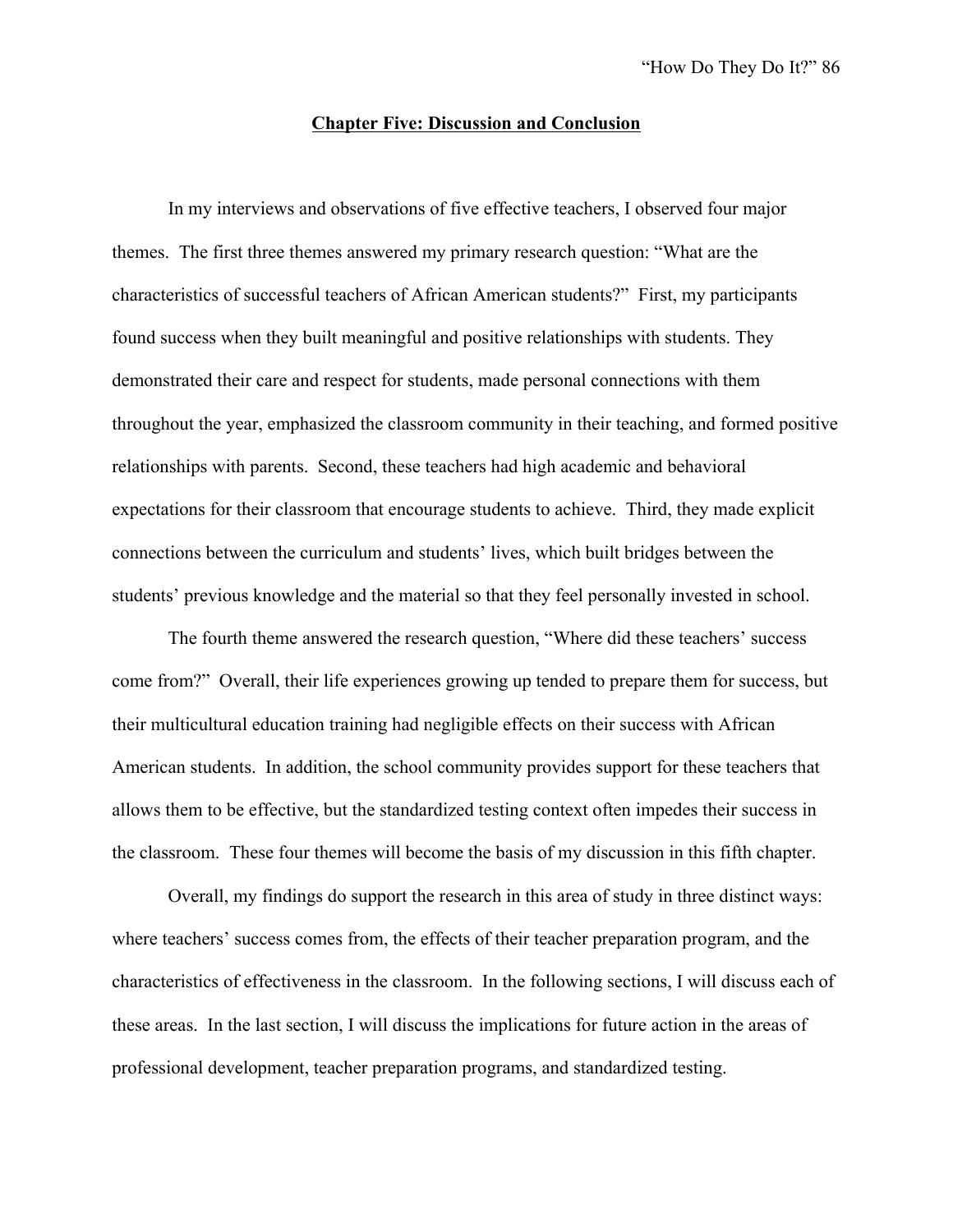#### Origins of Success: Where Success Comes From

My participants' success seemed to reflect several of Garmon's (2005) proposed dispositions and experiences that preservice teachers should possess in order to be successful in a multicultural setting. Garmon (2005) proposed that teachers should display the following characteristics:

- 1) *Teachers should be open to new opinions and information*. In order for relationships with students to be effective and meaningful, my participants had to be open to trying new things with students. For example, when Ms. Fisher left notes on her student's desk to motivate and encourage him, she demonstrated her openness to his success, instead of labeling him as a behavior problem in her class. In addition, when my participants build bridges between the curriculum and students' lives, my participants demonstrate their openness to finding out about students' lives and using their interests in the classroom, which takes a certain amount of receptivity.
- 2) *Teachers should be self-aware and self-reflective in order to examine their role as an educator*. Ms. Tucker demonstrated this quality in her interview when she said that she took time every night to reflect on her day. She would think about her students, her actions, and the consequences of those actions. If she felt that she failed to handle something properly, she would attempt to fix it the next day. The other teachers demonstrated their reflectiveness in their interviews simply by talking about their classroom dynamics and their successes.
- 3) *Teachers should be committed to social justice issues both in and outside the classroom*. None of my participants discussed social justice issues in their interviews, so it is unclear whether this is a disposition that they possess.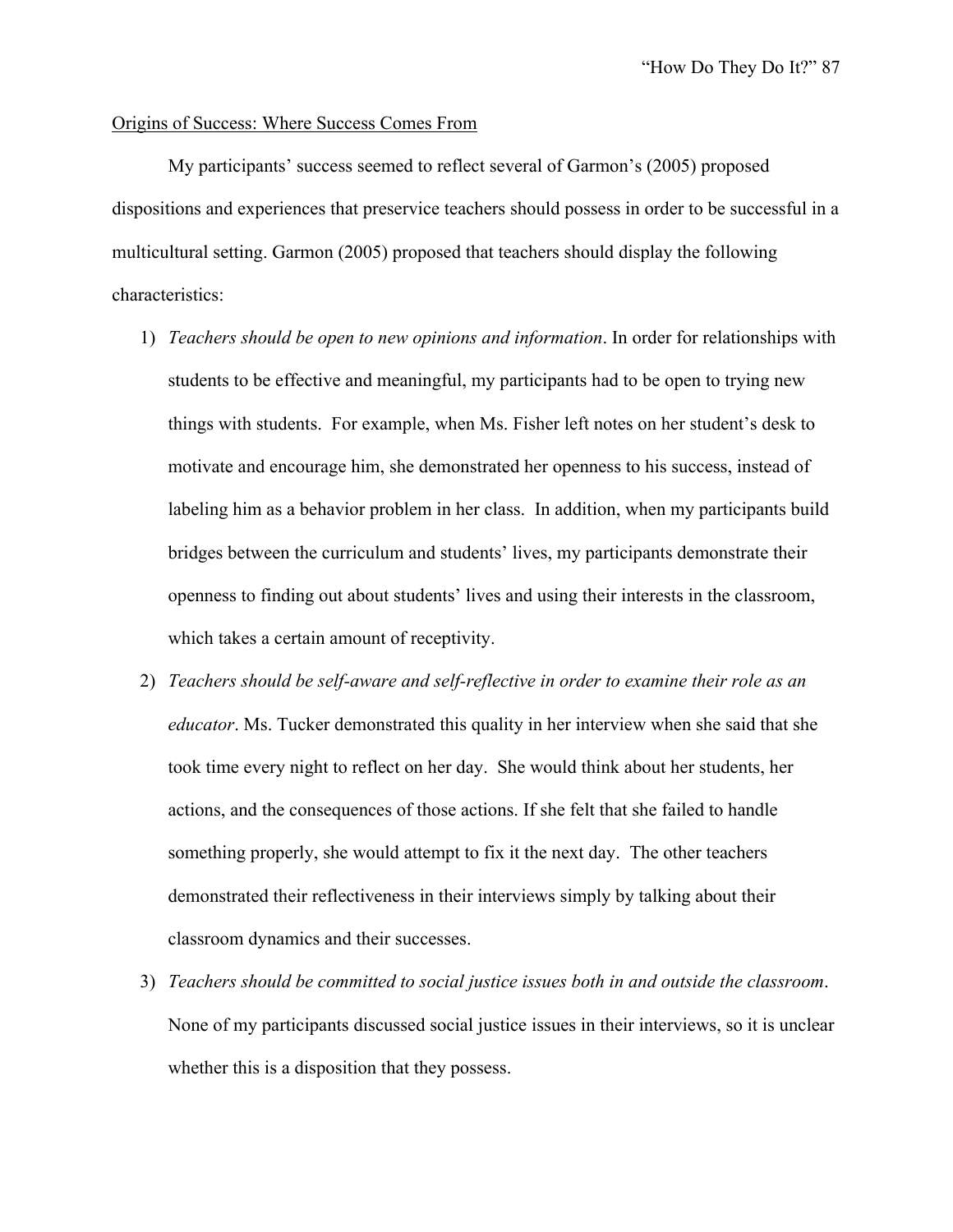- 4) *Teachers should have intercultural experiences*. Ms. Payne's experiences growing up in Brooklyn, Syracuse, Baltimore City, and Baltimore County showed that she had had intercultural experiences throughout her life. In addition, the other four teachers in the study had spent a significant amount of time in Randolph County, particularly at Kirkland Elementary, which is a school with moderate diversity in terms of student population. Their experiences working at Kirkland and living in the Randolph community for so long can be considered intercultural experiences that contributed highly to their success.
- 5) *Teachers should have adequate multicultural education training.* None of my participants had any positive memories of multicultural education in their teacher preparation program. Instead, their multicultural education training stemmed from their life experiences living in diverse communities.
- 6) *Teachers should have support-group experiences to provide safe spaces for discussing diversity.* My participants cited their supportive school community as one of the keys to their success. Though they did not specify whether this support-group community provided opportunities for discussion about diversity, they emphasized that the school community was essential for their success because of the cooperation between teachers.

Though my participants did not possess all of these characteristics, their experiences can be aligned with Garmon's (2005) research. The only characteristic that was not as apparent in my research was item number three about social activism. Ladson-Billings (2000) claimed that culturally relevant teachers should foster a sense of activism in their students: she says, "students must be challenged to ask questions about the ways that whole groups of people are systematically excluded from social benefits" (p. 210). Critiques of institutional racism within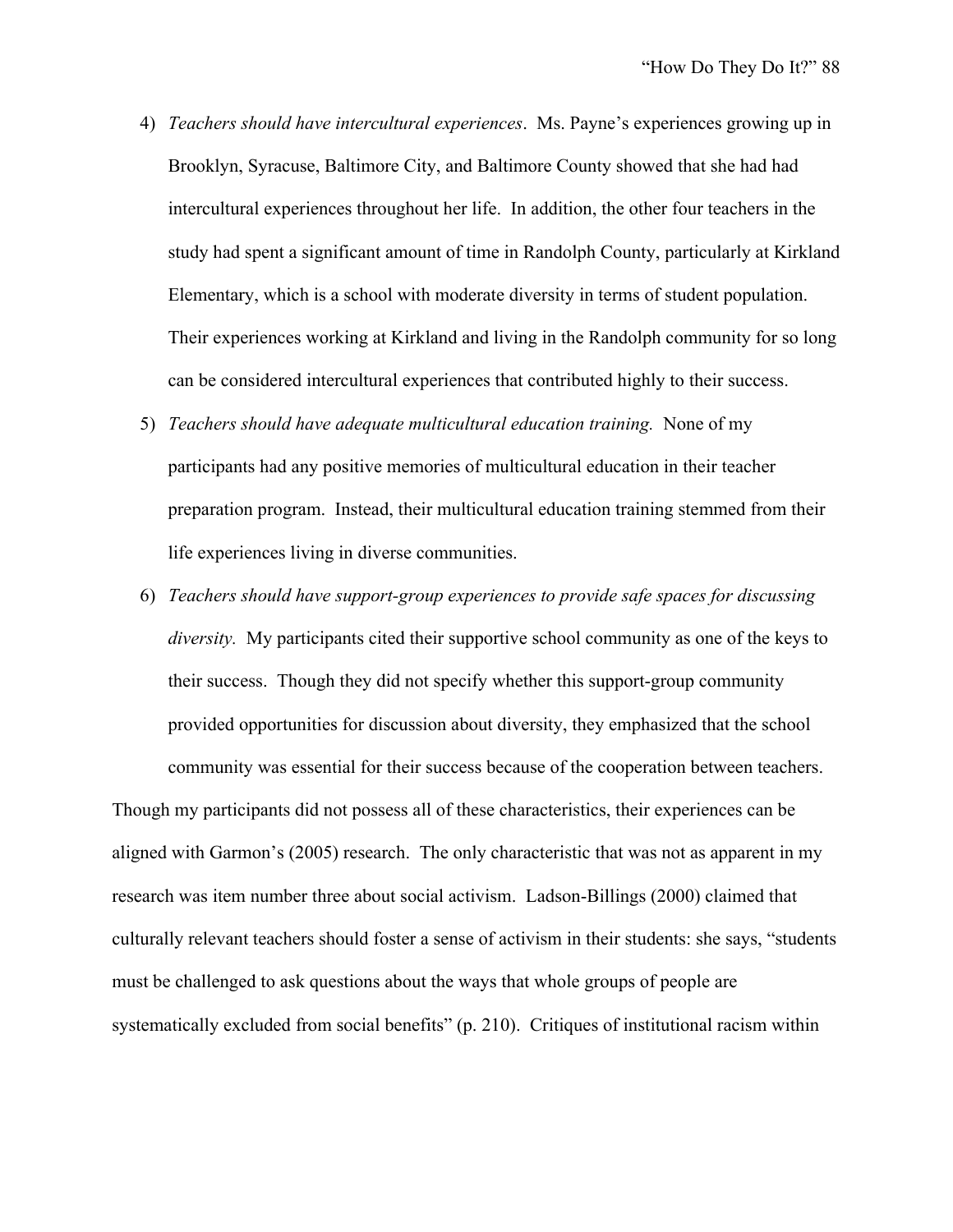the classroom context seemed to be missing from both my participants' narratives about their lives and from my observations of their classrooms.

My study also differs from Garmon's (2005) study in the importance of each characteristic to success in the classroom. Garmon (2005) presents his six characteristics equally, with no one disposition having more weight over another. In my study, however, my participants' life experiences in diverse communities seemed to be the most important factor contributing to their success that trumped the remaining characteristics. Their personal experiences often affected the way they related to their students, which was a major factor in determining their success. As discussed, two teachers in my study had spent their entire elementary teaching careers at Kirkland Elementary, and only one teacher had experience teaching in another district. Their time teaching in Randolph County allowed them to better relate to their students, which positively contributed to their success in the classroom.

Unlike many of my participants, though, not all teachers grow up in diverse communities or spend significant amounts of time teaching in diverse schools. If the most important factor to success in the classroom is having experience in diverse communities, then, how can we expect all teachers to become successful? One answer is involving teacher preparation programs in fostering these sort of experiences in diversity. In the next section, I discuss the effects of my participants' teacher preparation programs, as well as what teacher preparation programs can do to better foster multicultural education in its preservice teachers.

#### Effects of Multicultural Education

My findings also supported the existing research on the effects of teacher preparation programs. As stated, none of the teachers in my study had positive memories of their teacher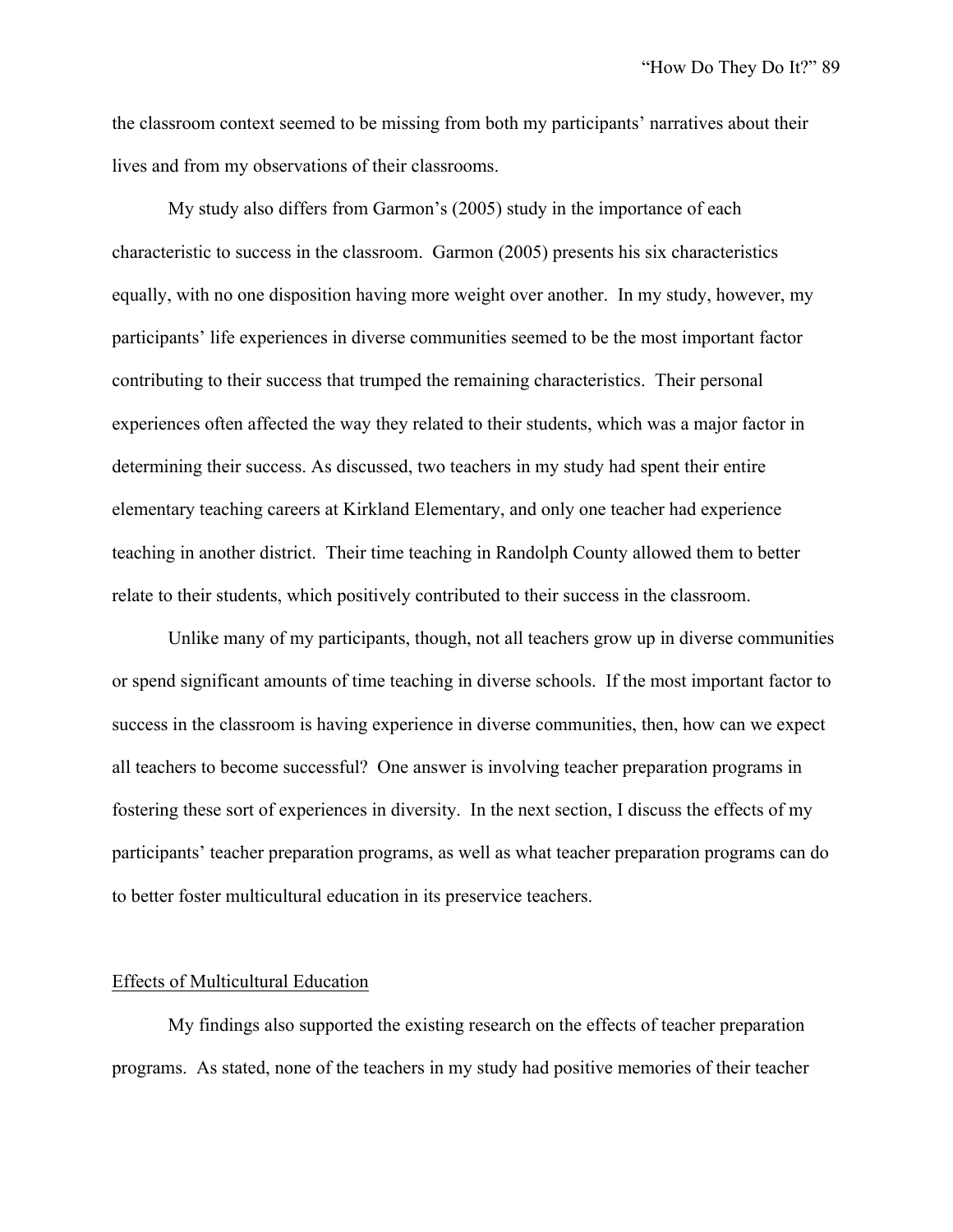preparation program in terms of multicultural education. Ms. Fisher, Ms. Myers, and Ms. Tucker all did not remember taking any courses on multicultural education. Ms. Payne thought she remembered taking one, but could not recall any specifics. Finally, Ms. Harrison took a course on diversity that was "not a good experience" because it "highlighted … every ridiculous stereotype" of several different cultures. My participants' memories of multicultural education in their teacher preparation programs mirror the elements of ineffective multicultural education.

For a large majority of programs, multicultural education is built in to the rest of the classes – but is not discussed in length – which may be the case for Ms. Fisher, Ms. Myers, and Ms. Tucker. This type of multicultural education provides a very disjointed and cursory view of diversity, which ends up frustrating preservice teachers instead of helping them. Ms. Fisher, Ms. Myers, and Ms. Tucker do not remember their preparation in multicultural education, perhaps because it was not highly emphasized in their other classes. In addition other teacher preparation programs may require one course on diversity training, like Ms. Harrison's program. Sleeter (2008) says that stand-alone multicultural education courses are often not sufficient because they end up teaching stereotypes about students. In her interview, Ms. Harrison's described her multicultural education class as an "awful" experience because the professor relied on stereotypes to educate about diversity, which did little to help the preservice teachers who had had no experience with other cultures. Ms. Harrison's perceived her stand-alone multicultural education class as offensive and as a joke, which shows that it did little to prepare her for success with diverse students.

In order to better foster diversity training in preservice teachers, teacher preparation programs should work to align their curriculum using the current research base on effective multicultural education. Teacher preparation programs should first require that students take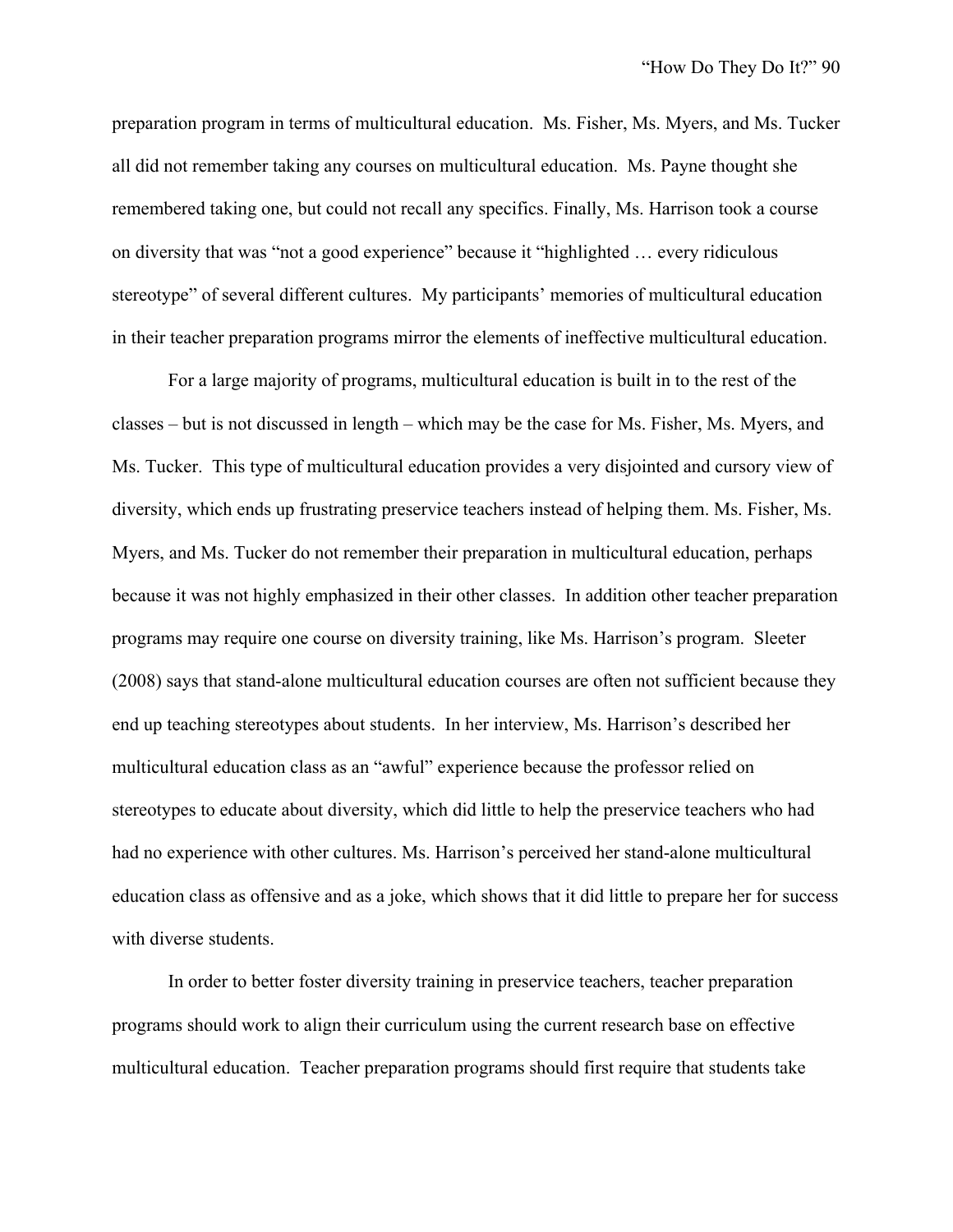sufficient coursework on race and education. Sleeter (2001) says that only 56% of programs required some sort of multicultural education course, but this number should be much higher (p. 95). These courses should highlight each of the five dimensions of multicultural education discussed in the literature review: content integration, knowledge construction, equity pedagogy, prejudice reduction, and empowerment. Sleeter (2001) found that preservice teachers who had taken more than four credits in multicultural education were much more likely to use culturally relevant pedagogical aspects in their practice. Having four credits of multicultural education coursework better prepared preservice teachers to integrate ideas of equity and empowerment in their students. Preservice teachers should be exposed to diversity education that is embraced by the entire program – not just one course – and that provides teachers with a complex understanding of race and education.

In addition, teacher preparation programs could require extensive cross-cultural student teaching experiences like the experiences that Ms. Payne had. Since Ms. Payne student taught in both an urban and a suburban community, her teacher preparation program better served its students for different types of classrooms because they were able to make comparisons between the two experiences. Extended student teaching experiences in urban areas challenge student teachers' ideas about race and education, as well as ideas about their own Whiteness and its affects in the classroom. Stand-alone classes on race or multicultural education will not challenge student teachers' perceptions of students or their own Whiteness, but extended cross-cultural experiences can. These experiences must highlight effective teaching in urban contexts so that student teachers' preconceived ideas about students are challenged, not reinforced. The cooperating teacher with whom a student teacher is placed should be identified as effective with diverse students herself so that the cycle of deficit mentality and ineffective pedagogy is not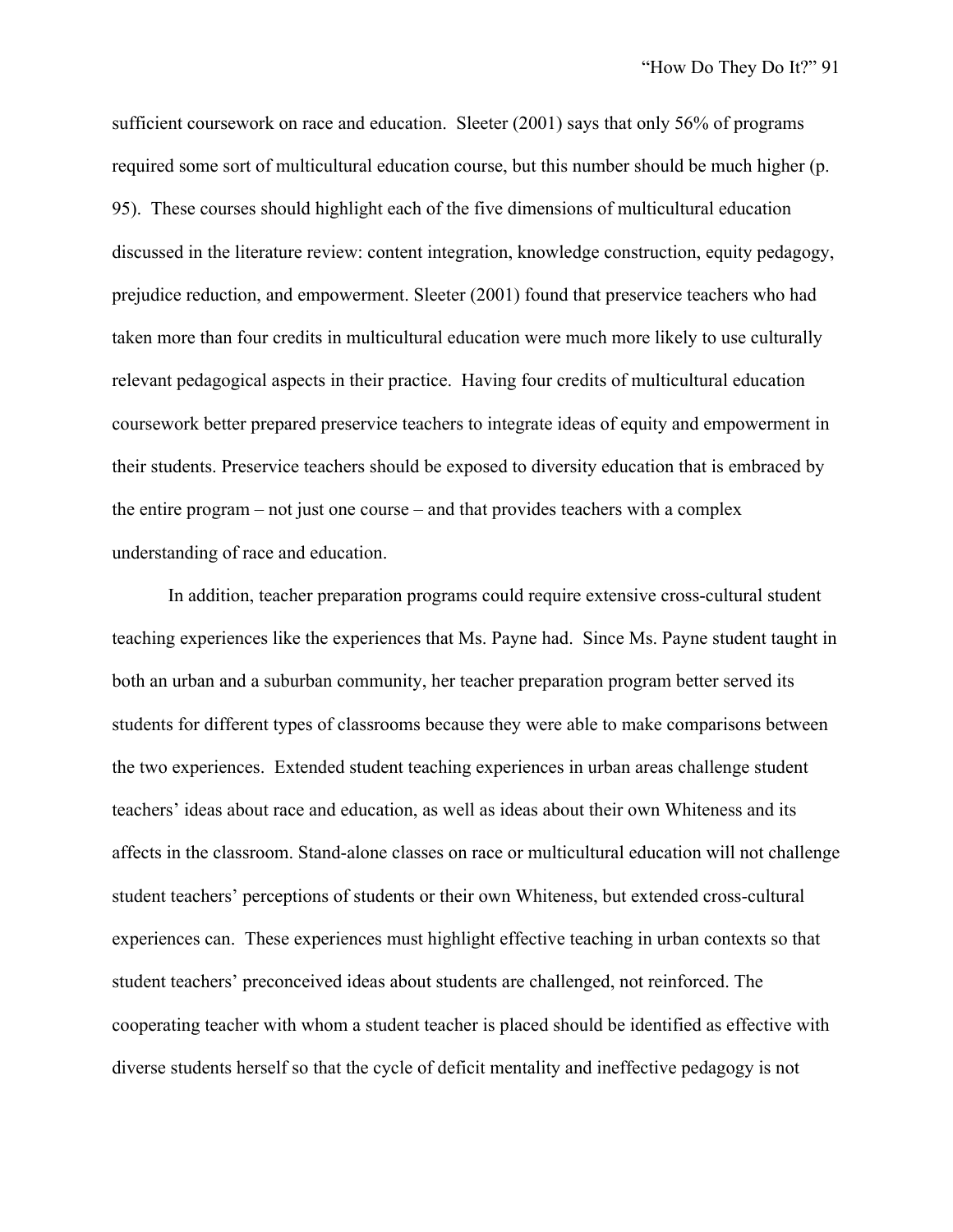repeated. Both the cooperating teacher and the student teacher should actively work to incorporate multicultural education into their teaching by promoting a diverse curriculum, questioning the status quo, and empowering students to achieve. In order to erase destructive beliefs like the deficit mentality and the "White savior" mentality, student teachers must be exposed to different areas and cultures than the ones that they grew up in by completing these cross-cultural student teaching experiences. Finally, since one of the main problems for White teachers is a lack of knowledge about other cultures, extensive student teaching experiences in diverse areas can help issues of colorblindness in the classroom.

Though teacher preparation programs cannot attempt to emulate the life experiences of teachers who have grown up in diverse communities, they can do much more in terms of multicultural education in order to better prepare preservice teachers for diverse classrooms. In the next section, I will discuss the characteristics of successful teachers, and how my findings align with and add to the previous research on the topic of culturally relevant pedagogy.

#### Characteristics of Effectiveness in the Classroom

My findings also align with the previous research about characteristics of successful teachers. I also add to the current literature base on characteristics of these teachers. My three major findings were that effective teachers of African American students 1) build positive relationships with students by demonstrating care and respect, establishing personal connections, building community, and developing relationships with parents, 2) have high behavioral and academic expectations of students, and 3) make explicit connections between the curriculum and students' lives. All of these characteristics were supported by Gloria Ladson-Billings' (1994) study. Though establishing relationships with students was not a characteristic identified in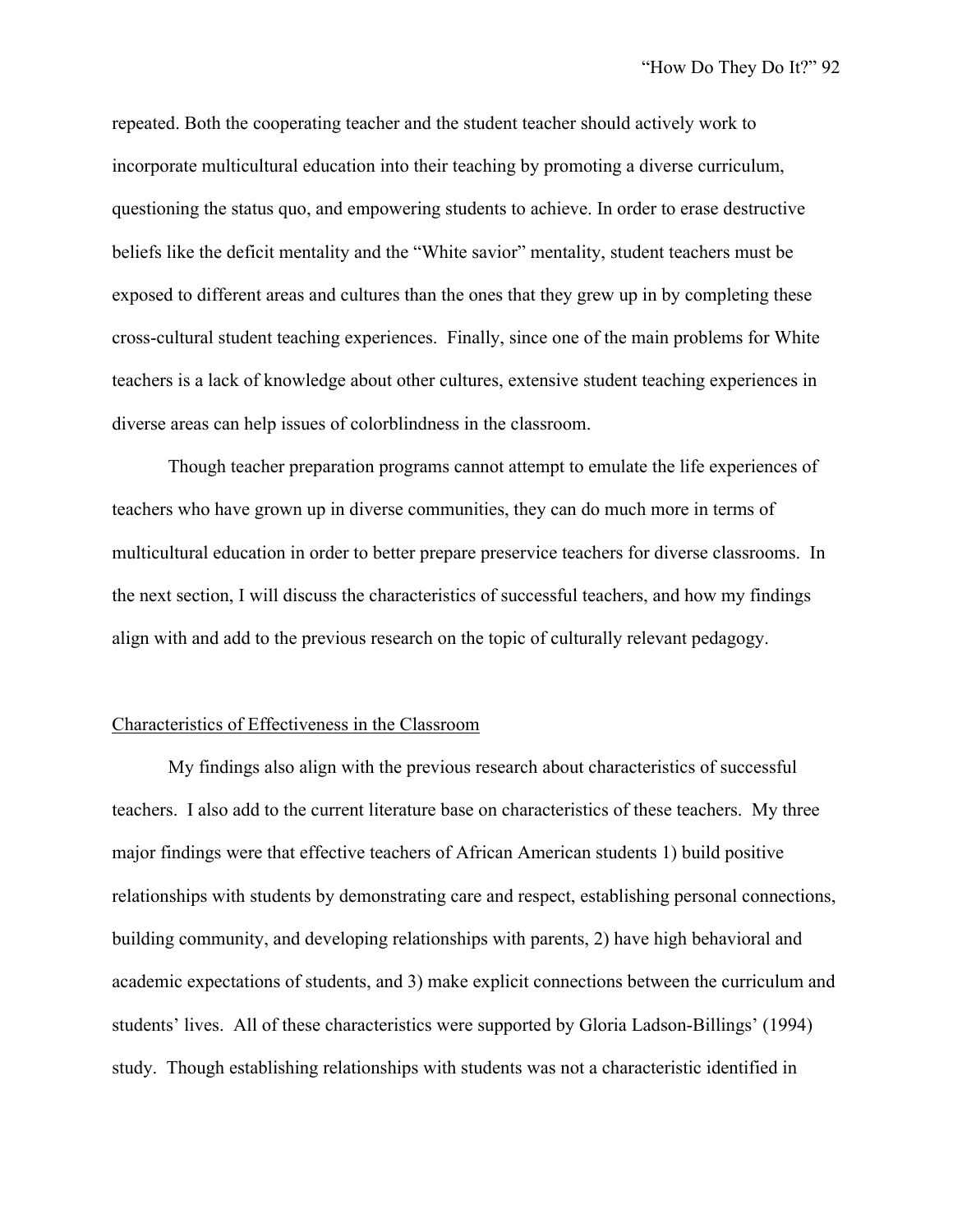Ladson-Billings'(1994) study, the teachers in her study did have positive relationships with their students. They established community in their classrooms and strived to connect with students on a personal level. Relationships with parents was not discussed in her study, but I found it to be a key component of my participants' relationships with their students as well. Since my participants, especially Ms. Myers, cited technology as one of the ways that they easily communicate with parents, my study indicates that technology has changed the way that teachers are able to communicate and relate to students and families.

In addition, the teachers in Ladson-Billings' (1994) study emphasized their high academic expectations of students. Though academic expectations were a part of my study, my participants emphasized behavioral expectations more than academic ones. Whereas the teachers in the previous research "demanded, reinforced, and produced academic excellence in their students" (Ladson-Billings, 1995, p. 160), the teachers in my study more often discussed classroom structure as a factor contributing to their success. For example, Ms. Payne and Ms. Tucker – both African American teachers – emphasized the importance of consistency and firmness when working with African American students, and described their firm approaches as evidence of their success because it helped them gain respect from students. Ms. Myers – a White teacher – attributed her success to her positive behavior management system where she rewards students for good behaviors instead of punishing negative ones. Ms. Fisher and Ms. Harrison – both White teachers – stated that they expected their students to be respectful and kind. The African American teachers, therefore, had very different answers regarding their behavioral expectations of students: both African American teachers stated that being consistent and firm with students was the most important key to success in terms of classroom management, but the three White teachers emphasized positivity, kindness, and respect. Those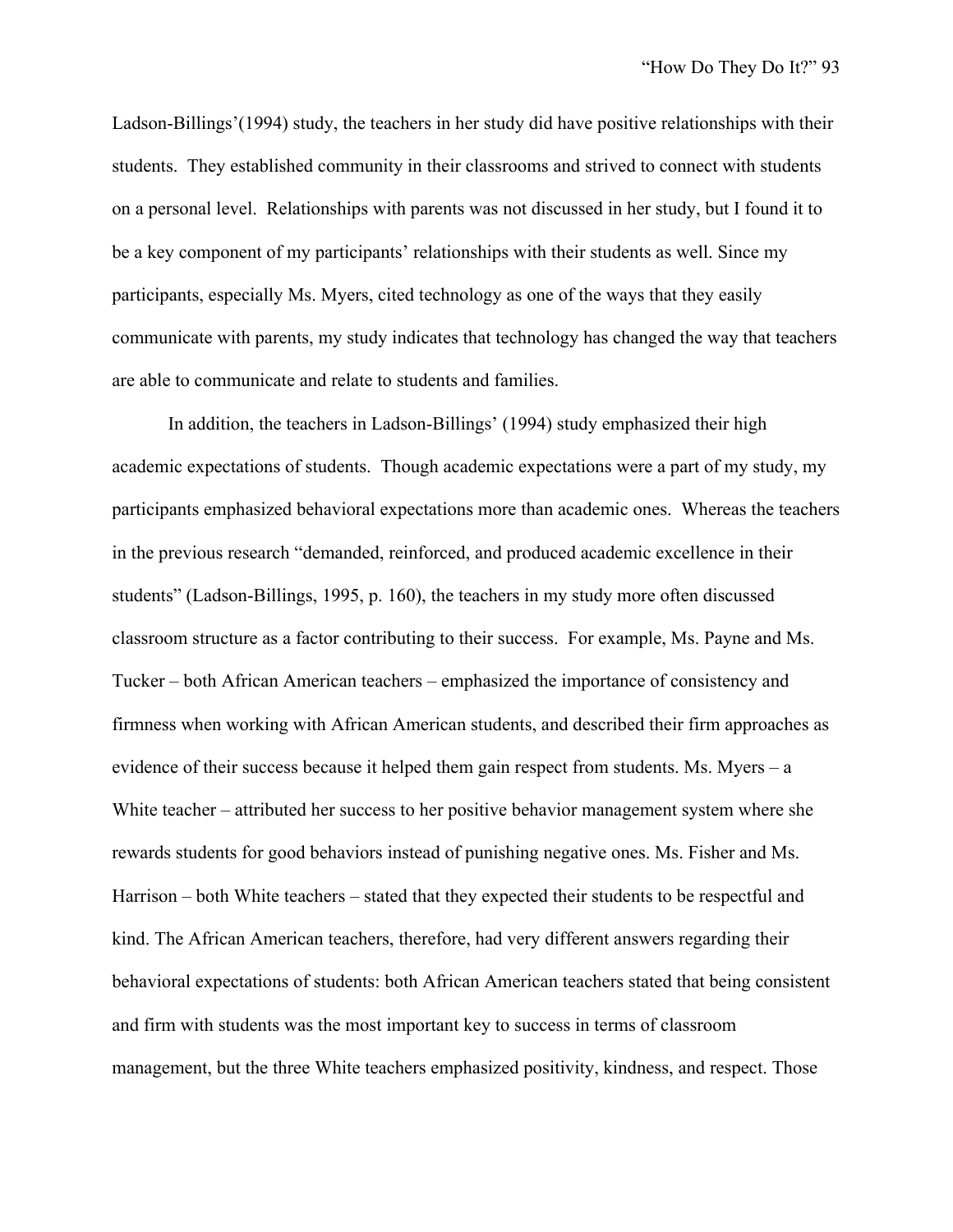two ideas are not a dichotomy – for example, a teacher can be both firm and kind, or consistent and positive – but it is worth noting that the teachers seemed to answer the question differently depending on their race. This was one of the only examples where I found a significant difference the teachers' responses and practices based on their race. I therefore add to the current base of research: my study indicates that successful teachers of African American students have both high academic expectations and high behavioral expectations for students that create a classroom structure to foster success among students, but the types of expectations may look different depending on the teachers' race.

One of the main reasons that teachers in my study did not emphasize high academic expectations as much as the teachers in Ladson-Billings' (1994) study is because of the changed education context: since Ladson-Billings' (1994) study was published twenty years ago, standardized testing and accountability are now much more prominent. Today, students must adhere to the state's definitions of academic success, rather than the teacher's. In other words, the teachers in my study cannot emphasize high academic standards in their classrooms as much because of the changed education context that emphasizes standardization. They are not able to create their own definitions of academic success, and instead must adhere to the success measures given by state test scores. Therefore, my participants presumably discussed the importance of behavioral expectations more than academic expectations because of the changed education context.

Finally, my study reinforces the current research base about building connections between curriculum and students' lives. In Ladson-Billings' (1994) study, one teacher connected Nelson Mandela's release from prison to their lives by having a discussion about why they should care about Nelson Mandela in the United States. In addition, another teacher built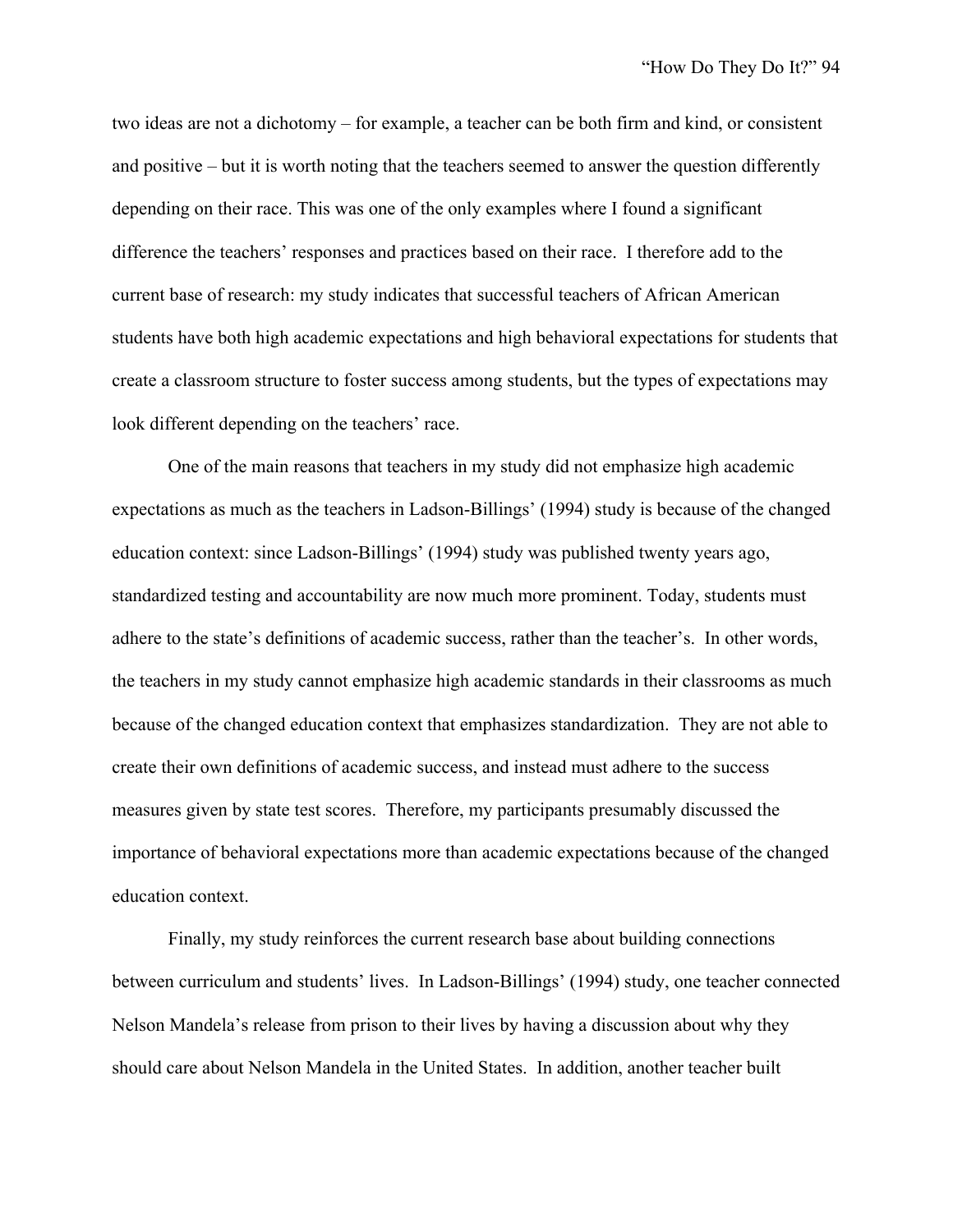bridges between students' own dialects to the Standard English form used in school by allowing them to speak and translate between the two dialects. Since this study was completed twenty years ago, the standardized curriculum movement had not yet begun. Teachers were able to make their own curriculums and teach topics that they knew students would find interest in. Now, teachers must adhere to a rigid and fast-paced curriculum that is often very distant from students' lives. My participants teach during the era of standardization, but they still find ways to build bridges between the curriculum and students' lives: for example, Ms. Fisher had an entire lesson on the Stamp Tax, which connected how the colonists felt as they were being taxed unfairly. Though the connections that my participants make in their lessons are somewhat different from the connections that Ladson-Billings' teachers made (presumably because of the era of standardization), my research still supports the previous literature base. Therefore, my study provides valuable insights into what it means to make connections between students' lives and the standardized curriculum. In the next section, I expand upon the implication for future action and research.

#### Implications for Future Action

My findings provide a basis for understanding the characteristics of successful teachers and provide implications for future action for principals and superintendents, teacher preparation programs, and the topic of standardized testing.

First, my study shows implications for those who hire effective teachers for diverse students. Principals and superintendents should be aware of the characteristics of effective teachers so that they can hire the best teachers, as well as conduct professional development for all teachers. My study shows that teachers with diverse experiences growing up are more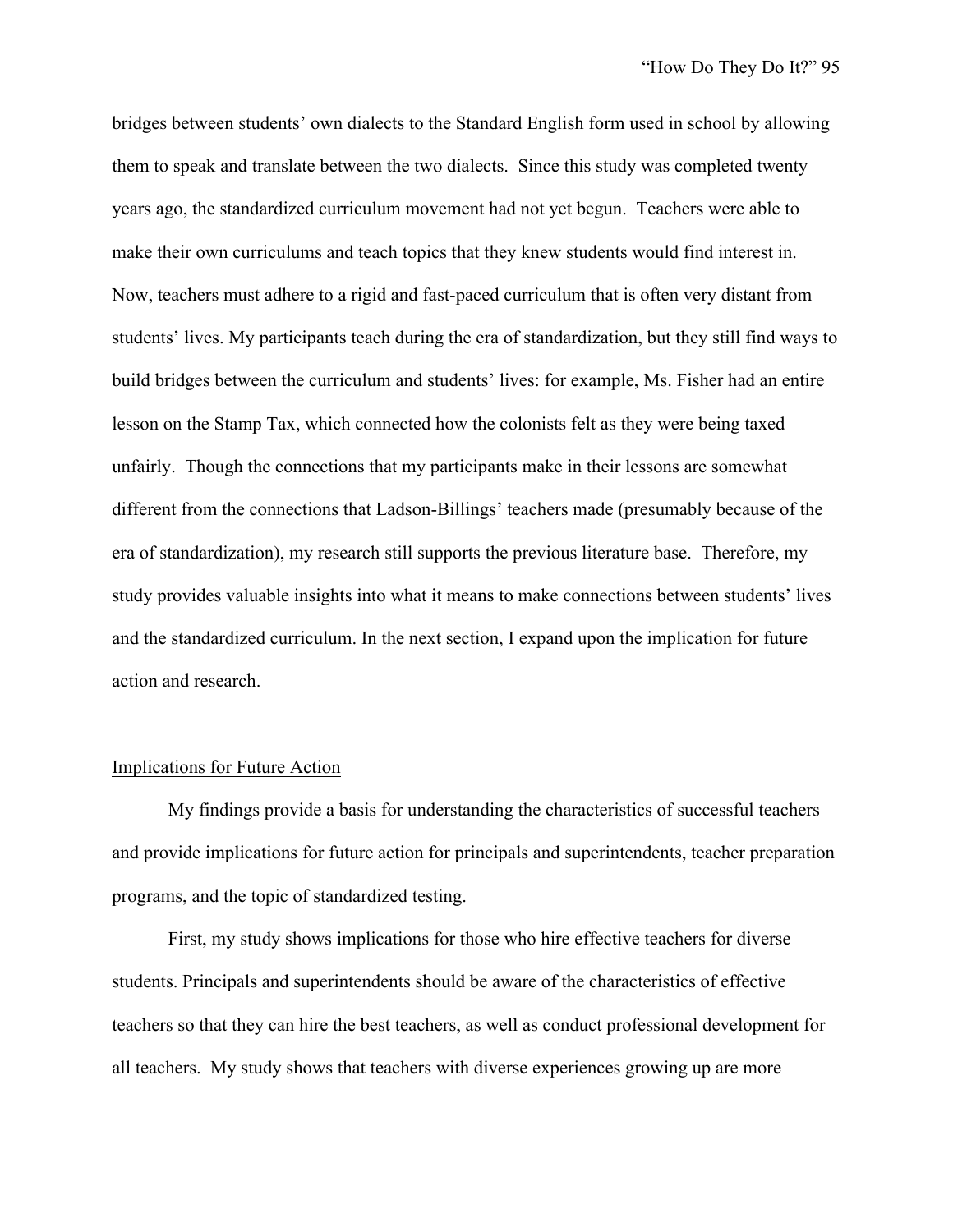effective in the classroom because they can better relate to students, have higher expectations for them, and are more able to create the connections between students lives' and the curriculum. Principals and school districts should strive to hire teachers with diverse experiences, but that is not always possible. Instead, schools can hold professional development to educate teachers on the types of characteristics that are effective for all students. Principals can encourage teachers to live in the community where they teach, attend community functions, or get involved in students' lives outside of school by sponsoring after-school activities. Teachers should be encouraged to become a part of the community so that they can better relate to and understand their students, which will help them become more effective in the classroom. These improvements will also change the way that teachers perceive students, which can break down things like the deficit mentality that plague teachers' beliefs about students.

In addition to the implications for principals and superintendents, my study shows implications for teacher preparation programs. Preparation programs should strive to more effectively prepare teachers for diverse classrooms. Many programs, especially those at predominantly White institutions, do not emphasize multicultural education enough. Since the majority of the profession is White women who are taught by other White women, we are reinforcing the status quo if we fail to change these programs to become more focused on multicultural education. Preservice teachers need more instruction about culturally relevant pedagogy: we know practices that are successful with African American students like forming relationships with students, and often times these practices are the same ones that are successful with *all* students. Preservice teachers, as well as principals and practicing teachers, need to be made aware of the major impact that these practices can have on student achievement. If more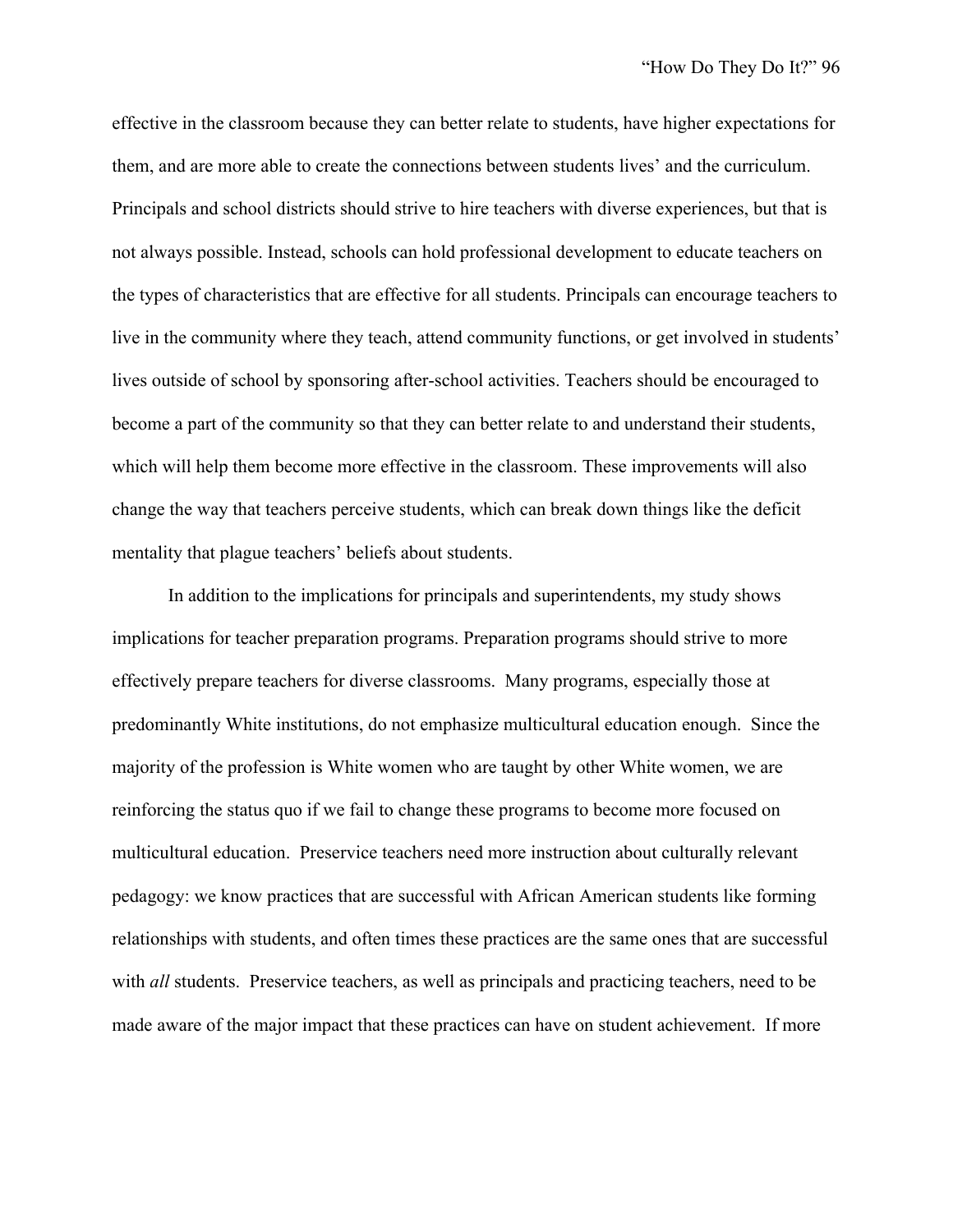teachers were effectively educated about the importance of these practices, more students in more classrooms would succeed.

Finally, my findings indicate that the new standardization context adversely affects the ways in which teachers are able to be successful in the classroom. In her interview, Ms. Myers pointed out that since the curriculum is so rigid and fast-paced, she felt that she did not have time to spend on building relationships with students or building community in the classroom. In addition, it is much more difficult for teachers to make curricular connections with students' lives when the curriculum is standardized. If these are characteristics that we know are successful with African American students, and the standardized curriculum makes it harder for teachers to use these practices, how is the standardized testing movement affecting the achievement of African American students? Research by Harris and Herrington (2006) shows that the opportunity gap between White students and minority students is actually growing, rather than shrinking. Though the age of accountability and the standardized testing movement were designed to achieve educational equity and were implemented through federal legislation called No Child Left Behind (NCLB), the standardized testing movement does not seem to be benefitting these minorities that it was designed to target. According to what we know about what practices are successful with African American students, the pressures of the standardized curriculum should be lessened so that we can fully achieve educational equity for African American students.

I stated in Chapter 1 that this research has personal importance to me because it will help me in my future teaching career. I have heard stories about my participants' successes, seen their classroom management in action, and talked with them about their lives. In my teaching career, which starts next year, I will use these practices in my classroom: my relationships with students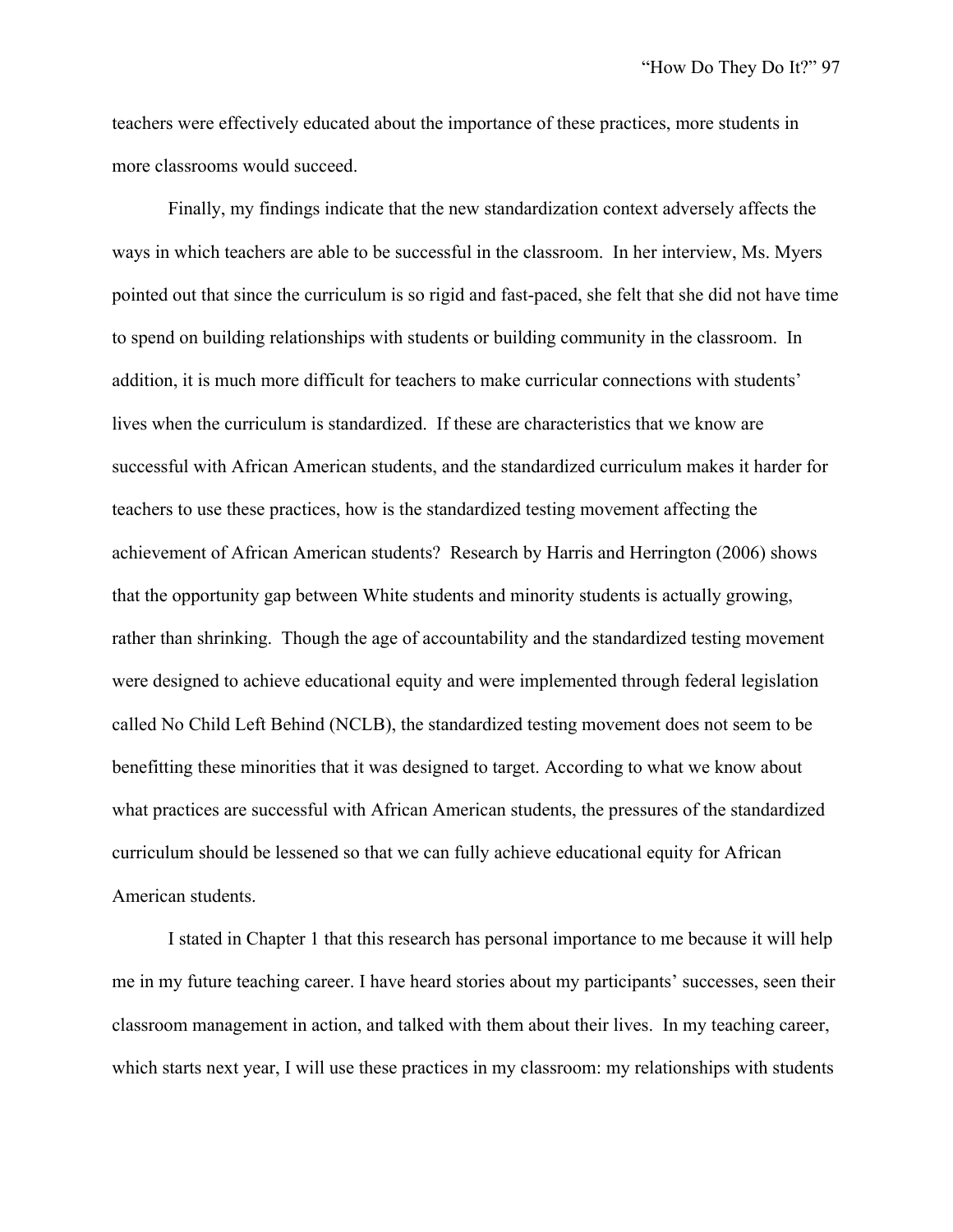and parents, my high expectations, and my connections between the curriculum and students' lives will allow my students to achieve academically. I feel very fortunate to have had the opportunity to learn from the wonderful teachers in my study. Their successful practices are hugely important to their students' lives, and I hope that other preservice and practicing teachers can learn from them as well.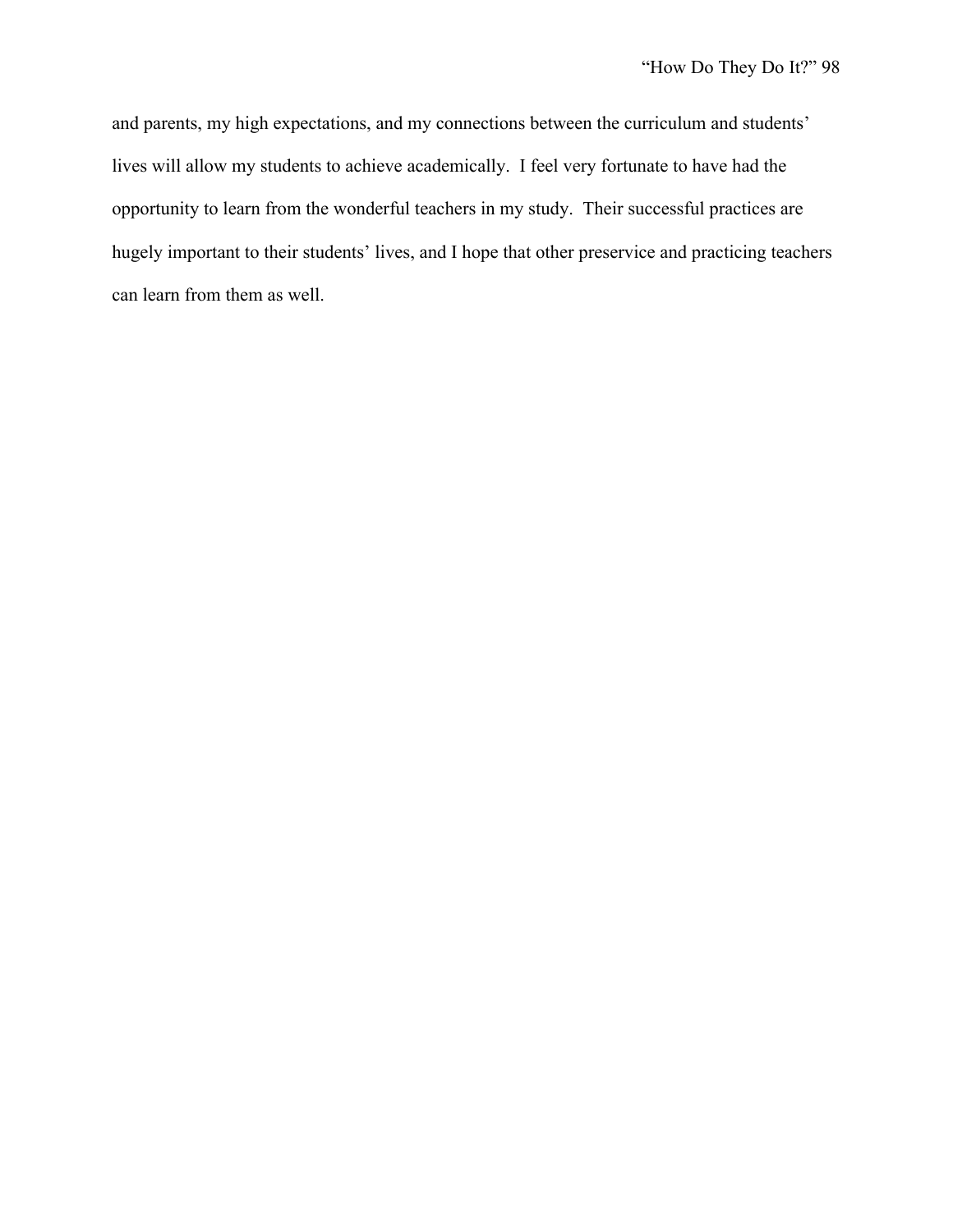#### **References**

- Banks, J. A., & Banks, C. A. M. (1993). *Multicultural education: Issues and perspectives* (2nd ed.). Boston: Allyn and Bacon.
- Bogdan, R. C., & Biklen, S. K. (1998). *Qualitative Research in Education: An Introduction to Theory and Methods.* (3<sup>rd</sup> Ed.) Boston, MA: Allyn & Bacon.
- Carter, P. L., Welner, K. G., & Ladson-Billings, G. (2013). *Closing the Opportunity Gap: What American Must Do to Give Every Child an Even Chance.* Oxford: Oxford University Press.
- Garmon, M. A. (2005). Six Key Factors for Changing Preservice Teachers' Attitudes/Beliefs about Diversity. *Educational Studies, 38(3),* 275-286. doi: 10.1207/s15326993es3803\_7
- Gay, G. (2010). *Culturally Responsive Teaching: Theory, Research, and Practice.* (2<sup>nd</sup> ed.). New York, NY: Teachers College, Columbia University.
- Glesne, C. (2011). *Becoming Qualitative Researchers: An Introduction.* (4<sup>th</sup> Ed.) Boston, MA: Allyn & Bacon.
- Hancock, S. D. (2011). White Women's Work: On the Front Lines of Urban Education. In J. G. Landsman, & C. W. Lewis (Ed.), *White Teachers/Diverse Classrooms* (pp. 93-109). Sterling, Virginia: Stylus Publishing.
- Harris, D. N., & Herrington, C. D. (2006). Accountability, Standards, and the Growing Achievement Gap: Lessons from the Past Half-Century. *American Journal of Education, 112(2),* pp. 209-238. Retrieved from http://www.jstor.org/stable/10.1086/498995.
- Hyland, N. E. (2005). Being a Good Teacher of Black Students? White Teachers and Unintentional Racism. *Curriculum Inquiry, 35(4),* 429-459. Retrieved from http://www.jstor.org.proxy.wm.edu/stable/3698537.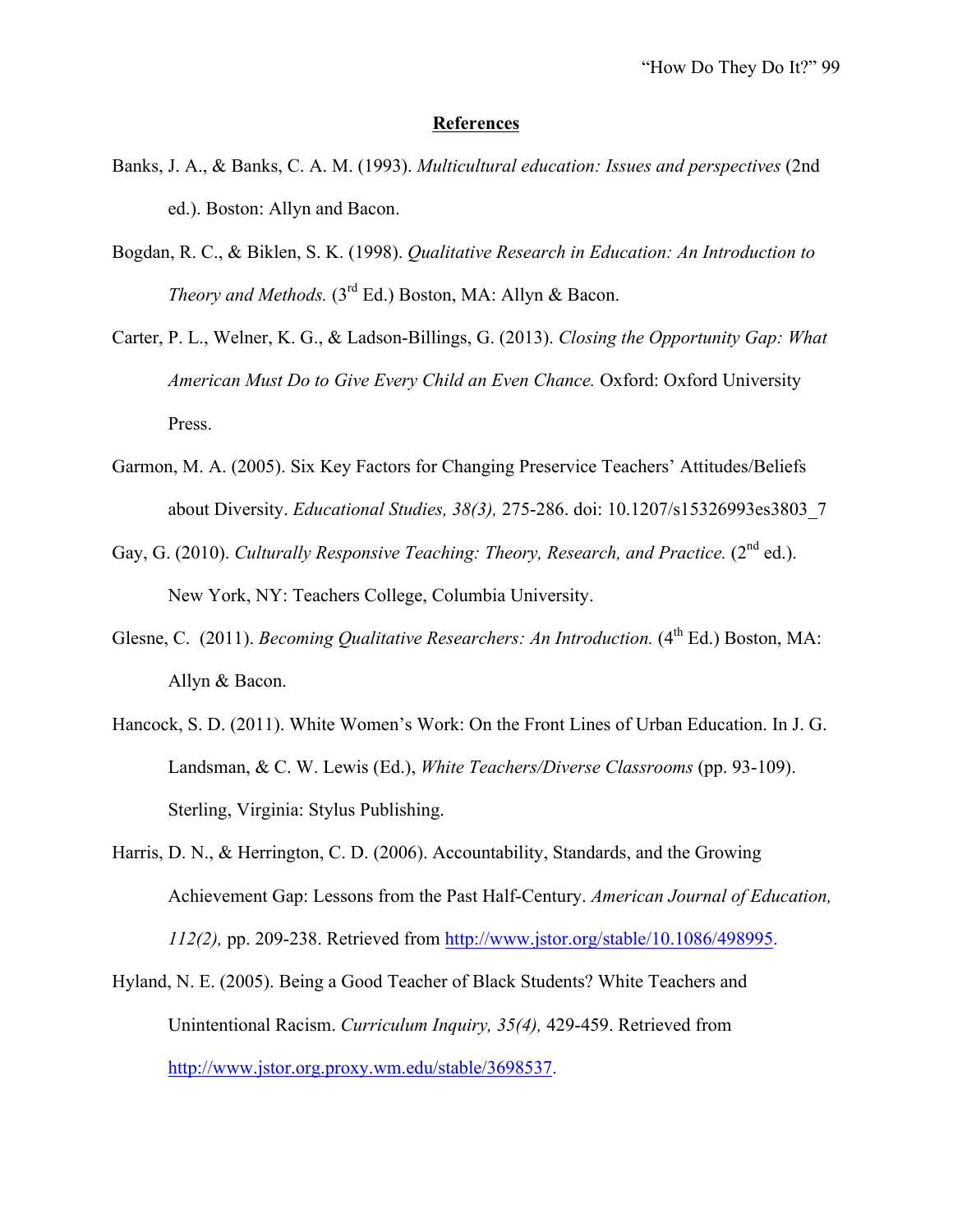- Johnson, L. (2002). "My Eyes Have Been Opened:" White Teachers and Racial Awareness. *Journal of Teacher Education, 53(2),* 153-167. doi: 10.1177/0022487102053002007
- Ladson-Billings, G. (1994). *The Dreamkeepers: Successful Teachers of African American Children.* San Fransisco, CA: Jossey-Bass Publishers.
- Ladson-Billings, G. (1995). But That's Just Good Teaching! The Case for Culturally Relevant Pedagogy. *Theory into Practice, 34(3),* 159-165. Retrieved from http://www.jstor.org.proxy.wm.edu/stable/1476635.
- Ladson-Billings, G. (2000). Fighting for Our Lives: Preparing Teachers to Teach African American Students. *Journal of Teacher Education, 51(3),* 206-214. doi:

10.1177/0022487100051003008

- Ladson-Billings, G. (2011). "Yes, But How Do We Do It?": Practicing Culturally Relevant Pedagogy. In J. G. Landsman, & C. W. Lewis (Ed.), *White Teachers/Diverse Classrooms*  (pp. 33-46). Sterling, Virginia: Stylus Publishing.
- Landsman, J. G. (2001). *A White Teacher Talks About Race.* Lanham, Maryland: Scarecrow Press.
- Lapan, S. D., Quartaroli, M. T., & Riemer, F. J. (Eds.). (2012) *Qualitative Research: An Introduction to Methods and Designs.* San Fransisco, CA: Jossey-Bass.
- LeCompte, K. N., & McCray, A. D. (2002). Complex Conversations with Teacher Candidates: Perspectives of Whiteness and Culturally Responsive Teaching. *Curriculum and Teaching Dialogue, 4(1),* 22-35. Retrieved from http://connection.ebscohost.com/c/articles/7539678/complex-conversations-teacher-

candidates-perspectives-whiteness-culturally-responsive-teaching.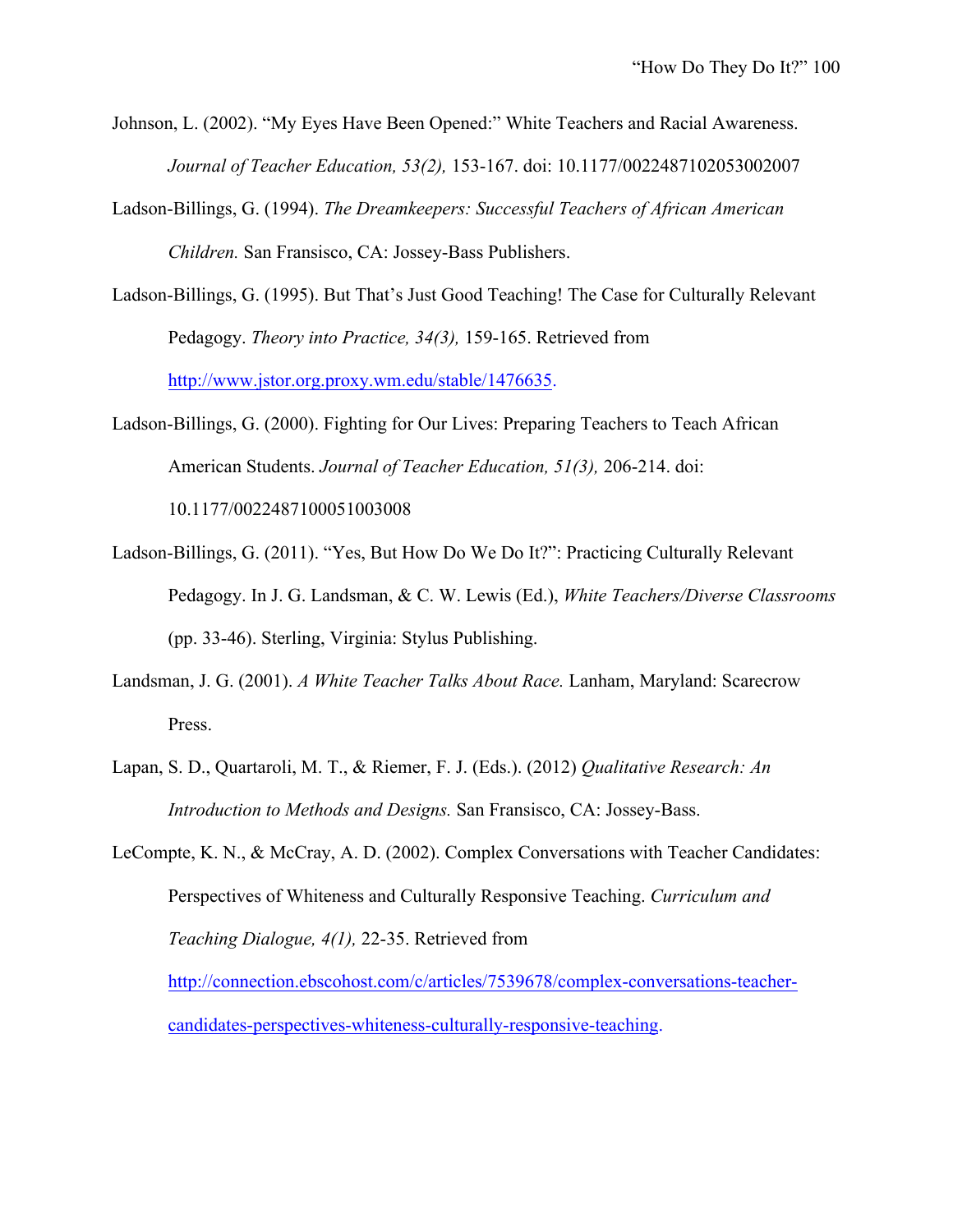Milner, H. R. (2011). But Good Intentions are Not Enough: Doing What's Necessary to Teach for Diversity. In J. G. Landsman, & C. W. Lewis (Ed.), *White Teachers/Diverse Classrooms* (pp. 56-74). Sterling, Virginia: Stylus Publishing.

National Center for Education Statistics. (2013). [Public School Data on Student Demographics from 1995 to 2012 from U.S. Department of Education]. *State Nonfiscal Survey of Public Elementary and Secondary Education.* Retrieved from

http://nces.ed.gov/programs/digest/d13/tables/dt13\_203.50.asp.

- National Center for Education Statistics. (2013). [Public School Data on Teacher Demographics from 1987 to 2012 from U.S. Department of Education]. *Schools and Staffing Survey (SASS).* Retrieved from http://nces.ed.gov/programs/digest/d13/tables/dt13\_209.10.asp.
- Sleeter, C. E. (2001). Preparing Teachers for Culturally Diverse Schools: Research and the Overwhelming Presence of Whiteness. *Journal of Teacher Education, 52(2),* 94-106. doi: 10.1177/0022487101052002002
- Sleeter, C. E. (2008) Preparing White Teachers for Diverse Students. In M. Cochran-Smith, S. Feiman-Nemser, & J. McIntyre (Eds.). *Handbook of Research in Teacher Education: Enduring Issues in Changing Contexts*, 3rd ed. (pp. 559-582). Routledge.
- Terrill, M. M., & Mark, D. L. H. (2000). Preservice Teachers' Expectations for Schools with Children of Color and Second-Language Learners. *Journal of Teacher Education, 51(2),*  149-155. doi: 10.1177/002248710005100209
- Walker-Dalhouse, D. & Dalhouse, A. D. (2006) Investigating White Preservice Teachers' Beliefs about Teaching in Culturally Diverse Classrooms. *Negro Educational Review, 57(1/2),* 69-84. Retrieved from

http://web.a.ebscohost.com.proxy.wm.edu/ehost/detail?sid=f82d4113-fe11-4781-af38-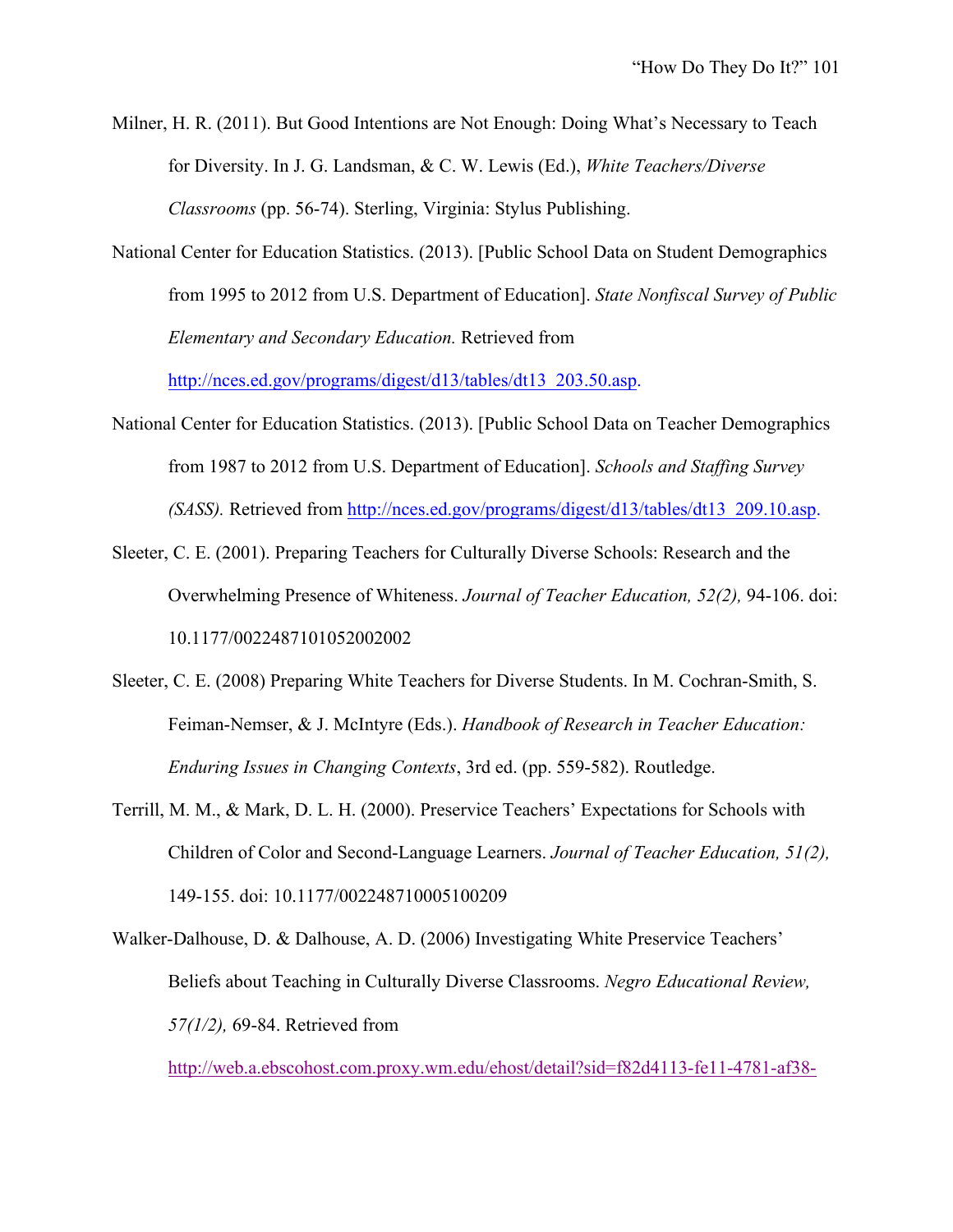24b92f9e4059%40sessionmgr4004&vid=1&hid=4109&bdata=JnNpdGU9ZWhvc3QtbGl

2ZQ%3d%3d#db=ehh&AN=22124229.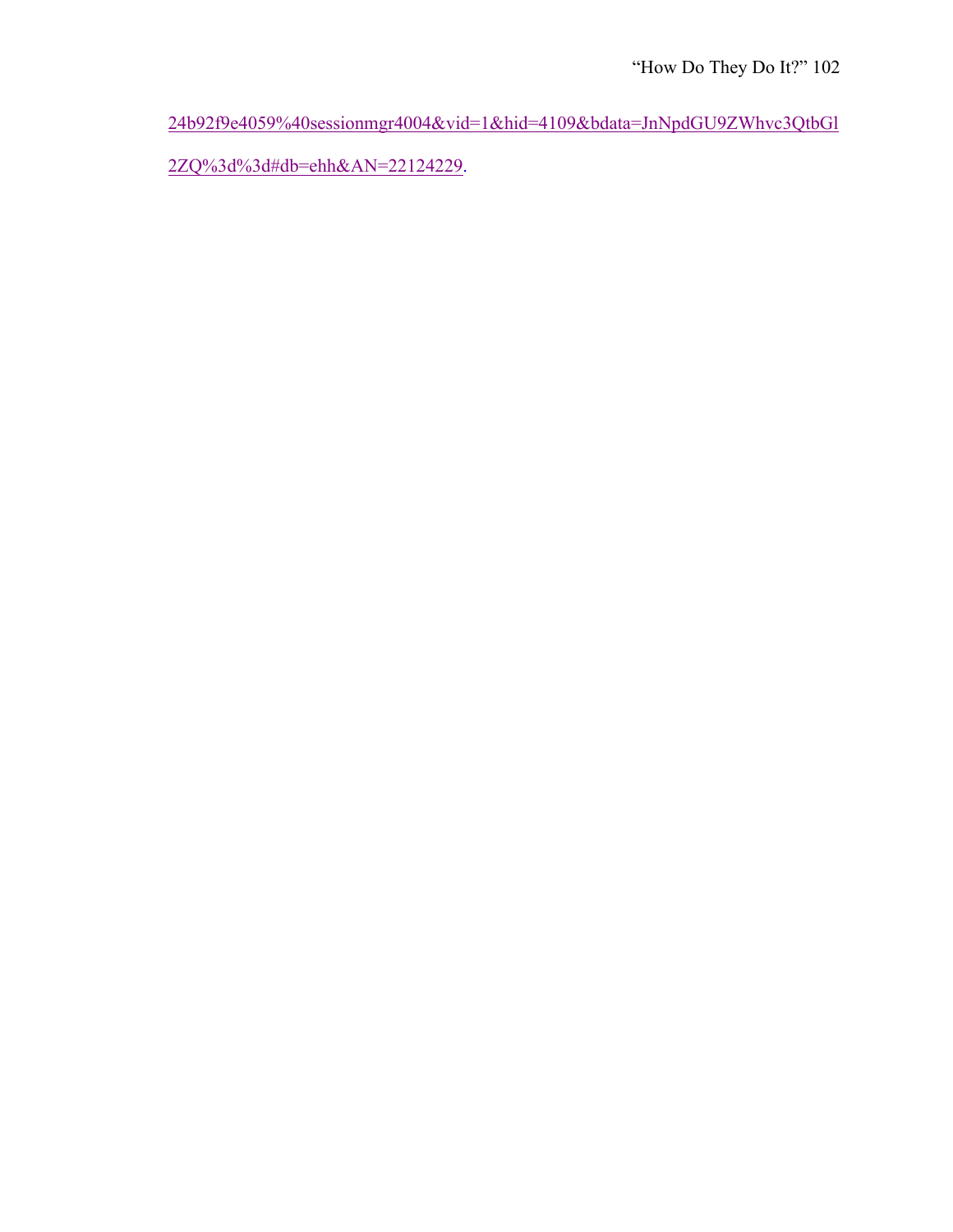### **Appendix A: Informed Consent Form**

Participant Informed Consent Form for Charles Center Undergraduate Human Subjects Research

### The College of William & Mary

The general nature of this study entitled "How Do They Do It?: Characteristics of Successful Teachers of African American Students" conducted by Chloe Miksovic has been explained to me. I understand that I will be asked to be interviewed about my background and teaching practices that demonstrate my success with African American students. An audio tape recorder will be used to record my responses, but I understand that I can, at any time, ask to review the audio file, edit the audio file, or delete any material on the audio file. I also understand that the researcher may conduct classroom observations, but I can review any field notes taken and decline their use in the study. I know that I may refuse to answer any question asked and that I may discontinue participation at any time and no more information will be collected from me. My participation in this study should take a total of about one to two hours. I understand that my responses will be anonymous and that my name will not be associated with any results of this study. There are no perceived risks associated with this research project. I am aware that I may report dissatisfactions with any aspect of this experiment to the primary researcher, Chloe Miksovic, at ccmiksovic@email.wm.edu, or her faculty advisor, Dr. Jeremy Stoddard, at  $jstod@wm.edu$ . I can also report any dissatisfactions to Dr. Ray McCoy, Ph.D., the Chair of the Protection of Human Subjects Committee by telephone (757-221-2783) or email (rwmcco $@$ wm.edu). I am aware that I must be at least 18 years of age to participate. My signature below signifies my voluntary participation in this project and that I have received a copy of this consent form.

| Signature: | Date: |
|------------|-------|
|            |       |

Witness: \_\_\_\_\_\_\_\_\_\_\_\_\_\_\_\_\_\_\_\_\_\_\_\_\_\_\_\_\_\_\_\_\_\_\_\_\_\_\_\_\_\_\_\_\_\_\_\_\_\_\_Date: \_\_\_\_\_\_\_\_\_\_\_\_\_\_

THIS PROJECT WAS FOUND TO COMPLY WITH THE APPROPRIATE ETHICAL STANDARDS AND WAS EXEMPTED FROM THE NEED FOR FORMAL REVIEW BY THE COLLEGE OF WILLIAM AND MARY STUDENTIRB (Phone: 757-221-3966) ON APRIL 15, 2014.

**If study subject has any questions in regard to this project, please contact the Principal Researcher directly:**

Chloe Miksovic, ccmiksovic@email.wm.edu, (540) 406-0700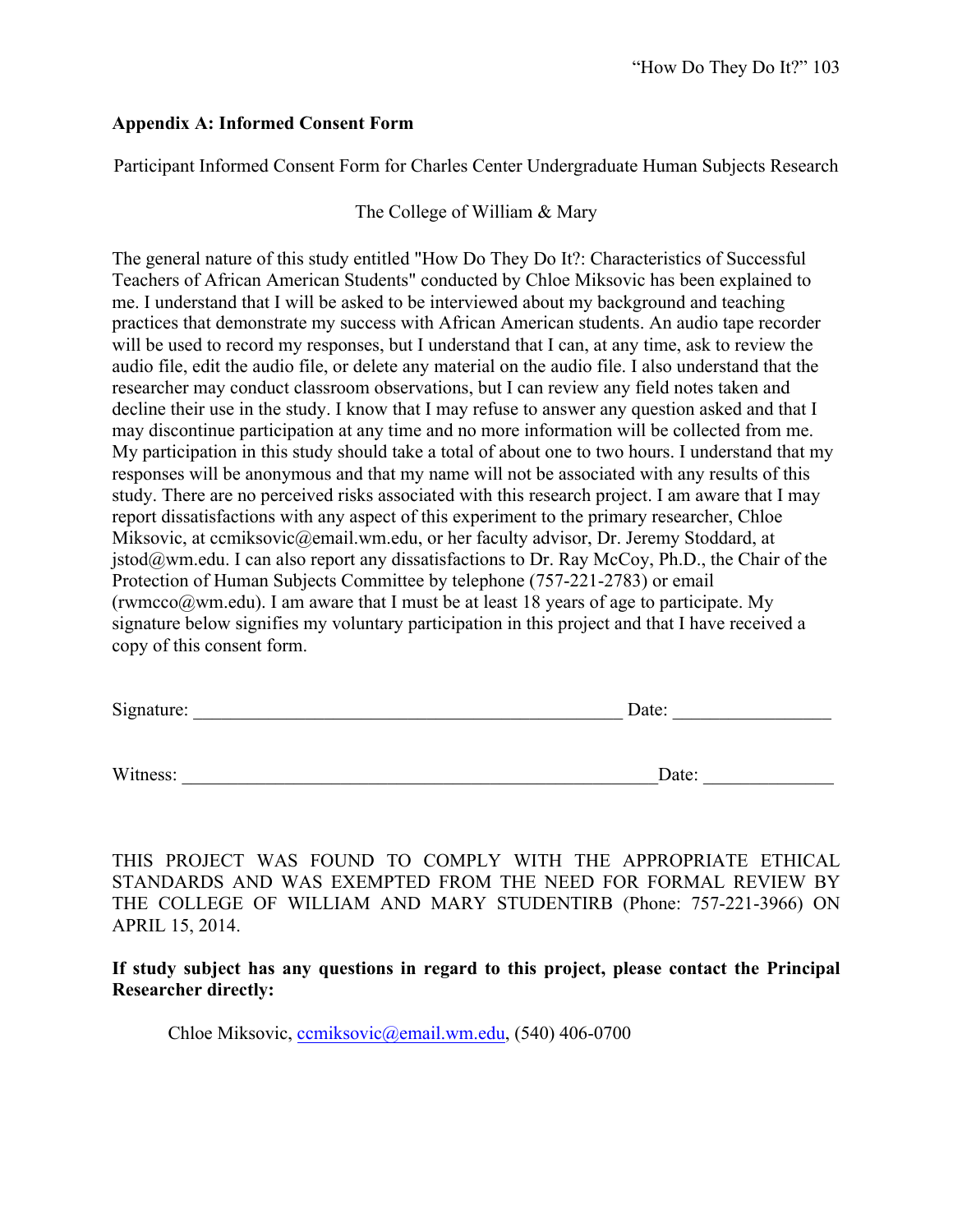## **Appendix B: Semi-Structured Interview Protocol**

"How Do They Do It?": Characteristics of Successful Teachers of African American **Students** 

## By Chloe Miksovic

### Introduction

- 1. Introduction to myself and my interests
- 2. Brief description of the research study (State that they were identified as a highly successful teacher)
- 3. Reminder that nothing they say will be linked back to them and everything is confidential. Reminder that they have the right to discontinue participation at any time, and can choose not to answer any question.
- 4. Ask for permission to record the interview. Explain that the recording will be used to create transcripts, and I will be the only one to hear their voice. Will be using pseudonyms in the research study

## Warm-Up Questions

- 1. General Background
	- a. Where did you grow up?
		- i. Experiences with diversity? Demographics of their K-12 school? Experiences with others?
	- b. Where was your undergrad education?
		- i. Experiences with diversity there?
	- c. How and when did you decide to become a teacher?
	- d. When did you complete your teacher preparation program?
- 2. Teacher preparation program
	- a. What is your teaching degree?
	- b. What kinds of classes did you take in your teacher preparation program? i. Coursework on culturally relevant pedagogy, multicultural education?
	- c. What aspects of your teacher preparation program were most helpful to your practice today?
- 3. Experience as a teacher
	- a. How long have you been teaching? How long have you taught at this school?
	- b. Tell me about the area where you teach and the types of diversity here.
	- c. How have your students shaped your teaching?
		- i. Modifications for your students?
	- d. Tell me about a highlight in your teaching career and your greatest challenge.
		- i. What's one great lesson that you think embodies culturally relevant teaching/multicultural education?

## Interview Questions

- 1. What is the most important aspect of your approach to teaching?
	- a. How does your approach to teaching play out in your classroom?
- 2. What are your expectations for students in your classroom?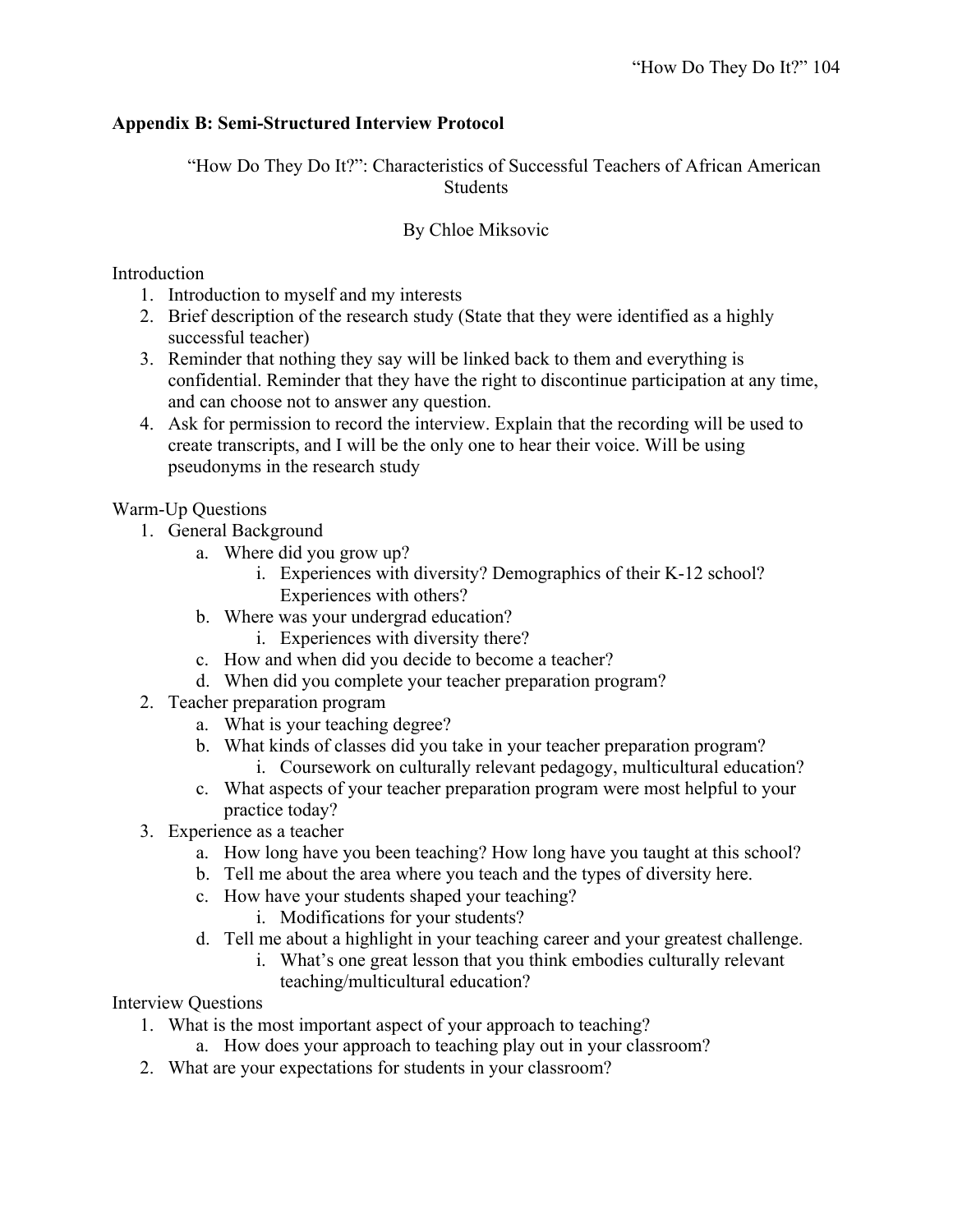- 3. In your opinion, what do you think the role of parents and the community is in your teaching?
	- a. How does the community shape your teaching?
- 4. How do you view your relationship with students?
	- a. Community-building strategies? Connections on a personal level?
- 5. What are your views on the current education system with its emphasis on standardized testing? How does it help or not help your students?
- 6. Standardized testing movement How do you make sure that the curriculum taught for the tests relatable and relevant for all students?
- 7. What do you see as the most important characteristics in being successful with African American students?
- 8. Why do you think you were identified for my research study?
- 9. That is all the questions I have, but is there anything else you want to add that we did not cover?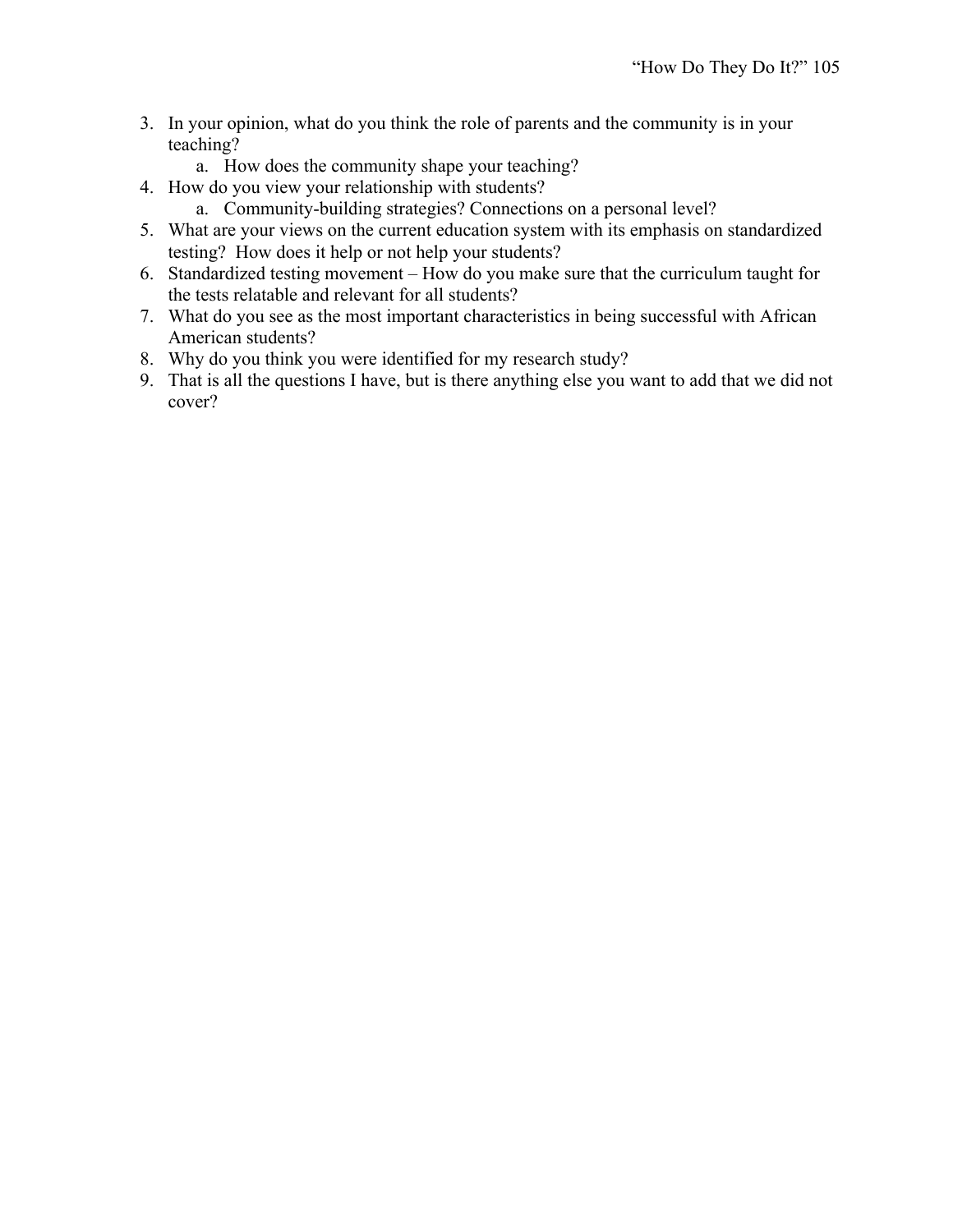# **Appendix C: Observation Field Notes**

*Participant/Teacher Name:*

*Grade Level:*

*Date:*

*Time:*

*General Field Notes:*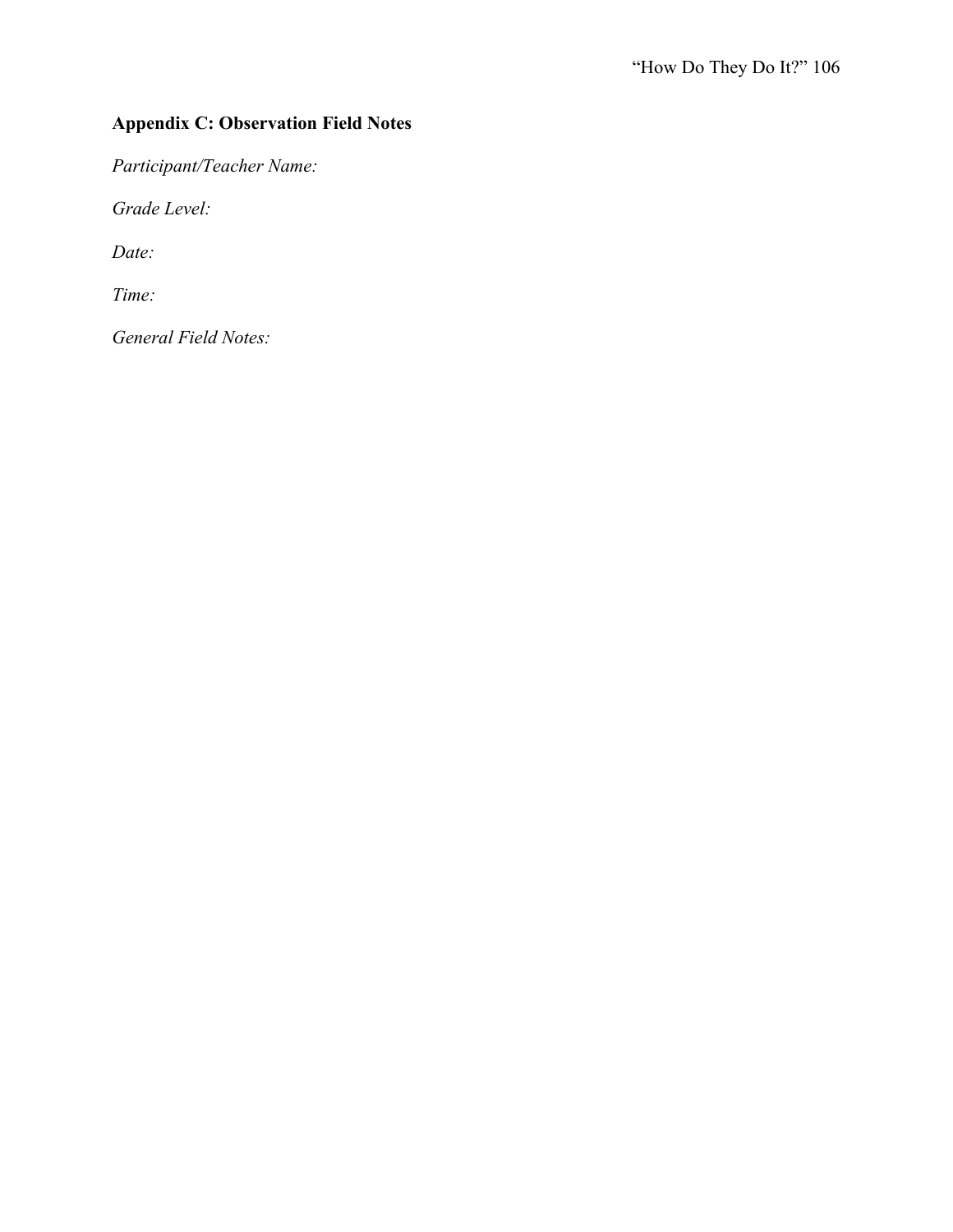Successful practices identified in the existing research on culturally relevant teaching are identified on the left, and how each teacher used them in the classroom was written on the right. In addition, space was left for additional successful practices that were identified in the interviews.

| <b>Successful Practice</b>                               | <b>Use in the Classroom</b> |
|----------------------------------------------------------|-----------------------------|
| High Expectations for All<br><b>Students</b>             |                             |
| Community-Building in<br>the Classroom                   |                             |
| <b>Connections with Student</b><br>on a Personal Level   |                             |
| Connections between<br>Curriculum and Students'<br>Lives |                             |